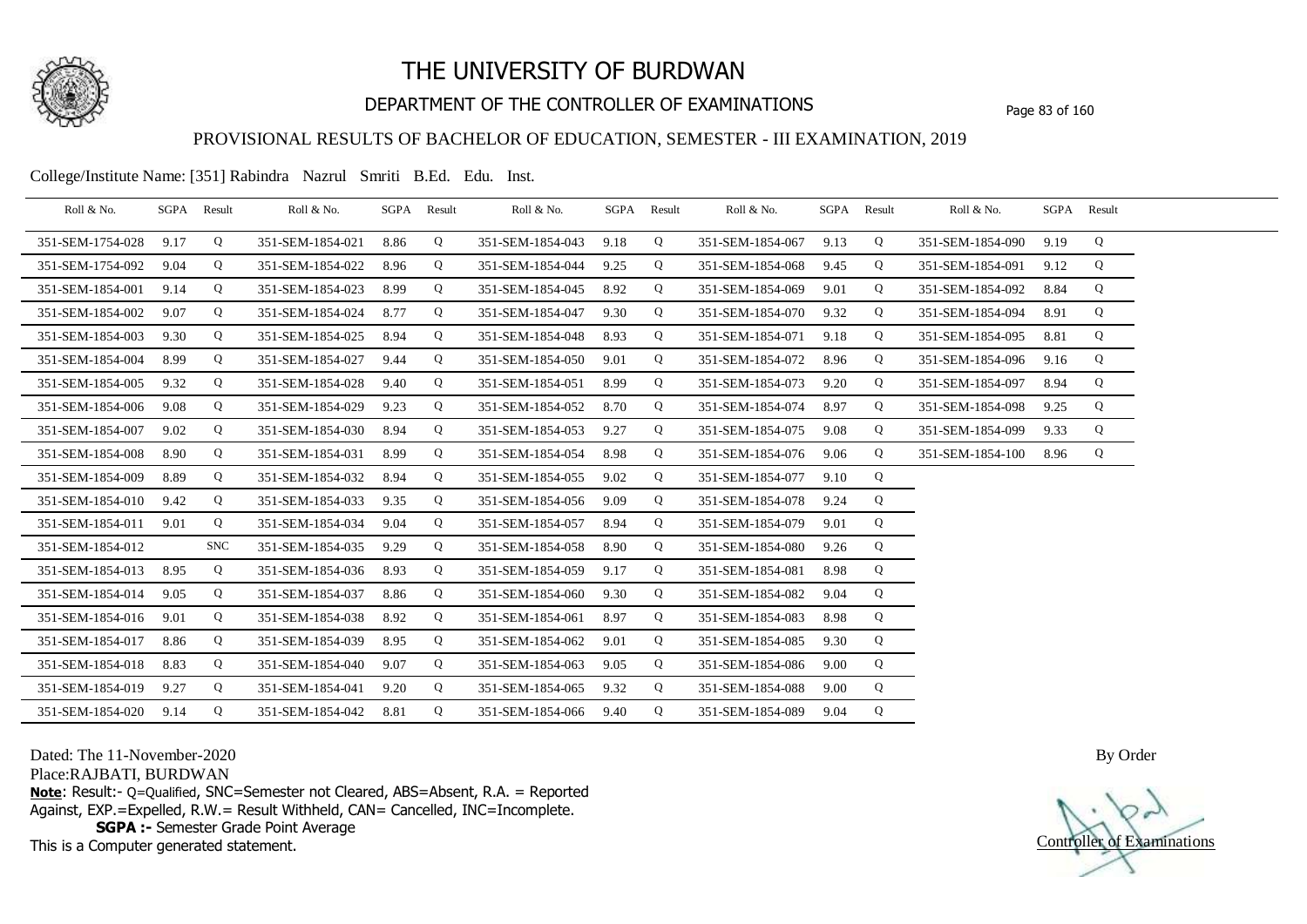

## DEPARTMENT OF THE CONTROLLER OF EXAMINATIONS Page 84 of 160

## PROVISIONAL RESULTS OF BACHELOR OF EDUCATION, SEMESTER - III EXAMINATION, 2019

College/Institute Name: [352] Santiniketan Boniad B.Ed. Training Inst.

| Roll & No.       | SGPA | Result | Roll & No.       |      | SGPA Result | Roll & No.       | SGPA Result |   | Roll & No.       | SGPA Result |   | Roll & No.       |      | SGPA Result |  |
|------------------|------|--------|------------------|------|-------------|------------------|-------------|---|------------------|-------------|---|------------------|------|-------------|--|
| 352-SEM-1754-022 | 9.09 | Q      | 352-SEM-1854-021 | 9.13 | Q           | 352-SEM-1854-044 | 9.57        | Q | 352-SEM-1854-066 | 9.39        | Q | 352-SEM-1854-088 | 8.98 | Q           |  |
| 352-SEM-1854-001 | 9.24 | Q      | 352-SEM-1854-022 | 9.36 | Q           | 352-SEM-1854-045 | 9.18        | Q | 352-SEM-1854-067 | 9.21        | Q | 352-SEM-1854-089 | 9.32 | Q           |  |
| 352-SEM-1854-002 | 9.17 | Q      | 352-SEM-1854-023 | 9.36 | Q           | 352-SEM-1854-046 | 8.80        | Q | 352-SEM-1854-068 | 9.48        | Q | 352-SEM-1854-090 | 9.24 | Q           |  |
| 352-SEM-1854-003 | 9.44 | Q      | 352-SEM-1854-024 | 9.38 | Q           | 352-SEM-1854-047 | 9.35        | Q | 352-SEM-1854-069 | 9.19        | Q | 352-SEM-1854-091 | 8.91 | Q           |  |
| 352-SEM-1854-004 | 9.39 | Q      | 352-SEM-1854-025 | 9.31 | Q           | 352-SEM-1854-048 | 9.12        | Q | 352-SEM-1854-070 | 9.02        | Q | 352-SEM-1854-092 | 9.15 | Q           |  |
| 352-SEM-1854-005 | 9.27 | Q      | 352-SEM-1854-026 | 9.17 | Q           | 352-SEM-1854-049 | 9.29        | Q | 352-SEM-1854-071 | 9.27        | Q | 352-SEM-1854-093 | 9.36 | Q           |  |
| 352-SEM-1854-006 | 9.52 | Q      | 352-SEM-1854-027 | 9.12 | Q           | 352-SEM-1854-050 | 8.77        | Q | 352-SEM-1854-072 | 9.06        | Q | 352-SEM-1854-094 | 9.41 | Q           |  |
| 352-SEM-1854-007 | 8.88 | Q      | 352-SEM-1854-028 | 9.33 | Q           | 352-SEM-1854-051 | 9.23        | Q | 352-SEM-1854-073 | 8.85        | Q | 352-SEM-1854-095 | 9.22 | Q           |  |
| 352-SEM-1854-008 | 8.94 | Q      | 352-SEM-1854-029 | 9.22 | Q           | 352-SEM-1854-052 | 9.11        | Q | 352-SEM-1854-074 | 9.19        | Q | 352-SEM-1854-096 | 9.03 | Q           |  |
| 352-SEM-1854-009 | 9.18 | Q      | 352-SEM-1854-030 | 9.21 | Q           | 352-SEM-1854-053 | 9.16        | Q | 352-SEM-1854-075 | 9.32        | Q | 352-SEM-1854-097 | 9.38 | Q           |  |
| 352-SEM-1854-010 | 9.14 | Q      | 352-SEM-1854-031 | 9.34 | Q           | 352-SEM-1854-054 | 9.41        | Q | 352-SEM-1854-076 | 9.48        | Q | 352-SEM-1854-098 | 9.12 | Q           |  |
| 352-SEM-1854-011 | 9.40 | Q      | 352-SEM-1854-032 | 9.42 | Q           | 352-SEM-1854-055 | 9.03        | Q | 352-SEM-1854-077 | 9.21        | Q | 352-SEM-1854-099 | 9.51 | Q           |  |
| 352-SEM-1854-012 | 9.44 | Q      | 352-SEM-1854-034 | 8.84 | Q           | 352-SEM-1854-056 | 9.38        | Q | 352-SEM-1854-078 | 9.49        | Q | 352-SEM-1854-100 | 9.33 | Q           |  |
| 352-SEM-1854-013 | 9.16 | Q      | 352-SEM-1854-035 | 8.99 | Q           | 352-SEM-1854-058 | 9.18        | Q | 352-SEM-1854-079 | 9.12        | Q |                  |      |             |  |
| 352-SEM-1854-014 | 9.40 | Q      | 352-SEM-1854-036 | 9.06 | Q           | 352-SEM-1854-059 | 9.28        | Q | 352-SEM-1854-080 | 9.30        | Q |                  |      |             |  |
| 352-SEM-1854-015 | 9.08 | Q      | 352-SEM-1854-037 | 8.99 | Q           | 352-SEM-1854-060 | 8.97        | Q | 352-SEM-1854-081 | 9.06        | Q |                  |      |             |  |
| 352-SEM-1854-016 | 8.90 | Q      | 352-SEM-1854-038 | 9.02 | Q           | 352-SEM-1854-061 | 9.40        | Q | 352-SEM-1854-082 | 9.29        | Q |                  |      |             |  |
| 352-SEM-1854-017 | 8.88 | Q      | 352-SEM-1854-039 | 9.53 | Q           | 352-SEM-1854-062 | 9.46        | Q | 352-SEM-1854-083 | 9.36        | Q |                  |      |             |  |
| 352-SEM-1854-018 | 9.06 | Q      | 352-SEM-1854-040 | 9.24 | Q           | 352-SEM-1854-063 | 9.36        | Q | 352-SEM-1854-085 | 9.26        | Q |                  |      |             |  |
| 352-SEM-1854-019 | 9.50 | Q      | 352-SEM-1854-041 | 9.14 | Q           | 352-SEM-1854-064 | 8.96        | Q | 352-SEM-1854-086 | 9.31        | Q |                  |      |             |  |
| 352-SEM-1854-020 | 9.14 | Q      | 352-SEM-1854-043 | 9.40 | Q           | 352-SEM-1854-065 | 9.58        | Q | 352-SEM-1854-087 | 9.25        | Q |                  |      |             |  |

Dated: The 11-November-2020

Place:RAJBATI, BURDWAN

**Note**: Result:- Q=Qualified, SNC=Semester not Cleared, ABS=Absent, R.A. = Reported Against, EXP.=Expelled, R.W.= Result Withheld, CAN= Cancelled, INC=Incomplete. **SGPA :-** Semester Grade Point Average

This is a Computer generated statement.

Controller of Examinations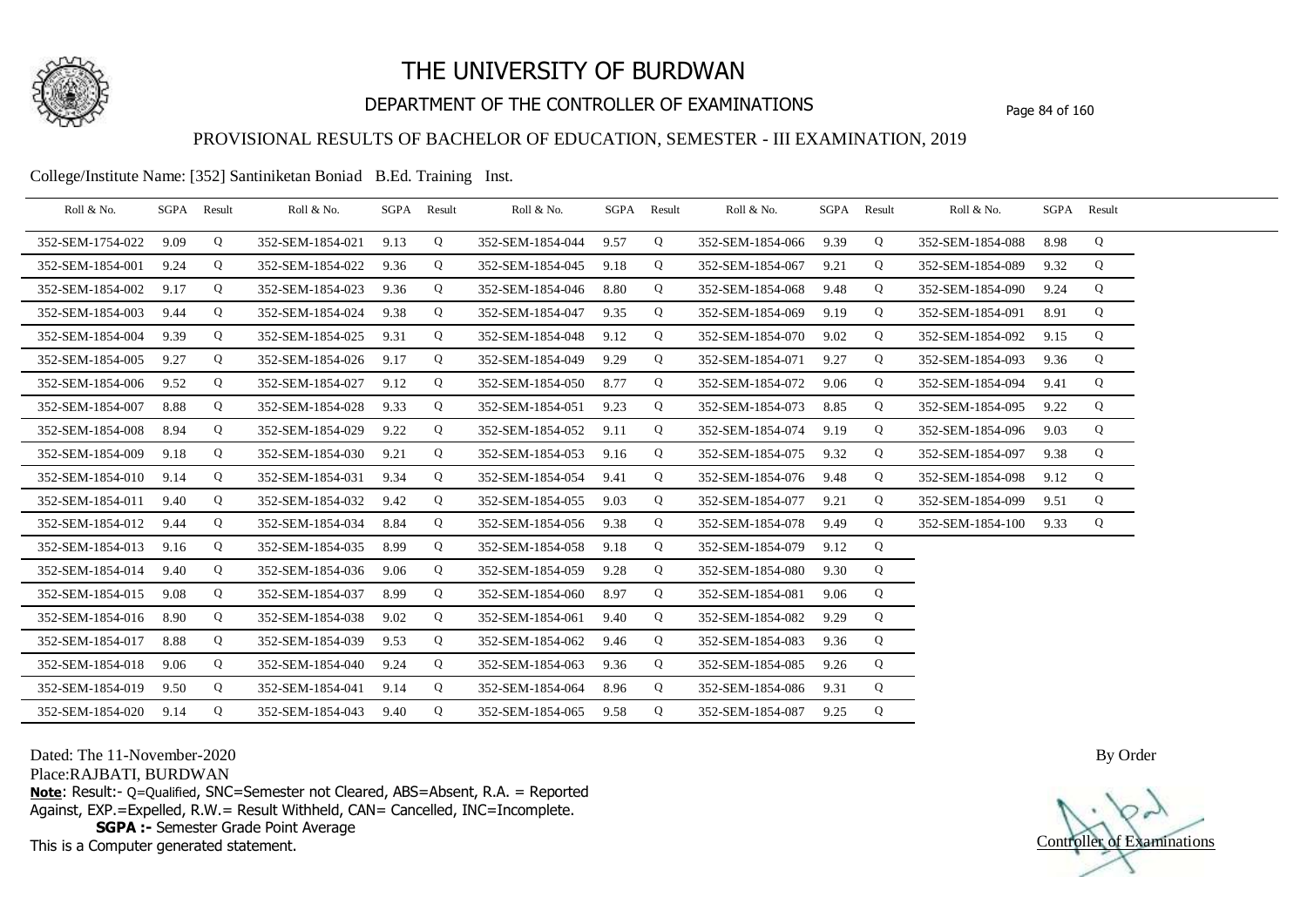

## DEPARTMENT OF THE CONTROLLER OF EXAMINATIONS Page 85 of 160

## PROVISIONAL RESULTS OF BACHELOR OF EDUCATION, SEMESTER - III EXAMINATION, 2019

#### College/Institute Name: [353] Tarasankar Bandyopadhyay B. Ed. Institution

| Roll & No.       | SGPA Result |   | Roll & No.       | SGPA | Result      | Roll & No.       |      | SGPA Result | Roll & No.       | SGPA | Result      | Roll & No.       | SGPA Result |            |  |
|------------------|-------------|---|------------------|------|-------------|------------------|------|-------------|------------------|------|-------------|------------------|-------------|------------|--|
| 353-SEM-1754-070 | 8.91        | Q | 353-SEM-1854-021 | 9.17 | Q           | 353-SEM-1854-042 | 9.18 | Q           | 353-SEM-1854-063 | 9.08 | Q           | 353-SEM-1854-084 | 8.97        | Q          |  |
| 353-SEM-1854-001 | 8.74        | Q | 353-SEM-1854-022 | 8.89 | Q           | 353-SEM-1854-043 | 8.91 | Q           | 353-SEM-1854-064 | 8.89 | Q           | 353-SEM-1854-085 | 9.02        | Q          |  |
| 353-SEM-1854-002 | 8.93        | Q | 353-SEM-1854-023 | 8.92 | Q           | 353-SEM-1854-044 | 8.99 | Q           | 353-SEM-1854-065 | 9.11 | Q           | 353-SEM-1854-086 | 8.89        | Q          |  |
| 353-SEM-1854-003 | 9.02        | Q | 353-SEM-1854-024 | 9.01 | Q           | 353-SEM-1854-045 | 9.13 | Q           | 353-SEM-1854-066 | 8.98 | Q           | 353-SEM-1854-087 | 9.01        | Q          |  |
| 353-SEM-1854-004 | 9.10        | Q | 353-SEM-1854-025 | 9.00 | Q           | 353-SEM-1854-046 | 8.99 | Q           | 353-SEM-1854-067 | 9.13 | Q           | 353-SEM-1854-088 | 9.15        | Q          |  |
| 353-SEM-1854-005 | 8.89        | Q | 353-SEM-1854-026 | 9.02 | Q           | 353-SEM-1854-047 | 8.97 | Q           | 353-SEM-1854-068 | 9.11 | Q           | 353-SEM-1854-089 | 8.92        | Q          |  |
| 353-SEM-1854-006 | 9.13        | Q | 353-SEM-1854-027 | 8.98 | Q           | 353-SEM-1854-048 | 8.87 | Q           | 353-SEM-1854-069 | 9.16 | Q           | 353-SEM-1854-090 | 8.94        | Q          |  |
| 353-SEM-1854-007 | 8.94        | Q | 353-SEM-1854-028 | 9.08 | Q           | 353-SEM-1854-049 | 8.80 | Q           | 353-SEM-1854-070 | 9.04 | Q           | 353-SEM-1854-091 | 8.87        | Q          |  |
| 353-SEM-1854-008 | 8.90        | Q | 353-SEM-1854-029 | 9.02 | Q           | 353-SEM-1854-050 | 8.79 | Q           | 353-SEM-1854-071 | 8.89 | Q           | 353-SEM-1854-092 | 9.09        | Q          |  |
| 353-SEM-1854-009 | 8.90        | Q | 353-SEM-1854-030 | 8.93 | Q           | 353-SEM-1854-051 | 9.15 | Q           | 353-SEM-1854-072 | 9.12 | Q           | 353-SEM-1854-093 | 9.12        | Q          |  |
| 353-SEM-1854-010 | 9.07        | Q | 353-SEM-1854-031 | 9.01 | Q           | 353-SEM-1854-052 | 9.17 | Q           | 353-SEM-1854-073 | 8.97 | Q           | 353-SEM-1854-094 | 8.98        | Q          |  |
| 353-SEM-1854-011 | 9.10        | Q | 353-SEM-1854-032 | 8.91 | $\mathbf Q$ | 353-SEM-1854-053 | 9.04 | Q           | 353-SEM-1854-074 | 9.01 | Q           | 353-SEM-1854-095 | 9.04        | Q          |  |
| 353-SEM-1854-012 | 9.00        | Q | 353-SEM-1854-033 | 8.94 | Q           | 353-SEM-1854-054 | 9.02 | Q           | 353-SEM-1854-075 | 8.85 | Q           | 353-SEM-1854-096 | 8.92        | Q          |  |
| 353-SEM-1854-013 | 9.00        | Q | 353-SEM-1854-034 | 8.99 | Q           | 353-SEM-1854-055 | 8.93 | Q           | 353-SEM-1854-076 | 9.09 | Q           | 353-SEM-1854-097 | 8.97        | Q          |  |
| 353-SEM-1854-014 | 8.89        | Q | 353-SEM-1854-035 | 9.17 | Q           | 353-SEM-1854-056 | 8.94 | Q           | 353-SEM-1854-077 | 8.85 | Q           | 353-SEM-1854-098 | 9.09        | Q          |  |
| 353-SEM-1854-015 | 8.92        | Q | 353-SEM-1854-036 | 8.84 | Q           | 353-SEM-1854-057 | 8.64 | Q           | 353-SEM-1854-078 | 9.05 | Q           | 353-SEM-1854-099 | 9.02        | Q          |  |
| 353-SEM-1854-016 | 9.14        | Q | 353-SEM-1854-037 | 8.94 | Q           | 353-SEM-1854-058 | 9.09 | Q           | 353-SEM-1854-079 | 8.95 | Q           | 353-SEM-1854-100 | 9.02        | Q          |  |
| 353-SEM-1854-017 | 9.34        | Q | 353-SEM-1854-038 | 8.94 | Q           | 353-SEM-1854-059 | 9.04 | Q           | 353-SEM-1854-080 | 8.97 | $\mathbf Q$ | 364-SEM-1854-065 |             | <b>INC</b> |  |
| 353-SEM-1854-018 | 9.06        | Q | 353-SEM-1854-039 | 9.14 | Q           | 353-SEM-1854-060 | 9.07 | Q           | 353-SEM-1854-081 | 9.04 | Q           |                  |             |            |  |
| 353-SEM-1854-019 | 8.99        | Q | 353-SEM-1854-040 | 9.05 | Q           | 353-SEM-1854-061 | 8.89 | Q           | 353-SEM-1854-082 | 9.05 | Q           |                  |             |            |  |
| 353-SEM-1854-020 | 9.09        | Q | 353-SEM-1854-041 | 9.14 | Q           | 353-SEM-1854-062 | 8.96 | Q           | 353-SEM-1854-083 | 9.03 | Q           |                  |             |            |  |

Dated: The 11-November-2020

Place:RAJBATI, BURDWAN

**Note**: Result:- Q=Qualified, SNC=Semester not Cleared, ABS=Absent, R.A. = Reported Against, EXP.=Expelled, R.W.= Result Withheld, CAN= Cancelled, INC=Incomplete. **SGPA :-** Semester Grade Point Average

This is a Computer generated statement.

Controller of Examinations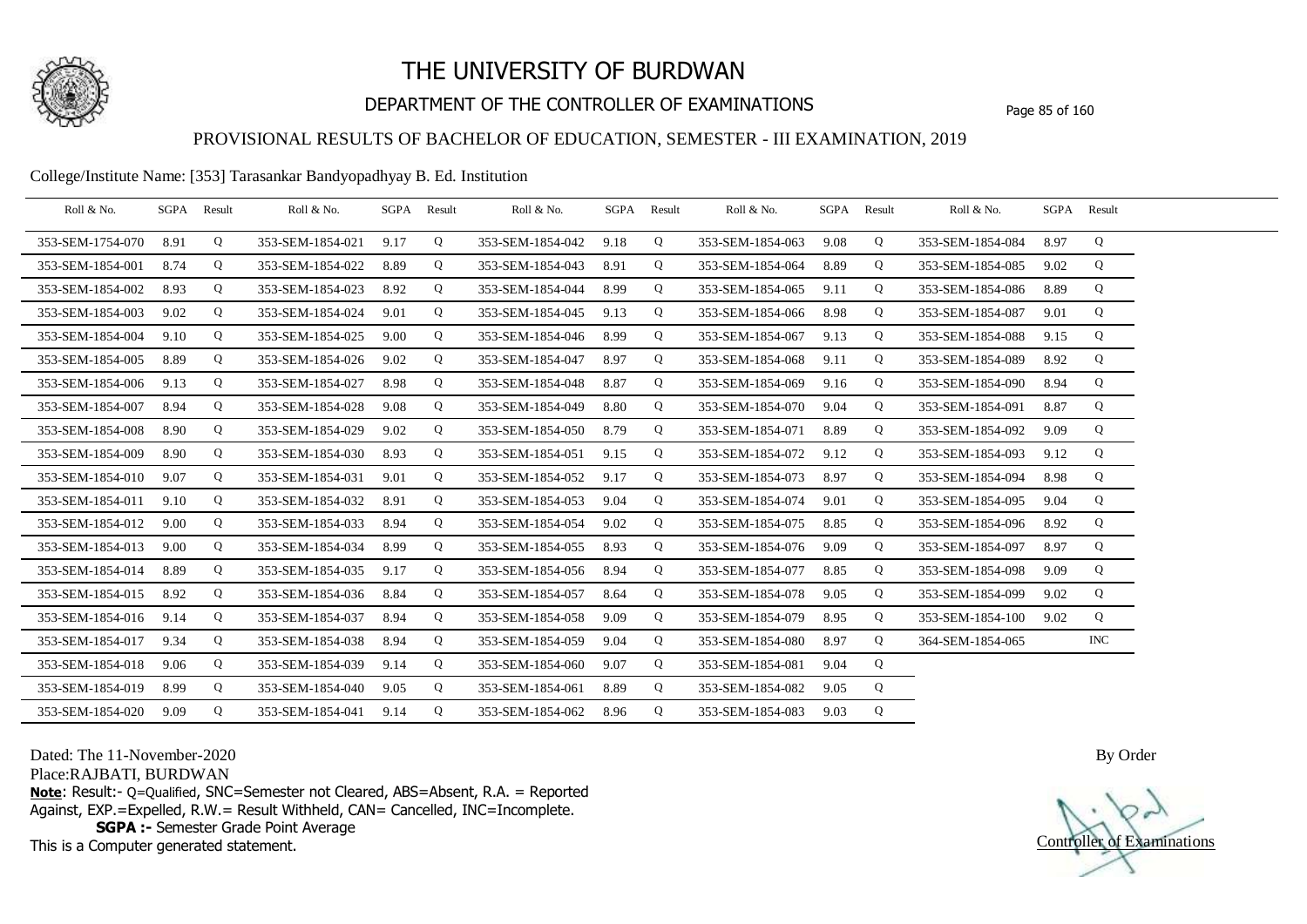

## DEPARTMENT OF THE CONTROLLER OF EXAMINATIONS Page 86 of 160

### PROVISIONAL RESULTS OF BACHELOR OF EDUCATION, SEMESTER - III EXAMINATION, 2019

College/Institute Name: [354] Tarapith College of B.Ed.

| Roll & No.       |      | SGPA Result | Roll & No.       |      | SGPA Result | Roll & No.       | SGPA Result |   | Roll & No.       | SGPA Result |   | Roll & No.       |      | SGPA Result |  |
|------------------|------|-------------|------------------|------|-------------|------------------|-------------|---|------------------|-------------|---|------------------|------|-------------|--|
| 354-SEM-1754-094 |      | <b>INC</b>  | 354-SEM-1854-022 | 8.43 | Q           | 354-SEM-1854-044 | 8.51        | Q | 354-SEM-1854-067 | 8.47        | Q | 354-SEM-1854-088 | 8.46 | Q           |  |
| 354-SEM-1854-001 | 8.52 | Q           | 354-SEM-1854-023 | 8.52 | Q           | 354-SEM-1854-045 | 8.38        | Q | 354-SEM-1854-068 | 8.58        | Q | 354-SEM-1854-089 | 8.62 | Q           |  |
| 354-SEM-1854-002 | 8.46 | Q           | 354-SEM-1854-024 | 8.18 | Q           | 354-SEM-1854-046 | 8.72        | Q | 354-SEM-1854-069 | 8.69        | Q | 354-SEM-1854-090 | 8.42 | Q           |  |
| 354-SEM-1854-003 | 8.55 | Q           | 354-SEM-1854-025 | 8.42 | Q           | 354-SEM-1854-047 | 8.42        | Q | 354-SEM-1854-070 | 8.52        | Q | 354-SEM-1854-091 | 8.25 | Q           |  |
| 354-SEM-1854-004 | 8.52 | Q           | 354-SEM-1854-026 | 8.50 | Q           | 354-SEM-1854-048 | 8.72        | Q | 354-SEM-1854-071 | 8.72        | Q | 354-SEM-1854-092 | 8.59 | Q           |  |
| 354-SEM-1854-005 | 8.45 | Q           | 354-SEM-1854-027 | 8.37 | Q           | 354-SEM-1854-049 | 8.52        | Q | 354-SEM-1854-072 | 8.42        | Q | 354-SEM-1854-093 | 8.52 | Q           |  |
| 354-SEM-1854-006 | 8.68 | Q           | 354-SEM-1854-029 | 8.37 | Q           | 354-SEM-1854-050 | 8.45        | Q | 354-SEM-1854-073 | 8.47        | Q | 354-SEM-1854-094 | 8.45 | Q           |  |
| 354-SEM-1854-007 | 8.51 | Q           | 354-SEM-1854-030 | 8.53 | Q           | 354-SEM-1854-053 | 8.65        | Q | 354-SEM-1854-074 | 8.59        | Q | 354-SEM-1854-095 | 8.64 | Q           |  |
| 354-SEM-1854-008 | 8.51 | Q           | 354-SEM-1854-031 | 8.45 | Q           | 354-SEM-1854-054 | 8.39        | Q | 354-SEM-1854-075 | 8.56        | Q | 354-SEM-1854-096 | 8.67 | Q           |  |
| 354-SEM-1854-009 | 8.48 | Q           | 354-SEM-1854-032 | 8.50 | Q           | 354-SEM-1854-055 | 8.49        | Q | 354-SEM-1854-076 | 8.53        | Q | 354-SEM-1854-097 | 8.48 | Q           |  |
| 354-SEM-1854-010 | 8.53 | Q           | 354-SEM-1854-033 | 8.45 | Q           | 354-SEM-1854-056 | 8.41        | Q | 354-SEM-1854-077 | 8.54        | Q | 354-SEM-1854-098 | 8.58 | Q           |  |
| 354-SEM-1854-011 | 8.54 | Q           | 354-SEM-1854-034 | 8.51 | Q           | 354-SEM-1854-057 | 8.49        | Q | 354-SEM-1854-078 | 8.32        | Q | 354-SEM-1854-099 | 8.51 | Q           |  |
| 354-SEM-1854-012 | 8.65 | Q           | 354-SEM-1854-035 | 8.52 | Q           | 354-SEM-1854-058 | 8.58        | Q | 354-SEM-1854-079 | 8.54        | Q | 354-SEM-1854-100 | 8.51 | Q           |  |
| 354-SEM-1854-014 | 8.56 | Q           | 354-SEM-1854-036 | 8.41 | Q           | 354-SEM-1854-059 | 8.35        | Q | 354-SEM-1854-080 | 8.48        | Q |                  |      |             |  |
| 354-SEM-1854-015 | 8.37 | Q           | 354-SEM-1854-037 | 8.41 | Q           | 354-SEM-1854-060 | 8.50        | Q | 354-SEM-1854-081 | 8.62        | Q |                  |      |             |  |
| 354-SEM-1854-016 | 8.46 | Q           | 354-SEM-1854-038 | 8.42 | Q           | 354-SEM-1854-061 | 8.42        | Q | 354-SEM-1854-082 | 8.62        | Q |                  |      |             |  |
| 354-SEM-1854-017 | 8.32 | Q           | 354-SEM-1854-039 | 8.27 | Q           | 354-SEM-1854-062 | 8.44        | Q | 354-SEM-1854-083 | 8.31        | Q |                  |      |             |  |
| 354-SEM-1854-018 | 8.38 | Q           | 354-SEM-1854-040 | 8.46 | Q           | 354-SEM-1854-063 | 8.34        | Q | 354-SEM-1854-084 | 8.31        | Q |                  |      |             |  |
| 354-SEM-1854-019 | 8.47 | Q           | 354-SEM-1854-041 | 8.68 | Q           | 354-SEM-1854-064 | 8.50        | Q | 354-SEM-1854-085 | 8.44        | Q |                  |      |             |  |
| 354-SEM-1854-020 | 8.38 | Q           | 354-SEM-1854-042 | 8.61 | Q           | 354-SEM-1854-065 | 8.45        | Q | 354-SEM-1854-086 | 8.47        | Q |                  |      |             |  |
| 354-SEM-1854-021 | 8.50 | Q           | 354-SEM-1854-043 | 8.53 | Q           | 354-SEM-1854-066 | 8.60        | Q | 354-SEM-1854-087 | 8.46        | Q |                  |      |             |  |

Dated: The 11-November-2020

Place:RAJBATI, BURDWAN

**Note**: Result:- Q=Qualified, SNC=Semester not Cleared, ABS=Absent, R.A. = Reported Against, EXP.=Expelled, R.W.= Result Withheld, CAN= Cancelled, INC=Incomplete. **SGPA :-** Semester Grade Point Average

This is a Computer generated statement.

Controller of Examinations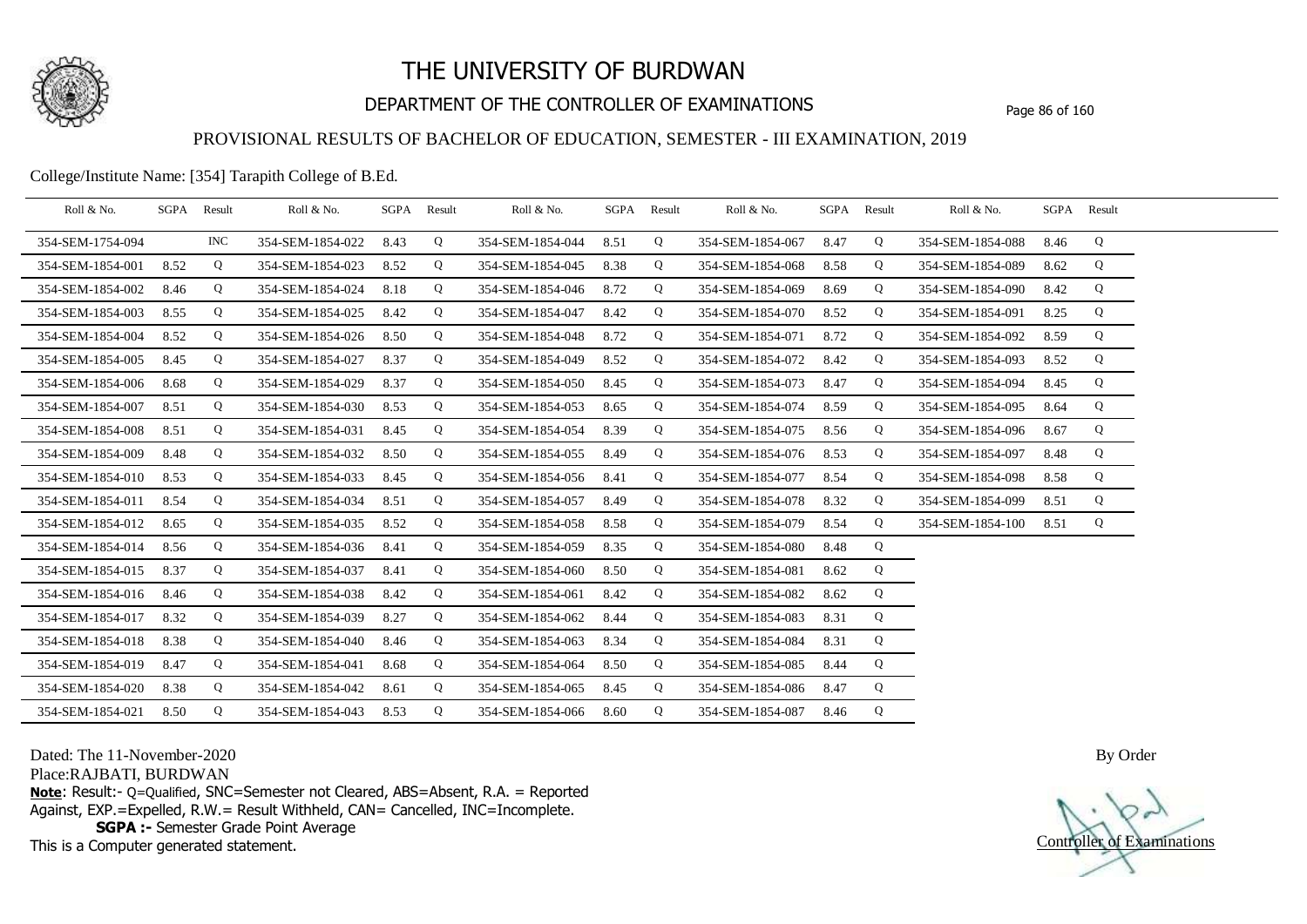

## DEPARTMENT OF THE CONTROLLER OF EXAMINATIONS Page 87 of 160

### PROVISIONAL RESULTS OF BACHELOR OF EDUCATION, SEMESTER - III EXAMINATION, 2019

College/Institute Name: [355] Mahula Sri Ramkrishnan T.T.I.

| Roll & No.       |      | SGPA Result | Roll & No.       |      | SGPA Result | Roll & No.       |      | SGPA Result | Roll & No.            | SGPA Result |   | Roll & No.       |      | SGPA Result |  |
|------------------|------|-------------|------------------|------|-------------|------------------|------|-------------|-----------------------|-------------|---|------------------|------|-------------|--|
| 355-SEM-1854-001 | 9.40 | Q           | 355-SEM-1854-022 | 9.46 | Q           | 355-SEM-1854-043 | 9.38 | Q           | 355-SEM-1854-064      | 9.36        | Q | 355-SEM-1854-085 | 9.33 | Q           |  |
| 355-SEM-1854-002 | 9.21 | Q           | 355-SEM-1854-023 | 9.27 | Q           | 355-SEM-1854-044 | 9.38 | Q           | 355-SEM-1854-065      | 9.40        | Q | 355-SEM-1854-087 | 9.14 | Q           |  |
| 355-SEM-1854-003 | 9.30 | Q           | 355-SEM-1854-024 | 9.32 | Q           | 355-SEM-1854-045 | 9.27 | Q           | 355-SEM-1854-066      | 9.43        | Q | 355-SEM-1854-088 | 9.38 | Q           |  |
| 355-SEM-1854-004 | 9.30 | Q           | 355-SEM-1854-025 | 9.22 | Q           | 355-SEM-1854-046 | 9.36 | Q           | 355-SEM-1854-067      | 9.50        | Q | 355-SEM-1854-089 | 9.30 | Q           |  |
| 355-SEM-1854-005 | 9.29 | Q           | 355-SEM-1854-026 | 9.41 | Q           | 355-SEM-1854-047 | 9.35 | Q           | 355-SEM-1854-068      | 9.40        | Q | 355-SEM-1854-090 | 9.40 | Q           |  |
| 355-SEM-1854-006 | 9.25 | Q           | 355-SEM-1854-027 | 9.38 | Q           | 355-SEM-1854-048 | 9.32 | Q           | 355-SEM-1854-069      | 9.20        | Q | 355-SEM-1854-091 | 9.39 | Q           |  |
| 355-SEM-1854-007 | 9.30 | Q           | 355-SEM-1854-028 | 9.38 | Q           | 355-SEM-1854-049 | 9.34 | Q           | 355-SEM-1854-070      | 9.39        | Q | 355-SEM-1854-092 | 9.43 | Q           |  |
| 355-SEM-1854-008 | 9.24 | Q           | 355-SEM-1854-029 | 9.38 | Q           | 355-SEM-1854-050 | 9.38 | Q           | 355-SEM-1854-071      | 9.37        | Q | 355-SEM-1854-093 | 9.40 | Q           |  |
| 355-SEM-1854-009 | 9.38 | Q           | 355-SEM-1854-030 | 9.44 | Q           | 355-SEM-1854-051 | 9.40 | Q           | 355-SEM-1854-072      | 9.62        | Q | 355-SEM-1854-094 | 9.32 | Q           |  |
| 355-SEM-1854-010 | 9.26 | Q           | 355-SEM-1854-031 | 9.40 | Q           | 355-SEM-1854-052 | 9.36 | Q           | 355-SEM-1854-073      | 9.28        | Q | 355-SEM-1854-095 | 9.34 | Q           |  |
| 355-SEM-1854-011 | 9.24 | Q           | 355-SEM-1854-032 | 9.35 | Q           | 355-SEM-1854-053 | 9.40 | Q           | 355-SEM-1854-074      | 9.22        | Q | 355-SEM-1854-096 | 9.32 | Q           |  |
| 355-SEM-1854-012 | 9.21 | Q           | 355-SEM-1854-033 | 9.30 | Q           | 355-SEM-1854-054 | 9.40 | Q           | 355-SEM-1854-075      | 9.31        | Q | 355-SEM-1854-097 | 9.20 | Q           |  |
| 355-SEM-1854-013 | 9.50 | Q           | 355-SEM-1854-034 | 9.42 | Q           | 355-SEM-1854-055 | 9.33 | Q           | 355-SEM-1854-076 9.24 |             | Q | 355-SEM-1854-098 | 9.35 | Q           |  |
| 355-SEM-1854-014 | 9.38 | Q           | 355-SEM-1854-035 | 9.16 | Q           | 355-SEM-1854-056 | 9.31 | Q           | 355-SEM-1854-077      | 9.38        | Q | 355-SEM-1854-099 | 9.45 | Q           |  |
| 355-SEM-1854-015 | 9.44 | Q           | 355-SEM-1854-036 | 9.43 | Q           | 355-SEM-1854-057 |      | <b>INC</b>  | 355-SEM-1854-078      | 9.49        | Q | 355-SEM-1854-100 | 9.36 | Q           |  |
| 355-SEM-1854-016 | 9.38 | Q           | 355-SEM-1854-037 | 9.34 | Q           | 355-SEM-1854-058 | 9.40 | Q           | 355-SEM-1854-079      | 9.34        | Q |                  |      |             |  |
| 355-SEM-1854-017 | 9.45 | Q           | 355-SEM-1854-038 | 9.31 | Q           | 355-SEM-1854-059 | 9.31 | Q           | 355-SEM-1854-080      | 9.53        | Q |                  |      |             |  |
| 355-SEM-1854-018 | 9.27 | Q           | 355-SEM-1854-039 | 9.38 | Q           | 355-SEM-1854-060 | 9.44 | Q           | 355-SEM-1854-081      | 9.44        | Q |                  |      |             |  |
| 355-SEM-1854-019 | 9.42 | Q           | 355-SEM-1854-040 | 9.28 | Q           | 355-SEM-1854-061 | 9.47 | Q           | 355-SEM-1854-082      | 9.43        | Q |                  |      |             |  |
| 355-SEM-1854-020 | 9.35 | Q           | 355-SEM-1854-041 | 9.36 | Q           | 355-SEM-1854-062 | 9.26 | Q           | 355-SEM-1854-083      | 9.40        | Q |                  |      |             |  |
| 355-SEM-1854-021 | 9.36 | Q           | 355-SEM-1854-042 | 9.30 | Q           | 355-SEM-1854-063 | 9.43 | Q           | 355-SEM-1854-084 9.45 |             | Q |                  |      |             |  |

Dated: The 11-November-2020

Place:RAJBATI, BURDWAN

**Note**: Result:- Q=Qualified, SNC=Semester not Cleared, ABS=Absent, R.A. = Reported Against, EXP.=Expelled, R.W.= Result Withheld, CAN= Cancelled, INC=Incomplete. **SGPA :-** Semester Grade Point Average

This is a Computer generated statement.

Controller of Examinations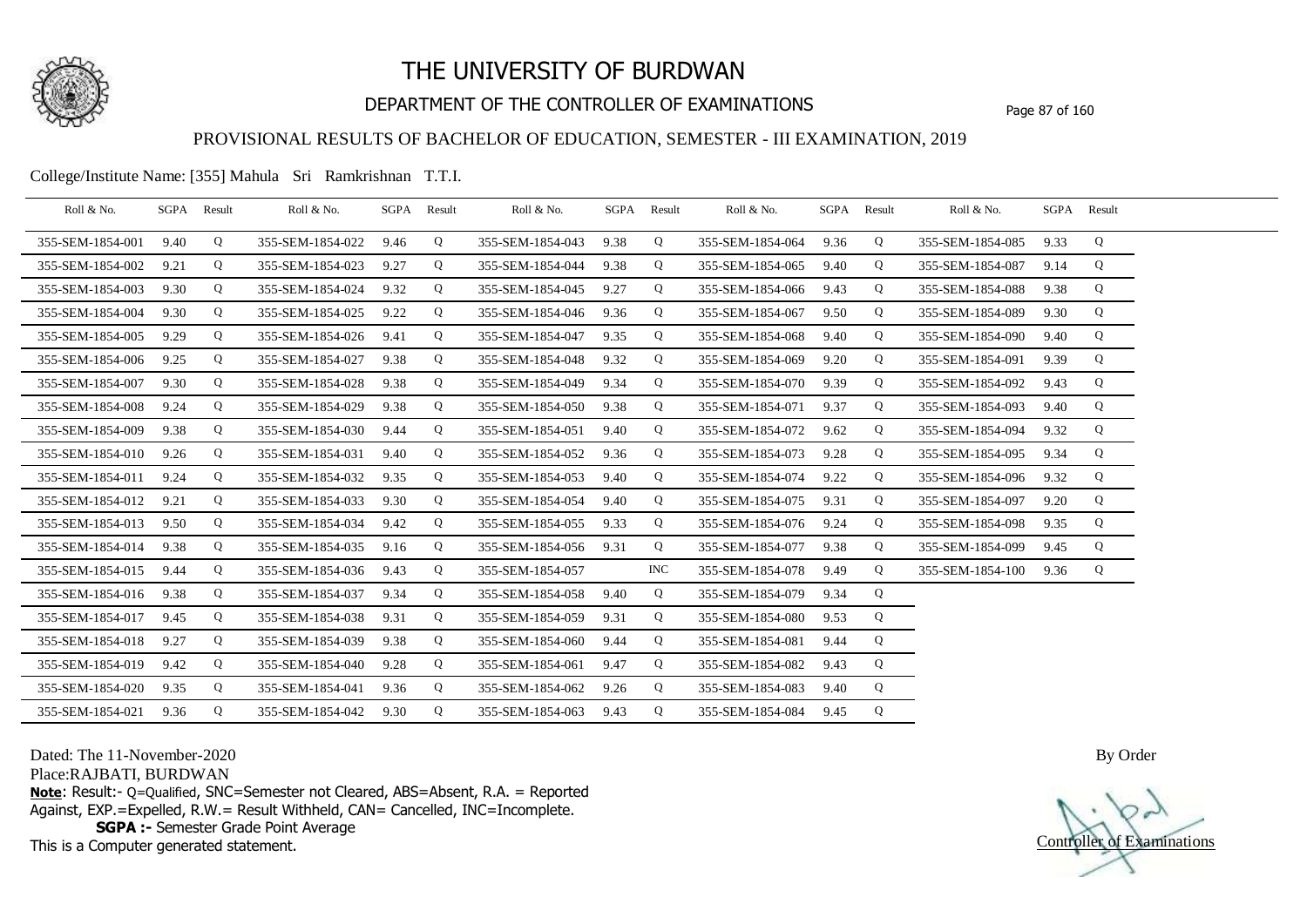

## DEPARTMENT OF THE CONTROLLER OF EXAMINATIONS Page 88 of 160

### PROVISIONAL RESULTS OF BACHELOR OF EDUCATION, SEMESTER - III EXAMINATION, 2019

College/Institute Name: [356] ACC Jain College of Edn.

| Roll & No.       | SGPA Result |   | Roll & No.       |      | SGPA Result | Roll & No.       |      | SGPA Result | Roll & No.       |      | SGPA Result | Roll & No.       | SGPA Result |   |  |
|------------------|-------------|---|------------------|------|-------------|------------------|------|-------------|------------------|------|-------------|------------------|-------------|---|--|
| 356-SEM-1854-001 | 8.90        | Q | 356-SEM-1854-022 | 8.92 | Q           | 356-SEM-1854-043 | 8.88 | Q           | 356-SEM-1854-064 | 8.90 | Q           | 356-SEM-1854-085 | 8.68        | Q |  |
| 356-SEM-1854-002 | 8.91        | Q | 356-SEM-1854-023 | 8.91 | Q           | 356-SEM-1854-044 | 8.89 | Q           | 356-SEM-1854-065 | 8.70 | Q           | 356-SEM-1854-086 | 9.03        | Q |  |
| 356-SEM-1854-003 | 8.88        | Q | 356-SEM-1854-024 | 8.92 | Q           | 356-SEM-1854-045 | 8.93 | Q           | 356-SEM-1854-066 | 8.94 | Q           | 356-SEM-1854-087 | 8.82        | Q |  |
| 356-SEM-1854-004 | 8.86        | Q | 356-SEM-1854-025 | 8.90 | Q           | 356-SEM-1854-046 | 8.87 | Q           | 356-SEM-1854-067 | 8.86 | Q           | 356-SEM-1854-088 | 8.91        | Q |  |
| 356-SEM-1854-005 | 8.91        | Q | 356-SEM-1854-026 | 8.97 | Q           | 356-SEM-1854-047 | 8.77 | Q           | 356-SEM-1854-068 | 8.99 | Q           | 356-SEM-1854-089 | 9.07        | Q |  |
| 356-SEM-1854-006 | 8.88        | Q | 356-SEM-1854-027 | 8.76 | Q           | 356-SEM-1854-048 | 8.82 | Q           | 356-SEM-1854-069 | 8.89 | Q           | 356-SEM-1854-090 | 8.86        | Q |  |
| 356-SEM-1854-007 | 9.03        | Q | 356-SEM-1854-028 | 8.83 | Q           | 356-SEM-1854-049 |      | INC.        | 356-SEM-1854-070 | 8.79 | Q           | 356-SEM-1854-091 | 8.92        | Q |  |
| 356-SEM-1854-008 | 9.04        | Q | 356-SEM-1854-029 | 8.84 | Q           | 356-SEM-1854-050 | 8.82 | Q           | 356-SEM-1854-071 | 8.81 | Q           | 356-SEM-1854-092 | 8.99        | Q |  |
| 356-SEM-1854-009 | 8.94        | Q | 356-SEM-1854-030 | 8.83 | Q           | 356-SEM-1854-051 | 8.79 | Q           | 356-SEM-1854-072 | 8.76 | Q           | 356-SEM-1854-093 | 8.86        | Q |  |
| 356-SEM-1854-010 | 8.93        | Q | 356-SEM-1854-031 | 8.83 | Q           | 356-SEM-1854-052 | 8.86 | Q           | 356-SEM-1854-073 | 8.96 | Q           | 356-SEM-1854-094 | 9.05        | Q |  |
| 356-SEM-1854-011 | 8.91        | Q | 356-SEM-1854-032 | 8.93 | Q           | 356-SEM-1854-053 | 8.81 | Q           | 356-SEM-1854-074 | 8.88 | Q           | 356-SEM-1854-095 | 8.95        | Q |  |
| 356-SEM-1854-012 | 8.99        | Q | 356-SEM-1854-033 | 8.95 | Q           | 356-SEM-1854-054 | 8.89 | Q           | 356-SEM-1854-075 | 8.87 | Q           | 356-SEM-1854-096 | 8.78        | Q |  |
| 356-SEM-1854-013 | 8.92        | Q | 356-SEM-1854-034 | 8.93 | Q           | 356-SEM-1854-055 | 8.80 | Q           | 356-SEM-1854-076 | 8.93 | Q           | 356-SEM-1854-097 | 8.85        | Q |  |
| 356-SEM-1854-014 | 8.96        | Q | 356-SEM-1854-035 | 8.91 | Q           | 356-SEM-1854-056 | 8.74 | Q           | 356-SEM-1854-077 | 9.08 | Q           | 356-SEM-1854-098 | 8.94        | Q |  |
| 356-SEM-1854-015 | 8.95        | Q | 356-SEM-1854-036 | 8.95 | Q           | 356-SEM-1854-057 | 8.84 | Q           | 356-SEM-1854-078 | 8.91 | Q           | 356-SEM-1854-099 | 8.81        | Q |  |
| 356-SEM-1854-016 | 8.66        | Q | 356-SEM-1854-037 | 8.98 | Q           | 356-SEM-1854-058 | 8.84 | Q           | 356-SEM-1854-079 | 8.80 | Q           | 356-SEM-1854-100 | 8.79        | Q |  |
| 356-SEM-1854-017 | 8.88        | Q | 356-SEM-1854-038 | 8.90 | Q           | 356-SEM-1854-059 | 8.86 | Q           | 356-SEM-1854-080 | 8.86 | Q           |                  |             |   |  |
| 356-SEM-1854-018 | 8.87        | Q | 356-SEM-1854-039 | 8.92 | Q           | 356-SEM-1854-060 | 8.78 | Q           | 356-SEM-1854-081 | 9.01 | Q           |                  |             |   |  |
| 356-SEM-1854-019 | 8.90        | Q | 356-SEM-1854-040 | 8.92 | Q           | 356-SEM-1854-061 | 8.88 | Q           | 356-SEM-1854-082 | 8.94 | Q           |                  |             |   |  |
| 356-SEM-1854-020 | 8.83        | Q | 356-SEM-1854-041 | 8.88 | Q           | 356-SEM-1854-062 | 8.93 | Q           | 356-SEM-1854-083 | 8.82 | Q           |                  |             |   |  |
| 356-SEM-1854-021 | 8.74        | Q | 356-SEM-1854-042 | 8.82 | Q           | 356-SEM-1854-063 | 9.09 | Q           | 356-SEM-1854-084 | 8.90 | Q           |                  |             |   |  |

Dated: The 11-November-2020

Place:RAJBATI, BURDWAN

**Note**: Result:- Q=Qualified, SNC=Semester not Cleared, ABS=Absent, R.A. = Reported Against, EXP.=Expelled, R.W.= Result Withheld, CAN= Cancelled, INC=Incomplete. **SGPA :-** Semester Grade Point Average

This is a Computer generated statement.

Controller of Examinations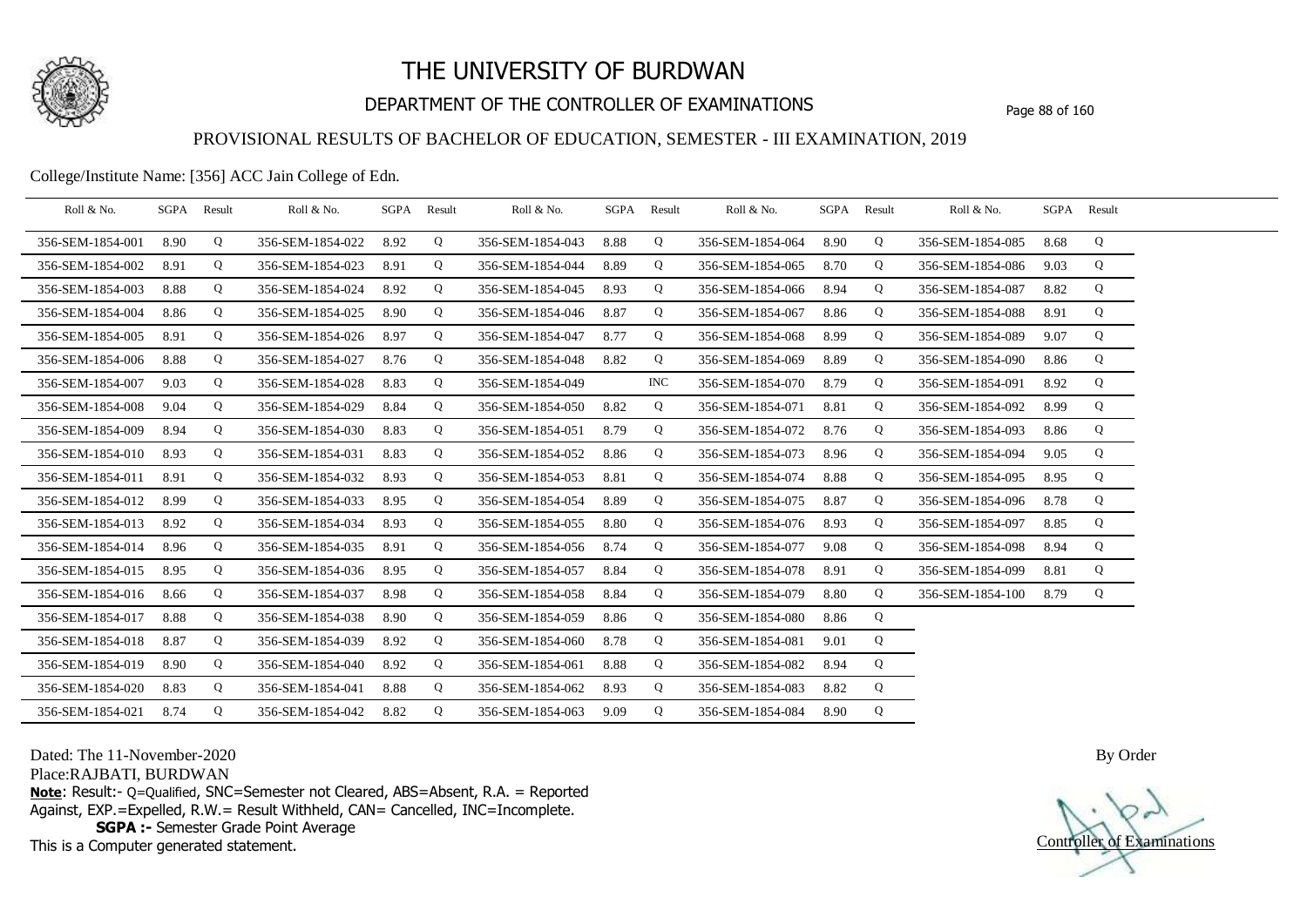

## DEPARTMENT OF THE CONTROLLER OF EXAMINATIONS Page 89 of 160

### PROVISIONAL RESULTS OF BACHELOR OF EDUCATION, SEMESTER - III EXAMINATION, 2019

### College/Institute Name: [357] Tagore Institute of Art & Education

| Roll & No.       | SGPA | Result | Roll & No.       |      | SGPA Result | Roll & No.       |      | SGPA Result | Roll & No.       | SGPA Result |            | Roll & No.       |      | SGPA Result |  |
|------------------|------|--------|------------------|------|-------------|------------------|------|-------------|------------------|-------------|------------|------------------|------|-------------|--|
| 357-SEM-1754-003 | 8.94 | Q      | 357-SEM-1854-021 | 9.22 | Q           | 357-SEM-1854-043 | 8.92 | Q           | 357-SEM-1854-064 | 9.34        | Q          | 357-SEM-1854-086 | 9.27 | Q           |  |
| 357-SEM-1854-001 | 9.07 | Q      | 357-SEM-1854-022 | 9.13 | Q           | 357-SEM-1854-044 | 9.36 | Q           | 357-SEM-1854-065 | 9.27        | Q          | 357-SEM-1854-087 | 9.38 | Q           |  |
| 357-SEM-1854-002 | 9.18 | Q      | 357-SEM-1854-023 | 9.28 | Q           | 357-SEM-1854-045 | 9.21 | Q           | 357-SEM-1854-066 | 9.22        | Q          | 357-SEM-1854-088 | 9.34 | Q           |  |
| 357-SEM-1854-003 | 9.20 | Q      | 357-SEM-1854-024 | 9.20 | Q           | 357-SEM-1854-046 | 9.40 | Q           | 357-SEM-1854-067 | 9.22        | Q          | 357-SEM-1854-089 | 9.17 | Q           |  |
| 357-SEM-1854-004 | 9.32 | Q      | 357-SEM-1854-025 | 9.27 | Q           | 357-SEM-1854-047 | 9.32 | Q           | 357-SEM-1854-068 | 9.32        | Q          | 357-SEM-1854-090 | 9.38 | Q           |  |
| 357-SEM-1854-005 | 9.18 | Q      | 357-SEM-1854-026 | 9.17 | Q           | 357-SEM-1854-048 | 9.32 | Q           | 357-SEM-1854-069 | 9.31        | Q          | 357-SEM-1854-091 | 9.36 | Q           |  |
| 357-SEM-1854-006 | 9.05 | Q      | 357-SEM-1854-027 | 9.46 | Q           | 357-SEM-1854-049 | 9.40 | Q           | 357-SEM-1854-070 | 9.25        | Q          | 357-SEM-1854-092 | 8.91 | Q           |  |
| 357-SEM-1854-007 | 9.11 | Q      | 357-SEM-1854-028 | 9.28 | Q           | 357-SEM-1854-050 | 9.48 | Q           | 357-SEM-1854-071 | 9.04        | Q          | 357-SEM-1854-093 | 9.46 | Q           |  |
| 357-SEM-1854-008 | 9.28 | Q      | 357-SEM-1854-029 | 9.11 | Q           | 357-SEM-1854-051 | 9.30 | Q           | 357-SEM-1854-072 | 9.28        | Q          | 357-SEM-1854-094 | 9.30 | Q           |  |
| 357-SEM-1854-009 | 9.27 | Q      | 357-SEM-1854-030 | 9.06 | Q           | 357-SEM-1854-052 | 9.44 | Q           | 357-SEM-1854-073 | 9.34        | Q          | 357-SEM-1854-095 | 9.36 | Q           |  |
| 357-SEM-1854-010 | 9.21 | Q      | 357-SEM-1854-032 | 9.20 | Q           | 357-SEM-1854-053 | 9.40 | Q           | 357-SEM-1854-074 | 9.18        | Q          | 357-SEM-1854-096 | 9.34 | Q           |  |
| 357-SEM-1854-011 | 9.12 | Q      | 357-SEM-1854-033 | 9.16 | Q           | 357-SEM-1854-054 | 9.38 | Q           | 357-SEM-1854-075 | 9.13        | Q          | 357-SEM-1854-097 | 9.42 | Q           |  |
| 357-SEM-1854-012 | 9.24 | Q      | 357-SEM-1854-034 | 9.30 | Q           | 357-SEM-1854-055 | 9.19 | Q           | 357-SEM-1854-076 | 9.18        | Q          | 357-SEM-1854-098 | 8.97 | Q           |  |
| 357-SEM-1854-013 | 9.08 | Q      | 357-SEM-1854-035 | 9.32 | Q           | 357-SEM-1854-056 | 9.14 | Q           | 357-SEM-1854-077 |             | <b>INC</b> | 357-SEM-1854-099 |      | <b>INC</b>  |  |
| 357-SEM-1854-014 | 9.17 | Q      | 357-SEM-1854-036 | 9.34 | Q           | 357-SEM-1854-057 | 9.34 | Q           | 357-SEM-1854-078 | 9.22        | Q          | 357-SEM-1854-100 | 9.40 | Q           |  |
| 357-SEM-1854-015 | 9.12 | Q      | 357-SEM-1854-037 | 9.32 | Q           | 357-SEM-1854-058 | 8.96 | Q           | 357-SEM-1854-079 | 9.24        | Q          |                  |      |             |  |
| 357-SEM-1854-016 | 9.42 | Q      | 357-SEM-1854-038 | 9.34 | Q           | 357-SEM-1854-059 | 9.05 | Q           | 357-SEM-1854-080 | 9.44        | Q          |                  |      |             |  |
| 357-SEM-1854-017 | 8.96 | Q      | 357-SEM-1854-039 | 9.21 | Q           | 357-SEM-1854-060 | 9.04 | Q           | 357-SEM-1854-081 | 9.19        | Q          |                  |      |             |  |
| 357-SEM-1854-018 | 9.16 | Q      | 357-SEM-1854-040 | 9.13 | Q           | 357-SEM-1854-061 | 9.32 | Q           | 357-SEM-1854-082 | 9.31        | Q          |                  |      |             |  |
| 357-SEM-1854-019 | 9.17 | Q      | 357-SEM-1854-041 | 8.85 | Q           | 357-SEM-1854-062 | 9.21 | Q           | 357-SEM-1854-084 | 9.36        | Q          |                  |      |             |  |
| 357-SEM-1854-020 | 9.28 | Q      | 357-SEM-1854-042 | 9.28 | Q           | 357-SEM-1854-063 | 9.28 | Q           | 357-SEM-1854-085 | 9.10        | Q          |                  |      |             |  |

Dated: The 11-November-2020

Place:RAJBATI, BURDWAN

**Note**: Result:- Q=Qualified, SNC=Semester not Cleared, ABS=Absent, R.A. = Reported Against, EXP.=Expelled, R.W.= Result Withheld, CAN= Cancelled, INC=Incomplete. **SGPA :-** Semester Grade Point Average

This is a Computer generated statement.

Controller of Examinations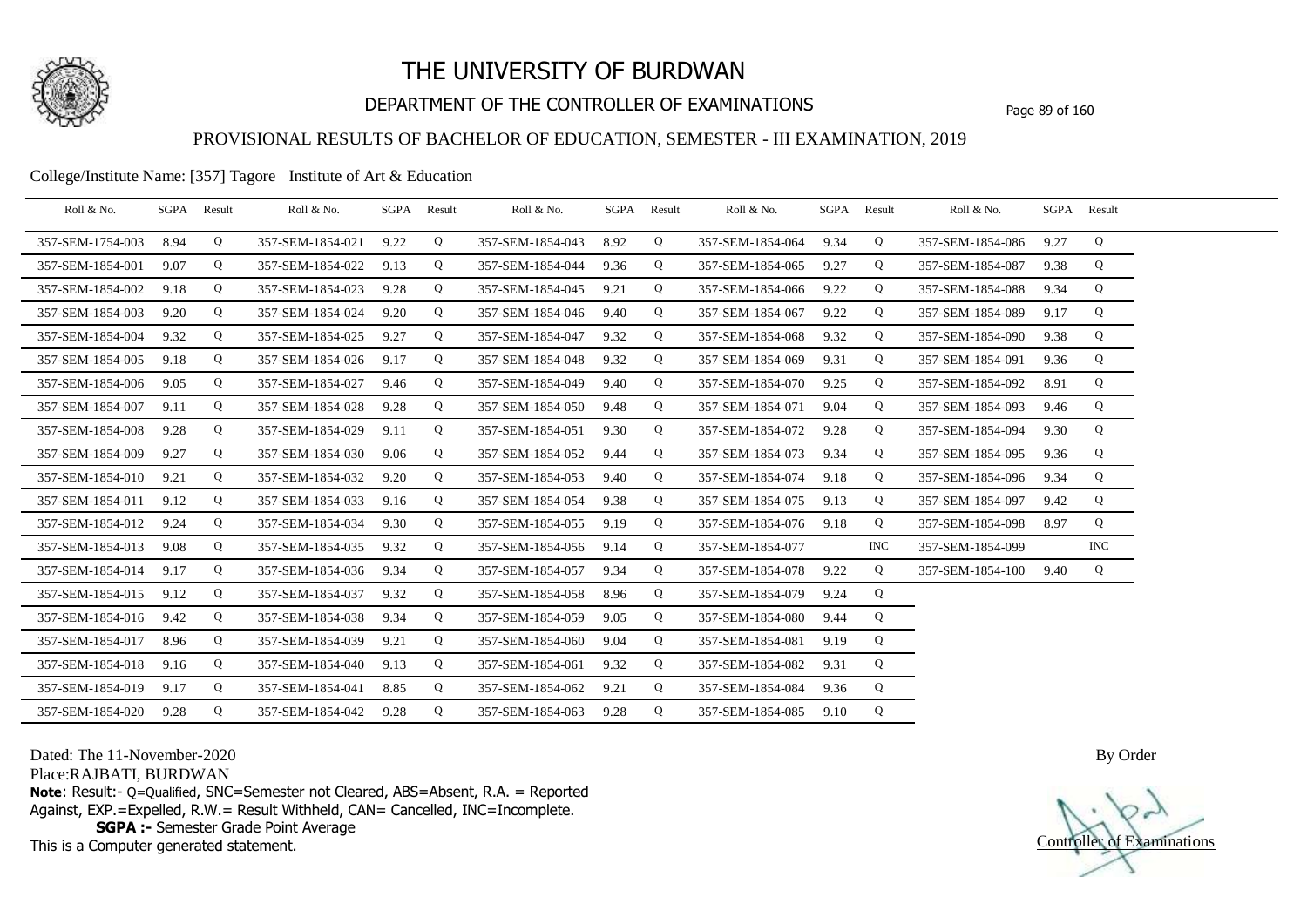

## DEPARTMENT OF THE CONTROLLER OF EXAMINATIONS Page 90 of 160

## PROVISIONAL RESULTS OF BACHELOR OF EDUCATION, SEMESTER - III EXAMINATION, 2019

#### College/Institute Name: [358] Labpur Teachers' Training Institute

| Roll & No.       | SGPA | Result | Roll & No.       |      | SGPA Result | Roll & No.       |      | SGPA Result | Roll & No.       | SGPA Result |            | Roll & No.       |      | SGPA Result |  |
|------------------|------|--------|------------------|------|-------------|------------------|------|-------------|------------------|-------------|------------|------------------|------|-------------|--|
| 358-SEM-1854-001 | 9.19 | Q      | 358-SEM-1854-022 | 9.36 | Q           | 358-SEM-1854-043 |      | <b>INC</b>  | 358-SEM-1854-064 | 9.07        | Q          | 358-SEM-1854-085 | 8.97 | Q           |  |
| 358-SEM-1854-002 | 9.18 | Q      | 358-SEM-1854-023 | 9.21 | Q           | 358-SEM-1854-044 | 9.09 | Q           | 358-SEM-1854-065 | 9.06        | Q          | 358-SEM-1854-086 | 8.92 | Q           |  |
| 358-SEM-1854-003 | 9.24 | Q      | 358-SEM-1854-024 | 9.08 | Q           | 358-SEM-1854-045 | 9.01 | Q           | 358-SEM-1854-066 | 9.11        | Q          | 358-SEM-1854-087 | 9.14 | Q           |  |
| 358-SEM-1854-004 | 8.90 | Q      | 358-SEM-1854-025 | 8.93 | Q           | 358-SEM-1854-046 | 8.96 | Q           | 358-SEM-1854-067 | 9.07        | Q          | 358-SEM-1854-088 | 9.04 | Q           |  |
| 358-SEM-1854-005 | 9.05 | Q      | 358-SEM-1854-026 | 8.99 | Q           | 358-SEM-1854-047 | 8.97 | Q           | 358-SEM-1854-068 | 9.21        | Q          | 358-SEM-1854-089 |      | <b>INC</b>  |  |
| 358-SEM-1854-006 | 9.00 | Q      | 358-SEM-1854-027 | 9.06 | Q           | 358-SEM-1854-048 | 9.04 | Q           | 358-SEM-1854-069 | 9.04        | Q          | 358-SEM-1854-090 | 9.03 | Q           |  |
| 358-SEM-1854-007 | 9.07 | Q      | 358-SEM-1854-028 | 9.05 | Q           | 358-SEM-1854-049 | 9.10 | Q           | 358-SEM-1854-070 | 9.07        | Q          | 358-SEM-1854-091 | 9.05 | Q           |  |
| 358-SEM-1854-008 | 9.02 | Q      | 358-SEM-1854-029 | 9.07 | Q           | 358-SEM-1854-050 | 9.07 | Q           | 358-SEM-1854-071 | 8.99        | Q          | 358-SEM-1854-092 | 9.06 | Q           |  |
| 358-SEM-1854-009 | 9.10 | Q      | 358-SEM-1854-030 | 9.02 | Q           | 358-SEM-1854-051 | 9.31 | Q           | 358-SEM-1854-072 | 8.97        | Q          | 358-SEM-1854-093 | 9.15 | Q           |  |
| 358-SEM-1854-010 | 9.05 | Q      | 358-SEM-1854-031 | 9.24 | Q           | 358-SEM-1854-052 | 9.10 | Q           | 358-SEM-1854-073 | 9.08        | Q          | 358-SEM-1854-094 | 9.44 | Q           |  |
| 358-SEM-1854-011 | 9.04 | Q      | 358-SEM-1854-032 | 9.08 | Q           | 358-SEM-1854-053 | 9.15 | Q           | 358-SEM-1854-074 | 9.09        | Q          | 358-SEM-1854-095 | 9.06 | Q           |  |
| 358-SEM-1854-012 | 9.22 | Q      | 358-SEM-1854-033 | 9.04 | Q           | 358-SEM-1854-054 | 9.01 | Q           | 358-SEM-1854-075 | 9.02        | Q          | 358-SEM-1854-096 | 9.31 | Q           |  |
| 358-SEM-1854-013 | 8.92 | Q      | 358-SEM-1854-034 | 8.97 | Q           | 358-SEM-1854-055 | 9.14 | Q           | 358-SEM-1854-076 | 9.07        | Q          | 358-SEM-1854-097 | 9.08 | Q           |  |
| 358-SEM-1854-014 | 8.89 | Q      | 358-SEM-1854-035 | 9.01 | Q           | 358-SEM-1854-056 | 8.98 | Q           | 358-SEM-1854-077 | 9.18        | Q          | 358-SEM-1854-098 | 9.14 | Q           |  |
| 358-SEM-1854-015 | 9.15 | Q      | 358-SEM-1854-036 |      | <b>INC</b>  | 358-SEM-1854-057 | 9.08 | Q           | 358-SEM-1854-078 | 8.99        | Q          | 358-SEM-1854-099 | 9.20 | Q           |  |
| 358-SEM-1854-016 | 9.12 | Q      | 358-SEM-1854-037 | 9.15 | Q           | 358-SEM-1854-058 | 9.52 | Q           | 358-SEM-1854-079 |             | <b>INC</b> | 358-SEM-1854-100 | 9.07 | Q           |  |
| 358-SEM-1854-017 | 9.15 | Q      | 358-SEM-1854-038 | 9.18 | Q           | 358-SEM-1854-059 | 9.19 | Q           | 358-SEM-1854-080 | 9.12        | Q          |                  |      |             |  |
| 358-SEM-1854-018 | 9.23 | Q      | 358-SEM-1854-039 | 9.02 | Q           | 358-SEM-1854-060 | 9.13 | Q           | 358-SEM-1854-081 | 9.03        | Q          |                  |      |             |  |
| 358-SEM-1854-019 | 9.10 | Q      | 358-SEM-1854-040 | 9.07 | Q           | 358-SEM-1854-061 | 9.10 | Q           | 358-SEM-1854-082 | 9.09        | Q          |                  |      |             |  |
| 358-SEM-1854-020 | 9.08 | Q      | 358-SEM-1854-041 | 9.22 | Q           | 358-SEM-1854-062 | 9.08 | Q           | 358-SEM-1854-083 | 9.10        | Q          |                  |      |             |  |
| 358-SEM-1854-021 | 9.10 | Q      | 358-SEM-1854-042 | 9.14 | Q           | 358-SEM-1854-063 | 9.03 | Q           | 358-SEM-1854-084 | 9.20        | Q          |                  |      |             |  |

Dated: The 11-November-2020

Place:RAJBATI, BURDWAN

**Note**: Result:- Q=Qualified, SNC=Semester not Cleared, ABS=Absent, R.A. = Reported Against, EXP.=Expelled, R.W.= Result Withheld, CAN= Cancelled, INC=Incomplete. **SGPA :-** Semester Grade Point Average

This is a Computer generated statement.

Controller of Examinations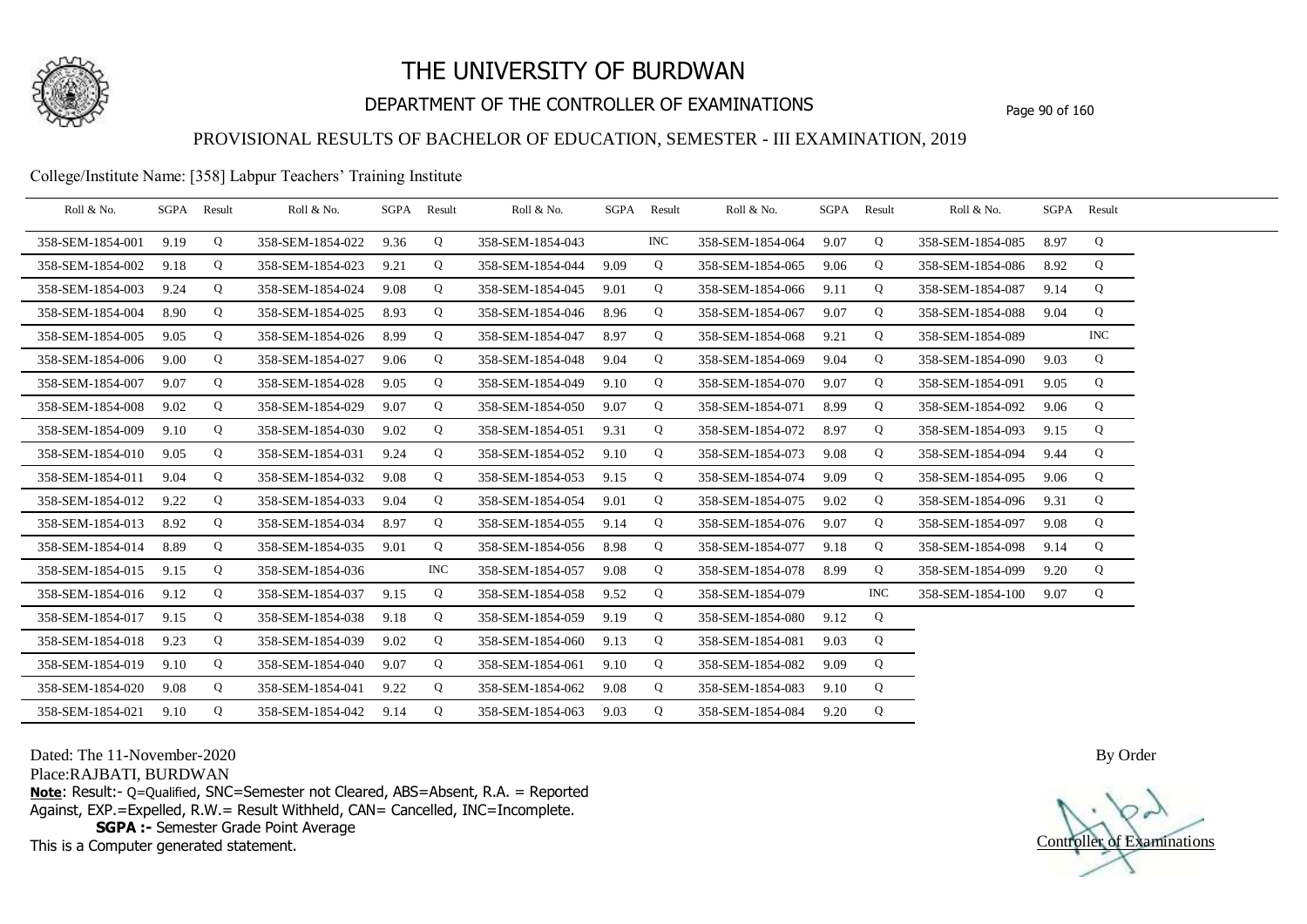

## DEPARTMENT OF THE CONTROLLER OF EXAMINATIONS Page 91 of 160

### PROVISIONAL RESULTS OF BACHELOR OF EDUCATION, SEMESTER - III EXAMINATION, 2019

### College/Institute Name: [359] Shukla Devi Academy for B.Ed.

| Roll & No.       | SGPA | Result | Roll & No.       |      | SGPA Result | Roll & No.       | SGPA | Result | Roll & No.       | SGPA | Result | Roll & No.       |      | SGPA Result |  |
|------------------|------|--------|------------------|------|-------------|------------------|------|--------|------------------|------|--------|------------------|------|-------------|--|
| 359-SEM-1754-083 | 9.23 | Q      | 359-SEM-1854-021 | 9.35 | Q           | 359-SEM-1854-043 | 9.12 | Q      | 359-SEM-1854-064 | 9.23 | Q      | 359-SEM-1854-085 | 9.24 | Q           |  |
| 359-SEM-1854-001 | 9.30 | Q      | 359-SEM-1854-022 | 9.28 | Q           | 359-SEM-1854-044 | 9.17 | Q      | 359-SEM-1854-065 | 9.20 | Q      | 359-SEM-1854-086 | 9.09 | Q           |  |
| 359-SEM-1854-002 | 9.15 | Q      | 359-SEM-1854-024 | 9.17 | Q           | 359-SEM-1854-045 | 9.19 | Q      | 359-SEM-1854-066 | 8.91 | Q      | 359-SEM-1854-087 | 9.17 | Q           |  |
| 359-SEM-1854-003 | 9.03 | Q      | 359-SEM-1854-025 | 9.19 | Q           | 359-SEM-1854-046 | 9.04 | Q      | 359-SEM-1854-067 | 9.04 | Q      | 359-SEM-1854-088 | 9.23 | Q           |  |
| 359-SEM-1854-004 | 9.17 | Q      | 359-SEM-1854-026 | 9.07 | Q           | 359-SEM-1854-047 | 9.19 | Q      | 359-SEM-1854-068 | 9.11 | Q      | 359-SEM-1854-089 | 9.15 | Q           |  |
| 359-SEM-1854-005 | 9.28 | Q      | 359-SEM-1854-027 | 9.11 | Q           | 359-SEM-1854-048 | 9.14 | Q      | 359-SEM-1854-069 | 9.09 | Q      | 359-SEM-1854-090 | 9.12 | Q           |  |
| 359-SEM-1854-006 | 9.26 | Q      | 359-SEM-1854-028 | 9.20 | Q           | 359-SEM-1854-049 | 9.26 | Q      | 359-SEM-1854-070 | 9.16 | Q      | 359-SEM-1854-091 | 9.22 | Q           |  |
| 359-SEM-1854-007 | 9.21 | Q      | 359-SEM-1854-029 | 9.26 | Q           | 359-SEM-1854-050 | 9.27 | Q      | 359-SEM-1854-071 | 9.05 | Q      | 359-SEM-1854-092 | 9.27 | Q           |  |
| 359-SEM-1854-008 | 9.24 | Q      | 359-SEM-1854-030 | 9.27 | Q           | 359-SEM-1854-051 | 9.22 | Q      | 359-SEM-1854-072 | 9.26 | Q      | 359-SEM-1854-093 | 9.18 | Q           |  |
| 359-SEM-1854-009 | 9.00 | Q      | 359-SEM-1854-031 | 9.05 | Q           | 359-SEM-1854-052 | 9.04 | Q      | 359-SEM-1854-073 | 9.17 | Q      | 359-SEM-1854-094 | 9.24 | Q           |  |
| 359-SEM-1854-010 | 9.14 | Q      | 359-SEM-1854-032 | 8.99 | Q           | 359-SEM-1854-053 | 8.92 | Q      | 359-SEM-1854-074 | 9.27 | Q      | 359-SEM-1854-095 |      | <b>SNC</b>  |  |
| 359-SEM-1854-011 | 9.18 | Q      | 359-SEM-1854-033 | 9.19 | Q           | 359-SEM-1854-054 | 8.94 | Q      | 359-SEM-1854-075 | 9.33 | Q      | 359-SEM-1854-096 | 9.15 | Q           |  |
| 359-SEM-1854-012 | 9.20 | Q      | 359-SEM-1854-034 | 9.12 | Q           | 359-SEM-1854-055 | 9.20 | Q      | 359-SEM-1854-076 | 9.23 | Q      | 359-SEM-1854-097 | 9.14 | Q           |  |
| 359-SEM-1854-013 | 9.27 | Q      | 359-SEM-1854-035 | 9.25 | Q           | 359-SEM-1854-056 | 9.32 | Q      | 359-SEM-1854-077 | 9.25 | Q      | 359-SEM-1854-098 | 9.30 | Q           |  |
| 359-SEM-1854-014 | 9.17 | Q      | 359-SEM-1854-036 | 9.24 | Q           | 359-SEM-1854-057 | 9.16 | Q      | 359-SEM-1854-078 | 9.20 | Q      | 359-SEM-1854-099 | 9.23 | Q           |  |
| 359-SEM-1854-015 | 9.02 | Q      | 359-SEM-1854-037 | 9.22 | Q           | 359-SEM-1854-058 | 9.33 | Q      | 359-SEM-1854-079 | 9.19 | Q      | 359-SEM-1854-100 | 8.66 | Q           |  |
| 359-SEM-1854-016 | 9.01 | Q      | 359-SEM-1854-038 | 9.16 | Q           | 359-SEM-1854-059 | 9.17 | Q      | 359-SEM-1854-080 | 9.18 | Q      |                  |      |             |  |
| 359-SEM-1854-017 | 9.25 | Q      | 359-SEM-1854-039 | 9.04 | Q           | 359-SEM-1854-060 | 9.27 | Q      | 359-SEM-1854-081 | 9.18 | Q      |                  |      |             |  |
| 359-SEM-1854-018 | 9.11 | Q      | 359-SEM-1854-040 | 8.96 | Q           | 359-SEM-1854-061 | 9.28 | Q      | 359-SEM-1854-082 | 9.20 | Q      |                  |      |             |  |
| 359-SEM-1854-019 | 9.26 | Q      | 359-SEM-1854-041 | 9.25 | Q           | 359-SEM-1854-062 | 9.06 | Q      | 359-SEM-1854-083 | 9.21 | Q      |                  |      |             |  |
| 359-SEM-1854-020 | 9.23 | Q      | 359-SEM-1854-042 | 9.16 | Q           | 359-SEM-1854-063 | 9.13 | Q      | 359-SEM-1854-084 | 9.24 | Q      |                  |      |             |  |

Dated: The 11-November-2020

Place:RAJBATI, BURDWAN

**Note**: Result:- Q=Qualified, SNC=Semester not Cleared, ABS=Absent, R.A. = Reported Against, EXP.=Expelled, R.W.= Result Withheld, CAN= Cancelled, INC=Incomplete. **SGPA :-** Semester Grade Point Average

This is a Computer generated statement.

Controller of Examinations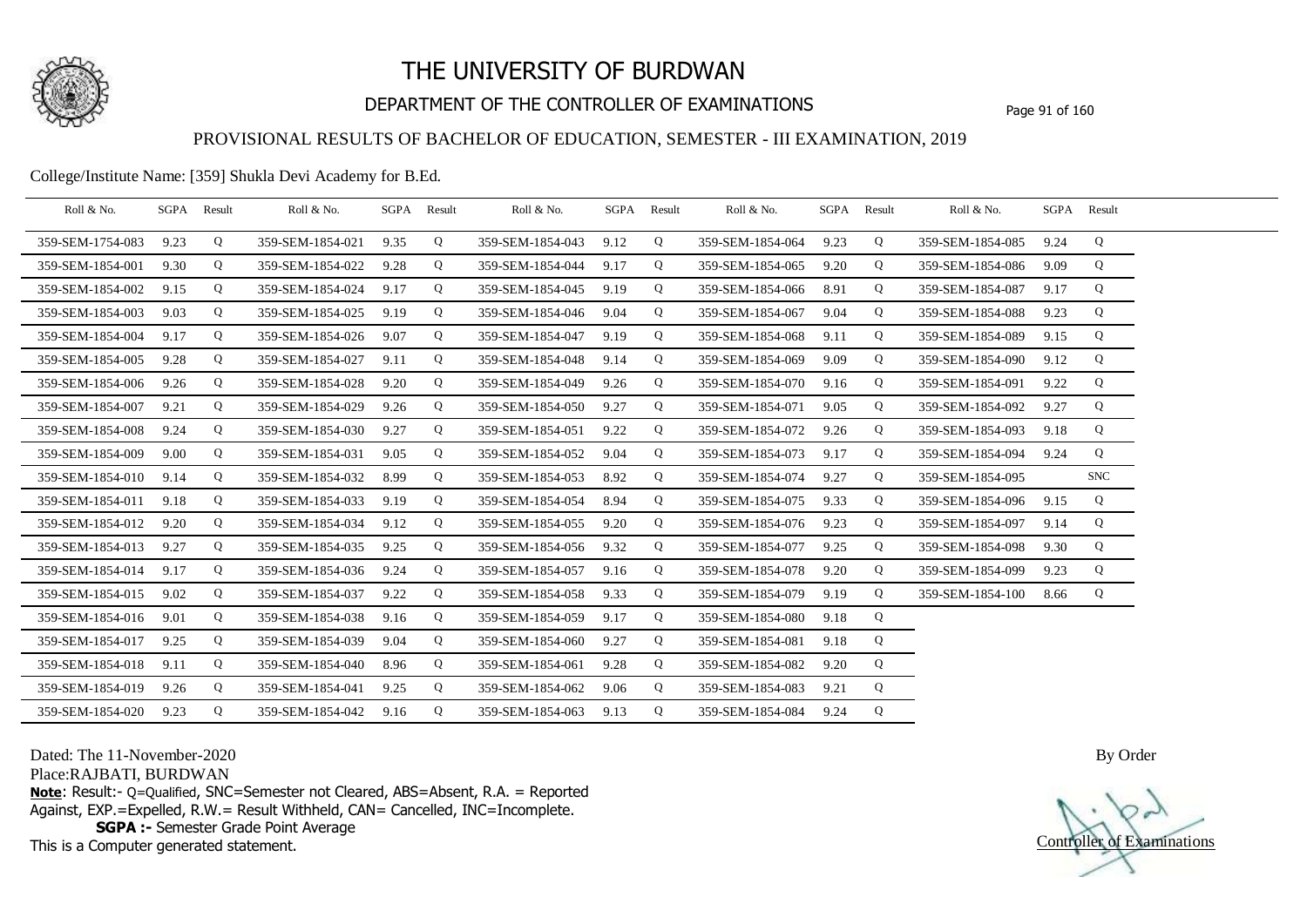

## DEPARTMENT OF THE CONTROLLER OF EXAMINATIONS Page 92 of 160

### PROVISIONAL RESULTS OF BACHELOR OF EDUCATION, SEMESTER - III EXAMINATION, 2019

College/Institute Name: [360] Gitanjali College of Edn.

| Roll & No.       | SGPA Result |            | Roll & No.       | SGPA | Result      | Roll & No.       |      | SGPA Result | Roll & No.       |      | SGPA Result | Roll & No.       | SGPA Result |   |  |
|------------------|-------------|------------|------------------|------|-------------|------------------|------|-------------|------------------|------|-------------|------------------|-------------|---|--|
| 360-SEM-1854-001 | 9.39        | Q          | 360-SEM-1854-022 | 9.18 | Q           | 360-SEM-1854-043 | 8.81 | Q           | 360-SEM-1854-064 | 9.15 | Q           | 360-SEM-1854-085 | 8.92        | Q |  |
| 360-SEM-1854-002 | 8.98        | Q          | 360-SEM-1854-023 | 9.07 | Q           | 360-SEM-1854-044 | 9.12 | Q           | 360-SEM-1854-065 | 9.23 | Q           | 360-SEM-1854-086 | 8.87        | Q |  |
| 360-SEM-1854-003 | 9.06        | Q          | 360-SEM-1854-024 | 8.94 | Q           | 360-SEM-1854-045 | 8.90 | Q           | 360-SEM-1854-066 | 8.82 | Q           | 360-SEM-1854-087 | 9.10        | Q |  |
| 360-SEM-1854-004 | 9.14        | Q          | 360-SEM-1854-025 | 9.05 | Q           | 360-SEM-1854-046 | 8.95 | Q           | 360-SEM-1854-067 | 9.13 | Q           | 360-SEM-1854-088 | 9.10        | Q |  |
| 360-SEM-1854-005 | 9.04        | Q          | 360-SEM-1854-026 | 8.99 | Q           | 360-SEM-1854-047 | 8.88 | Q           | 360-SEM-1854-068 | 8.95 | Q           | 360-SEM-1854-089 | 9.08        | Q |  |
| 360-SEM-1854-006 | 9.00        | Q          | 360-SEM-1854-027 | 8.82 | Q           | 360-SEM-1854-048 | 8.94 | Q           | 360-SEM-1854-069 | 8.92 | Q           | 360-SEM-1854-090 | 9.04        | Q |  |
| 360-SEM-1854-007 | 9.22        | Q          | 360-SEM-1854-028 | 9.02 | Q           | 360-SEM-1854-049 | 9.08 | Q           | 360-SEM-1854-070 | 8.87 | Q           | 360-SEM-1854-091 | 9.05        | Q |  |
| 360-SEM-1854-008 | 9.12        | Q          | 360-SEM-1854-029 | 8.96 | Q           | 360-SEM-1854-050 | 8.94 | Q           | 360-SEM-1854-071 | 9.09 | Q           | 360-SEM-1854-092 | 9.04        | Q |  |
| 360-SEM-1854-009 | 9.15        | Q          | 360-SEM-1854-030 | 9.20 | Q           | 360-SEM-1854-051 | 8.87 | Q           | 360-SEM-1854-072 | 9.05 | Q           | 360-SEM-1854-093 | 9.04        | Q |  |
| 360-SEM-1854-010 | 9.09        | Q          | 360-SEM-1854-031 | 9.00 | Q           | 360-SEM-1854-052 | 9.39 | Q           | 360-SEM-1854-073 | 9.18 | Q           | 360-SEM-1854-094 | 9.09        | Q |  |
| 360-SEM-1854-011 | 8.94        | Q          | 360-SEM-1854-032 | 9.25 | Q           | 360-SEM-1854-053 | 8.80 | Q           | 360-SEM-1854-074 | 9.05 | Q           | 360-SEM-1854-095 | 9.11        | Q |  |
| 360-SEM-1854-012 | 8.79        | Q          | 360-SEM-1854-033 | 9.00 | $\mathbf Q$ | 360-SEM-1854-054 | 9.47 | Q           | 360-SEM-1854-075 | 9.46 | Q           | 360-SEM-1854-096 | 9.16        | Q |  |
| 360-SEM-1854-013 | 8.96        | Q          | 360-SEM-1854-034 | 8.95 | Q           | 360-SEM-1854-055 | 9.27 | Q           | 360-SEM-1854-076 | 9.06 | Q           | 360-SEM-1854-097 | 9.13        | Q |  |
| 360-SEM-1854-014 |             | <b>INC</b> | 360-SEM-1854-035 | 8.94 | Q           | 360-SEM-1854-056 | 9.41 | Q           | 360-SEM-1854-077 | 8.95 | Q           | 360-SEM-1854-098 | 8.97        | Q |  |
| 360-SEM-1854-015 | 8.96        | Q          | 360-SEM-1854-036 | 8.84 | $\mathbf Q$ | 360-SEM-1854-057 | 9.36 | Q           | 360-SEM-1854-078 | 9.11 | $\mathbf Q$ | 360-SEM-1854-099 | 8.86        | Q |  |
| 360-SEM-1854-016 | 9.02        | Q          | 360-SEM-1854-037 | 9.02 | Q           | 360-SEM-1854-058 | 9.16 | Q           | 360-SEM-1854-079 | 8.77 | $\mathbf Q$ | 360-SEM-1854-100 | 8.74        | Q |  |
| 360-SEM-1854-017 | 9.06        | Q          | 360-SEM-1854-038 | 8.95 | Q           | 360-SEM-1854-059 | 8.86 | Q           | 360-SEM-1854-080 | 8.96 | Q           |                  |             |   |  |
| 360-SEM-1854-018 | 8.82        | Q          | 360-SEM-1854-039 | 8.92 | Q           | 360-SEM-1854-060 | 8.84 | Q           | 360-SEM-1854-081 | 9.07 | Q           |                  |             |   |  |
| 360-SEM-1854-019 | 8.91        | Q          | 360-SEM-1854-040 | 9.12 | Q           | 360-SEM-1854-061 | 8.94 | Q           | 360-SEM-1854-082 | 8.86 | Q           |                  |             |   |  |
| 360-SEM-1854-020 | 8.98        | Q          | 360-SEM-1854-041 | 8.91 | Q           | 360-SEM-1854-062 | 8.94 | Q           | 360-SEM-1854-083 | 9.07 | Q           |                  |             |   |  |
| 360-SEM-1854-021 | 9.07        | Q          | 360-SEM-1854-042 | 8.88 | Q           | 360-SEM-1854-063 | 9.37 | Q           | 360-SEM-1854-084 | 9.20 | Q           |                  |             |   |  |

Dated: The 11-November-2020

Place:RAJBATI, BURDWAN

**Note**: Result:- Q=Qualified, SNC=Semester not Cleared, ABS=Absent, R.A. = Reported Against, EXP.=Expelled, R.W.= Result Withheld, CAN= Cancelled, INC=Incomplete. **SGPA :-** Semester Grade Point Average

This is a Computer generated statement.

Controller of Examinations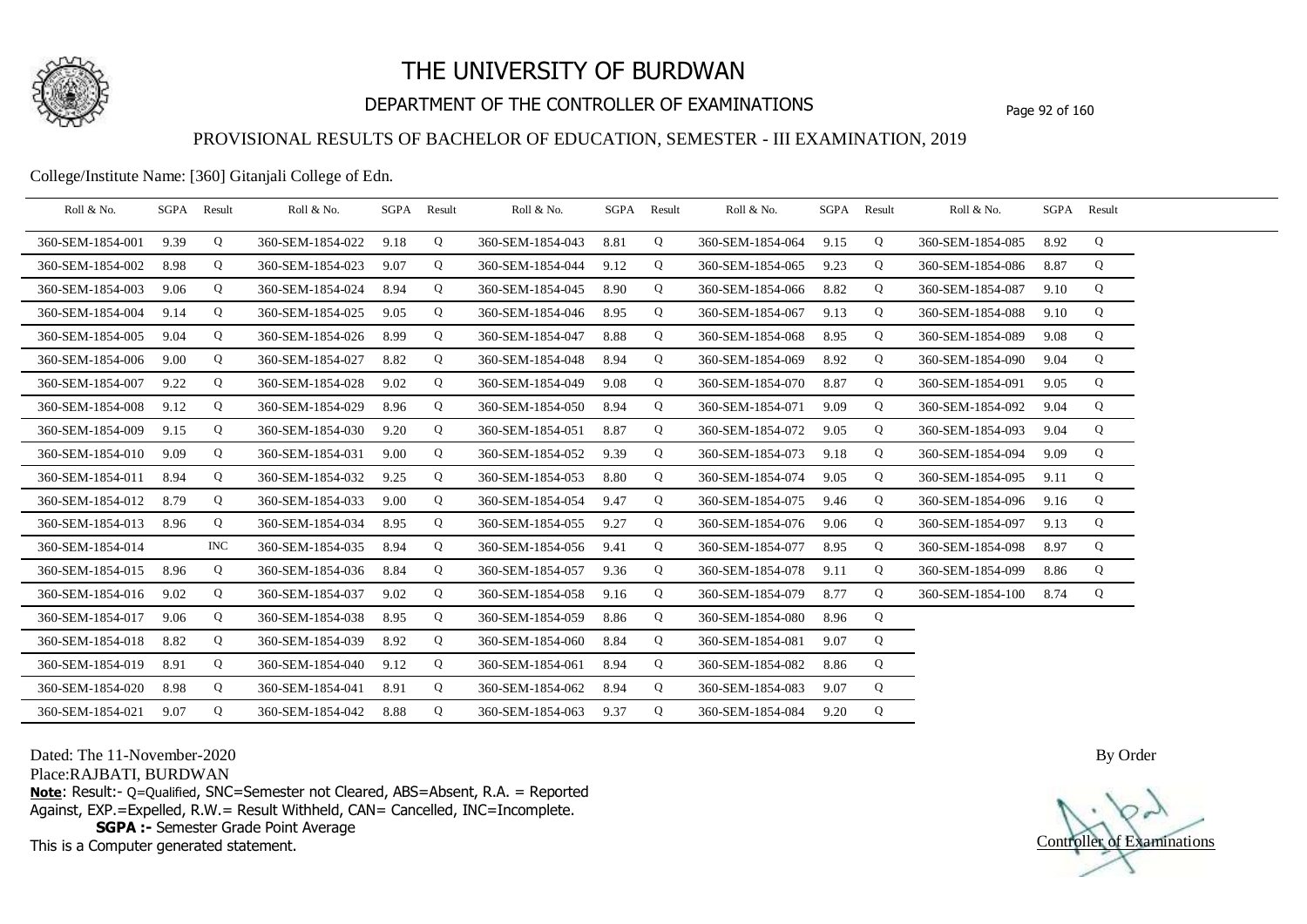

## DEPARTMENT OF THE CONTROLLER OF EXAMINATIONS Page 93 of 160

### PROVISIONAL RESULTS OF BACHELOR OF EDUCATION, SEMESTER - III EXAMINATION, 2019

### College/Institute Name: [361] Helal Teachers' Training College

| Roll & No.       | SGPA Result |   | Roll & No.       | SGPA Result |   | Roll & No.       | SGPA Result |            | Roll & No.       |      | SGPA Result | Roll & No.       |      | SGPA Result |  |
|------------------|-------------|---|------------------|-------------|---|------------------|-------------|------------|------------------|------|-------------|------------------|------|-------------|--|
| 361-SEM-1854-001 | 8.86        | Q | 361-SEM-1854-022 | 9.06        | Q | 361-SEM-1854-043 | 9.24        | Q          | 361-SEM-1854-064 | 8.94 | Q           | 361-SEM-1854-085 | 9.04 | Q           |  |
| 361-SEM-1854-002 | 8.94        | Q | 361-SEM-1854-023 | 8.99        | Q | 361-SEM-1854-044 | 9.10        | Q          | 361-SEM-1854-065 | 9.05 | Q           | 361-SEM-1854-086 | 9.06 | Q           |  |
| 361-SEM-1854-003 | 8.92        | Q | 361-SEM-1854-024 | 9.00        | Q | 361-SEM-1854-045 | 9.00        | Q          | 361-SEM-1854-066 | 9.07 | Q           | 361-SEM-1854-087 | 8.97 | Q           |  |
| 361-SEM-1854-004 | 8.96        | Q | 361-SEM-1854-025 | 8.95        | Q | 361-SEM-1854-046 | 8.91        | Q          | 361-SEM-1854-067 | 8.78 | Q           | 361-SEM-1854-088 | 9.12 | Q           |  |
| 361-SEM-1854-005 | 9.12        | Q | 361-SEM-1854-026 | 8.88        | Q | 361-SEM-1854-047 | 8.91        | Q          | 361-SEM-1854-068 | 9.22 | Q           | 361-SEM-1854-089 | 9.05 | Q           |  |
| 361-SEM-1854-006 | 8.98        | Q | 361-SEM-1854-027 | 8.99        | Q | 361-SEM-1854-048 | 9.07        | Q          | 361-SEM-1854-069 | 8.94 | Q           | 361-SEM-1854-090 | 8.85 | Q           |  |
| 361-SEM-1854-007 | 8.97        | Q | 361-SEM-1854-028 | 8.84        | Q | 361-SEM-1854-049 | 8.96        | Q          | 361-SEM-1854-070 | 9.13 | Q           | 361-SEM-1854-091 | 8.95 | Q           |  |
| 361-SEM-1854-008 | 9.04        | Q | 361-SEM-1854-029 | 8.97        | Q | 361-SEM-1854-050 | 8.76        | Q          | 361-SEM-1854-071 | 9.01 | Q           | 361-SEM-1854-092 | 9.03 | Q           |  |
| 361-SEM-1854-009 | 9.03        | Q | 361-SEM-1854-030 | 9.09        | Q | 361-SEM-1854-051 | 9.07        | Q          | 361-SEM-1854-072 | 9.00 | Q           | 361-SEM-1854-093 | 8.88 | Q           |  |
| 361-SEM-1854-010 | 9.30        | Q | 361-SEM-1854-031 | 9.09        | Q | 361-SEM-1854-052 | 8.73        | Q          | 361-SEM-1854-073 | 8.85 | Q           | 361-SEM-1854-094 | 9.02 | Q           |  |
| 361-SEM-1854-011 | 9.02        | Q | 361-SEM-1854-032 | 9.03        | Q | 361-SEM-1854-053 | 8.94        | Q          | 361-SEM-1854-074 | 8.87 | Q           | 361-SEM-1854-095 | 8.96 | Q           |  |
| 361-SEM-1854-012 | 9.07        | Q | 361-SEM-1854-033 | 8.91        | Q | 361-SEM-1854-054 | 8.91        | Q          | 361-SEM-1854-075 | 8.97 | Q           | 361-SEM-1854-096 | 9.04 | Q           |  |
| 361-SEM-1854-013 | 8.98        | Q | 361-SEM-1854-034 | 9.06        | Q | 361-SEM-1854-055 | 9.13        | Q          | 361-SEM-1854-076 | 9.00 | Q           | 361-SEM-1854-097 | 9.08 | Q           |  |
| 361-SEM-1854-014 | 9.10        | Q | 361-SEM-1854-035 | 9.04        | Q | 361-SEM-1854-056 | 8.99        | Q          | 361-SEM-1854-077 | 8.82 | Q           | 361-SEM-1854-098 | 9.04 | Q           |  |
| 361-SEM-1854-015 | 9.12        | Q | 361-SEM-1854-036 | 9.11        | Q | 361-SEM-1854-057 | 9.05        | Q          | 361-SEM-1854-078 | 9.06 | Q           | 361-SEM-1854-099 | 9.12 | Q           |  |
| 361-SEM-1854-016 | 9.20        | Q | 361-SEM-1854-037 | 9.06        | Q | 361-SEM-1854-058 | 8.94        | Q          | 361-SEM-1854-079 | 9.16 | Q           | 361-SEM-1854-100 | 8.90 | Q           |  |
| 361-SEM-1854-017 | 8.79        | Q | 361-SEM-1854-038 | 8.85        | Q | 361-SEM-1854-059 | 9.02        | Q          | 361-SEM-1854-080 | 9.07 | Q           |                  |      |             |  |
| 361-SEM-1854-018 | 9.11        | Q | 361-SEM-1854-039 | 8.95        | Q | 361-SEM-1854-060 | 8.91        | Q          | 361-SEM-1854-081 | 9.14 | Q           |                  |      |             |  |
| 361-SEM-1854-019 | 9.02        | Q | 361-SEM-1854-040 | 9.06        | Q | 361-SEM-1854-061 | 8.94        | Q          | 361-SEM-1854-082 | 9.21 | Q           |                  |      |             |  |
| 361-SEM-1854-020 | 8.94        | Q | 361-SEM-1854-041 | 8.93        | Q | 361-SEM-1854-062 | 9.08        | Q          | 361-SEM-1854-083 | 8.82 | Q           |                  |      |             |  |
| 361-SEM-1854-021 | 9.18        | Q | 361-SEM-1854-042 | 9.05        | Q | 361-SEM-1854-063 |             | <b>INC</b> | 361-SEM-1854-084 | 9.04 | Q           |                  |      |             |  |

Dated: The 11-November-2020

Place:RAJBATI, BURDWAN

**Note**: Result:- Q=Qualified, SNC=Semester not Cleared, ABS=Absent, R.A. = Reported Against, EXP.=Expelled, R.W.= Result Withheld, CAN= Cancelled, INC=Incomplete. **SGPA :-** Semester Grade Point Average

This is a Computer generated statement.

Controller of Examinations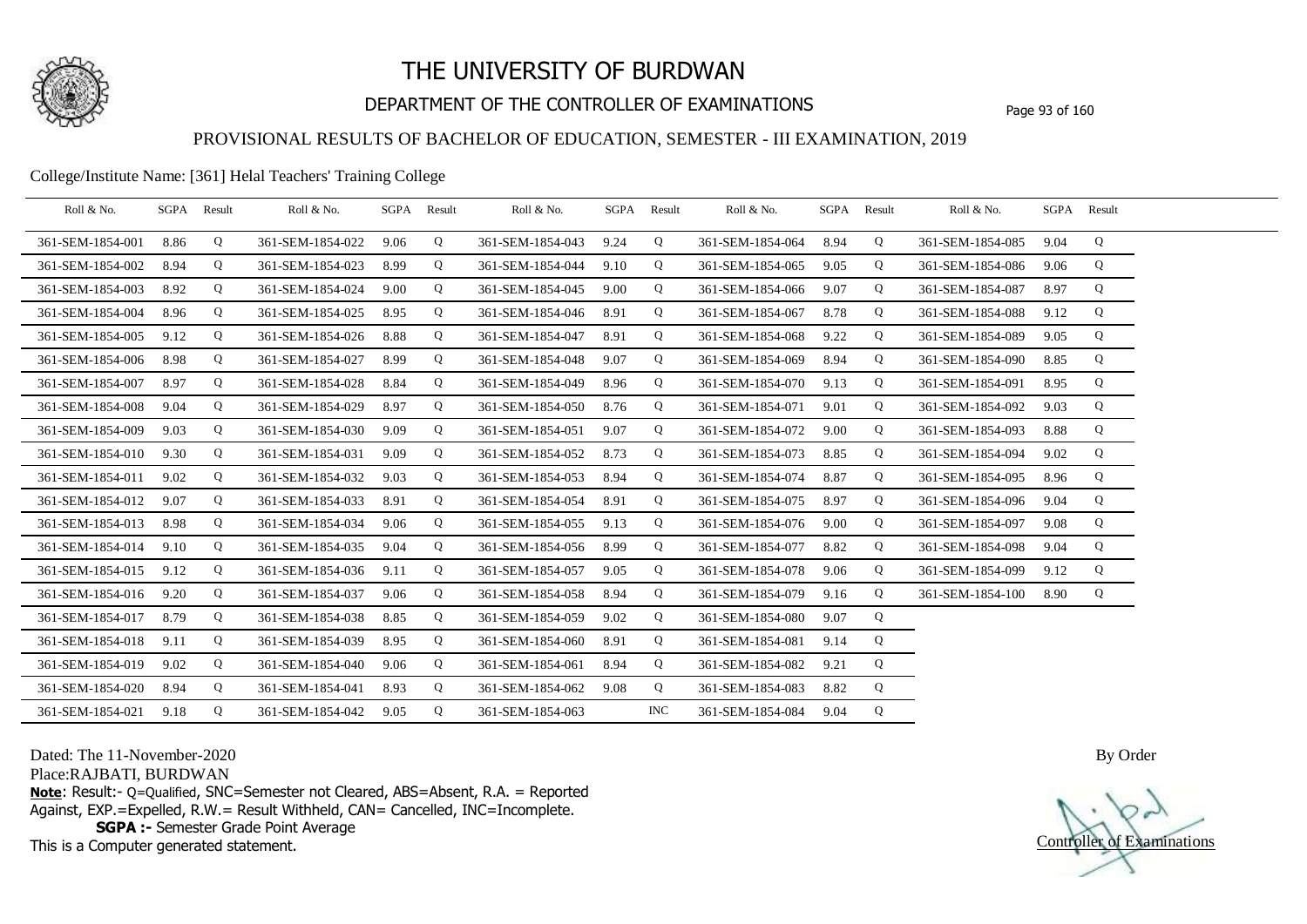

## DEPARTMENT OF THE CONTROLLER OF EXAMINATIONS Page 94 of 160

### PROVISIONAL RESULTS OF BACHELOR OF EDUCATION, SEMESTER - III EXAMINATION, 2019

#### College/Institute Name: [362] Gita Teachers' Training College

| Roll & No.       |      | SGPA Result | Roll & No.       |      | SGPA Result | Roll & No.       |      | SGPA Result | Roll & No.       |      | SGPA Result | Roll & No.       |      | SGPA Result |  |
|------------------|------|-------------|------------------|------|-------------|------------------|------|-------------|------------------|------|-------------|------------------|------|-------------|--|
| 362-SEM-1854-001 | 9.39 | Q           | 362-SEM-1854-024 | 9.06 | Q           | 362-SEM-1854-046 | 9.42 | Q           | 362-SEM-1854-068 | 9.04 | Q           | 362-SEM-1854-090 | 9.01 | Q           |  |
| 362-SEM-1854-002 | 9.34 | Q           | 362-SEM-1854-025 | 9.04 | Q           | 362-SEM-1854-047 | 9.16 | Q           | 362-SEM-1854-069 | 9.22 | Q           | 362-SEM-1854-091 | 8.87 | Q           |  |
| 362-SEM-1854-003 | 8.97 | Q           | 362-SEM-1854-026 | 8.53 | Q           | 362-SEM-1854-048 | 8.94 | Q           | 362-SEM-1854-070 | 9.28 | Q           | 362-SEM-1854-092 | 8.80 | Q           |  |
| 362-SEM-1854-004 | 8.99 | Q           | 362-SEM-1854-027 | 9.04 | Q           | 362-SEM-1854-049 | 9.42 | Q           | 362-SEM-1854-071 | 8.97 | Q           | 362-SEM-1854-093 | 9.14 | Q           |  |
| 362-SEM-1854-005 | 9.07 | Q           | 362-SEM-1854-028 |      | <b>SNC</b>  | 362-SEM-1854-050 | 8.95 | Q           | 362-SEM-1854-072 | 9.48 | Q           | 362-SEM-1854-095 | 8.89 | Q           |  |
| 362-SEM-1854-006 | 8.94 | Q           | 362-SEM-1854-029 | 9.40 | Q           | 362-SEM-1854-051 | 8.98 | Q           | 362-SEM-1854-073 | 9.34 | Q           | 362-SEM-1854-096 | 9.44 | Q           |  |
| 362-SEM-1854-007 | 9.21 | Q           | 362-SEM-1854-030 | 9.42 | Q           | 362-SEM-1854-052 | 9.44 | Q           | 362-SEM-1854-074 | 8.67 | Q           | 362-SEM-1854-097 |      | <b>INC</b>  |  |
| 362-SEM-1854-008 | 9.35 | Q           | 362-SEM-1854-031 | 9.13 | Q           | 362-SEM-1854-053 | 9.30 | Q           | 362-SEM-1854-075 | 9.22 | Q           | 362-SEM-1854-098 | 9.00 | Q           |  |
| 362-SEM-1854-010 | 9.40 | Q           | 362-SEM-1854-032 | 9.35 | Q           | 362-SEM-1854-054 | 8.77 | Q           | 362-SEM-1854-076 | 8.81 | Q           | 362-SEM-1854-099 | 8.98 | Q           |  |
| 362-SEM-1854-011 | 9.50 | Q           | 362-SEM-1854-033 | 9.17 | Q           | 362-SEM-1854-055 | 8.87 | Q           | 362-SEM-1854-077 | 8.98 | Q           | 362-SEM-1854-100 | 9.12 | Q           |  |
| 362-SEM-1854-012 | 9.11 | Q           | 362-SEM-1854-034 | 8.83 | Q           | 362-SEM-1854-057 | 8.98 | Q           | 362-SEM-1854-078 | 9.28 | Q           |                  |      |             |  |
| 362-SEM-1854-013 | 8.98 | Q           | 362-SEM-1854-035 | 8.91 | Q           | 362-SEM-1854-058 | 8.88 | Q           | 362-SEM-1854-079 | 9.10 | Q           |                  |      |             |  |
| 362-SEM-1854-014 | 9.13 | Q           | 362-SEM-1854-036 | 9.07 | Q           | 362-SEM-1854-059 | 9.32 | Q           | 362-SEM-1854-080 | 8.86 | Q           |                  |      |             |  |
| 362-SEM-1854-016 | 8.75 | Q           | 362-SEM-1854-037 | 9.00 | Q           | 362-SEM-1854-060 | 9.04 | Q           | 362-SEM-1854-081 | 8.84 | Q           |                  |      |             |  |
| 362-SEM-1854-017 | 8.87 | Q           | 362-SEM-1854-038 | 9.28 | Q           | 362-SEM-1854-061 |      | <b>SNC</b>  | 362-SEM-1854-082 | 8.92 | Q           |                  |      |             |  |
| 362-SEM-1854-018 | 9.00 | Q           | 362-SEM-1854-039 | 9.38 | Q           | 362-SEM-1854-062 | 9.16 | Q           | 362-SEM-1854-083 | 9.38 | Q           |                  |      |             |  |
| 362-SEM-1854-019 | 9.20 | Q           | 362-SEM-1854-040 | 9.04 | Q           | 362-SEM-1854-063 | 8.97 | Q           | 362-SEM-1854-084 | 9.02 | Q           |                  |      |             |  |
| 362-SEM-1854-020 | 9.00 | Q           | 362-SEM-1854-041 | 9.03 | Q           | 362-SEM-1854-064 | 9.00 | Q           | 362-SEM-1854-085 | 9.12 | Q           |                  |      |             |  |
| 362-SEM-1854-021 | 9.01 | Q           | 362-SEM-1854-042 | 9.46 | Q           | 362-SEM-1854-065 | 8.67 | Q           | 362-SEM-1854-087 | 8.87 | Q           |                  |      |             |  |
| 362-SEM-1854-022 | 8.81 | Q           | 362-SEM-1854-043 | 9.04 | Q           | 362-SEM-1854-066 | 9.12 | Q           | 362-SEM-1854-088 | 8.68 | Q           |                  |      |             |  |
| 362-SEM-1854-023 | 9.44 | Q           | 362-SEM-1854-045 | 9.26 | Q           | 362-SEM-1854-067 | 9.43 | Q           | 362-SEM-1854-089 | 9.60 | Q           |                  |      |             |  |

Dated: The 11-November-2020

Place:RAJBATI, BURDWAN

**Note**: Result:- Q=Qualified, SNC=Semester not Cleared, ABS=Absent, R.A. = Reported Against, EXP.=Expelled, R.W.= Result Withheld, CAN= Cancelled, INC=Incomplete. **SGPA :-** Semester Grade Point Average

This is a Computer generated statement.

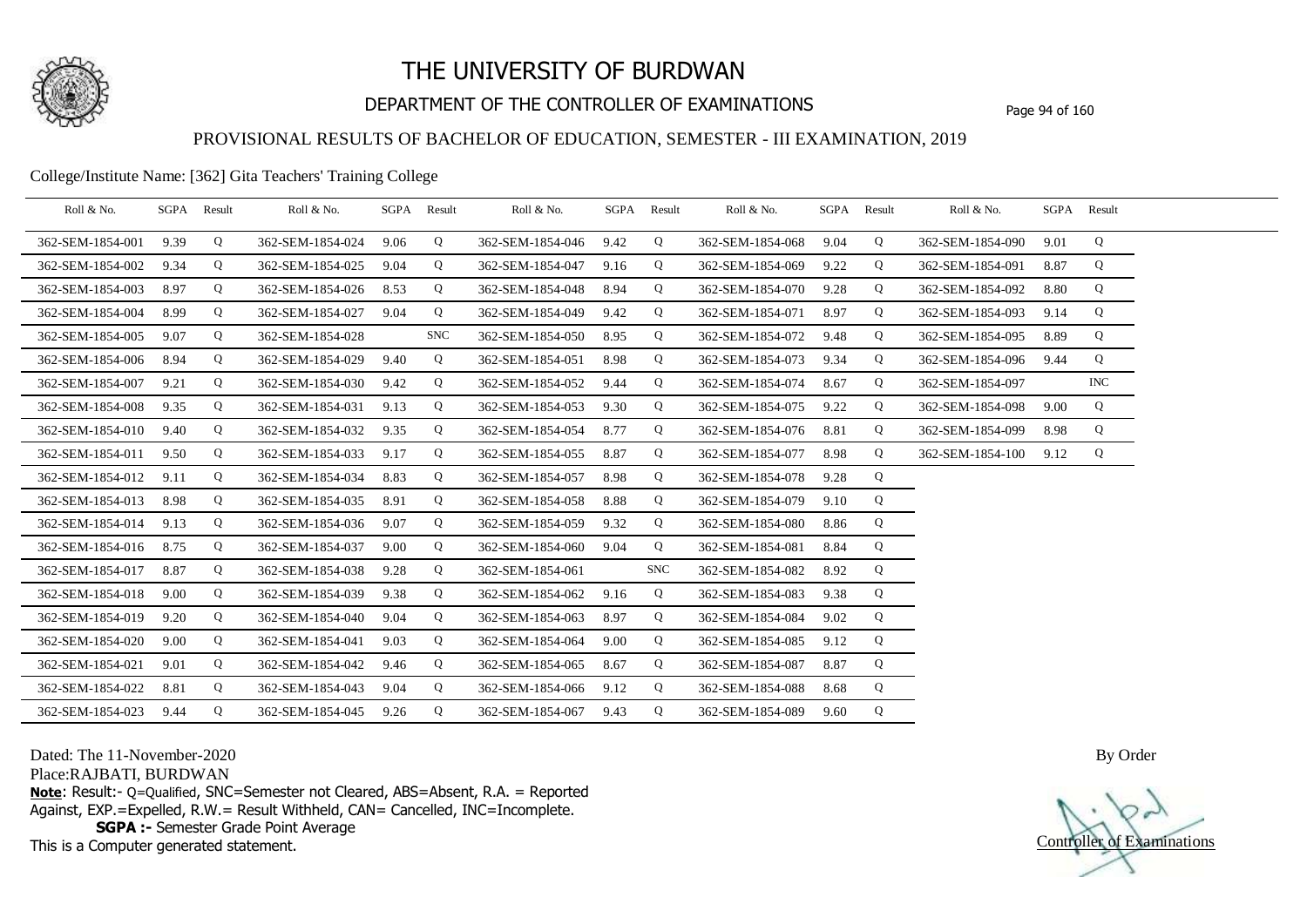

## DEPARTMENT OF THE CONTROLLER OF EXAMINATIONS Page 95 of 160

### PROVISIONAL RESULTS OF BACHELOR OF EDUCATION, SEMESTER - III EXAMINATION, 2019

College/Institute Name: [363] Probhat Jyotirmoyee Ednl. Reserch Inst.

| Roll & No.       |      | SGPA Result | Roll & No.       |      | SGPA Result | Roll & No.       | SGPA Result |   | Roll & No.       | SGPA Result |             | Roll & No.       | SGPA Result |   |  |
|------------------|------|-------------|------------------|------|-------------|------------------|-------------|---|------------------|-------------|-------------|------------------|-------------|---|--|
| 363-SEM-1754-086 | 9.36 | Q           | 363-SEM-1854-021 | 9.58 | Q           | 363-SEM-1854-043 | 9.44        | Q | 363-SEM-1854-064 | 9.18        | Q           | 363-SEM-1854-086 | 9.54        | Q |  |
| 363-SEM-1854-001 | 9.72 | Q           | 363-SEM-1854-022 | 9.20 | Q           | 363-SEM-1854-044 | 9.64        | Q | 363-SEM-1854-065 | 9.04        | Q           | 363-SEM-1854-087 | 9.34        | Q |  |
| 363-SEM-1854-002 | 9.50 | Q           | 363-SEM-1854-023 | 9.52 | Q           | 363-SEM-1854-045 | 9.40        | Q | 363-SEM-1854-066 | 8.73        | Q           | 363-SEM-1854-088 | 9.51        | Q |  |
| 363-SEM-1854-003 | 9.69 | Q           | 363-SEM-1854-024 | 9.50 | Q           | 363-SEM-1854-046 | 9.39        | Q | 363-SEM-1854-067 | 9.66        | Q           | 363-SEM-1854-089 | 9.52        | Q |  |
| 363-SEM-1854-004 | 9.40 | Q           | 363-SEM-1854-026 | 9.41 | Q           | 363-SEM-1854-047 | 9.39        | Q | 363-SEM-1854-068 | 9.45        | Q           | 363-SEM-1854-090 | 9.49        | Q |  |
| 363-SEM-1854-005 | 9.51 | Q           | 363-SEM-1854-027 | 9.61 | Q           | 363-SEM-1854-048 | 9.57        | Q | 363-SEM-1854-069 | 9.36        | Q           | 363-SEM-1854-091 | 9.53        | Q |  |
| 363-SEM-1854-006 | 9.13 | Q           | 363-SEM-1854-028 | 9.54 | Q           | 363-SEM-1854-049 | 9.63        | Q | 363-SEM-1854-070 | 9.44        | Q           | 363-SEM-1854-092 | 9.44        | Q |  |
| 363-SEM-1854-007 | 9.62 | Q           | 363-SEM-1854-029 | 9.65 | Q           | 363-SEM-1854-050 | 9.41        | Q | 363-SEM-1854-071 | 9.52        | Q           | 363-SEM-1854-093 | 9.34        | Q |  |
| 363-SEM-1854-008 | 9.60 | Q           | 363-SEM-1854-030 | 9.46 | Q           | 363-SEM-1854-051 | 9.48        | Q | 363-SEM-1854-072 | 9.44        | Q           | 363-SEM-1854-094 | 9.34        | Q |  |
| 363-SEM-1854-009 | 9.48 | Q           | 363-SEM-1854-031 | 9.48 | Q           | 363-SEM-1854-052 | 9.50        | Q | 363-SEM-1854-073 | 9.38        | Q           | 363-SEM-1854-095 | 9.45        | Q |  |
| 363-SEM-1854-010 | 9.41 | Q           | 363-SEM-1854-032 | 9.30 | Q           | 363-SEM-1854-053 | 9.64        | Q | 363-SEM-1854-074 | 9.41        | Q           | 363-SEM-1854-096 | 9.51        | Q |  |
| 363-SEM-1854-011 | 9.44 | Q           | 363-SEM-1854-033 | 9.55 | Q           | 363-SEM-1854-054 | 9.21        | Q | 363-SEM-1854-075 | 9.46        | Q           | 363-SEM-1854-097 | 9.54        | Q |  |
| 363-SEM-1854-012 | 9.46 | Q           | 363-SEM-1854-034 | 9.36 | Q           | 363-SEM-1854-055 | 9.50        | Q | 363-SEM-1854-076 | 9.56        | Q           | 363-SEM-1854-098 | 9.25        | Q |  |
| 363-SEM-1854-013 | 9.66 | Q           | 363-SEM-1854-035 | 9.46 | Q           | 363-SEM-1854-056 | 9.55        | Q | 363-SEM-1854-077 | 9.31        | Q           | 363-SEM-1854-099 | 9.21        | Q |  |
| 363-SEM-1854-014 | 9.56 | Q           | 363-SEM-1854-036 | 9.09 | Q           | 363-SEM-1854-057 | 9.59        | Q | 363-SEM-1854-078 | 9.56        | Q           | 363-SEM-1854-100 | 9.62        | Q |  |
| 363-SEM-1854-015 | 9.35 | Q           | 363-SEM-1854-037 | 8.98 | Q           | 363-SEM-1854-058 | 9.63        | Q | 363-SEM-1854-079 | 9.73        | Q           |                  |             |   |  |
| 363-SEM-1854-016 | 9.36 | Q           | 363-SEM-1854-038 | 9.47 | Q           | 363-SEM-1854-059 | 9.52        | Q | 363-SEM-1854-080 | 9.00        | Q           |                  |             |   |  |
| 363-SEM-1854-017 | 9.55 | Q           | 363-SEM-1854-039 | 9.51 | Q           | 363-SEM-1854-060 | 9.34        | Q | 363-SEM-1854-081 | 9.20        | Q           |                  |             |   |  |
| 363-SEM-1854-018 | 9.51 | Q           | 363-SEM-1854-040 | 9.26 | Q           | 363-SEM-1854-061 | 9.52        | Q | 363-SEM-1854-082 | 9.09        | Q           |                  |             |   |  |
| 363-SEM-1854-019 | 9.52 | Q           | 363-SEM-1854-041 | 9.56 | Q           | 363-SEM-1854-062 | 9.44        | Q | 363-SEM-1854-084 | 9.24        | Q           |                  |             |   |  |
| 363-SEM-1854-020 | 9.41 | Q           | 363-SEM-1854-042 | 9.36 | Q           | 363-SEM-1854-063 | 8.98        | Q | 363-SEM-1854-085 | 9.62        | $\mathbf Q$ |                  |             |   |  |

Dated: The 11-November-2020

Place:RAJBATI, BURDWAN

**Note**: Result:- Q=Qualified, SNC=Semester not Cleared, ABS=Absent, R.A. = Reported Against, EXP.=Expelled, R.W.= Result Withheld, CAN= Cancelled, INC=Incomplete. **SGPA :-** Semester Grade Point Average

This is a Computer generated statement.

Controller of Examinations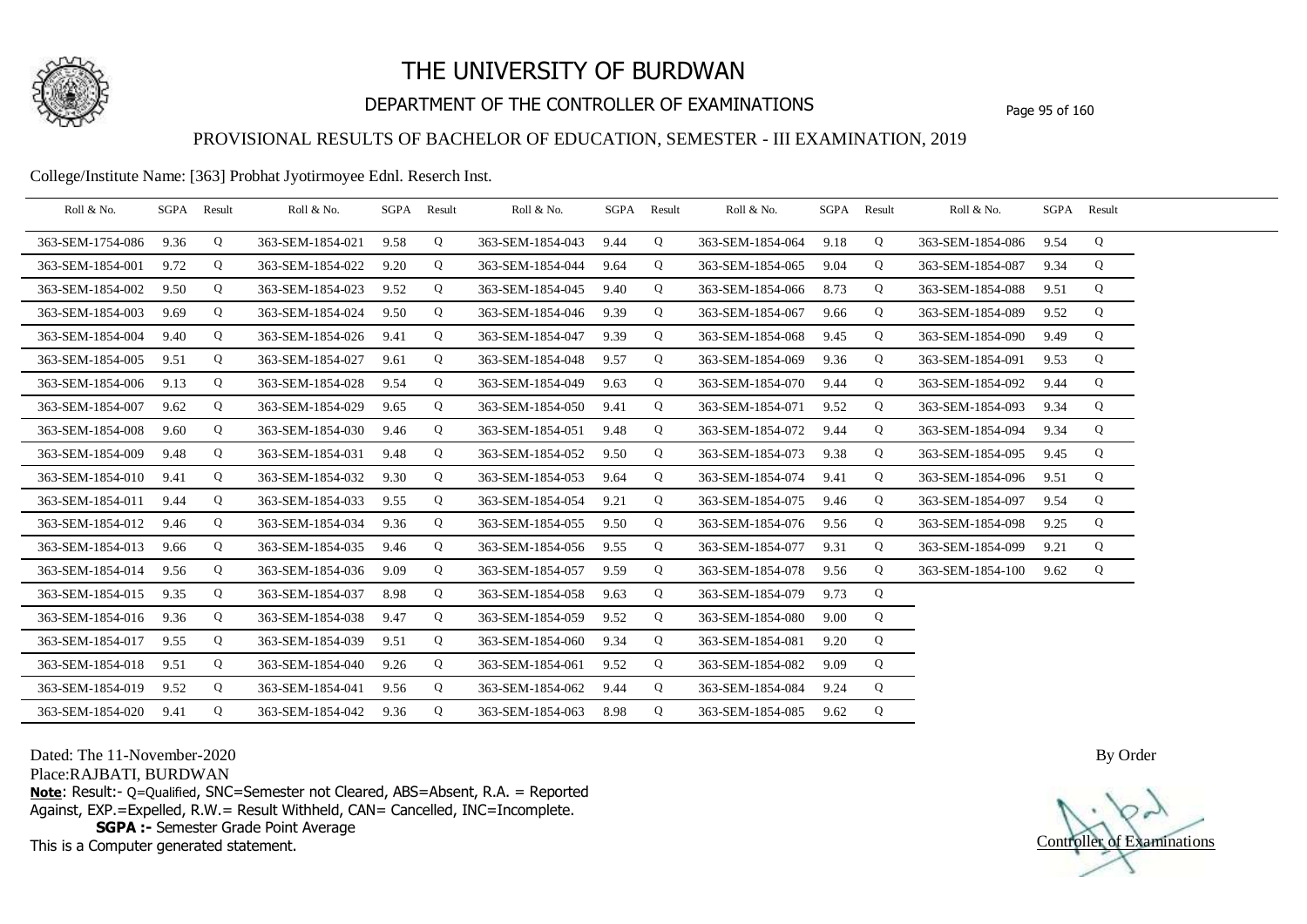

## DEPARTMENT OF THE CONTROLLER OF EXAMINATIONS Page 96 of 160

### PROVISIONAL RESULTS OF BACHELOR OF EDUCATION, SEMESTER - III EXAMINATION, 2019

College/Institute Name: [364] Krishnapur Teachers' Training Inst.

| Roll & No.       | SGPA Result |   | Roll & No.       |      | SGPA Result | Roll & No.       |      | SGPA Result | Roll & No.       |      | SGPA Result | Roll & No.       | SGPA Result |   |  |
|------------------|-------------|---|------------------|------|-------------|------------------|------|-------------|------------------|------|-------------|------------------|-------------|---|--|
| 364-SEM-1754-030 | 8.99        | Q | 364-SEM-1854-021 | 8.99 | Q           | 364-SEM-1854-042 | 8.84 | Q           | 364-SEM-1854-064 | 8.89 | Q           | 364-SEM-1854-086 | 8.85        | Q |  |
| 364-SEM-1854-001 | 8.98        | Q | 364-SEM-1854-022 | 8.84 | Q           | 364-SEM-1854-043 | 8.88 | Q           | 364-SEM-1854-066 | 8.76 | Q           | 364-SEM-1854-087 | 8.76        | Q |  |
| 364-SEM-1854-002 | 8.58        | Q | 364-SEM-1854-023 | 8.90 | Q           | 364-SEM-1854-044 | 8.46 | Q           | 364-SEM-1854-067 | 9.00 | Q           | 364-SEM-1854-088 | 8.92        | Q |  |
| 364-SEM-1854-003 | 9.33        | Q | 364-SEM-1854-024 | 9.23 | Q           | 364-SEM-1854-045 | 8.80 | Q           | 364-SEM-1854-068 | 8.79 | Q           | 364-SEM-1854-089 | 9.04        | Q |  |
| 364-SEM-1854-004 | 8.92        | Q | 364-SEM-1854-025 | 8.85 | Q           | 364-SEM-1854-046 | 8.86 | Q           | 364-SEM-1854-069 | 8.84 | Q           | 364-SEM-1854-090 | 8.86        | Q |  |
| 364-SEM-1854-005 | 8.81        | Q | 364-SEM-1854-026 | 8.70 | Q           | 364-SEM-1854-047 | 8.82 | Q           | 364-SEM-1854-070 | 8.98 | Q           | 364-SEM-1854-091 | 8.61        | Q |  |
| 364-SEM-1854-006 | 8.70        | Q | 364-SEM-1854-027 | 8.74 | Q           | 364-SEM-1854-048 | 9.45 | Q           | 364-SEM-1854-071 | 8.61 | Q           | 364-SEM-1854-092 | 8.95        | Q |  |
| 364-SEM-1854-007 | 8.73        | Q | 364-SEM-1854-028 | 8.95 | $\mathbf Q$ | 364-SEM-1854-049 | 9.29 | Q           | 364-SEM-1854-072 | 8.95 | $\mathbf Q$ | 364-SEM-1854-093 | 9.06        | Q |  |
| 364-SEM-1854-008 | 8.89        | Q | 364-SEM-1854-029 | 8.81 | Q           | 364-SEM-1854-050 | 9.07 | Q           | 364-SEM-1854-073 | 8.87 | Q           | 364-SEM-1854-094 | 8.71        | Q |  |
| 364-SEM-1854-009 | 8.91        | Q | 364-SEM-1854-030 | 8.67 | Q           | 364-SEM-1854-051 | 8.51 | Q           | 364-SEM-1854-074 | 8.80 | Q           | 364-SEM-1854-095 | 8.74        | Q |  |
| 364-SEM-1854-010 | 8.92        | Q | 364-SEM-1854-031 | 8.85 | Q           | 364-SEM-1854-052 | 9.09 | Q           | 364-SEM-1854-075 | 8.95 | Q           | 364-SEM-1854-096 | 8.95        | Q |  |
| 364-SEM-1854-011 | 8.80        | Q | 364-SEM-1854-032 | 8.79 | $\mathbf Q$ | 364-SEM-1854-053 | 8.97 | Q           | 364-SEM-1854-076 | 8.99 | Q           | 364-SEM-1854-097 | 8.90        | Q |  |
| 364-SEM-1854-012 | 8.66        | Q | 364-SEM-1854-033 | 8.89 | Q           | 364-SEM-1854-054 | 8.82 | Q           | 364-SEM-1854-077 | 8.91 | Q           | 364-SEM-1854-098 | 8.89        | Q |  |
| 364-SEM-1854-013 | 9.31        | Q | 364-SEM-1854-034 | 8.79 | Q           | 364-SEM-1854-055 | 8.76 | Q           | 364-SEM-1854-078 | 8.90 | Q           | 364-SEM-1854-099 | 8.75        | Q |  |
| 364-SEM-1854-014 | 8.92        | Q | 364-SEM-1854-035 | 9.19 | Q           | 364-SEM-1854-056 | 9.08 | Q           | 364-SEM-1854-079 | 8.86 | $\mathbf Q$ | 364-SEM-1854-100 | 8.95        | Q |  |
| 364-SEM-1854-015 | 8.65        | Q | 364-SEM-1854-036 | 9.05 | $\mathbf Q$ | 364-SEM-1854-058 | 8.58 | Q           | 364-SEM-1854-080 | 8.73 | Q           |                  |             |   |  |
| 364-SEM-1854-016 | 8.68        | Q | 364-SEM-1854-037 | 8.88 | Q           | 364-SEM-1854-059 | 8.87 | Q           | 364-SEM-1854-081 |      | <b>SNC</b>  |                  |             |   |  |
| 364-SEM-1854-017 | 8.86        | Q | 364-SEM-1854-038 | 8.93 | Q           | 364-SEM-1854-060 | 9.01 | Q           | 364-SEM-1854-082 | 8.97 | Q           |                  |             |   |  |
| 364-SEM-1854-018 | 8.75        | Q | 364-SEM-1854-039 | 9.03 | Q           | 364-SEM-1854-061 | 8.68 | Q           | 364-SEM-1854-083 | 8.75 | Q           |                  |             |   |  |
| 364-SEM-1854-019 | 8.91        | Q | 364-SEM-1854-040 | 8.72 | Q           | 364-SEM-1854-062 | 8.89 | Q           | 364-SEM-1854-084 | 8.76 | Q           |                  |             |   |  |
| 364-SEM-1854-020 | 8.71        | Q | 364-SEM-1854-041 | 9.09 | Q           | 364-SEM-1854-063 | 9.01 | Q           | 364-SEM-1854-085 | 8.78 | Q           |                  |             |   |  |

Dated: The 11-November-2020

Place:RAJBATI, BURDWAN

**Note**: Result:- Q=Qualified, SNC=Semester not Cleared, ABS=Absent, R.A. = Reported Against, EXP.=Expelled, R.W.= Result Withheld, CAN= Cancelled, INC=Incomplete. **SGPA :-** Semester Grade Point Average

This is a Computer generated statement.

Controller of Examinations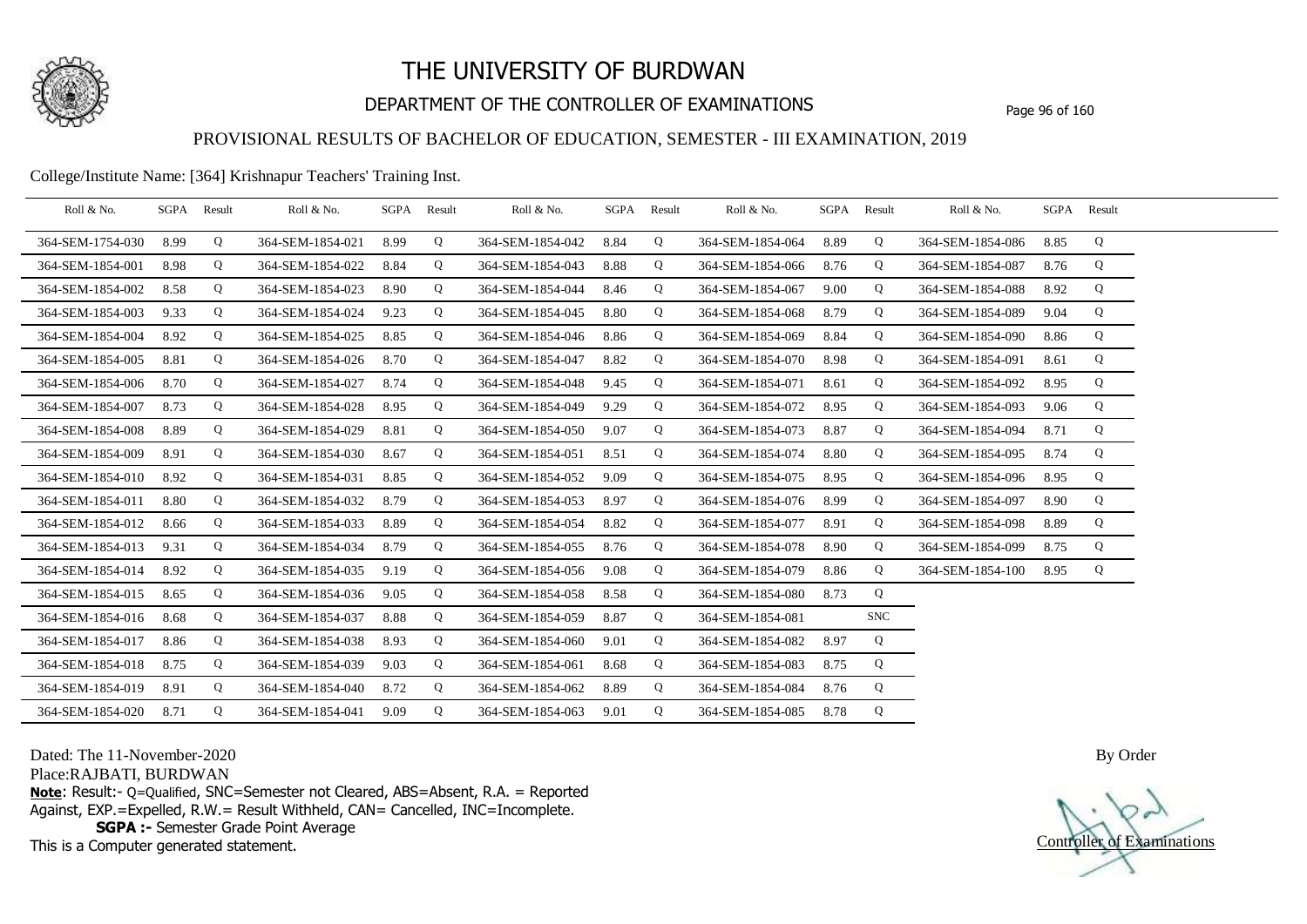

## DEPARTMENT OF THE CONTROLLER OF EXAMINATIONS Page 97 of 160

### PROVISIONAL RESULTS OF BACHELOR OF EDUCATION, SEMESTER - III EXAMINATION, 2019

College/Institute Name: [365] Srijoni College of Edn.

| Roll & No.       | SGPA | Result | Roll & No.       |      | SGPA Result | Roll & No.       |      | SGPA Result | Roll & No.       | SGPA Result |   | Roll & No.       | SGPA Result |   |  |
|------------------|------|--------|------------------|------|-------------|------------------|------|-------------|------------------|-------------|---|------------------|-------------|---|--|
| 365-SEM-1654-022 | 8.77 | Q      | 365-SEM-1854-020 | 8.86 | Q           | 365-SEM-1854-042 | 8.99 | Q           | 365-SEM-1854-063 | 8.84        | Q | 365-SEM-1854-085 | 8.96        | Q |  |
| 365-SEM-1754-055 | 8.50 | Q      | 365-SEM-1854-021 | 8.86 | Q           | 365-SEM-1854-043 | 9.01 | Q           | 365-SEM-1854-064 | 8.80        | Q | 365-SEM-1854-086 | 8.77        | Q |  |
| 365-SEM-1854-001 | 8.73 | Q      | 365-SEM-1854-022 | 8.94 | Q           | 365-SEM-1854-044 | 8.81 | Q           | 365-SEM-1854-065 | 8.94        | Q | 365-SEM-1854-087 | 8.88        | Q |  |
| 365-SEM-1854-002 | 8.80 | Q      | 365-SEM-1854-023 | 8.56 | Q           | 365-SEM-1854-045 | 8.79 | Q           | 365-SEM-1854-066 | 8.95        | Q | 365-SEM-1854-088 | 8.85        | Q |  |
| 365-SEM-1854-003 | 8.51 | Q      | 365-SEM-1854-024 | 8.84 | Q           | 365-SEM-1854-046 | 8.91 | Q           | 365-SEM-1854-067 | 8.74        | Q | 365-SEM-1854-089 | 8.77        | Q |  |
| 365-SEM-1854-004 | 8.66 | Q      | 365-SEM-1854-025 | 8.89 | Q           | 365-SEM-1854-047 | 8.89 | Q           | 365-SEM-1854-068 | 8.69        | Q | 365-SEM-1854-090 | 9.00        | Q |  |
| 365-SEM-1854-005 | 8.98 | Q      | 365-SEM-1854-026 | 8.58 | Q           | 365-SEM-1854-048 | 8.80 | Q           | 365-SEM-1854-069 | 8.79        | Q | 365-SEM-1854-091 | 8.58        | Q |  |
| 365-SEM-1854-006 | 8.62 | Q      | 365-SEM-1854-027 | 8.65 | Q           | 365-SEM-1854-049 | 8.80 | Q           | 365-SEM-1854-070 | 8.78        | Q | 365-SEM-1854-092 | 9.08        | Q |  |
| 365-SEM-1854-007 | 8.71 | Q      | 365-SEM-1854-028 | 8.95 | Q           | 365-SEM-1854-050 | 8.64 | Q           | 365-SEM-1854-071 | 8.95        | Q | 365-SEM-1854-093 | 8.83        | Q |  |
| 365-SEM-1854-008 | 8.78 | Q      | 365-SEM-1854-029 | 8.84 | Q           | 365-SEM-1854-051 | 9.08 | Q           | 365-SEM-1854-072 | 8.81        | Q | 365-SEM-1854-094 | 8.87        | Q |  |
| 365-SEM-1854-009 | 8.82 | Q      | 365-SEM-1854-030 | 8.77 | Q           | 365-SEM-1854-052 | 8.92 | Q           | 365-SEM-1854-074 | 8.91        | Q | 365-SEM-1854-095 | 8.93        | Q |  |
| 365-SEM-1854-010 | 8.76 | Q      | 365-SEM-1854-031 | 8.88 | Q           | 365-SEM-1854-053 | 8.56 | Q           | 365-SEM-1854-075 | 8.86        | Q | 365-SEM-1854-096 | 8.90        | Q |  |
| 365-SEM-1854-011 | 9.02 | Q      | 365-SEM-1854-032 |      | <b>INC</b>  | 365-SEM-1854-054 | 8.91 | Q           | 365-SEM-1854-076 | 8.84        | Q | 365-SEM-1854-097 | 8.89        | Q |  |
| 365-SEM-1854-012 | 8.91 | Q      | 365-SEM-1854-033 | 8.64 | Q           | 365-SEM-1854-055 | 8.97 | Q           | 365-SEM-1854-077 | 8.80        | Q | 365-SEM-1854-098 | 8.53        | Q |  |
| 365-SEM-1854-013 | 8.74 | Q      | 365-SEM-1854-034 |      | <b>INC</b>  | 365-SEM-1854-056 | 8.93 | Q           | 365-SEM-1854-078 | 8.64        | Q | 365-SEM-1854-099 | 8.74        | Q |  |
| 365-SEM-1854-014 | 8.80 | Q      | 365-SEM-1854-035 | 8.78 | Q           | 365-SEM-1854-057 | 8.57 | Q           | 365-SEM-1854-079 | 8.89        | Q | 365-SEM-1854-100 | 8.81        | Q |  |
| 365-SEM-1854-015 | 8.53 | Q      | 365-SEM-1854-036 | 8.83 | Q           | 365-SEM-1854-058 | 8.76 | Q           | 365-SEM-1854-080 | 8.80        | Q |                  |             |   |  |
| 365-SEM-1854-016 | 8.89 | Q      | 365-SEM-1854-037 | 8.88 | Q           | 365-SEM-1854-059 | 8.64 | Q           | 365-SEM-1854-081 | 8.81        | Q |                  |             |   |  |
| 365-SEM-1854-017 | 8.93 | Q      | 365-SEM-1854-039 | 8.83 | Q           | 365-SEM-1854-060 | 8.85 | Q           | 365-SEM-1854-082 | 8.58        | Q |                  |             |   |  |
| 365-SEM-1854-018 | 8.80 | Q      | 365-SEM-1854-040 | 8.68 | Q           | 365-SEM-1854-061 | 8.91 | Q           | 365-SEM-1854-083 | 8.65        | Q |                  |             |   |  |
| 365-SEM-1854-019 | 8.91 | Q      | 365-SEM-1854-041 | 8.94 | Q           | 365-SEM-1854-062 | 8.88 | Q           | 365-SEM-1854-084 | 8.88        | Q |                  |             |   |  |

Dated: The 11-November-2020

Place:RAJBATI, BURDWAN

**Note**: Result:- Q=Qualified, SNC=Semester not Cleared, ABS=Absent, R.A. = Reported Against, EXP.=Expelled, R.W.= Result Withheld, CAN= Cancelled, INC=Incomplete. **SGPA :-** Semester Grade Point Average

This is a Computer generated statement.

Controller of Examinations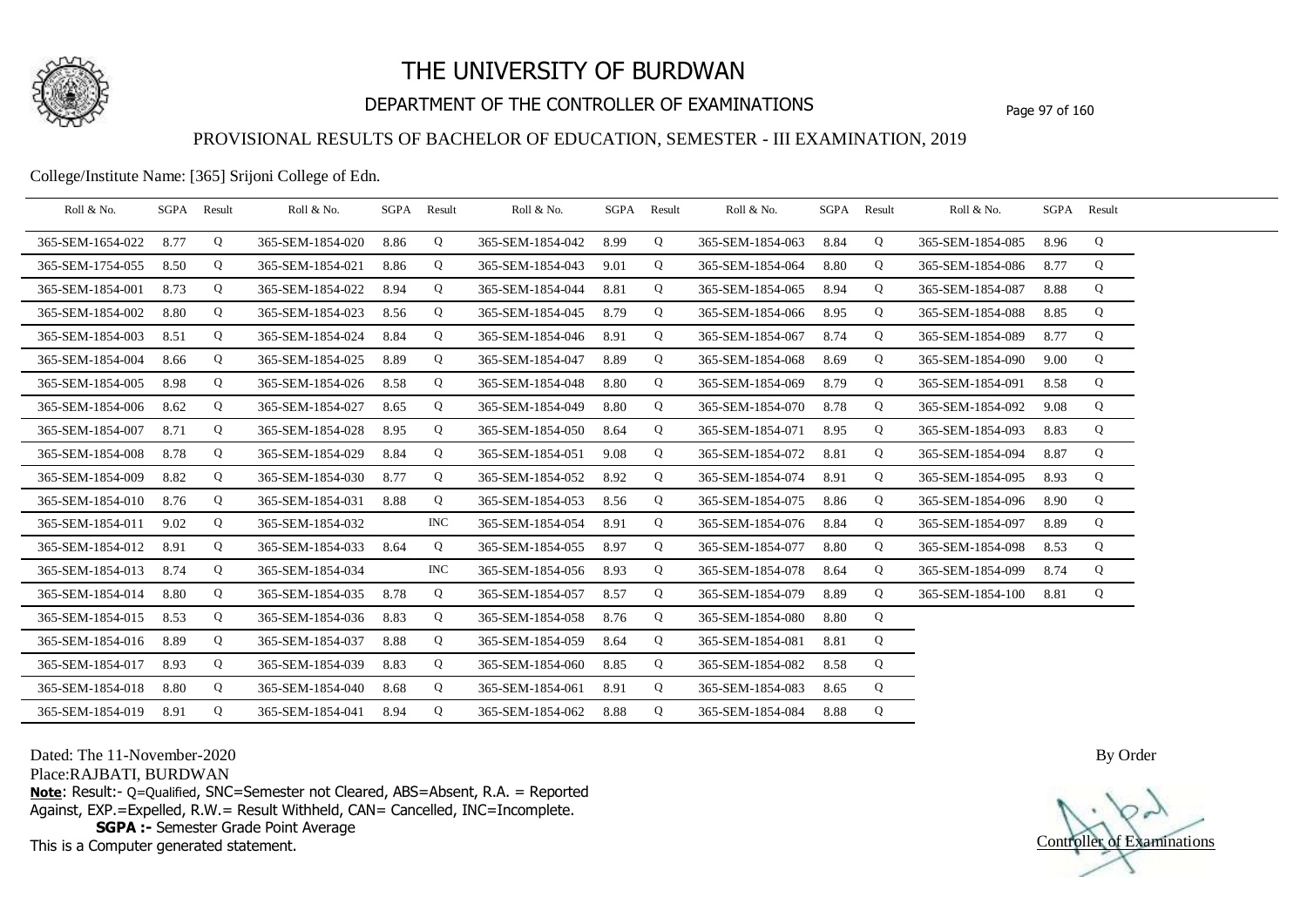

## DEPARTMENT OF THE CONTROLLER OF EXAMINATIONS Page 98 of 160

## PROVISIONAL RESULTS OF BACHELOR OF EDUCATION, SEMESTER - III EXAMINATION, 2019

#### College/Institute Name: [366] Swami Vivekananda B.Ed. College

| Roll & No.       |      | SGPA Result | Roll & No.       | SGPA Result |            | Roll & No.       |      | SGPA Result | Roll & No.       |      | SGPA Result | Roll & No.       |      | SGPA Result |  |
|------------------|------|-------------|------------------|-------------|------------|------------------|------|-------------|------------------|------|-------------|------------------|------|-------------|--|
| 366-SEM-1654-098 | 8.32 | Q           | 366-SEM-1854-023 | 8.78        | Q          | 366-SEM-1854-046 | 8.64 | Q           | 366-SEM-1854-069 | 8.43 | Q           | 366-SEM-1854-090 | 8.97 | Q           |  |
| 366-SEM-1854-001 | 8.88 | Q           | 366-SEM-1854-024 | 8.89        | Q          | 366-SEM-1854-047 | 8.64 | Q           | 366-SEM-1854-070 | 8.58 | Q           | 366-SEM-1854-091 | 8.80 | Q           |  |
| 366-SEM-1854-002 | 8.85 | Q           | 366-SEM-1854-025 | 8.72        | Q          | 366-SEM-1854-048 | 8.67 | Q           | 366-SEM-1854-071 | 8.69 | Q           | 366-SEM-1854-092 | 8.76 | Q           |  |
| 366-SEM-1854-003 | 8.66 | Q           | 366-SEM-1854-026 | 8.78        | Q          | 366-SEM-1854-049 | 8.60 | Q           | 366-SEM-1854-072 | 8.70 | Q           | 366-SEM-1854-093 | 8.82 | Q           |  |
| 366-SEM-1854-004 | 8.74 | Q           | 366-SEM-1854-027 | 8.85        | Q          | 366-SEM-1854-050 | 8.75 | Q           | 366-SEM-1854-073 | 8.94 | Q           | 366-SEM-1854-094 | 8.69 | Q           |  |
| 366-SEM-1854-005 | 8.65 | Q           | 366-SEM-1854-028 | 8.91        | Q          | 366-SEM-1854-051 | 8.77 | Q           | 366-SEM-1854-074 | 8.68 | Q           | 366-SEM-1854-095 | 9.00 | Q           |  |
| 366-SEM-1854-006 | 8.82 | Q           | 366-SEM-1854-029 | 8.82        | Q          | 366-SEM-1854-052 | 8.68 | Q           | 366-SEM-1854-075 | 8.74 | Q           | 366-SEM-1854-096 | 8.90 | Q           |  |
| 366-SEM-1854-007 | 8.74 | Q           | 366-SEM-1854-030 | 8.89        | Q          | 366-SEM-1854-053 |      | <b>SNC</b>  | 366-SEM-1854-076 | 8.68 | Q           | 366-SEM-1854-097 | 8.86 | Q           |  |
| 366-SEM-1854-008 | 8.80 | Q           | 366-SEM-1854-031 | 8.83        | Q          | 366-SEM-1854-054 | 8.92 | Q           | 366-SEM-1854-077 | 8.97 | Q           | 366-SEM-1854-098 | 8.92 | Q           |  |
| 366-SEM-1854-009 | 8.81 | Q           | 366-SEM-1854-032 | 8.81        | Q          | 366-SEM-1854-055 | 8.44 | Q           | 366-SEM-1854-078 | 8.66 | Q           | 366-SEM-1854-100 | 8.49 | Q           |  |
| 366-SEM-1854-011 | 8.70 | Q           | 366-SEM-1854-034 | 8.54        | Q          | 366-SEM-1854-056 | 8.75 | Q           | 366-SEM-1854-079 | 8.87 | Q           |                  |      |             |  |
| 366-SEM-1854-012 | 8.67 | Q           | 366-SEM-1854-035 | 8.90        | Q          | 366-SEM-1854-057 | 8.87 | Q           | 366-SEM-1854-080 | 8.72 | Q           |                  |      |             |  |
| 366-SEM-1854-013 | 8.52 | Q           | 366-SEM-1854-036 | 8.62        | Q          | 366-SEM-1854-058 | 8.84 | Q           | 366-SEM-1854-081 | 8.87 | Q           |                  |      |             |  |
| 366-SEM-1854-014 | 8.88 | Q           | 366-SEM-1854-037 |             | <b>SNC</b> | 366-SEM-1854-059 | 8.64 | Q           | 366-SEM-1854-082 | 8.83 | Q           |                  |      |             |  |
| 366-SEM-1854-015 | 8.55 | Q           | 366-SEM-1854-038 | 8.85        | Q          | 366-SEM-1854-060 | 8.80 | Q           | 366-SEM-1854-083 | 8.97 | Q           |                  |      |             |  |
| 366-SEM-1854-016 |      | <b>SNC</b>  | 366-SEM-1854-039 | 8.78        | Q          | 366-SEM-1854-061 | 8.85 | $\mathbf Q$ | 366-SEM-1854-084 | 8.88 | Q           |                  |      |             |  |
| 366-SEM-1854-018 | 8.76 | Q           | 366-SEM-1854-040 | 8.69        | Q          | 366-SEM-1854-062 | 8.72 | Q           | 366-SEM-1854-085 | 8.74 | Q           |                  |      |             |  |
| 366-SEM-1854-019 | 8.82 | Q           | 366-SEM-1854-041 | 8.87        | Q          | 366-SEM-1854-065 | 8.78 | Q           | 366-SEM-1854-086 | 8.55 | Q           |                  |      |             |  |
| 366-SEM-1854-020 | 8.81 | Q           | 366-SEM-1854-042 | 8.89        | Q          | 366-SEM-1854-066 | 8.91 | Q           | 366-SEM-1854-087 | 8.84 | Q           |                  |      |             |  |
| 366-SEM-1854-021 | 8.81 | Q           | 366-SEM-1854-043 | 8.75        | Q          | 366-SEM-1854-067 | 8.85 | Q           | 366-SEM-1854-088 | 8.74 | Q           |                  |      |             |  |
| 366-SEM-1854-022 | 8.73 | Q           | 366-SEM-1854-044 | 8.62        | Q          | 366-SEM-1854-068 | 8.80 | Q           | 366-SEM-1854-089 | 9.01 | Q           |                  |      |             |  |

Dated: The 11-November-2020

Place:RAJBATI, BURDWAN

**Note**: Result:- Q=Qualified, SNC=Semester not Cleared, ABS=Absent, R.A. = Reported Against, EXP.=Expelled, R.W.= Result Withheld, CAN= Cancelled, INC=Incomplete. **SGPA :-** Semester Grade Point Average

This is a Computer generated statement.

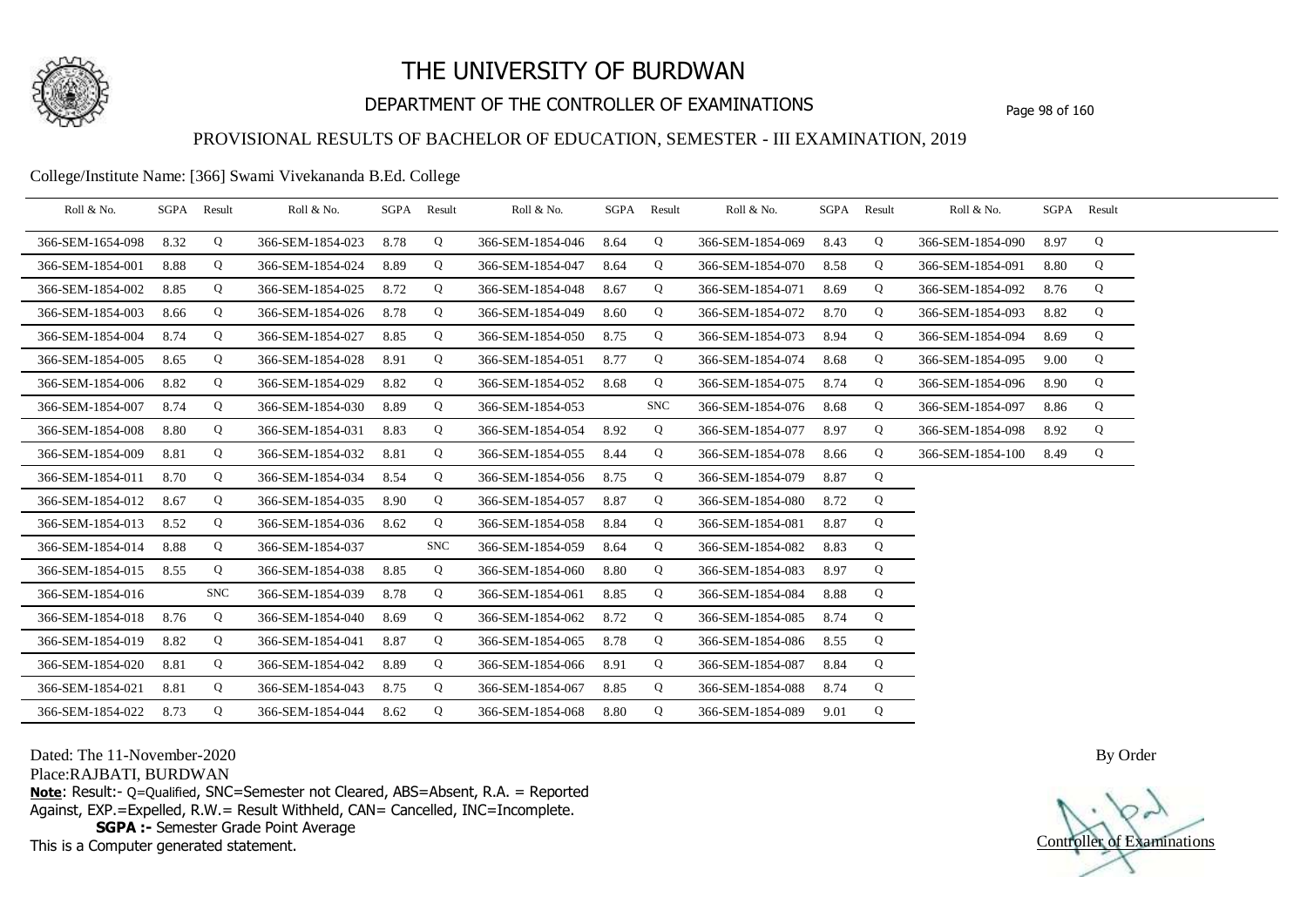

## DEPARTMENT OF THE CONTROLLER OF EXAMINATIONS Page 99 of 160

## PROVISIONAL RESULTS OF BACHELOR OF EDUCATION, SEMESTER - III EXAMINATION, 2019

College/Institute Name: [367] Thakur Anukul Chandra Satsang Mission Sadhanpith

| Roll & No.       |      | SGPA Result | Roll & No.       |      | SGPA Result | Roll & No.            | SGPA | Result | Roll & No.       |      | SGPA Result | Roll & No.       |      | SGPA Result |  |
|------------------|------|-------------|------------------|------|-------------|-----------------------|------|--------|------------------|------|-------------|------------------|------|-------------|--|
| 367-SEM-1854-001 | 8.98 | Q           | 367-SEM-1854-023 | 8.83 | Q           | 367-SEM-1854-045 9.18 |      | Q      | 367-SEM-1854-066 | 9.01 | Q           | 367-SEM-1854-088 | 9.03 | Q           |  |
| 367-SEM-1854-002 | 9.30 | Q           | 367-SEM-1854-024 | 9.18 | Q           | 367-SEM-1854-046      | 9.13 | Q      | 367-SEM-1854-067 | 9.00 | Q           | 367-SEM-1854-089 | 8.83 | Q           |  |
| 367-SEM-1854-003 | 9.29 | Q           | 367-SEM-1854-025 | 9.09 | Q           | 367-SEM-1854-047      | 9.12 | Q      | 367-SEM-1854-068 | 9.04 | Q           | 367-SEM-1854-090 | 9.04 | Q           |  |
| 367-SEM-1854-004 | 9.17 | Q           | 367-SEM-1854-026 | 9.22 | Q           | 367-SEM-1854-048      | 9.26 | Q      | 367-SEM-1854-069 | 9.11 | Q           | 367-SEM-1854-091 | 9.07 | Q           |  |
| 367-SEM-1854-005 | 9.15 | Q           | 367-SEM-1854-027 | 8.94 | Q           | 367-SEM-1854-049      | 9.14 | Q      | 367-SEM-1854-070 | 8.96 | Q           | 367-SEM-1854-092 | 9.06 | Q           |  |
| 367-SEM-1854-006 | 8.88 | Q           | 367-SEM-1854-028 | 9.21 | Q           | 367-SEM-1854-050      | 8.98 | Q      | 367-SEM-1854-072 | 9.17 | Q           | 367-SEM-1854-093 | 8.90 | Q           |  |
| 367-SEM-1854-007 | 9.00 | Q           | 367-SEM-1854-029 | 9.18 | Q           | 367-SEM-1854-051      | 9.07 | Q      | 367-SEM-1854-073 | 8.97 | Q           | 367-SEM-1854-094 | 9.09 | Q           |  |
| 367-SEM-1854-008 | 9.18 | Q           | 367-SEM-1854-031 | 9.17 | Q           | 367-SEM-1854-052      | 9.07 | Q      | 367-SEM-1854-074 | 9.26 | Q           | 367-SEM-1854-096 | 9.31 | Q           |  |
| 367-SEM-1854-009 | 9.10 | Q           | 367-SEM-1854-032 | 9.25 | Q           | 367-SEM-1854-053      | 9.21 | Q      | 367-SEM-1854-075 | 9.14 | Q           | 367-SEM-1854-097 | 9.16 | Q           |  |
| 367-SEM-1854-010 | 9.09 | Q           | 367-SEM-1854-033 | 9.24 | Q           | 367-SEM-1854-054      | 9.12 | Q      | 367-SEM-1854-076 | 9.08 | Q           | 367-SEM-1854-098 | 8.97 | Q           |  |
| 367-SEM-1854-011 | 9.17 | Q           | 367-SEM-1854-034 | 9.25 | Q           | 367-SEM-1854-055      | 9.03 | Q      | 367-SEM-1854-077 | 9.42 | Q           | 367-SEM-1854-099 | 9.13 | Q           |  |
| 367-SEM-1854-012 | 9.31 | Q           | 367-SEM-1854-035 | 8.60 | Q           | 367-SEM-1854-056      | 9.23 | Q      | 367-SEM-1854-078 | 9.04 | Q           | 367-SEM-1854-100 | 9.41 | Q           |  |
| 367-SEM-1854-013 | 9.07 | Q           | 367-SEM-1854-036 | 9.08 | Q           | 367-SEM-1854-057      | 9.10 | Q      | 367-SEM-1854-079 | 9.18 | Q           |                  |      |             |  |
| 367-SEM-1854-015 | 9.18 | Q           | 367-SEM-1854-037 | 8.93 | Q           | 367-SEM-1854-058      | 9.07 | Q      | 367-SEM-1854-080 | 9.18 | Q           |                  |      |             |  |
| 367-SEM-1854-016 | 9.15 | Q           | 367-SEM-1854-038 | 9.12 | Q           | 367-SEM-1854-059      | 9.16 | Q      | 367-SEM-1854-081 | 9.14 | Q           |                  |      |             |  |
| 367-SEM-1854-017 | 9.17 | Q           | 367-SEM-1854-039 | 9.23 | Q           | 367-SEM-1854-060      | 9.17 | Q      | 367-SEM-1854-082 | 9.31 | Q           |                  |      |             |  |
| 367-SEM-1854-018 | 9.34 | Q           | 367-SEM-1854-040 | 9.14 | Q           | 367-SEM-1854-061      | 9.20 | Q      | 367-SEM-1854-083 | 9.02 | Q           |                  |      |             |  |
| 367-SEM-1854-019 | 9.00 | Q           | 367-SEM-1854-041 | 9.08 | Q           | 367-SEM-1854-062      | 9.11 | Q      | 367-SEM-1854-084 | 8.95 | Q           |                  |      |             |  |
| 367-SEM-1854-020 | 8.89 | Q           | 367-SEM-1854-042 | 9.15 | Q           | 367-SEM-1854-063      | 9.19 | Q      | 367-SEM-1854-085 | 9.15 | Q           |                  |      |             |  |
| 367-SEM-1854-021 | 9.28 | Q           | 367-SEM-1854-043 | 8.97 | Q           | 367-SEM-1854-064      | 9.27 | Q      | 367-SEM-1854-086 | 9.09 | Q           |                  |      |             |  |
| 367-SEM-1854-022 | 9.10 | Q           | 367-SEM-1854-044 | 8.97 | Q           | 367-SEM-1854-065      | 9.09 | Q      | 367-SEM-1854-087 | 9.22 | Q           |                  |      |             |  |

Dated: The 11-November-2020

Place:RAJBATI, BURDWAN

**Note**: Result:- Q=Qualified, SNC=Semester not Cleared, ABS=Absent, R.A. = Reported Against, EXP.=Expelled, R.W.= Result Withheld, CAN= Cancelled, INC=Incomplete. **SGPA :-** Semester Grade Point Average

This is a Computer generated statement.

Controller of Examinations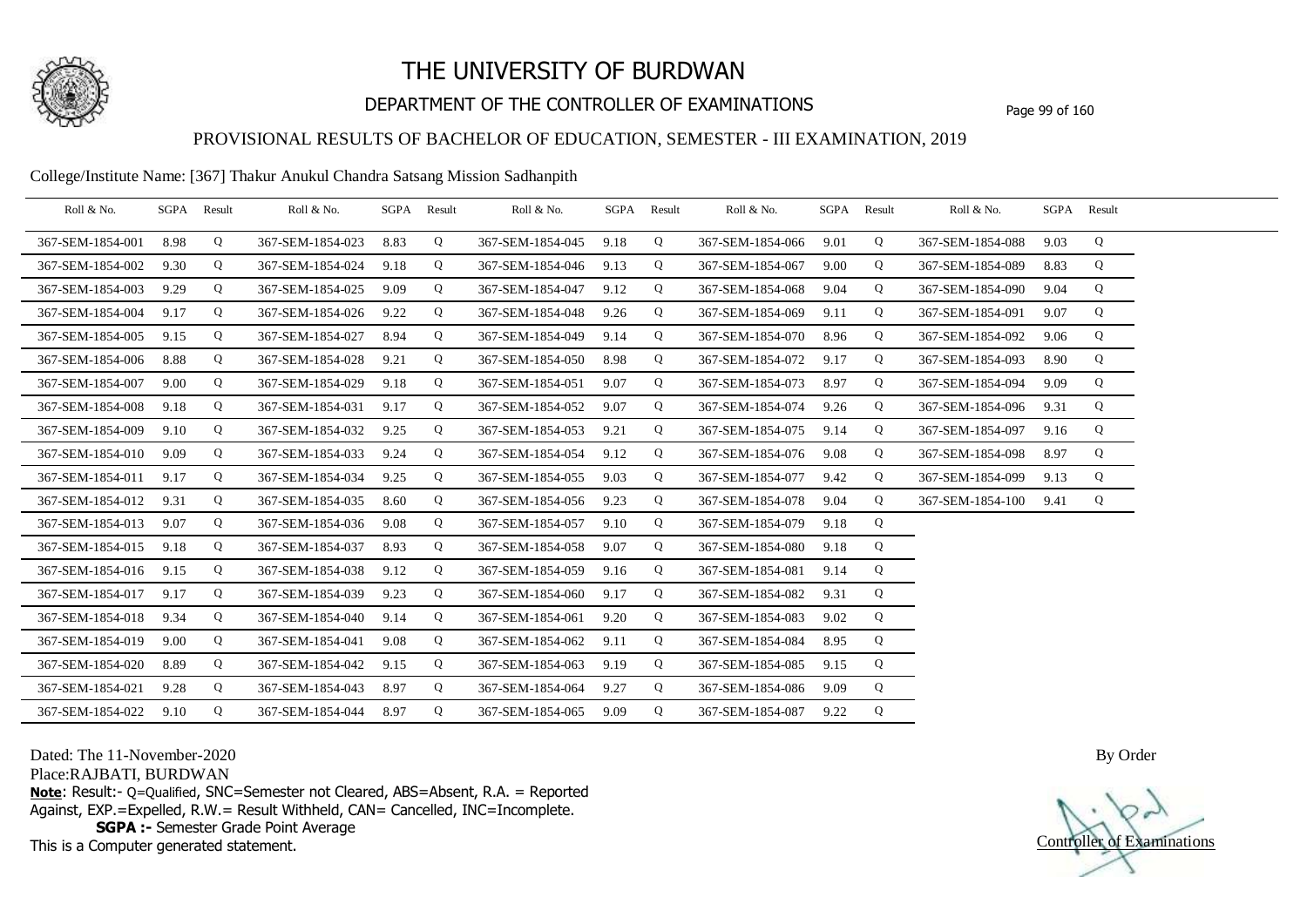

## DEPARTMENT OF THE CONTROLLER OF EXAMINATIONS Page 100 of 160

### PROVISIONAL RESULTS OF BACHELOR OF EDUCATION, SEMESTER - III EXAMINATION, 2019

#### College/Institute Name: [368] Glorious College of Education

| Roll & No.       | SGPA | Result | Roll & No.       |      | SGPA Result | Roll & No.       |      | SGPA Result | Roll & No.       | SGPA | Result | Roll & No.       |      | SGPA Result |  |
|------------------|------|--------|------------------|------|-------------|------------------|------|-------------|------------------|------|--------|------------------|------|-------------|--|
| 368-SEM-1654-104 | 8.71 | Q      | 368-SEM-1854-021 | 9.09 | Q           | 368-SEM-1854-043 | 9.09 | Q           | 368-SEM-1854-064 | 8.76 | Q      | 368-SEM-1854-085 | 8.92 | Q           |  |
| 368-SEM-1754-148 | 8.96 | Q      | 368-SEM-1854-022 | 8.93 | Q           | 368-SEM-1854-044 | 9.08 | Q           | 368-SEM-1854-065 | 8.98 | Q      | 368-SEM-1854-086 | 9.05 | Q           |  |
| 368-SEM-1854-001 | 9.05 | Q      | 368-SEM-1854-023 | 8.94 | Q           | 368-SEM-1854-045 |      | <b>INC</b>  | 368-SEM-1854-066 | 8.90 | Q      | 368-SEM-1854-087 | 8.90 | Q           |  |
| 368-SEM-1854-002 | 8.83 | Q      | 368-SEM-1854-024 | 8.92 | Q           | 368-SEM-1854-046 | 8.77 | Q           | 368-SEM-1854-067 | 8.89 | Q      | 368-SEM-1854-088 | 9.06 | Q           |  |
| 368-SEM-1854-003 | 8.85 | Q      | 368-SEM-1854-025 | 9.01 | Q           | 368-SEM-1854-047 | 8.75 | Q           | 368-SEM-1854-068 | 8.90 | Q      | 368-SEM-1854-089 | 9.03 | Q           |  |
| 368-SEM-1854-004 | 8.85 | Q      | 368-SEM-1854-026 | 8.95 | Q           | 368-SEM-1854-048 | 8.84 | Q           | 368-SEM-1854-069 | 9.01 | Q      | 368-SEM-1854-090 | 8.85 | Q           |  |
| 368-SEM-1854-005 | 8.96 | Q      | 368-SEM-1854-027 | 9.08 | Q           | 368-SEM-1854-049 | 8.76 | Q           | 368-SEM-1854-070 | 8.96 | Q      | 368-SEM-1854-091 | 9.09 | Q           |  |
| 368-SEM-1854-007 | 8.73 | Q      | 368-SEM-1854-028 | 8.95 | Q           | 368-SEM-1854-050 | 8.92 | Q           | 368-SEM-1854-071 | 8.83 | Q      | 368-SEM-1854-092 | 8.88 | Q           |  |
| 368-SEM-1854-008 | 8.85 | Q      | 368-SEM-1854-029 | 9.00 | Q           | 368-SEM-1854-051 | 8.72 | Q           | 368-SEM-1854-072 | 8.92 | Q      | 368-SEM-1854-093 | 9.13 | Q           |  |
| 368-SEM-1854-009 | 8.81 | Q      | 368-SEM-1854-030 | 8.81 | Q           | 368-SEM-1854-052 | 8.80 | Q           | 368-SEM-1854-073 | 8.91 | Q      | 368-SEM-1854-094 | 9.14 | Q           |  |
| 368-SEM-1854-010 | 8.86 | Q      | 368-SEM-1854-031 | 8.89 | Q           | 368-SEM-1854-053 | 9.16 | Q           | 368-SEM-1854-074 | 8.96 | Q      | 368-SEM-1854-095 | 8.96 | Q           |  |
| 368-SEM-1854-011 | 9.06 | Q      | 368-SEM-1854-032 | 8.95 | Q           | 368-SEM-1854-054 | 8.96 | Q           | 368-SEM-1854-075 | 8.92 | Q      | 368-SEM-1854-096 | 8.96 | Q           |  |
| 368-SEM-1854-012 | 8.91 | Q      | 368-SEM-1854-033 | 8.96 | Q           | 368-SEM-1854-055 | 8.89 | Q           | 368-SEM-1854-076 | 8.97 | Q      | 368-SEM-1854-097 | 8.90 | Q           |  |
| 368-SEM-1854-013 | 8.83 | Q      | 368-SEM-1854-034 | 8.94 | Q           | 368-SEM-1854-056 | 9.02 | Q           | 368-SEM-1854-077 | 8.93 | Q      | 368-SEM-1854-098 | 9.01 | Q           |  |
| 368-SEM-1854-014 | 8.80 | Q      | 368-SEM-1854-035 | 9.00 | Q           | 368-SEM-1854-057 | 8.93 | Q           | 368-SEM-1854-078 | 8.86 | Q      | 368-SEM-1854-099 | 8.96 | Q           |  |
| 368-SEM-1854-015 | 8.84 | Q      | 368-SEM-1854-036 | 9.08 | Q           | 368-SEM-1854-058 | 8.82 | Q           | 368-SEM-1854-079 | 8.79 | Q      | 368-SEM-1854-100 | 8.70 | Q           |  |
| 368-SEM-1854-016 | 8.97 | Q      | 368-SEM-1854-037 | 9.16 | Q           | 368-SEM-1854-059 | 8.91 | Q           | 368-SEM-1854-080 | 9.05 | Q      | 368-SEM-1854-101 | 9.02 | Q           |  |
| 368-SEM-1854-017 | 8.92 | Q      | 368-SEM-1854-039 | 8.98 | Q           | 368-SEM-1854-060 | 9.06 | Q           | 368-SEM-1854-081 | 8.80 | Q      | 368-SEM-1854-102 | 9.04 | Q           |  |
| 368-SEM-1854-018 | 8.78 | Q      | 368-SEM-1854-040 | 9.08 | Q           | 368-SEM-1854-061 | 9.21 | Q           | 368-SEM-1854-082 | 8.87 | Q      | 368-SEM-1854-103 | 8.77 | Q           |  |
| 368-SEM-1854-019 | 8.98 | Q      | 368-SEM-1854-041 | 9.00 | Q           | 368-SEM-1854-062 | 8.94 | Q           | 368-SEM-1854-083 | 9.00 | Q      | 368-SEM-1854-104 | 8.97 | Q           |  |
| 368-SEM-1854-020 | 8.80 | Q      | 368-SEM-1854-042 | 8.84 | Q           | 368-SEM-1854-063 | 8.87 | Q           | 368-SEM-1854-084 | 9.03 | Q      | 368-SEM-1854-105 | 8.89 | Q           |  |

Dated: The 11-November-2020

Place:RAJBATI, BURDWAN

**Note**: Result:- Q=Qualified, SNC=Semester not Cleared, ABS=Absent, R.A. = Reported Against, EXP.=Expelled, R.W.= Result Withheld, CAN= Cancelled, INC=Incomplete. **SGPA :-** Semester Grade Point Average

This is a Computer generated statement.

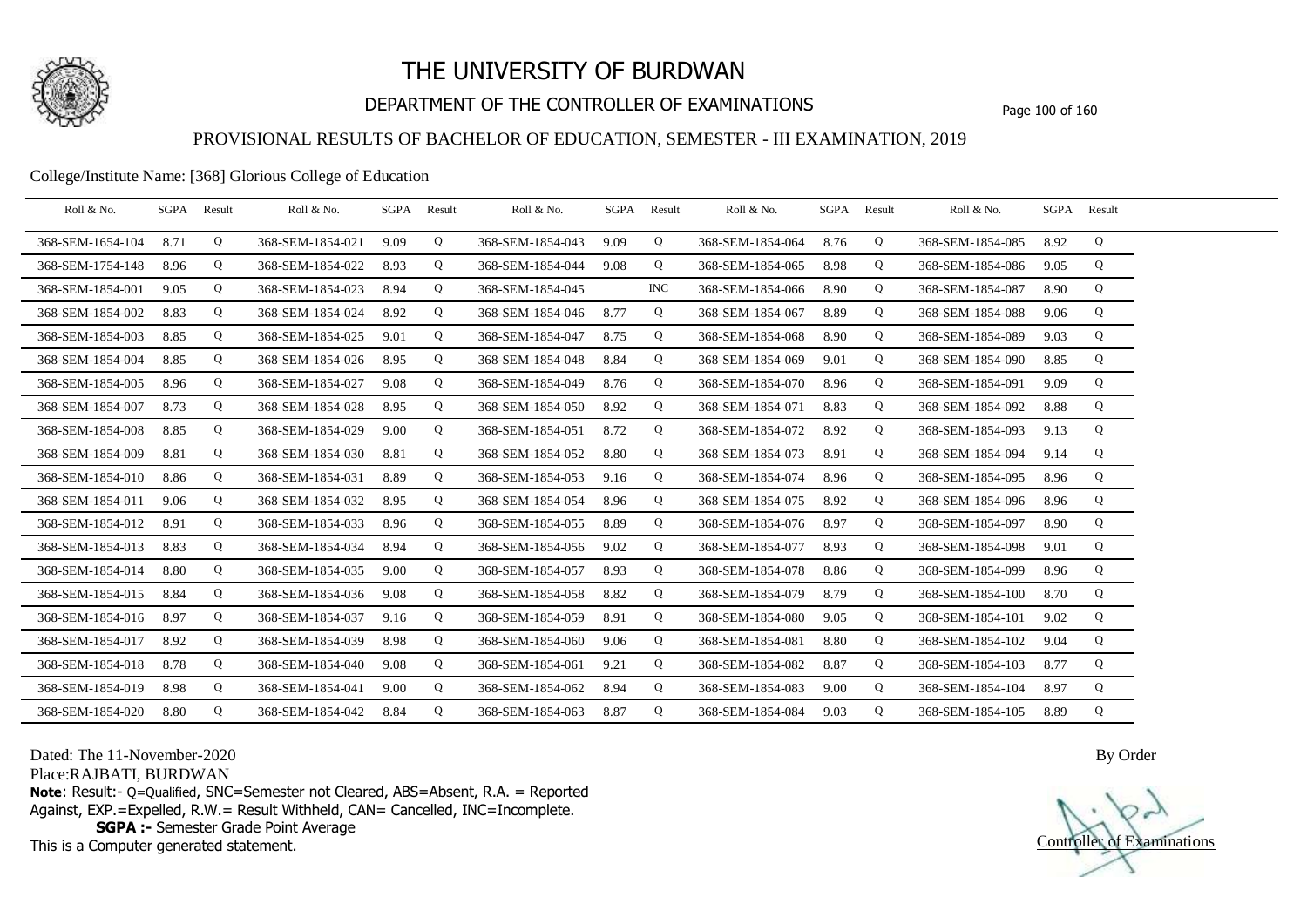

## DEPARTMENT OF THE CONTROLLER OF EXAMINATIONS Page 101 of 160

### PROVISIONAL RESULTS OF BACHELOR OF EDUCATION, SEMESTER - III EXAMINATION, 2019

College/Institute Name: [368] Glorious College of Education

| Roll & No.       | SGPA | Result | Roll & No.       | SGPA | Result     | Roll & No.       |      | SGPA Result | Roll & No. | SGPA | Result | Roll & No. | SGPA Result |
|------------------|------|--------|------------------|------|------------|------------------|------|-------------|------------|------|--------|------------|-------------|
| 368-SEM-1854-106 | 9.03 | Q      | 368-SEM-1854-127 | 8.92 | Q          | 368-SEM-1854-148 |      | INC         |            |      |        |            |             |
| 368-SEM-1854-107 | 8.81 | Q      | 368-SEM-1854-128 | 9.16 | Q          | 368-SEM-1854-149 | 9.06 | Q           |            |      |        |            |             |
| 368-SEM-1854-108 | 8.88 | Q      | 368-SEM-1854-129 | 8.95 | Q          | 368-SEM-1854-150 | 9.04 | Q           |            |      |        |            |             |
| 368-SEM-1854-109 | 8.97 | Q      | 368-SEM-1854-130 | 9.05 | Q          |                  |      |             |            |      |        |            |             |
| 368-SEM-1854-110 | 8.89 | Q      | 368-SEM-1854-131 |      | <b>INC</b> |                  |      |             |            |      |        |            |             |
| 368-SEM-1854-111 | 9.00 | Q      | 368-SEM-1854-132 | 8.87 | Q          |                  |      |             |            |      |        |            |             |
| 368-SEM-1854-112 | 8.88 | Q      | 368-SEM-1854-133 | 9.02 | Q          |                  |      |             |            |      |        |            |             |
| 368-SEM-1854-113 | 9.03 | Q      | 368-SEM-1854-134 | 9.13 | Q          |                  |      |             |            |      |        |            |             |
| 368-SEM-1854-114 | 8.98 | Q      | 368-SEM-1854-135 | 8.81 | Q          |                  |      |             |            |      |        |            |             |
| 368-SEM-1854-115 | 8.85 | Q      | 368-SEM-1854-136 | 9.05 | Q          |                  |      |             |            |      |        |            |             |
| 368-SEM-1854-116 | 9.00 | Q      | 368-SEM-1854-137 | 9.05 | Q          |                  |      |             |            |      |        |            |             |
| 368-SEM-1854-117 | 9.14 | Q      | 368-SEM-1854-138 | 8.98 | Q          |                  |      |             |            |      |        |            |             |
| 368-SEM-1854-118 | 9.15 | Q      | 368-SEM-1854-139 | 8.86 | Q          |                  |      |             |            |      |        |            |             |
| 368-SEM-1854-119 | 9.05 | Q      | 368-SEM-1854-140 | 8.95 | Q          |                  |      |             |            |      |        |            |             |
| 368-SEM-1854-120 | 9.01 | Q      | 368-SEM-1854-141 | 8.85 | Q          |                  |      |             |            |      |        |            |             |
| 368-SEM-1854-121 | 8.81 | Q      | 368-SEM-1854-142 | 8.86 | Q          |                  |      |             |            |      |        |            |             |
| 368-SEM-1854-122 | 9.02 | Q      | 368-SEM-1854-143 | 9.08 | Q          |                  |      |             |            |      |        |            |             |
| 368-SEM-1854-123 | 8.85 | Q      | 368-SEM-1854-144 | 9.04 | Q          |                  |      |             |            |      |        |            |             |
| 368-SEM-1854-124 | 8.95 | Q      | 368-SEM-1854-145 | 9.15 | Q          |                  |      |             |            |      |        |            |             |
| 368-SEM-1854-125 | 9.03 | Q      | 368-SEM-1854-146 | 9.10 | Q          |                  |      |             |            |      |        |            |             |
| 368-SEM-1854-126 | 8.96 | Q      | 368-SEM-1854-147 | 9.11 | Q          |                  |      |             |            |      |        |            |             |

Dated: The 11-November-2020

Place:RAJBATI, BURDWAN

**Note**: Result:- Q=Qualified, SNC=Semester not Cleared, ABS=Absent, R.A. = Reported Against, EXP.=Expelled, R.W.= Result Withheld, CAN= Cancelled, INC=Incomplete. **SGPA :-** Semester Grade Point Average

This is a Computer generated statement.

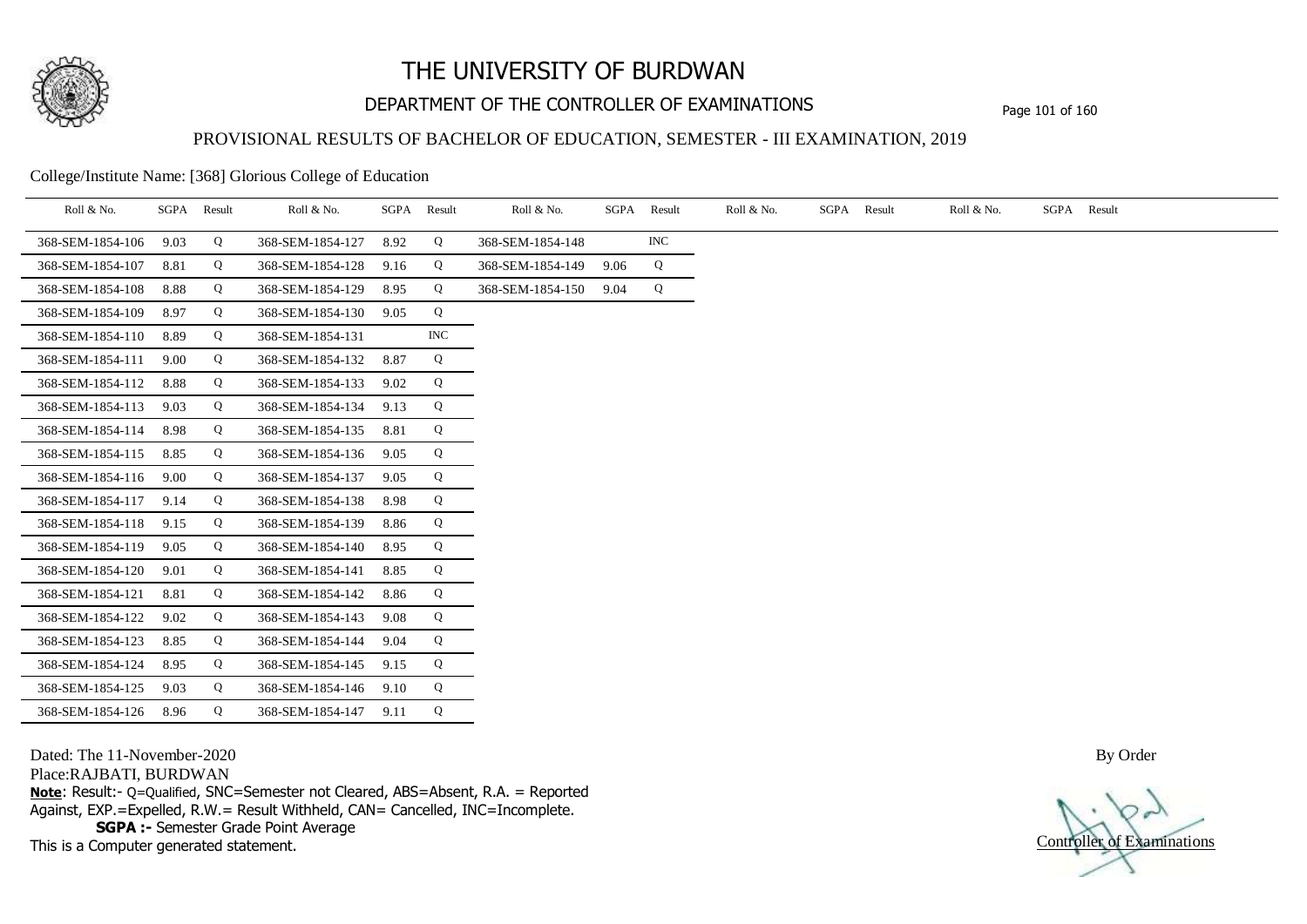

## DEPARTMENT OF THE CONTROLLER OF EXAMINATIONS Page 102 of 160

### PROVISIONAL RESULTS OF BACHELOR OF EDUCATION, SEMESTER - III EXAMINATION, 2019

College/Institute Name: [369] Mahasin B.Ed. College

| Roll & No.       |      | SGPA Result | Roll & No.       | SGPA | Result     | Roll & No.       | SGPA | Result     | Roll & No.       | SGPA | Result     | Roll & No.       |      | SGPA Result |  |
|------------------|------|-------------|------------------|------|------------|------------------|------|------------|------------------|------|------------|------------------|------|-------------|--|
| 369-SEM-1754-026 | 9.56 | Q           | 369-SEM-1854-021 |      | <b>INC</b> | 369-SEM-1854-042 | 9.14 | Q          | 369-SEM-1854-063 | 9.25 | Q          | 369-SEM-1854-085 |      | <b>INC</b>  |  |
| 369-SEM-1754-071 |      | <b>INC</b>  | 369-SEM-1854-022 |      | <b>INC</b> | 369-SEM-1854-043 | 9.13 | Q          | 369-SEM-1854-064 | 9.21 | Q          | 369-SEM-1854-086 |      | <b>INC</b>  |  |
| 369-SEM-1854-001 | 9.24 | Q           | 369-SEM-1854-023 | 9.49 | Q          | 369-SEM-1854-044 | 9.19 | Q          | 369-SEM-1854-065 | 9.18 | Q          | 369-SEM-1854-087 | 9.30 | Q           |  |
| 369-SEM-1854-002 | 9.19 | Q           | 369-SEM-1854-024 |      | <b>INC</b> | 369-SEM-1854-045 | 9.04 | Q          | 369-SEM-1854-066 | 9.16 | Q          | 369-SEM-1854-088 |      | <b>INC</b>  |  |
| 369-SEM-1854-003 | 9.18 | Q           | 369-SEM-1854-025 |      | <b>INC</b> | 369-SEM-1854-046 | 9.69 | Q          | 369-SEM-1854-067 | 9.50 | Q          | 369-SEM-1854-089 |      | <b>INC</b>  |  |
| 369-SEM-1854-004 | 9.14 | Q           | 369-SEM-1854-026 | 9.25 | Q          | 369-SEM-1854-047 | 9.19 | Q          | 369-SEM-1854-068 | 9.25 | Q          | 369-SEM-1854-090 | 9.19 | Q           |  |
| 369-SEM-1854-005 |      | <b>INC</b>  | 369-SEM-1854-027 | 9.63 | Q          | 369-SEM-1854-048 | 9.10 | Q          | 369-SEM-1854-069 | 9.22 | Q          | 369-SEM-1854-091 | 9.36 | Q           |  |
| 369-SEM-1854-006 | 9.19 | Q           | 369-SEM-1854-028 |      | <b>INC</b> | 369-SEM-1854-049 | 9.18 | Q          | 369-SEM-1854-070 | 9.22 | Q          | 369-SEM-1854-092 | 9.31 | Q           |  |
| 369-SEM-1854-007 | 9.25 | Q           | 369-SEM-1854-029 |      | <b>INC</b> | 369-SEM-1854-050 | 9.11 | Q          | 369-SEM-1854-071 |      | <b>INC</b> | 369-SEM-1854-093 | 9.31 | Q           |  |
| 369-SEM-1854-008 | 9.08 | Q           | 369-SEM-1854-030 |      | <b>INC</b> | 369-SEM-1854-051 | 9.12 | Q          | 369-SEM-1854-072 |      | <b>INC</b> | 369-SEM-1854-094 |      | <b>INC</b>  |  |
| 369-SEM-1854-009 |      | <b>INC</b>  | 369-SEM-1854-031 |      | <b>INC</b> | 369-SEM-1854-052 |      | <b>INC</b> | 369-SEM-1854-073 |      | <b>INC</b> | 369-SEM-1854-095 |      | <b>INC</b>  |  |
| 369-SEM-1854-010 | 9.15 | Q           | 369-SEM-1854-032 | 9.56 | Q          | 369-SEM-1854-053 | 9.25 | Q          | 369-SEM-1854-074 | 9.42 | Q          | 369-SEM-1854-096 | 9.27 | Q           |  |
| 369-SEM-1854-011 | 9.23 | Q           | 369-SEM-1854-033 |      | <b>INC</b> | 369-SEM-1854-054 |      | <b>INC</b> | 369-SEM-1854-075 |      | <b>INC</b> | 369-SEM-1854-097 | 9.25 | Q           |  |
| 369-SEM-1854-012 | 9.15 | Q           | 369-SEM-1854-034 |      | <b>INC</b> | 369-SEM-1854-055 |      | <b>INC</b> | 369-SEM-1854-076 |      | <b>INC</b> | 369-SEM-1854-098 | 9.37 | Q           |  |
| 369-SEM-1854-013 | 9.27 | Q           | 369-SEM-1854-035 | 9.27 | Q          | 369-SEM-1854-056 |      | <b>INC</b> | 369-SEM-1854-077 | 9.17 | Q          | 369-SEM-1854-099 | 9.27 | Q           |  |
| 369-SEM-1854-014 | 9.27 | Q           | 369-SEM-1854-036 | 9.30 | Q          | 369-SEM-1854-057 | 9.10 | Q          | 369-SEM-1854-078 | 9.36 | Q          | 369-SEM-1854-100 | 9.27 | Q           |  |
| 369-SEM-1854-015 | 9.10 | Q           | 369-SEM-1854-037 |      | <b>INC</b> | 369-SEM-1854-058 |      | <b>INC</b> | 369-SEM-1854-079 | 9.12 | Q          |                  |      |             |  |
| 369-SEM-1854-017 | 9.06 | Q           | 369-SEM-1854-038 | 9.12 | Q          | 369-SEM-1854-059 |      | <b>INC</b> | 369-SEM-1854-081 | 9.18 | Q          |                  |      |             |  |
| 369-SEM-1854-018 | 9.08 | Q           | 369-SEM-1854-039 |      | <b>INC</b> | 369-SEM-1854-060 | 9.33 | Q          | 369-SEM-1854-082 |      | <b>INC</b> |                  |      |             |  |
| 369-SEM-1854-019 |      | <b>INC</b>  | 369-SEM-1854-040 |      | <b>INC</b> | 369-SEM-1854-061 |      | <b>INC</b> | 369-SEM-1854-083 | 9.29 | Q          |                  |      |             |  |
| 369-SEM-1854-020 |      | <b>INC</b>  | 369-SEM-1854-041 | 9.38 | Q          | 369-SEM-1854-062 | 9.21 | Q          | 369-SEM-1854-084 |      | <b>INC</b> |                  |      |             |  |

Dated: The 11-November-2020

Place:RAJBATI, BURDWAN

**Note**: Result:- Q=Qualified, SNC=Semester not Cleared, ABS=Absent, R.A. = Reported Against, EXP.=Expelled, R.W.= Result Withheld, CAN= Cancelled, INC=Incomplete. **SGPA :-** Semester Grade Point Average

This is a Computer generated statement.

Controller of Examinations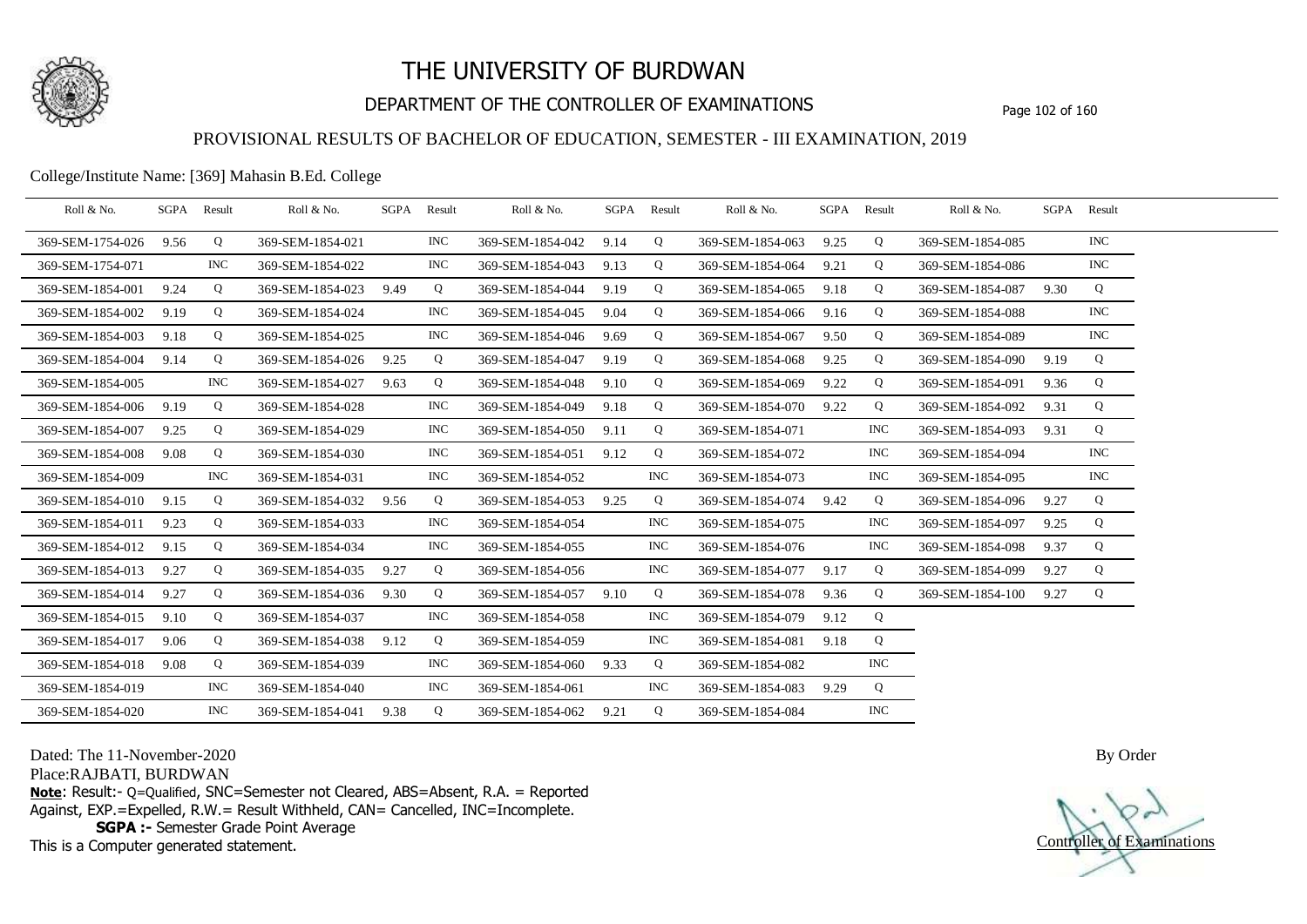

## DEPARTMENT OF THE CONTROLLER OF EXAMINATIONS Page 103 of 160

### PROVISIONAL RESULTS OF BACHELOR OF EDUCATION, SEMESTER - III EXAMINATION, 2019

College/Institute Name: [370] Acharya Ramendra Sundar Primary TTI

| Roll & No.       |      | SGPA Result | Roll & No.       |      | SGPA Result | Roll & No.       | SGPA | Result | Roll & No. | SGPA Result | Roll & No. | SGPA Result |
|------------------|------|-------------|------------------|------|-------------|------------------|------|--------|------------|-------------|------------|-------------|
| 370-SEM-1854-001 | 8.94 | Q           | 370-SEM-1854-024 | 8.54 | Q           | 370-SEM-1854-045 | 8.78 | Q      |            |             |            |             |
| 370-SEM-1854-002 | 8.62 | Q           | 370-SEM-1854-025 | 7.94 | Q           | 370-SEM-1854-046 | 8.69 | Q      |            |             |            |             |
| 370-SEM-1854-004 | 8.75 | Q           | 370-SEM-1854-026 | 8.64 | Q           | 370-SEM-1854-047 | 8.60 | Q      |            |             |            |             |
| 370-SEM-1854-005 | 8.67 | Q           | 370-SEM-1854-027 | 8.61 | Q           | 370-SEM-1854-048 | 8.86 | Q      |            |             |            |             |
| 370-SEM-1854-006 | 8.84 | Q           | 370-SEM-1854-028 | 8.41 | Q           | 370-SEM-1854-049 | 8.68 | Q      |            |             |            |             |
| 370-SEM-1854-007 | 8.70 | Q           | 370-SEM-1854-029 | 8.65 | Q           | 370-SEM-1854-050 | 8.90 | Q      |            |             |            |             |
| 370-SEM-1854-008 | 8.90 | Q           | 370-SEM-1854-030 | 8.74 | Q           |                  |      |        |            |             |            |             |
| 370-SEM-1854-009 | 8.30 | Q           | 370-SEM-1854-031 | 8.60 | Q           |                  |      |        |            |             |            |             |
| 370-SEM-1854-010 | 8.70 | Q           | 370-SEM-1854-032 | 8.48 | Q           |                  |      |        |            |             |            |             |
| 370-SEM-1854-012 | 8.42 | Q           | 370-SEM-1854-033 | 8.36 | Q           |                  |      |        |            |             |            |             |
| 370-SEM-1854-013 | 8.64 | Q           | 370-SEM-1854-034 | 8.81 | Q           |                  |      |        |            |             |            |             |
| 370-SEM-1854-014 | 8.56 | Q           | 370-SEM-1854-035 | 8.42 | Q           |                  |      |        |            |             |            |             |
| 370-SEM-1854-015 | 8.73 | Q           | 370-SEM-1854-036 | 8.59 | Q           |                  |      |        |            |             |            |             |
| 370-SEM-1854-016 | 8.56 | Q           | 370-SEM-1854-037 | 8.79 | Q           |                  |      |        |            |             |            |             |
| 370-SEM-1854-017 | 8.98 | Q           | 370-SEM-1854-038 | 8.81 | Q           |                  |      |        |            |             |            |             |
| 370-SEM-1854-018 | 8.62 | Q           | 370-SEM-1854-039 | 8.65 | Q           |                  |      |        |            |             |            |             |
| 370-SEM-1854-019 | 8.70 | Q           | 370-SEM-1854-040 | 8.14 | Q           |                  |      |        |            |             |            |             |
| 370-SEM-1854-020 | 8.71 | Q           | 370-SEM-1854-041 | 8.61 | Q           |                  |      |        |            |             |            |             |
| 370-SEM-1854-021 | 8.21 | Q           | 370-SEM-1854-042 | 8.74 | Q           |                  |      |        |            |             |            |             |
| 370-SEM-1854-022 | 8.74 | Q           | 370-SEM-1854-043 | 8.51 | Q           |                  |      |        |            |             |            |             |
| 370-SEM-1854-023 | 8.98 | Q           | 370-SEM-1854-044 | 8.64 | Q           |                  |      |        |            |             |            |             |

Dated: The 11-November-2020

Place:RAJBATI, BURDWAN

**Note**: Result:- Q=Qualified, SNC=Semester not Cleared, ABS=Absent, R.A. = Reported Against, EXP.=Expelled, R.W.= Result Withheld, CAN= Cancelled, INC=Incomplete. **SGPA :-** Semester Grade Point Average

This is a Computer generated statement.

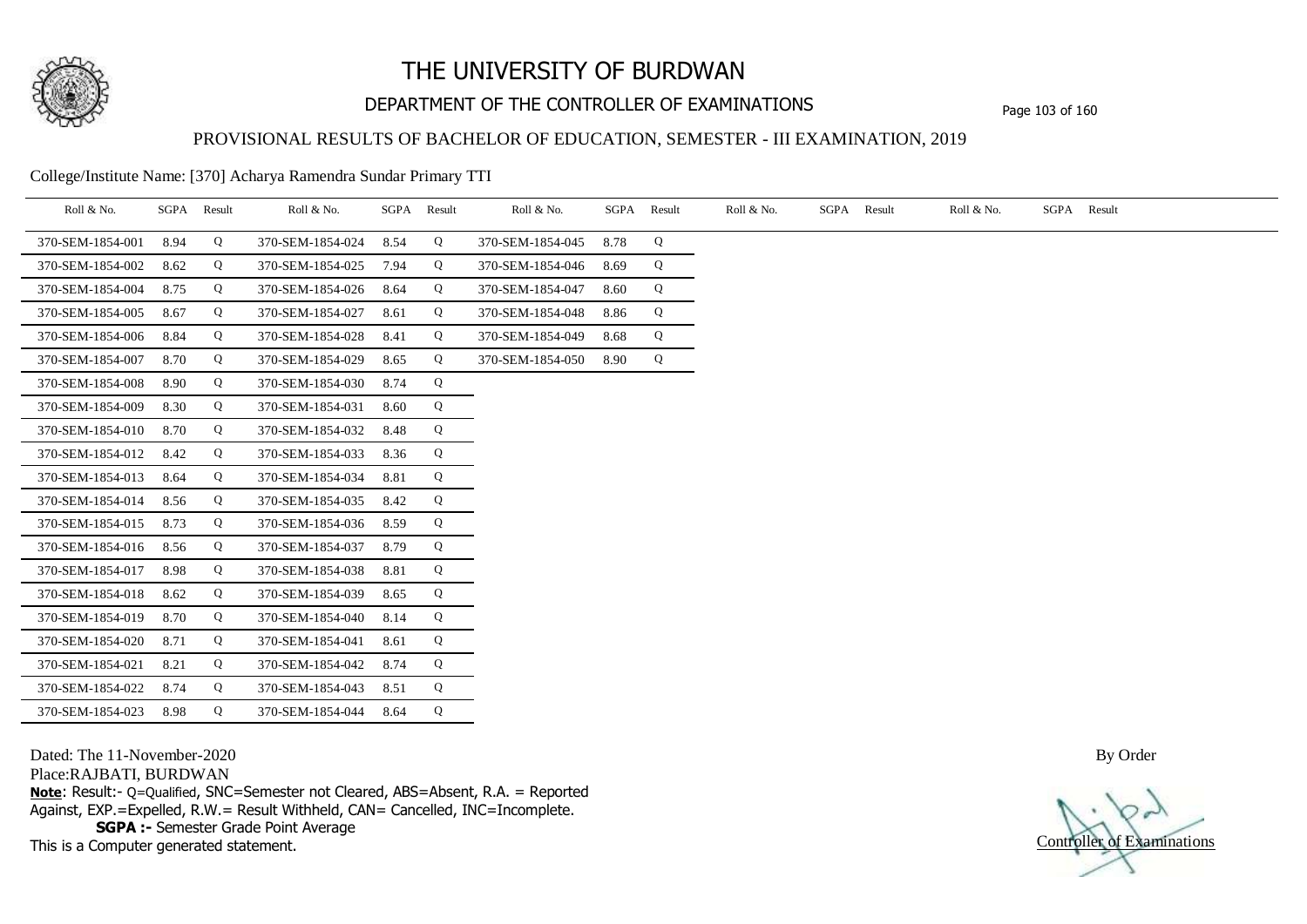

## DEPARTMENT OF THE CONTROLLER OF EXAMINATIONS Page 104 of 160

### PROVISIONAL RESULTS OF BACHELOR OF EDUCATION, SEMESTER - III EXAMINATION, 2019

### College/Institute Name: [371] Bakeswar College of Education

| Roll & No.       |      | SGPA Result | Roll & No.       |      | SGPA Result | Roll & No.       |      | SGPA Result | Roll & No.       |      | SGPA Result | Roll & No.       |      | SGPA Result |  |
|------------------|------|-------------|------------------|------|-------------|------------------|------|-------------|------------------|------|-------------|------------------|------|-------------|--|
| 371-SEM-1854-001 | 8.66 | Q           | 371-SEM-1854-023 | 8.60 | Q           | 371-SEM-1854-045 | 8.70 | Q           | 371-SEM-1854-068 | 9.11 | Q           | 371-SEM-1854-090 | 9.19 | Q           |  |
| 371-SEM-1854-002 | 8.89 | Q           | 371-SEM-1854-024 | 8.55 | Q           | 371-SEM-1854-046 | 8.56 | Q           | 371-SEM-1854-069 | 8.70 | Q           | 371-SEM-1854-091 | 8.63 | Q           |  |
| 371-SEM-1854-003 | 8.80 | Q           | 371-SEM-1854-025 | 8.36 | Q           | 371-SEM-1854-047 | 8.61 | Q           | 371-SEM-1854-070 | 8.92 | Q           | 371-SEM-1854-092 | 8.47 | Q           |  |
| 371-SEM-1854-004 | 8.82 | Q           | 371-SEM-1854-026 | 8.69 | Q           | 371-SEM-1854-048 | 8.56 | Q           | 371-SEM-1854-071 | 8.80 | Q           | 371-SEM-1854-093 | 8.70 | Q           |  |
| 371-SEM-1854-005 | 8.42 | Q           | 371-SEM-1854-027 | 8.53 | Q           | 371-SEM-1854-050 | 8.66 | Q           | 371-SEM-1854-072 | 8.60 | Q           | 371-SEM-1854-094 | 8.68 | Q           |  |
| 371-SEM-1854-006 | 8.86 | Q           | 371-SEM-1854-029 |      | <b>SNC</b>  | 371-SEM-1854-051 | 8.58 | Q           | 371-SEM-1854-073 | 8.72 | Q           | 371-SEM-1854-095 | 8.66 | Q           |  |
| 371-SEM-1854-007 | 9.17 | Q           | 371-SEM-1854-030 | 8.63 | Q           | 371-SEM-1854-052 | 8.46 | Q           | 371-SEM-1854-074 | 8.89 | Q           | 371-SEM-1854-096 | 8.82 | Q           |  |
| 371-SEM-1854-008 | 9.03 | Q           | 371-SEM-1854-031 | 8.59 | Q           | 371-SEM-1854-053 | 8.62 | Q           | 371-SEM-1854-075 | 8.78 | Q           | 371-SEM-1854-097 | 9.06 | Q           |  |
| 371-SEM-1854-009 | 8.77 | Q           | 371-SEM-1854-032 | 9.12 | Q           | 371-SEM-1854-054 | 8.65 | Q           | 371-SEM-1854-076 | 8.94 | Q           | 371-SEM-1854-098 | 8.75 | Q           |  |
| 371-SEM-1854-011 | 8.81 | Q           | 371-SEM-1854-033 | 8.95 | Q           | 371-SEM-1854-055 | 8.97 | Q           | 371-SEM-1854-077 | 8.55 | Q           | 371-SEM-1854-099 | 8.56 | Q           |  |
| 371-SEM-1854-012 | 8.75 | Q           | 371-SEM-1854-034 | 8.79 | Q           | 371-SEM-1854-056 | 9.00 | Q           | 371-SEM-1854-078 | 8.75 | Q           | 371-SEM-1854-100 | 8.58 | Q           |  |
| 371-SEM-1854-013 | 8.82 | Q           | 371-SEM-1854-035 | 8.86 | Q           | 371-SEM-1854-057 | 8.48 | Q           | 371-SEM-1854-079 | 8.95 | Q           |                  |      |             |  |
| 371-SEM-1854-014 | 8.66 | Q           | 371-SEM-1854-036 | 8.79 | Q           | 371-SEM-1854-059 | 8.89 | Q           | 371-SEM-1854-080 | 8.84 | Q           |                  |      |             |  |
| 371-SEM-1854-015 | 8.58 | Q           | 371-SEM-1854-037 | 8.50 | Q           | 371-SEM-1854-060 | 8.80 | Q           | 371-SEM-1854-081 | 8.64 | Q           |                  |      |             |  |
| 371-SEM-1854-016 | 8.90 | Q           | 371-SEM-1854-038 | 8.94 | Q           | 371-SEM-1854-061 | 8.78 | Q           | 371-SEM-1854-082 | 8.54 | Q           |                  |      |             |  |
| 371-SEM-1854-017 | 8.93 | Q           | 371-SEM-1854-039 | 8.77 | Q           | 371-SEM-1854-062 |      | INC         | 371-SEM-1854-083 | 8.88 | Q           |                  |      |             |  |
| 371-SEM-1854-018 | 8.84 | Q           | 371-SEM-1854-040 | 8.75 | Q           | 371-SEM-1854-063 | 8.58 | Q           | 371-SEM-1854-084 | 8.75 | Q           |                  |      |             |  |
| 371-SEM-1854-019 | 8.74 | Q           | 371-SEM-1854-041 | 8.71 | Q           | 371-SEM-1854-064 | 8.93 | Q           | 371-SEM-1854-086 | 8.62 | Q           |                  |      |             |  |
| 371-SEM-1854-020 | 9.06 | Q           | 371-SEM-1854-042 | 8.67 | Q           | 371-SEM-1854-065 | 8.68 | Q           | 371-SEM-1854-087 | 8.76 | Q           |                  |      |             |  |
| 371-SEM-1854-021 | 8.56 | Q           | 371-SEM-1854-043 |      | <b>INC</b>  | 371-SEM-1854-066 | 8.73 | Q           | 371-SEM-1854-088 | 9.04 | Q           |                  |      |             |  |
| 371-SEM-1854-022 | 8.74 | Q           | 371-SEM-1854-044 | 9.22 | Q           | 371-SEM-1854-067 | 8.57 | Q           | 371-SEM-1854-089 | 8.88 | Q           |                  |      |             |  |

Dated: The 11-November-2020

Place:RAJBATI, BURDWAN

**Note**: Result:- Q=Qualified, SNC=Semester not Cleared, ABS=Absent, R.A. = Reported Against, EXP.=Expelled, R.W.= Result Withheld, CAN= Cancelled, INC=Incomplete. **SGPA :-** Semester Grade Point Average

This is a Computer generated statement.

Controller of Examinations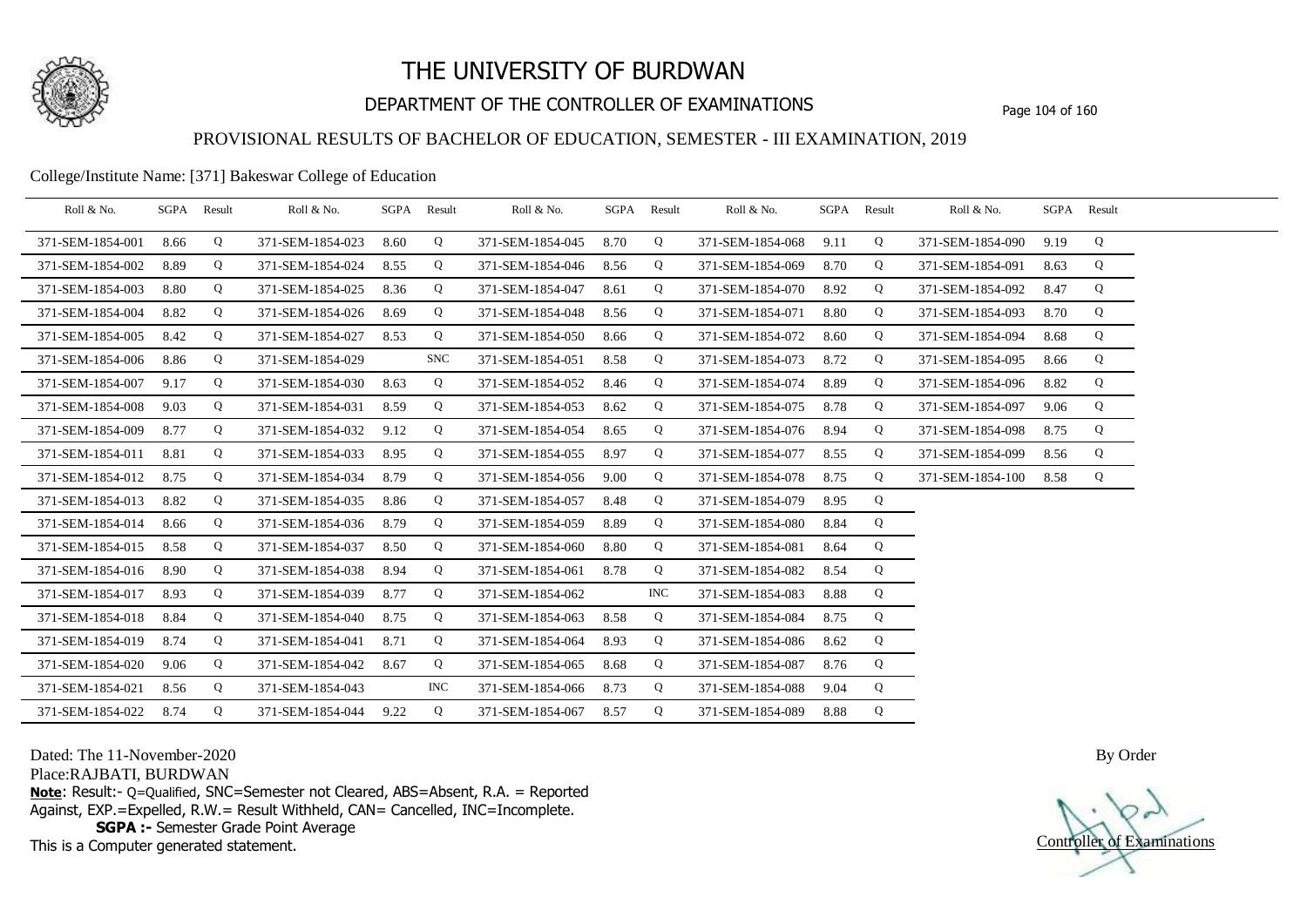

## DEPARTMENT OF THE CONTROLLER OF EXAMINATIONS Page 105 of 160

### PROVISIONAL RESULTS OF BACHELOR OF EDUCATION, SEMESTER - III EXAMINATION, 2019

College/Institute Name: [372] Toshani College of Education

| Roll & No.       | SGPA Result |   | Roll & No.       |      | SGPA Result | Roll & No.       | SGPA Result |   | Roll & No.            | SGPA Result |   | Roll & No.       |      | SGPA Result |  |
|------------------|-------------|---|------------------|------|-------------|------------------|-------------|---|-----------------------|-------------|---|------------------|------|-------------|--|
| 372-SEM-1854-001 | 8.59        | Q | 372-SEM-1854-022 | 8.88 | Q           | 372-SEM-1854-043 | 8.48        | Q | 372-SEM-1854-064      | 8.57        | Q | 372-SEM-1854-085 | 8.96 | Q           |  |
| 372-SEM-1854-002 | 8.92        | Q | 372-SEM-1854-023 | 8.34 | Q           | 372-SEM-1854-044 | 8.40        | Q | 372-SEM-1854-065      | 8.46        | Q | 372-SEM-1854-086 | 9.01 | Q           |  |
| 372-SEM-1854-003 | 8.60        | Q | 372-SEM-1854-024 | 8.54 | Q           | 372-SEM-1854-045 | 8.64        | Q | 372-SEM-1854-066      | 8.47        | Q | 372-SEM-1854-087 | 8.87 | Q           |  |
| 372-SEM-1854-004 | 9.05        | Q | 372-SEM-1854-025 | 9.06 | Q           | 372-SEM-1854-046 | 8.57        | Q | 372-SEM-1854-067      | 8.98        | Q | 372-SEM-1854-088 | 8.72 | Q           |  |
| 372-SEM-1854-005 | 9.02        | Q | 372-SEM-1854-026 | 8.45 | Q           | 372-SEM-1854-047 | 8.58        | Q | 372-SEM-1854-068      | 8.56        | Q | 372-SEM-1854-089 | 8.99 | Q           |  |
| 372-SEM-1854-006 | 8.69        | Q | 372-SEM-1854-027 | 9.15 | Q           | 372-SEM-1854-048 | 8.67        | Q | 372-SEM-1854-069      | 8.64        | Q | 372-SEM-1854-090 | 9.04 | Q           |  |
| 372-SEM-1854-007 | 8.47        | Q | 372-SEM-1854-028 | 8.94 | Q           | 372-SEM-1854-049 | 9.16        | Q | 372-SEM-1854-070      | 8.72        | Q | 372-SEM-1854-091 | 8.67 | Q           |  |
| 372-SEM-1854-008 | 8.96        | Q | 372-SEM-1854-029 | 8.93 | Q           | 372-SEM-1854-050 | 8.89        | Q | 372-SEM-1854-071      | 8.61        | Q | 372-SEM-1854-092 | 9.10 | Q           |  |
| 372-SEM-1854-009 | 8.37        | Q | 372-SEM-1854-030 | 8.75 | Q           | 372-SEM-1854-051 | 8.56        | Q | 372-SEM-1854-072      | 8.85        | Q | 372-SEM-1854-093 | 8.68 | Q           |  |
| 372-SEM-1854-010 | 8.82        | Q | 372-SEM-1854-031 | 8.97 | Q           | 372-SEM-1854-052 | 8.95        | Q | 372-SEM-1854-073      | 8.90        | Q | 372-SEM-1854-094 | 8.45 | Q           |  |
| 372-SEM-1854-011 | 9.24        | Q | 372-SEM-1854-032 | 8.92 | Q           | 372-SEM-1854-053 | 8.75        | Q | 372-SEM-1854-074      | 9.06        | Q | 372-SEM-1854-095 | 8.66 | Q           |  |
| 372-SEM-1854-012 | 8.72        | Q | 372-SEM-1854-033 | 8.46 | Q           | 372-SEM-1854-054 | 8.22        | Q | 372-SEM-1854-075      | 9.20        | Q | 372-SEM-1854-096 | 8.61 | Q           |  |
| 372-SEM-1854-013 | 8.90        | Q | 372-SEM-1854-034 | 8.67 | Q           | 372-SEM-1854-055 | 8.52        | Q | 372-SEM-1854-076      | 8.61        | Q | 372-SEM-1854-097 | 8.84 | Q           |  |
| 372-SEM-1854-014 | 9.08        | Q | 372-SEM-1854-035 | 8.97 | Q           | 372-SEM-1854-056 | 8.72        | Q | 372-SEM-1854-077      | 8.70        | Q | 372-SEM-1854-098 | 9.32 | Q           |  |
| 372-SEM-1854-015 | 8.50        | Q | 372-SEM-1854-036 | 8.63 | $\mathbf Q$ | 372-SEM-1854-057 | 8.49        | Q | 372-SEM-1854-078      | 8.66        | Q | 372-SEM-1854-099 | 8.33 | Q           |  |
| 372-SEM-1854-016 | 8.77        | Q | 372-SEM-1854-037 | 8.63 | Q           | 372-SEM-1854-058 | 9.17        | Q | 372-SEM-1854-079      | 9.00        | Q | 372-SEM-1854-100 | 8.71 | Q           |  |
| 372-SEM-1854-017 | 9.00        | Q | 372-SEM-1854-038 | 8.85 | Q           | 372-SEM-1854-059 | 8.88        | Q | 372-SEM-1854-080      | 8.71        | Q |                  |      |             |  |
| 372-SEM-1854-018 | 8.45        | Q | 372-SEM-1854-039 |      | <b>INC</b>  | 372-SEM-1854-060 | 8.90        | Q | 372-SEM-1854-081      | 8.64        | Q |                  |      |             |  |
| 372-SEM-1854-019 | 8.53        | Q | 372-SEM-1854-040 |      | INC.        | 372-SEM-1854-061 | 8.86        | Q | 372-SEM-1854-082      | 8.85        | Q |                  |      |             |  |
| 372-SEM-1854-020 | 8.52        | Q | 372-SEM-1854-041 | 8.31 | Q           | 372-SEM-1854-062 | 8.70        | Q | 372-SEM-1854-083      | 8.92        | Q |                  |      |             |  |
| 372-SEM-1854-021 | 9.18        | Q | 372-SEM-1854-042 | 8.34 | Q           | 372-SEM-1854-063 | 8.79        | Q | 372-SEM-1854-084 9.04 |             | Q |                  |      |             |  |

Dated: The 11-November-2020

Place:RAJBATI, BURDWAN

**Note**: Result:- Q=Qualified, SNC=Semester not Cleared, ABS=Absent, R.A. = Reported Against, EXP.=Expelled, R.W.= Result Withheld, CAN= Cancelled, INC=Incomplete. **SGPA :-** Semester Grade Point Average

This is a Computer generated statement.

Controller of Examinations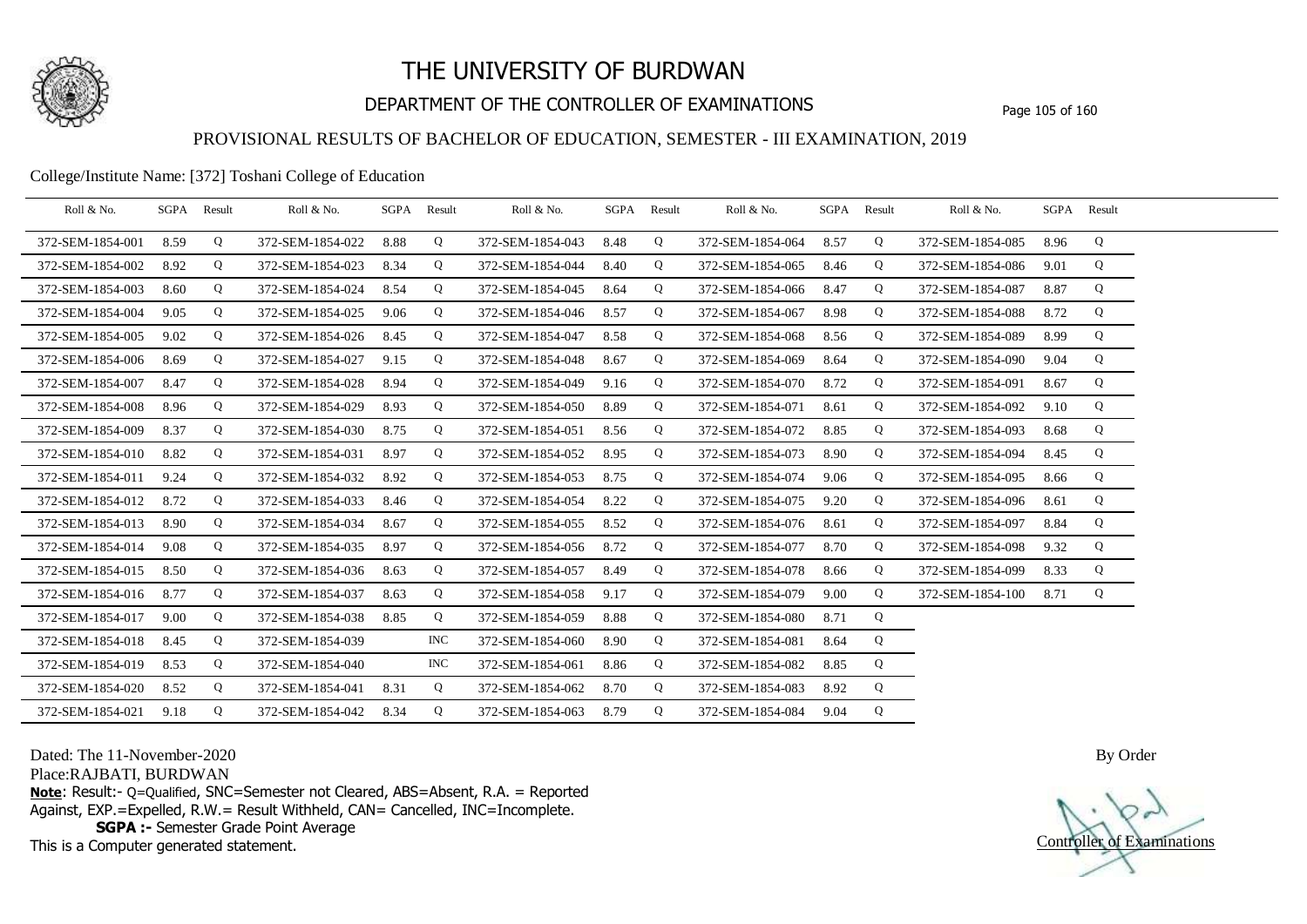

## DEPARTMENT OF THE CONTROLLER OF EXAMINATIONS Page 106 of 160

### PROVISIONAL RESULTS OF BACHELOR OF EDUCATION, SEMESTER - III EXAMINATION, 2019

College/Institute Name: [373] Model Education College

| Roll & No.       |      | SGPA Result | Roll & No.       | SGPA Result |            | Roll & No.       |      | SGPA Result | Roll & No.       |      | SGPA Result | Roll & No.       |      | SGPA Result |  |
|------------------|------|-------------|------------------|-------------|------------|------------------|------|-------------|------------------|------|-------------|------------------|------|-------------|--|
| 373-SEM-1754-021 |      | <b>INC</b>  | 373-SEM-1854-022 |             | <b>SNC</b> | 373-SEM-1854-044 | 8.31 | Q           | 373-SEM-1854-067 | 8.89 | Q           | 373-SEM-1854-090 | 8.35 | Q           |  |
| 373-SEM-1854-001 | 8.49 | Q           | 373-SEM-1854-023 | 8.28        | Q          | 373-SEM-1854-045 | 8.30 | Q           | 373-SEM-1854-068 | 8.73 | Q           | 373-SEM-1854-091 | 8.38 | Q           |  |
| 373-SEM-1854-002 | 8.50 | Q           | 373-SEM-1854-024 | 8.30        | Q          | 373-SEM-1854-046 |      | <b>SNC</b>  | 373-SEM-1854-069 | 8.32 | Q           | 373-SEM-1854-092 | 8.38 | Q           |  |
| 373-SEM-1854-004 | 8.39 | Q           | 373-SEM-1854-025 | 8.36        | Q          | 373-SEM-1854-047 | 8.48 | Q           | 373-SEM-1854-070 | 8.30 | Q           | 373-SEM-1854-093 |      | <b>SNC</b>  |  |
| 373-SEM-1854-005 | 8.37 | Q           | 373-SEM-1854-026 | 8.50        | Q          | 373-SEM-1854-048 | 8.48 | Q           | 373-SEM-1854-071 |      | <b>INC</b>  | 373-SEM-1854-094 | 8.79 | Q           |  |
| 373-SEM-1854-006 | 8.49 | Q           | 373-SEM-1854-027 | 8.54        | Q          | 373-SEM-1854-049 | 8.49 | Q           | 373-SEM-1854-072 |      | <b>SNC</b>  | 373-SEM-1854-096 | 8.51 | Q           |  |
| 373-SEM-1854-007 | 8.37 | Q           | 373-SEM-1854-028 | 8.60        | Q          | 373-SEM-1854-050 | 8.36 | Q           | 373-SEM-1854-073 | 8.48 | Q           | 373-SEM-1854-097 | 8.27 | Q           |  |
| 373-SEM-1854-008 | 8.33 | Q           | 373-SEM-1854-029 | 8.58        | Q          | 373-SEM-1854-051 | 8.42 | Q           | 373-SEM-1854-074 | 8.36 | Q           | 373-SEM-1854-098 | 8.86 | Q           |  |
| 373-SEM-1854-009 | 8.33 | Q           | 373-SEM-1854-030 | 8.44        | Q          | 373-SEM-1854-052 | 8.59 | Q           | 373-SEM-1854-075 | 8.37 | Q           | 373-SEM-1854-099 | 8.43 | Q           |  |
| 373-SEM-1854-010 | 8.46 | Q           | 373-SEM-1854-031 | 8.46        | Q          | 373-SEM-1854-053 | 8.46 | Q           | 373-SEM-1854-076 | 8.36 | Q           | 373-SEM-1854-100 | 8.37 | Q           |  |
| 373-SEM-1854-011 | 8.29 | Q           | 373-SEM-1854-032 | 8.40        | Q          | 373-SEM-1854-054 | 8.60 | Q           | 373-SEM-1854-077 | 8.43 | Q           |                  |      |             |  |
| 373-SEM-1854-012 | 8.15 | Q           | 373-SEM-1854-033 | 8.56        | Q          | 373-SEM-1854-055 | 8.48 | Q           | 373-SEM-1854-078 | 8.44 | Q           |                  |      |             |  |
| 373-SEM-1854-013 | 8.38 | Q           | 373-SEM-1854-034 | 8.31        | Q          | 373-SEM-1854-056 | 8.34 | Q           | 373-SEM-1854-079 | 8.45 | Q           |                  |      |             |  |
| 373-SEM-1854-014 | 8.42 | Q           | 373-SEM-1854-035 | 8.29        | Q          | 373-SEM-1854-057 | 8.52 | Q           | 373-SEM-1854-080 | 8.94 | Q           |                  |      |             |  |
| 373-SEM-1854-015 | 8.34 | Q           | 373-SEM-1854-036 | 8.46        | Q          | 373-SEM-1854-058 | 8.41 | Q           | 373-SEM-1854-081 | 8.37 | Q           |                  |      |             |  |
| 373-SEM-1854-016 | 8.35 | Q           | 373-SEM-1854-037 | 8.26        | Q          | 373-SEM-1854-059 | 8.34 | Q           | 373-SEM-1854-082 | 8.45 | Q           |                  |      |             |  |
| 373-SEM-1854-017 | 8.34 | Q           | 373-SEM-1854-038 | 8.52        | Q          | 373-SEM-1854-060 | 8.53 | Q           | 373-SEM-1854-083 | 8.44 | Q           |                  |      |             |  |
| 373-SEM-1854-018 | 8.54 | Q           | 373-SEM-1854-039 | 8.42        | Q          | 373-SEM-1854-061 | 8.34 | Q           | 373-SEM-1854-084 | 8.46 | Q           |                  |      |             |  |
| 373-SEM-1854-019 | 8.33 | Q           | 373-SEM-1854-040 | 8.22        | Q          | 373-SEM-1854-062 | 8.33 | Q           | 373-SEM-1854-085 | 8.36 | Q           |                  |      |             |  |
| 373-SEM-1854-020 | 8.24 | Q           | 373-SEM-1854-041 | 8.54        | Q          | 373-SEM-1854-064 | 8.51 | Q           | 373-SEM-1854-086 | 8.19 | Q           |                  |      |             |  |
| 373-SEM-1854-021 | 8.34 | Q           | 373-SEM-1854-043 | 8.32        | Q          | 373-SEM-1854-065 | 8.42 | Q           | 373-SEM-1854-087 | 8.46 | Q           |                  |      |             |  |

Dated: The 11-November-2020

Place:RAJBATI, BURDWAN

**Note**: Result:- Q=Qualified, SNC=Semester not Cleared, ABS=Absent, R.A. = Reported Against, EXP.=Expelled, R.W.= Result Withheld, CAN= Cancelled, INC=Incomplete. **SGPA :-** Semester Grade Point Average

This is a Computer generated statement.

Controller of Examinations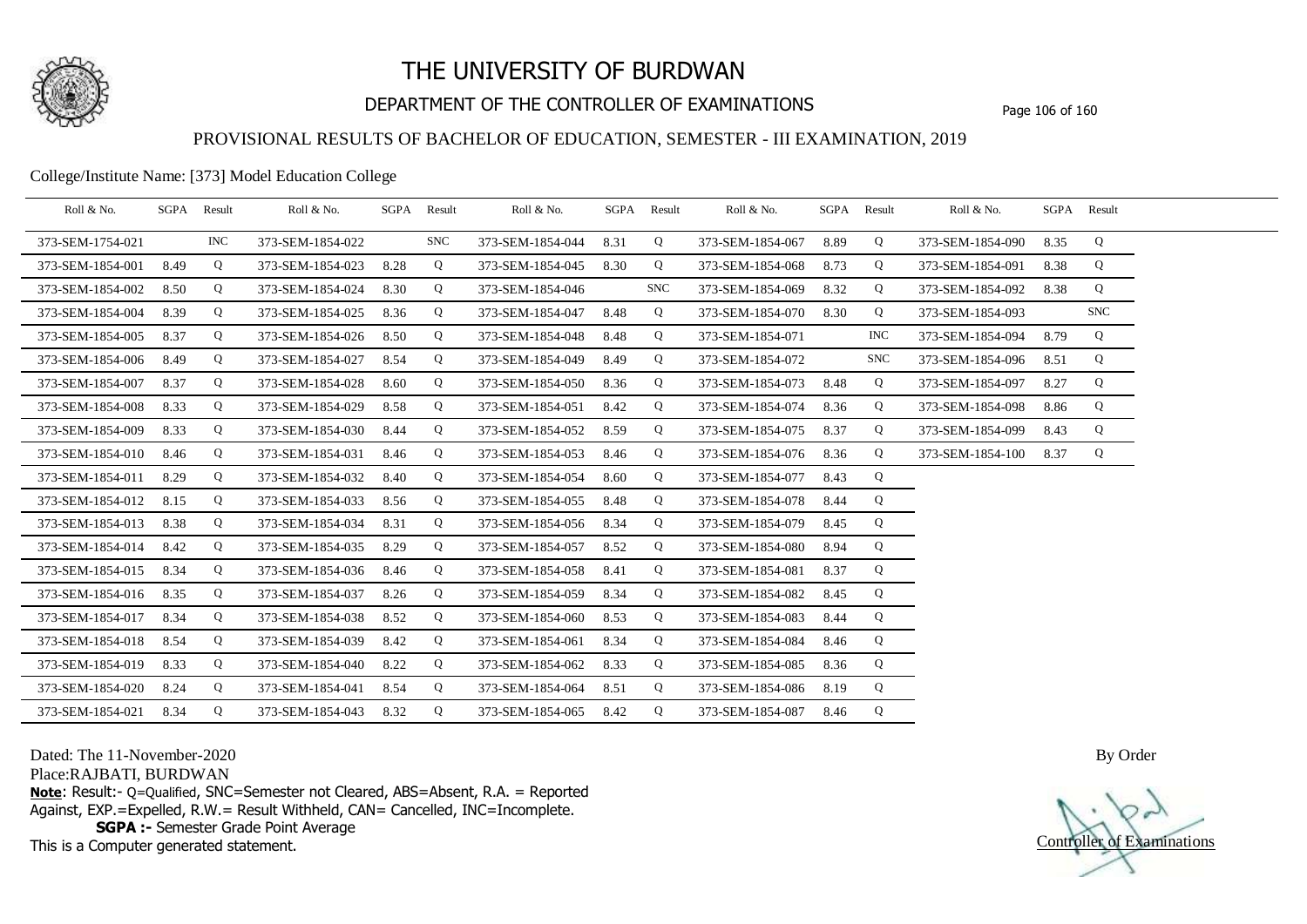

## DEPARTMENT OF THE CONTROLLER OF EXAMINATIONS Page 107 of 160

## PROVISIONAL RESULTS OF BACHELOR OF EDUCATION, SEMESTER - III EXAMINATION, 2019

#### College/Institute Name: [374] Santiniketan B.Ed. College

| Roll & No.       | SGPA | Result     | Roll & No.       |      | SGPA Result | Roll & No.       | SGPA | Result | Roll & No.       |      | SGPA Result | Roll & No.       |      | SGPA Result |  |
|------------------|------|------------|------------------|------|-------------|------------------|------|--------|------------------|------|-------------|------------------|------|-------------|--|
| 374-SEM-1754-020 |      | <b>INC</b> | 374-SEM-1854-022 | 7.96 | Q           | 374-SEM-1854-045 | 8.16 | Q      | 374-SEM-1854-066 | 8.12 | Q           | 374-SEM-1854-087 | 8.77 | Q           |  |
| 374-SEM-1754-100 |      | INC.       | 374-SEM-1854-023 | 8.57 | Q           | 374-SEM-1854-046 | 8.25 | Q      | 374-SEM-1854-067 | 8.80 | Q           | 374-SEM-1854-088 | 8.81 | Q           |  |
| 374-SEM-1854-001 | 7.68 | Q          | 374-SEM-1854-024 | 8.22 | Q           | 374-SEM-1854-047 | 8.06 | Q      | 374-SEM-1854-068 | 8.34 | Q           | 374-SEM-1854-089 | 8.34 | Q           |  |
| 374-SEM-1854-002 | 7.93 | Q          | 374-SEM-1854-025 | 8.04 | Q           | 374-SEM-1854-048 | 8.39 | Q      | 374-SEM-1854-069 | 8.00 | Q           | 374-SEM-1854-090 | 8.00 | Q           |  |
| 374-SEM-1854-003 | 7.58 | Q          | 374-SEM-1854-026 | 7.86 | Q           | 374-SEM-1854-049 | 8.22 | Q      | 374-SEM-1854-070 | 8.17 | Q           | 374-SEM-1854-091 | 7.87 | Q           |  |
| 374-SEM-1854-005 | 8.02 | Q          | 374-SEM-1854-027 | 7.78 | Q           | 374-SEM-1854-050 | 7.94 | Q      | 374-SEM-1854-071 | 8.12 | Q           | 374-SEM-1854-092 | 8.61 | Q           |  |
| 374-SEM-1854-006 | 8.17 | Q          | 374-SEM-1854-028 | 8.14 | Q           | 374-SEM-1854-051 | 7.77 | Q      | 374-SEM-1854-072 | 8.94 | Q           | 374-SEM-1854-093 | 8.09 | Q           |  |
| 374-SEM-1854-007 | 7.67 | Q          | 374-SEM-1854-029 | 8.34 | Q           | 374-SEM-1854-052 | 8.11 | Q      | 374-SEM-1854-073 | 8.52 | Q           | 374-SEM-1854-094 | 8.18 | Q           |  |
| 374-SEM-1854-008 | 7.27 | Q          | 374-SEM-1854-030 | 8.53 | Q           | 374-SEM-1854-053 | 8.18 | Q      | 374-SEM-1854-074 | 8.14 | Q           | 374-SEM-1854-095 | 9.12 | Q           |  |
| 374-SEM-1854-009 | 8.35 | Q          | 374-SEM-1854-032 | 8.11 | Q           | 374-SEM-1854-054 | 8.15 | Q      | 374-SEM-1854-075 | 8.95 | Q           | 374-SEM-1854-096 | 8.08 | Q           |  |
| 374-SEM-1854-010 | 7.70 | Q          | 374-SEM-1854-033 | 8.75 | Q           | 374-SEM-1854-055 | 8.04 | Q      | 374-SEM-1854-076 | 8.32 | Q           | 374-SEM-1854-097 | 7.26 | Q           |  |
| 374-SEM-1854-011 | 8.10 | Q          | 374-SEM-1854-034 | 8.93 | Q           | 374-SEM-1854-056 | 8.71 | Q      | 374-SEM-1854-077 | 7.96 | Q           | 374-SEM-1854-098 | 7.67 | Q           |  |
| 374-SEM-1854-012 | 8.64 | Q          | 374-SEM-1854-035 | 8.52 | Q           | 374-SEM-1854-057 | 8.07 | Q      | 374-SEM-1854-078 | 8.31 | Q           | 374-SEM-1854-099 | 8.33 | Q           |  |
| 374-SEM-1854-013 | 8.27 | Q          | 374-SEM-1854-036 | 8.46 | Q           | 374-SEM-1854-058 | 8.09 | Q      | 374-SEM-1854-079 | 7.63 | Q           | 374-SEM-1854-100 | 7.79 | Q           |  |
| 374-SEM-1854-015 | 8.22 | Q          | 374-SEM-1854-037 | 8.10 | Q           | 374-SEM-1854-059 | 8.17 | Q      | 374-SEM-1854-080 | 8.09 | Q           |                  |      |             |  |
| 374-SEM-1854-016 | 8.74 | Q          | 374-SEM-1854-038 | 8.32 | Q           | 374-SEM-1854-060 | 8.60 | Q      | 374-SEM-1854-081 | 8.26 | Q           |                  |      |             |  |
| 374-SEM-1854-017 | 7.82 | Q          | 374-SEM-1854-039 | 8.46 | Q           | 374-SEM-1854-061 | 8.88 | Q      | 374-SEM-1854-082 | 8.56 | Q           |                  |      |             |  |
| 374-SEM-1854-018 | 8.40 | Q          | 374-SEM-1854-041 | 8.42 | Q           | 374-SEM-1854-062 | 8.16 | Q      | 374-SEM-1854-083 | 8.55 | Q           |                  |      |             |  |
| 374-SEM-1854-019 | 8.17 | Q          | 374-SEM-1854-042 | 8.15 | Q           | 374-SEM-1854-063 | 9.10 | Q      | 374-SEM-1854-084 | 8.40 | Q           |                  |      |             |  |
| 374-SEM-1854-020 | 8.92 | Q          | 374-SEM-1854-043 | 8.58 | Q           | 374-SEM-1854-064 | 8.81 | Q      | 374-SEM-1854-085 | 8.14 | Q           |                  |      |             |  |
| 374-SEM-1854-021 | 8.28 | Q          | 374-SEM-1854-044 | 8.25 | Q           | 374-SEM-1854-065 | 8.24 | Q      | 374-SEM-1854-086 | 8.61 | Q           |                  |      |             |  |

Dated: The 11-November-2020

Place:RAJBATI, BURDWAN

**Note**: Result:- Q=Qualified, SNC=Semester not Cleared, ABS=Absent, R.A. = Reported Against, EXP.=Expelled, R.W.= Result Withheld, CAN= Cancelled, INC=Incomplete. **SGPA :-** Semester Grade Point Average

This is a Computer generated statement.

Controller of Examinations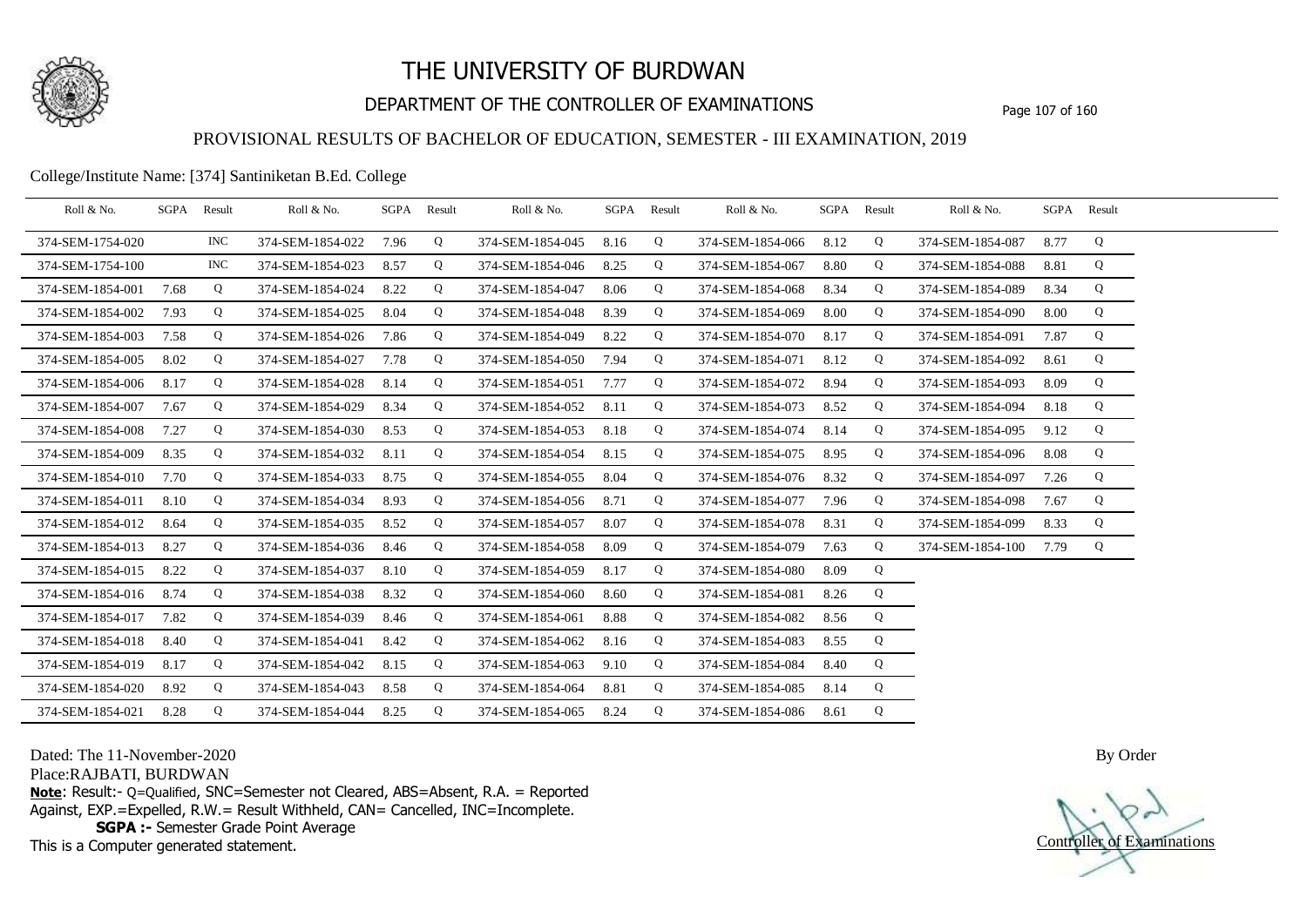

## DEPARTMENT OF THE CONTROLLER OF EXAMINATIONS Page 108 of 160

### PROVISIONAL RESULTS OF BACHELOR OF EDUCATION, SEMESTER - III EXAMINATION, 2019

#### College/Institute Name: [375] Gurukul Teachers' Training Centre

| Roll & No.       | SGPA | Result | Roll & No.       |      | SGPA Result | Roll & No.       |      | SGPA Result | Roll & No.       | SGPA Result |            | Roll & No.       |      | SGPA Result |  |
|------------------|------|--------|------------------|------|-------------|------------------|------|-------------|------------------|-------------|------------|------------------|------|-------------|--|
| 375-SEM-1854-001 | 8.38 | Q      | 375-SEM-1854-022 | 8.63 | Q           | 375-SEM-1854-043 | 8.60 | Q           | 375-SEM-1854-064 | 8.84        | Q          | 375-SEM-1854-085 | 8.60 | Q           |  |
| 375-SEM-1854-002 | 8.57 | Q      | 375-SEM-1854-023 | 8.42 | Q           | 375-SEM-1854-044 |      | <b>SNC</b>  | 375-SEM-1854-065 | 8.78        | Q          | 375-SEM-1854-086 | 8.56 | Q           |  |
| 375-SEM-1854-003 | 8.73 | Q      | 375-SEM-1854-024 | 8.79 | Q           | 375-SEM-1854-045 | 8.59 | Q           | 375-SEM-1854-066 | 8.70        | Q          | 375-SEM-1854-087 | 8.87 | Q           |  |
| 375-SEM-1854-004 | 8.64 | Q      | 375-SEM-1854-025 | 8.84 | Q           | 375-SEM-1854-046 | 8.80 | Q           | 375-SEM-1854-067 | 8.74        | Q          | 375-SEM-1854-088 | 8.64 | Q           |  |
| 375-SEM-1854-005 | 8.62 | Q      | 375-SEM-1854-026 | 8.84 | Q           | 375-SEM-1854-047 | 8.73 | Q           | 375-SEM-1854-068 | 8.56        | Q          | 375-SEM-1854-089 | 8.65 | Q           |  |
| 375-SEM-1854-006 | 8.64 | Q      | 375-SEM-1854-027 | 8.38 | Q           | 375-SEM-1854-048 |      | <b>SNC</b>  | 375-SEM-1854-069 | 8.74        | Q          | 375-SEM-1854-090 | 8.94 | Q           |  |
| 375-SEM-1854-007 | 8.43 | Q      | 375-SEM-1854-028 | 8.69 | Q           | 375-SEM-1854-049 | 8.67 | Q           | 375-SEM-1854-070 | 8.67        | Q          | 375-SEM-1854-091 | 8.68 | Q           |  |
| 375-SEM-1854-008 | 8.66 | Q      | 375-SEM-1854-029 | 8.83 | Q           | 375-SEM-1854-050 | 8.70 | Q           | 375-SEM-1854-071 | 8.52        | Q          | 375-SEM-1854-092 | 8.56 | Q           |  |
| 375-SEM-1854-009 | 8.70 | Q      | 375-SEM-1854-030 | 8.59 | Q           | 375-SEM-1854-051 | 8.68 | Q           | 375-SEM-1854-072 | 8.64        | Q          | 375-SEM-1854-093 | 8.77 | Q           |  |
| 375-SEM-1854-010 | 8.57 | Q      | 375-SEM-1854-031 | 8.83 | Q           | 375-SEM-1854-052 | 8.67 | Q           | 375-SEM-1854-073 |             | <b>SNC</b> | 375-SEM-1854-094 | 8.89 | Q           |  |
| 375-SEM-1854-011 | 8.59 | Q      | 375-SEM-1854-032 | 8.72 | Q           | 375-SEM-1854-053 | 8.63 | Q           | 375-SEM-1854-074 | 8.71        | Q          | 375-SEM-1854-095 | 8.25 | Q           |  |
| 375-SEM-1854-012 | 8.57 | Q      | 375-SEM-1854-033 | 8.77 | Q           | 375-SEM-1854-054 | 8.56 | Q           | 375-SEM-1854-075 | 8.59        | Q          | 375-SEM-1854-096 | 8.86 | Q           |  |
| 375-SEM-1854-013 | 8.64 | Q      | 375-SEM-1854-034 | 8.67 | Q           | 375-SEM-1854-055 | 8.71 | Q           | 375-SEM-1854-076 | 8.64        | Q          | 375-SEM-1854-097 | 8.76 | Q           |  |
| 375-SEM-1854-014 | 8.60 | Q      | 375-SEM-1854-035 | 8.64 | Q           | 375-SEM-1854-056 |      | <b>SNC</b>  | 375-SEM-1854-077 | 8.78        | Q          | 375-SEM-1854-098 | 9.02 | Q           |  |
| 375-SEM-1854-015 | 8.81 | Q      | 375-SEM-1854-036 | 8.64 | Q           | 375-SEM-1854-057 | 8.75 | Q           | 375-SEM-1854-078 | 8.87        | Q          | 375-SEM-1854-099 | 8.84 | Q           |  |
| 375-SEM-1854-016 | 8.67 | Q      | 375-SEM-1854-037 | 8.53 | Q           | 375-SEM-1854-058 | 8.75 | Q           | 375-SEM-1854-079 | 8.71        | Q          | 375-SEM-1854-100 | 8.86 | Q           |  |
| 375-SEM-1854-017 | 8.74 | Q      | 375-SEM-1854-038 | 8.65 | Q           | 375-SEM-1854-059 | 8.66 | Q           | 375-SEM-1854-080 | 8.77        | Q          |                  |      |             |  |
| 375-SEM-1854-018 | 8.49 | Q      | 375-SEM-1854-039 | 8.92 | Q           | 375-SEM-1854-060 | 8.75 | Q           | 375-SEM-1854-081 | 8.73        | Q          |                  |      |             |  |
| 375-SEM-1854-019 | 8.67 | Q      | 375-SEM-1854-040 | 8.79 | Q           | 375-SEM-1854-061 | 8.78 | Q           | 375-SEM-1854-082 | 8.78        | Q          |                  |      |             |  |
| 375-SEM-1854-020 | 8.89 | Q      | 375-SEM-1854-041 | 8.76 | Q           | 375-SEM-1854-062 | 8.68 | Q           | 375-SEM-1854-083 | 8.57        | Q          |                  |      |             |  |
| 375-SEM-1854-021 | 8.67 | Q      | 375-SEM-1854-042 | 8.52 | Q           | 375-SEM-1854-063 | 8.63 | Q           | 375-SEM-1854-084 | 8.59        | Q          |                  |      |             |  |

Dated: The 11-November-2020

Place:RAJBATI, BURDWAN

**Note**: Result:- Q=Qualified, SNC=Semester not Cleared, ABS=Absent, R.A. = Reported Against, EXP.=Expelled, R.W.= Result Withheld, CAN= Cancelled, INC=Incomplete. **SGPA :-** Semester Grade Point Average

This is a Computer generated statement.

Controller of Examinations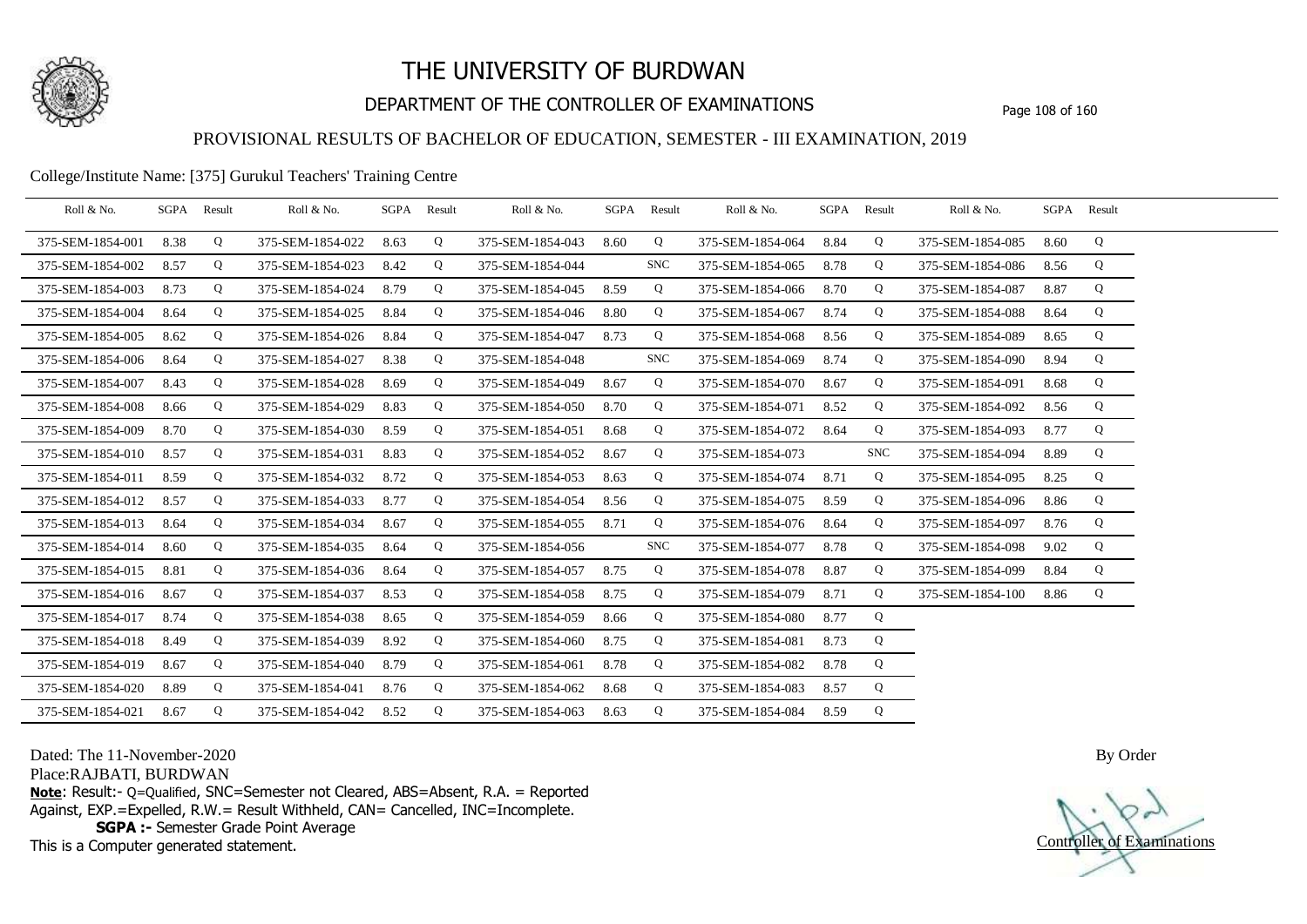

## DEPARTMENT OF THE CONTROLLER OF EXAMINATIONS Page 109 of 160

### PROVISIONAL RESULTS OF BACHELOR OF EDUCATION, SEMESTER - III EXAMINATION, 2019

### College/Institute Name: [376] Rangamati Shikshal Ashram

| Roll & No.       | SGPA | Result | Roll & No.       |      | SGPA Result | Roll & No.       | SGPA Result |   | Roll & No.       | SGPA | Result | Roll & No.       |      | SGPA Result |  |
|------------------|------|--------|------------------|------|-------------|------------------|-------------|---|------------------|------|--------|------------------|------|-------------|--|
| 376-SEM-1754-010 | 8.78 | Q      | 376-SEM-1854-021 | 8.58 | Q           | 376-SEM-1854-042 | 8.81        | Q | 376-SEM-1854-063 | 8.58 | Q      | 376-SEM-1854-084 | 8.89 | Q           |  |
| 376-SEM-1854-001 | 8.99 | Q      | 376-SEM-1854-022 | 8.73 | Q           | 376-SEM-1854-043 | 9.02        | Q | 376-SEM-1854-064 | 8.87 | Q      | 376-SEM-1854-085 | 8.87 | Q           |  |
| 376-SEM-1854-002 | 8.82 | Q      | 376-SEM-1854-023 | 9.07 | Q           | 376-SEM-1854-044 | 8.98        | Q | 376-SEM-1854-065 | 8.80 | Q      | 376-SEM-1854-086 | 8.84 | Q           |  |
| 376-SEM-1854-003 | 8.79 | Q      | 376-SEM-1854-024 | 8.82 | Q           | 376-SEM-1854-045 | 9.02        | Q | 376-SEM-1854-066 | 8.43 | Q      | 376-SEM-1854-087 | 8.90 | Q           |  |
| 376-SEM-1854-004 | 8.96 | Q      | 376-SEM-1854-025 | 8.83 | Q           | 376-SEM-1854-046 | 8.96        | Q | 376-SEM-1854-067 | 8.55 | Q      | 376-SEM-1854-088 | 8.61 | Q           |  |
| 376-SEM-1854-005 | 8.45 | Q      | 376-SEM-1854-026 | 8.72 | Q           | 376-SEM-1854-047 | 8.99        | Q | 376-SEM-1854-068 | 8.88 | Q      | 376-SEM-1854-089 | 8.88 | Q           |  |
| 376-SEM-1854-006 | 8.71 | Q      | 376-SEM-1854-027 | 8.50 | Q           | 376-SEM-1854-048 | 8.74        | Q | 376-SEM-1854-069 | 8.36 | Q      | 376-SEM-1854-090 | 8.56 | Q           |  |
| 376-SEM-1854-007 | 8.88 | Q      | 376-SEM-1854-028 | 8.54 | Q           | 376-SEM-1854-049 | 8.86        | Q | 376-SEM-1854-070 | 8.86 | Q      | 376-SEM-1854-091 | 8.80 | Q           |  |
| 376-SEM-1854-008 | 8.72 | Q      | 376-SEM-1854-029 | 8.76 | Q           | 376-SEM-1854-050 | 8.87        | Q | 376-SEM-1854-071 | 8.39 | Q      | 376-SEM-1854-092 | 9.25 | Q           |  |
| 376-SEM-1854-009 | 9.02 | Q      | 376-SEM-1854-030 | 8.66 | Q           | 376-SEM-1854-051 | 9.30        | Q | 376-SEM-1854-072 | 8.93 | Q      | 376-SEM-1854-093 | 8.83 | Q           |  |
| 376-SEM-1854-010 | 8.75 | Q      | 376-SEM-1854-031 | 9.02 | Q           | 376-SEM-1854-052 | 9.08        | Q | 376-SEM-1854-073 | 8.86 | Q      | 376-SEM-1854-094 | 8.95 | Q           |  |
| 376-SEM-1854-011 | 8.82 | Q      | 376-SEM-1854-032 | 8.76 | Q           | 376-SEM-1854-053 | 8.86        | Q | 376-SEM-1854-074 | 8.55 | Q      | 376-SEM-1854-095 | 8.84 | Q           |  |
| 376-SEM-1854-012 | 9.20 | Q      | 376-SEM-1854-033 | 8.70 | Q           | 376-SEM-1854-054 | 8.84        | Q | 376-SEM-1854-075 | 8.70 | Q      | 376-SEM-1854-096 | 9.19 | Q           |  |
| 376-SEM-1854-013 | 9.04 | Q      | 376-SEM-1854-034 | 8.70 | Q           | 376-SEM-1854-055 | 8.93        | Q | 376-SEM-1854-076 | 8.52 | Q      | 376-SEM-1854-097 | 9.19 | Q           |  |
| 376-SEM-1854-014 | 9.13 | Q      | 376-SEM-1854-035 | 8.71 | Q           | 376-SEM-1854-056 | 9.18        | Q | 376-SEM-1854-077 | 8.71 | Q      | 376-SEM-1854-098 | 8.70 | Q           |  |
| 376-SEM-1854-015 | 9.08 | Q      | 376-SEM-1854-036 | 9.27 | Q           | 376-SEM-1854-057 | 8.85        | Q | 376-SEM-1854-078 | 8.91 | Q      | 376-SEM-1854-099 | 8.86 | Q           |  |
| 376-SEM-1854-016 | 9.22 | Q      | 376-SEM-1854-037 | 9.10 | Q           | 376-SEM-1854-058 | 8.77        | Q | 376-SEM-1854-079 | 8.77 | Q      | 376-SEM-1854-100 | 8.70 | Q           |  |
| 376-SEM-1854-017 | 8.80 | Q      | 376-SEM-1854-038 | 8.80 | Q           | 376-SEM-1854-059 | 8.87        | Q | 376-SEM-1854-080 | 8.81 | Q      |                  |      |             |  |
| 376-SEM-1854-018 | 9.10 | Q      | 376-SEM-1854-039 | 8.84 | Q           | 376-SEM-1854-060 | 9.10        | Q | 376-SEM-1854-081 | 9.09 | Q      |                  |      |             |  |
| 376-SEM-1854-019 | 8.96 | Q      | 376-SEM-1854-040 | 8.80 | Q           | 376-SEM-1854-061 | 8.54        | Q | 376-SEM-1854-082 | 8.88 | Q      |                  |      |             |  |
| 376-SEM-1854-020 | 8.84 | Q      | 376-SEM-1854-041 | 8.82 | Q           | 376-SEM-1854-062 | 8.65        | Q | 376-SEM-1854-083 | 8.76 | Q      |                  |      |             |  |

Dated: The 11-November-2020

Place:RAJBATI, BURDWAN

**Note**: Result:- Q=Qualified, SNC=Semester not Cleared, ABS=Absent, R.A. = Reported Against, EXP.=Expelled, R.W.= Result Withheld, CAN= Cancelled, INC=Incomplete. **SGPA :-** Semester Grade Point Average

This is a Computer generated statement.

Controller of Examinations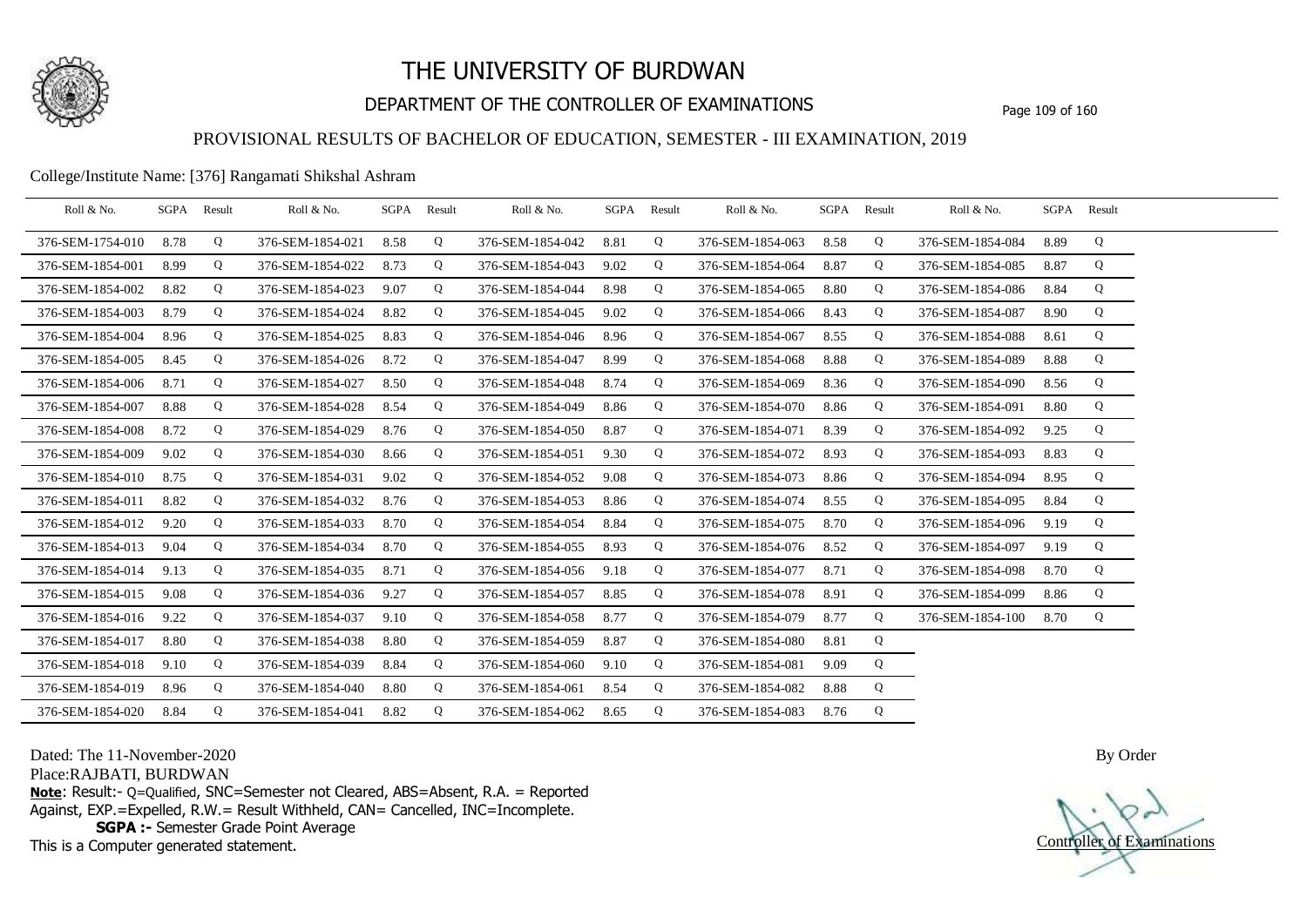

## DEPARTMENT OF THE CONTROLLER OF EXAMINATIONS Page 110 of 160

### PROVISIONAL RESULTS OF BACHELOR OF EDUCATION, SEMESTER - III EXAMINATION, 2019

#### College/Institute Name: [377] Agnibina School of Education

| Roll & No.       | SGPA Result |             | Roll & No.       |      | SGPA Result | Roll & No.       |      | SGPA Result | Roll & No.       |      | SGPA Result | Roll & No.       |      | SGPA Result |  |
|------------------|-------------|-------------|------------------|------|-------------|------------------|------|-------------|------------------|------|-------------|------------------|------|-------------|--|
| 377-SEM-1854-001 | 8.88        | Q           | 377-SEM-1854-022 | 9.26 | Q           | 377-SEM-1854-043 | 9.14 | Q           | 377-SEM-1854-064 | 9.35 | Q           | 377-SEM-1854-087 | 9.02 | Q           |  |
| 377-SEM-1854-002 | 9.36        | Q           | 377-SEM-1854-023 | 8.69 | Q           | 377-SEM-1854-044 | 9.12 | Q           | 377-SEM-1854-065 | 9.17 | Q           | 377-SEM-1854-088 | 9.43 | Q           |  |
| 377-SEM-1854-003 | 9.25        | Q           | 377-SEM-1854-024 | 9.16 | Q           | 377-SEM-1854-045 | 8.96 | Q           | 377-SEM-1854-066 | 9.08 | Q           | 377-SEM-1854-089 | 9.36 | Q           |  |
| 377-SEM-1854-004 | 9.33        | Q           | 377-SEM-1854-025 | 8.81 | Q           | 377-SEM-1854-046 | 8.75 | Q           | 377-SEM-1854-067 | 9.44 | Q           | 377-SEM-1854-090 | 9.20 | Q           |  |
| 377-SEM-1854-005 | 9.11        | Q           | 377-SEM-1854-026 | 9.16 | Q           | 377-SEM-1854-047 | 8.91 | Q           | 377-SEM-1854-068 | 9.26 | Q           | 377-SEM-1854-091 | 9.25 | Q           |  |
| 377-SEM-1854-006 | 9.38        | Q           | 377-SEM-1854-027 | 8.90 | Q           | 377-SEM-1854-048 | 9.12 | Q           | 377-SEM-1854-069 | 8.76 | Q           | 377-SEM-1854-092 | 9.48 | Q           |  |
| 377-SEM-1854-007 | 9.10        | Q           | 377-SEM-1854-028 | 9.10 | Q           | 377-SEM-1854-049 | 8.92 | Q           | 377-SEM-1854-070 | 8.98 | Q           | 377-SEM-1854-093 | 9.19 | Q           |  |
| 377-SEM-1854-008 | 9.04        | Q           | 377-SEM-1854-029 | 9.07 | Q           | 377-SEM-1854-050 | 9.10 | Q           | 377-SEM-1854-071 | 8.92 | Q           | 377-SEM-1854-094 | 9.09 | Q           |  |
| 377-SEM-1854-009 | 8.92        | $\mathbf Q$ | 377-SEM-1854-030 | 8.75 | Q           | 377-SEM-1854-051 | 9.02 | Q           | 377-SEM-1854-072 | 8.92 | Q           | 377-SEM-1854-095 | 9.04 | Q           |  |
| 377-SEM-1854-010 | 9.29        | Q           | 377-SEM-1854-031 | 9.04 | Q           | 377-SEM-1854-052 | 9.53 | Q           | 377-SEM-1854-073 | 9.18 | Q           | 377-SEM-1854-096 | 9.25 | Q           |  |
| 377-SEM-1854-011 | 9.14        | Q           | 377-SEM-1854-032 | 9.24 | Q           | 377-SEM-1854-053 | 9.22 | Q           | 377-SEM-1854-074 | 8.99 | Q           | 377-SEM-1854-097 | 9.30 | Q           |  |
| 377-SEM-1854-012 | 9.21        | $\mathbf Q$ | 377-SEM-1854-033 | 9.04 | Q           | 377-SEM-1854-054 | 9.10 | Q           | 377-SEM-1854-075 | 9.45 | Q           | 377-SEM-1854-098 | 9.18 | Q           |  |
| 377-SEM-1854-013 | 9.51        | Q           | 377-SEM-1854-034 | 9.32 | Q           | 377-SEM-1854-055 | 8.96 | Q           | 377-SEM-1854-076 | 9.00 | Q           | 377-SEM-1854-099 | 9.21 | Q           |  |
| 377-SEM-1854-014 | 8.92        | Q           | 377-SEM-1854-035 | 8.90 | Q           | 377-SEM-1854-056 | 9.14 | Q           | 377-SEM-1854-077 | 8.94 | Q           | 377-SEM-1854-100 | 9.17 | Q           |  |
| 377-SEM-1854-015 | 8.98        | Q           | 377-SEM-1854-036 | 9.21 | Q           | 377-SEM-1854-057 | 9.18 | Q           | 377-SEM-1854-078 | 9.20 | Q           |                  |      |             |  |
| 377-SEM-1854-016 | 9.28        | Q           | 377-SEM-1854-037 | 9.32 | Q           | 377-SEM-1854-058 | 8.99 | Q           | 377-SEM-1854-079 | 9.24 | Q           |                  |      |             |  |
| 377-SEM-1854-017 | 9.10        | Q           | 377-SEM-1854-038 | 8.96 | Q           | 377-SEM-1854-059 | 8.99 | Q           | 377-SEM-1854-080 | 8.84 | Q           |                  |      |             |  |
| 377-SEM-1854-018 | 8.92        | Q           | 377-SEM-1854-039 | 9.08 | Q           | 377-SEM-1854-060 | 9.14 | Q           | 377-SEM-1854-081 | 9.07 | Q           |                  |      |             |  |
| 377-SEM-1854-019 | 8.74        | Q           | 377-SEM-1854-040 | 8.97 | Q           | 377-SEM-1854-061 | 9.27 | Q           | 377-SEM-1854-082 | 8.96 | Q           |                  |      |             |  |
| 377-SEM-1854-020 | 8.99        | Q           | 377-SEM-1854-041 | 8.80 | Q           | 377-SEM-1854-062 | 8.98 | Q           | 377-SEM-1854-083 | 8.89 | Q           |                  |      |             |  |
| 377-SEM-1854-021 | 9.13        | Q           | 377-SEM-1854-042 | 8.90 | Q           | 377-SEM-1854-063 | 9.39 | Q           | 377-SEM-1854-086 | 9.39 | Q           |                  |      |             |  |

Dated: The 11-November-2020

Place:RAJBATI, BURDWAN

**Note**: Result:- Q=Qualified, SNC=Semester not Cleared, ABS=Absent, R.A. = Reported Against, EXP.=Expelled, R.W.= Result Withheld, CAN= Cancelled, INC=Incomplete. **SGPA :-** Semester Grade Point Average

This is a Computer generated statement.

Controller of Examinations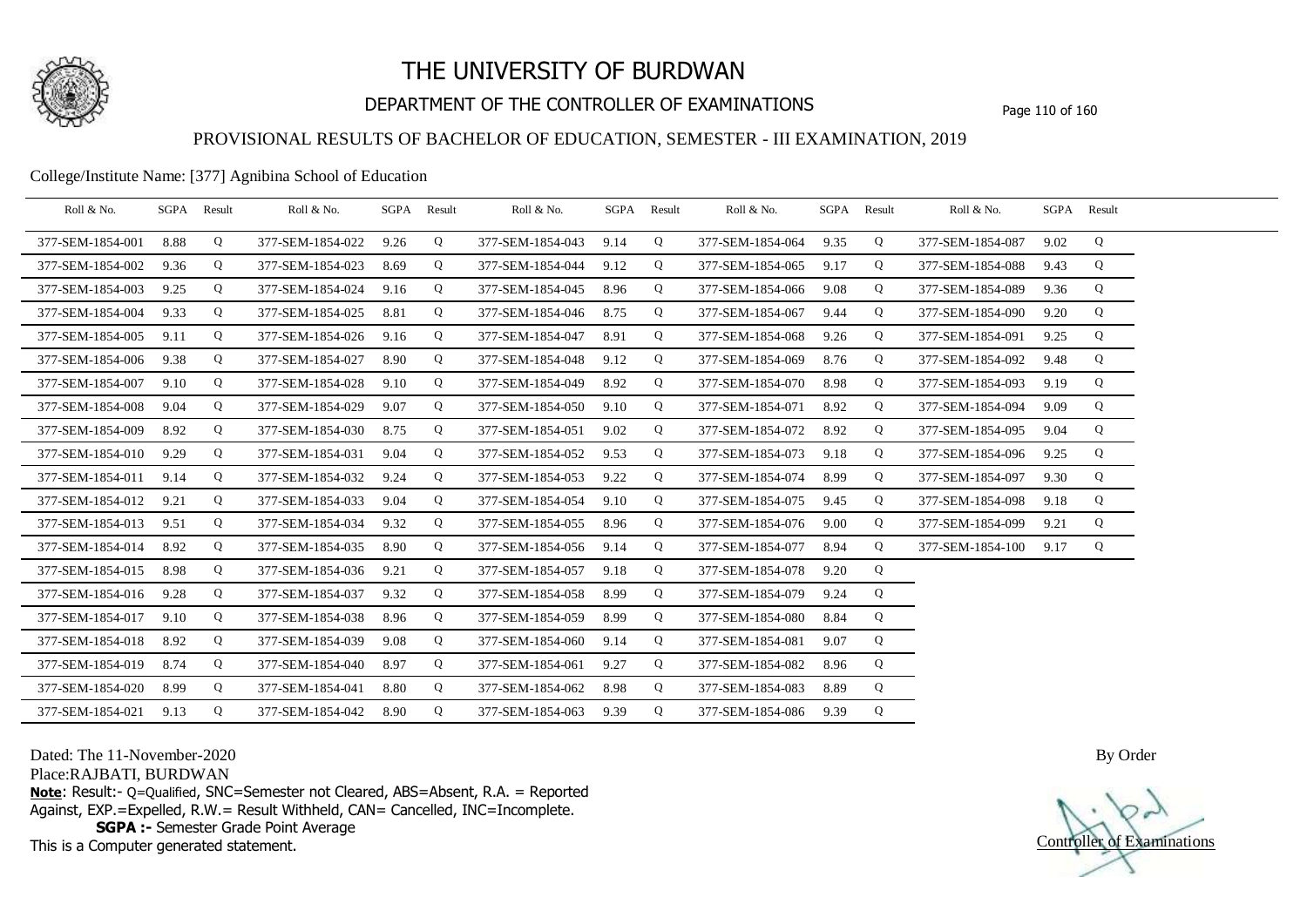

## DEPARTMENT OF THE CONTROLLER OF EXAMINATIONS Page 111 of 160

## PROVISIONAL RESULTS OF BACHELOR OF EDUCATION, SEMESTER - III EXAMINATION, 2019

### College/Institute Name: [378] Jaladhar Dey Institute of Education

| Roll & No.       |      | SGPA Result | Roll & No.       | SGPA Result |            | Roll & No.       |      | SGPA Result | Roll & No.       |      | SGPA Result | Roll & No.       |      | SGPA Result |  |
|------------------|------|-------------|------------------|-------------|------------|------------------|------|-------------|------------------|------|-------------|------------------|------|-------------|--|
| 378-SEM-1754-046 | 8.23 | Q           | 378-SEM-1854-021 | 8.67        | Q          | 378-SEM-1854-043 | 8.55 | Q           | 378-SEM-1854-067 | 8.44 | Q           | 378-SEM-1854-088 | 8.72 | Q           |  |
| 378-SEM-1854-001 | 8.50 | Q           | 378-SEM-1854-022 | 8.03        | Q          | 378-SEM-1854-044 | 8.37 | Q           | 378-SEM-1854-068 | 8.35 | Q           | 378-SEM-1854-089 | 8.45 | Q           |  |
| 378-SEM-1854-002 | 8.24 | Q           | 378-SEM-1854-023 | 8.32        | Q          | 378-SEM-1854-045 | 8.13 | Q           | 378-SEM-1854-069 | 8.37 | Q           | 378-SEM-1854-090 | 8.38 | Q           |  |
| 378-SEM-1854-003 | 8.46 | Q           | 378-SEM-1854-024 | 8.68        | Q          | 378-SEM-1854-046 | 8.07 | Q           | 378-SEM-1854-070 | 8.48 | Q           | 378-SEM-1854-091 | 8.52 | Q           |  |
| 378-SEM-1854-004 | 8.18 | Q           | 378-SEM-1854-025 | 8.42        | Q          | 378-SEM-1854-047 | 8.36 | Q           | 378-SEM-1854-071 | 8.26 | Q           | 378-SEM-1854-092 | 8.39 | Q           |  |
| 378-SEM-1854-005 | 8.32 | Q           | 378-SEM-1854-026 |             | <b>INC</b> | 378-SEM-1854-048 | 8.16 | Q           | 378-SEM-1854-072 | 8.17 | Q           | 378-SEM-1854-093 | 8.10 | Q           |  |
| 378-SEM-1854-006 | 8.31 | Q           | 378-SEM-1854-027 | 8.35        | Q          | 378-SEM-1854-049 | 8.64 | Q           | 378-SEM-1854-073 | 8.30 | Q           | 378-SEM-1854-094 | 8.47 | Q           |  |
| 378-SEM-1854-007 | 8.54 | Q           | 378-SEM-1854-028 | 8.70        | Q          | 378-SEM-1854-050 | 8.68 | Q           | 378-SEM-1854-074 | 8.26 | Q           | 378-SEM-1854-095 | 8.50 | Q           |  |
| 378-SEM-1854-008 | 8.70 | Q           | 378-SEM-1854-029 | 8.14        | Q          | 378-SEM-1854-051 | 8.39 | Q           | 378-SEM-1854-075 |      | <b>INC</b>  | 378-SEM-1854-096 | 8.15 | Q           |  |
| 378-SEM-1854-009 | 8.26 | Q           | 378-SEM-1854-030 | 8.19        | Q          | 378-SEM-1854-052 | 8.26 | Q           | 378-SEM-1854-076 | 8.44 | Q           | 378-SEM-1854-097 | 8.23 | Q           |  |
| 378-SEM-1854-010 | 8.43 | Q           | 378-SEM-1854-032 | 8.34        | Q          | 378-SEM-1854-053 | 8.19 | Q           | 378-SEM-1854-077 | 7.99 | Q           | 378-SEM-1854-098 | 8.33 | Q           |  |
| 378-SEM-1854-011 | 8.16 | Q           | 378-SEM-1854-033 | 8.35        | Q          | 378-SEM-1854-054 | 8.58 | Q           | 378-SEM-1854-078 | 8.14 | Q           | 378-SEM-1854-099 | 8.46 | Q           |  |
| 378-SEM-1854-012 | 8.58 | Q           | 378-SEM-1854-034 | 8.22        | Q          | 378-SEM-1854-055 | 8.15 | Q           | 378-SEM-1854-079 | 8.43 | Q           | 378-SEM-1854-100 | 8.19 | Q           |  |
| 378-SEM-1854-013 | 8.14 | Q           | 378-SEM-1854-035 | 8.43        | Q          | 378-SEM-1854-056 | 8.19 | Q           | 378-SEM-1854-080 | 8.56 | Q           |                  |      |             |  |
| 378-SEM-1854-014 | 8.61 | Q           | 378-SEM-1854-036 | 8.20        | Q          | 378-SEM-1854-057 | 8.25 | Q           | 378-SEM-1854-081 | 7.98 | Q           |                  |      |             |  |
| 378-SEM-1854-015 | 8.39 | Q           | 378-SEM-1854-037 | 8.28        | Q          | 378-SEM-1854-058 | 8.36 | Q           | 378-SEM-1854-082 | 8.30 | Q           |                  |      |             |  |
| 378-SEM-1854-016 | 8.35 | Q           | 378-SEM-1854-038 | 8.40        | Q          | 378-SEM-1854-059 | 8.40 | Q           | 378-SEM-1854-083 | 8.24 | Q           |                  |      |             |  |
| 378-SEM-1854-017 | 8.58 | Q           | 378-SEM-1854-039 | 8.56        | Q          | 378-SEM-1854-060 | 8.19 | Q           | 378-SEM-1854-084 | 8.28 | Q           |                  |      |             |  |
| 378-SEM-1854-018 | 8.34 | Q           | 378-SEM-1854-040 | 8.43        | Q          | 378-SEM-1854-061 | 8.74 | Q           | 378-SEM-1854-085 | 8.47 | Q           |                  |      |             |  |
| 378-SEM-1854-019 | 7.94 | Q           | 378-SEM-1854-041 | 7.96        | Q          | 378-SEM-1854-062 | 8.34 | Q           | 378-SEM-1854-086 | 8.40 | Q           |                  |      |             |  |
| 378-SEM-1854-020 | 8.14 | Q           | 378-SEM-1854-042 | 8.60        | Q          | 378-SEM-1854-064 | 8.44 | Q           | 378-SEM-1854-087 | 8.47 | Q           |                  |      |             |  |

Dated: The 11-November-2020

Place:RAJBATI, BURDWAN

**Note**: Result:- Q=Qualified, SNC=Semester not Cleared, ABS=Absent, R.A. = Reported Against, EXP.=Expelled, R.W.= Result Withheld, CAN= Cancelled, INC=Incomplete. **SGPA :-** Semester Grade Point Average

This is a Computer generated statement.

Controller of Examinations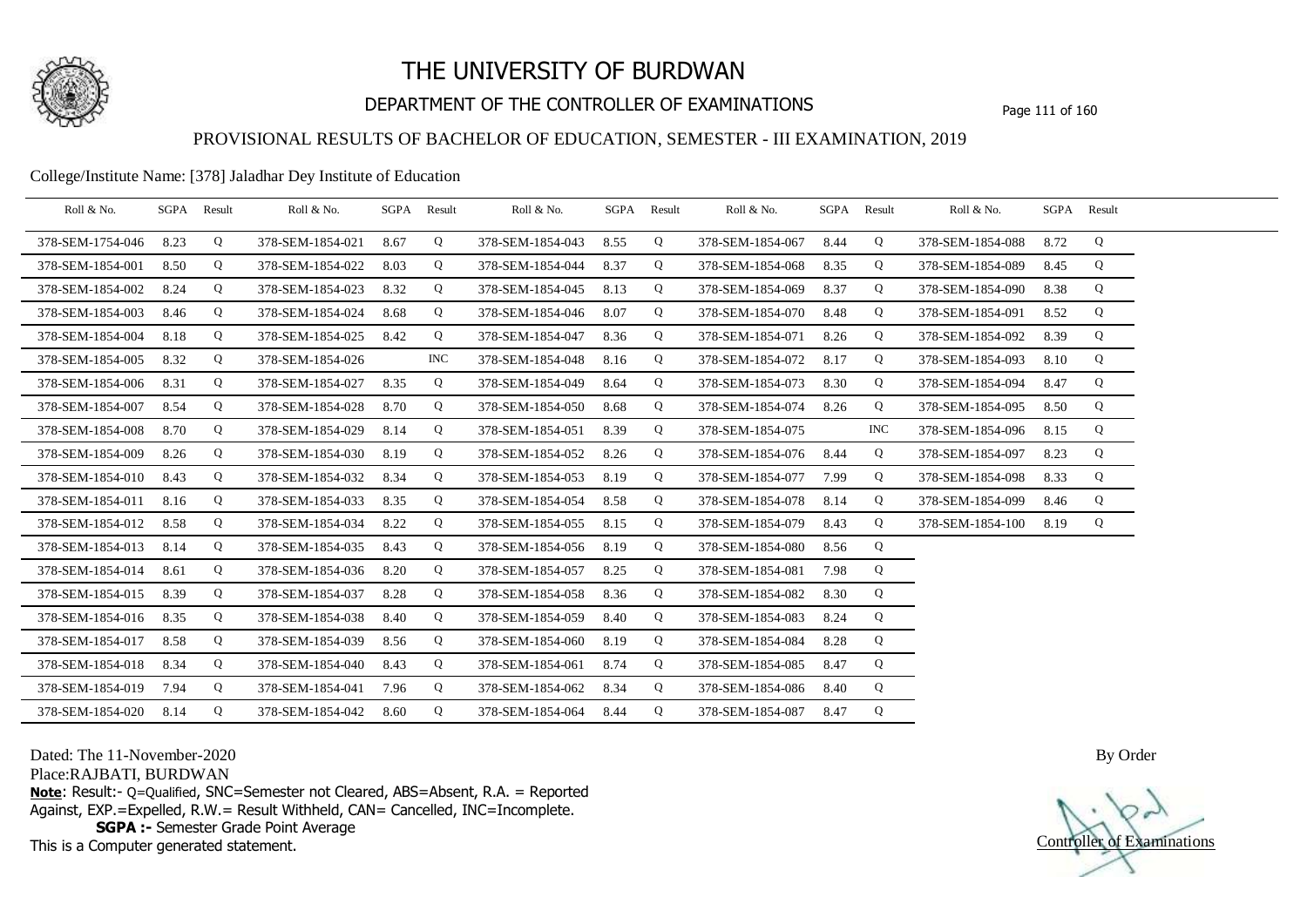

## DEPARTMENT OF THE CONTROLLER OF EXAMINATIONS Page 112 of 160

### PROVISIONAL RESULTS OF BACHELOR OF EDUCATION, SEMESTER - III EXAMINATION, 2019

College/Institute Name: [379] Kaleswar Academy

| Roll & No.       | SGPA | Result     | Roll & No.       |      | SGPA Result | Roll & No.       |      | SGPA Result | Roll & No.            |      | SGPA Result | Roll & No.       |      | SGPA Result |  |
|------------------|------|------------|------------------|------|-------------|------------------|------|-------------|-----------------------|------|-------------|------------------|------|-------------|--|
| 379-SEM-1854-001 | 8.16 | Q          | 379-SEM-1854-022 | 8.18 | Q           | 379-SEM-1854-043 | 8.13 | Q           | 379-SEM-1854-064      | 8.09 | Q           | 379-SEM-1854-085 | 8.21 | Q           |  |
| 379-SEM-1854-002 | 8.07 | Q          | 379-SEM-1854-023 | 8.14 | Q           | 379-SEM-1854-044 | 8.11 | Q           | 379-SEM-1854-065      | 8.19 | Q           | 379-SEM-1854-086 | 8.14 | Q           |  |
| 379-SEM-1854-003 | 8.12 | Q          | 379-SEM-1854-024 | 8.12 | Q           | 379-SEM-1854-045 | 8.20 | Q           | 379-SEM-1854-066      | 8.16 | Q           | 379-SEM-1854-087 | 7.99 | Q           |  |
| 379-SEM-1854-004 | 8.17 | Q          | 379-SEM-1854-025 | 8.18 | Q           | 379-SEM-1854-046 | 8.23 | Q           | 379-SEM-1854-067      | 8.12 | Q           | 379-SEM-1854-088 | 8.20 | Q           |  |
| 379-SEM-1854-005 | 8.22 | Q          | 379-SEM-1854-026 | 8.14 | Q           | 379-SEM-1854-047 | 7.89 | Q           | 379-SEM-1854-068      | 8.18 | Q           | 379-SEM-1854-089 | 8.21 | Q           |  |
| 379-SEM-1854-006 | 7.92 | Q          | 379-SEM-1854-027 | 8.21 | Q           | 379-SEM-1854-048 | 8.33 | Q           | 379-SEM-1854-069 8.17 |      | Q           | 379-SEM-1854-090 | 8.26 | Q           |  |
| 379-SEM-1854-007 | 8.13 | Q          | 379-SEM-1854-028 | 8.19 | Q           | 379-SEM-1854-049 | 8.10 | Q           | 379-SEM-1854-070      |      | <b>INC</b>  | 379-SEM-1854-091 | 8.14 | Q           |  |
| 379-SEM-1854-008 | 8.20 | Q          | 379-SEM-1854-029 | 8.25 | Q           | 379-SEM-1854-050 | 8.39 | Q           | 379-SEM-1854-071 8.32 |      | Q           | 379-SEM-1854-092 | 8.23 | Q           |  |
| 379-SEM-1854-009 |      | <b>SNC</b> | 379-SEM-1854-030 | 8.13 | Q           | 379-SEM-1854-051 | 8.17 | Q           | 379-SEM-1854-072      | 7.99 | Q           | 379-SEM-1854-093 | 8.10 | Q           |  |
| 379-SEM-1854-010 |      | INC.       | 379-SEM-1854-031 | 8.14 | Q           | 379-SEM-1854-052 | 8.14 | Q           | 379-SEM-1854-073      | 8.18 | Q           | 379-SEM-1854-094 | 8.21 | Q           |  |
| 379-SEM-1854-011 | 8.16 | Q          | 379-SEM-1854-032 | 8.34 | Q           | 379-SEM-1854-053 | 8.05 | Q           | 379-SEM-1854-074      | 8.04 | Q           | 379-SEM-1854-095 | 8.03 | Q           |  |
| 379-SEM-1854-012 | 8.15 | Q          | 379-SEM-1854-033 | 8.30 | Q           | 379-SEM-1854-054 | 8.16 | Q           | 379-SEM-1854-075      | 8.23 | Q           | 379-SEM-1854-096 | 8.03 | Q           |  |
| 379-SEM-1854-013 | 8.21 | Q          | 379-SEM-1854-034 | 8.16 | Q           | 379-SEM-1854-055 |      | <b>INC</b>  | 379-SEM-1854-076      | 8.06 | Q           | 379-SEM-1854-097 | 8.20 | Q           |  |
| 379-SEM-1854-014 | 8.17 | Q          | 379-SEM-1854-035 | 8.09 | Q           | 379-SEM-1854-056 | 8.23 | Q           | 379-SEM-1854-077      | 8.25 | Q           | 379-SEM-1854-098 | 8.15 | Q           |  |
| 379-SEM-1854-015 | 8.10 | Q          | 379-SEM-1854-036 | 8.18 | Q           | 379-SEM-1854-057 | 8.27 | Q           | 379-SEM-1854-078      | 8.22 | Q           | 379-SEM-1854-099 | 7.96 | Q           |  |
| 379-SEM-1854-016 | 8.06 | Q          | 379-SEM-1854-037 | 8.33 | Q           | 379-SEM-1854-058 | 8.20 | Q           | 379-SEM-1854-079      | 8.09 | $\mathbf Q$ | 379-SEM-1854-100 | 8.21 | Q           |  |
| 379-SEM-1854-017 | 8.14 | Q          | 379-SEM-1854-038 | 8.18 | Q           | 379-SEM-1854-059 | 8.30 | Q           | 379-SEM-1854-080      | 8.16 | Q           |                  |      |             |  |
| 379-SEM-1854-018 | 8.26 | Q          | 379-SEM-1854-039 | 8.01 | Q           | 379-SEM-1854-060 | 8.09 | Q           | 379-SEM-1854-081      | 8.02 | Q           |                  |      |             |  |
| 379-SEM-1854-019 | 8.10 | Q          | 379-SEM-1854-040 | 8.23 | Q           | 379-SEM-1854-061 | 8.12 | Q           | 379-SEM-1854-082      | 8.34 | Q           |                  |      |             |  |
| 379-SEM-1854-020 | 8.30 | Q          | 379-SEM-1854-041 | 8.23 | Q           | 379-SEM-1854-062 | 8.33 | Q           | 379-SEM-1854-083      | 8.11 | Q           |                  |      |             |  |
| 379-SEM-1854-021 | 8.28 | Q          | 379-SEM-1854-042 | 8.21 | Q           | 379-SEM-1854-063 | 8.14 | Q           | 379-SEM-1854-084 8.26 |      | Q           |                  |      |             |  |

Dated: The 11-November-2020

Place:RAJBATI, BURDWAN

**Note**: Result:- Q=Qualified, SNC=Semester not Cleared, ABS=Absent, R.A. = Reported Against, EXP.=Expelled, R.W.= Result Withheld, CAN= Cancelled, INC=Incomplete. **SGPA :-** Semester Grade Point Average

This is a Computer generated statement.

Controller of Examinations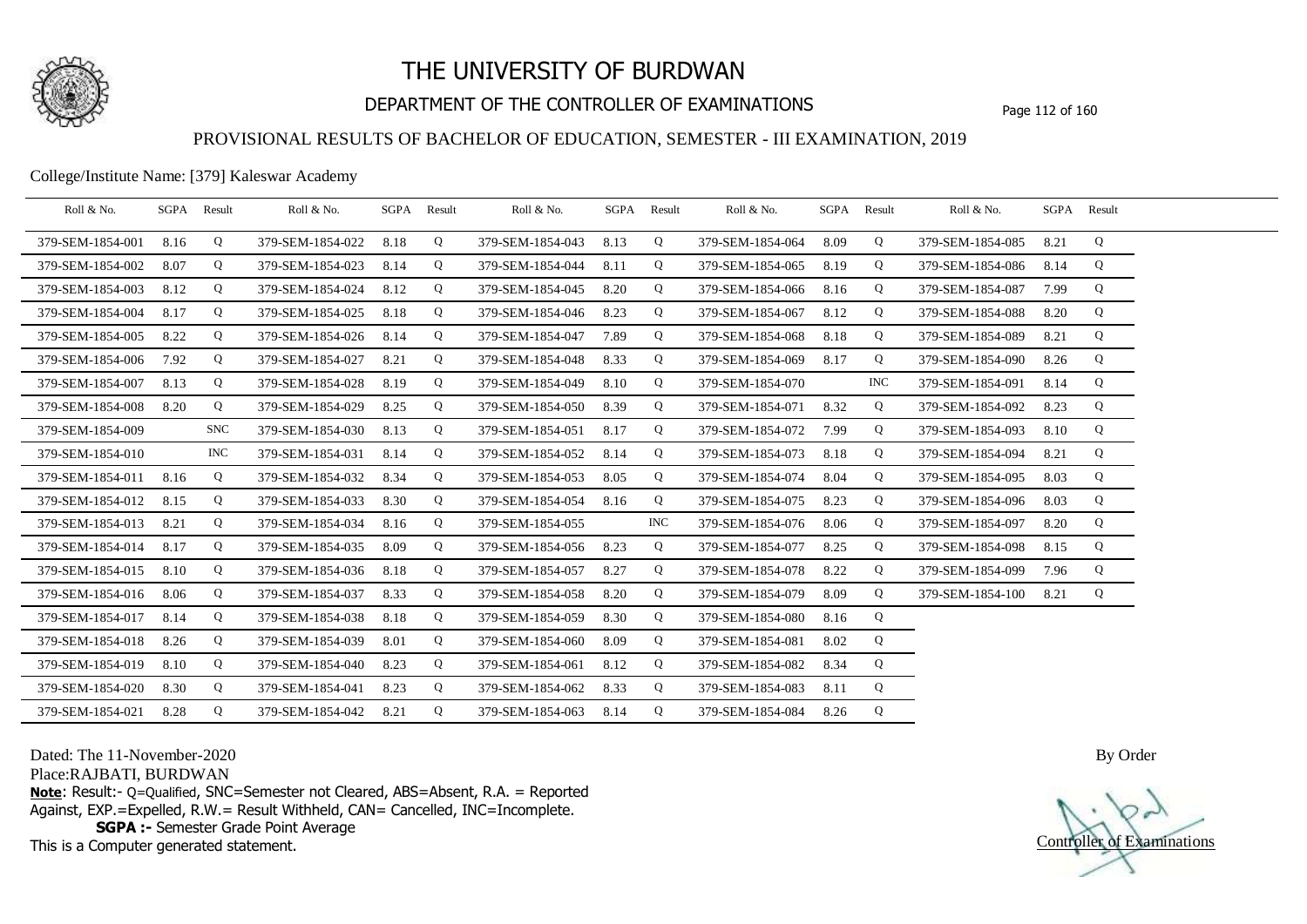

## DEPARTMENT OF THE CONTROLLER OF EXAMINATIONS Page 113 of 160

## PROVISIONAL RESULTS OF BACHELOR OF EDUCATION, SEMESTER - III EXAMINATION, 2019

#### College/Institute Name: [380] Labpur Teachers' Training Institute

| Roll & No.       |      | SGPA Result | Roll & No.       |      | SGPA Result | Roll & No.       |      | SGPA Result | Roll & No.       |      | SGPA Result | Roll & No.       |      | SGPA Result |  |
|------------------|------|-------------|------------------|------|-------------|------------------|------|-------------|------------------|------|-------------|------------------|------|-------------|--|
| 380-SEM-1754-081 | 9.00 | Q           | 380-SEM-1854-021 | 9.02 | Q           | 380-SEM-1854-044 | 9.05 | Q           | 380-SEM-1854-067 | 9.11 | Q           | 380-SEM-1854-088 |      | $\rm{INC}$  |  |
| 380-SEM-1854-001 | 8.99 | Q           | 380-SEM-1854-022 | 9.09 | Q           | 380-SEM-1854-045 | 8.96 | Q           | 380-SEM-1854-068 | 9.08 | Q           | 380-SEM-1854-089 | 8.92 | Q           |  |
| 380-SEM-1854-002 | 9.14 | Q           | 380-SEM-1854-023 | 9.07 | Q           | 380-SEM-1854-046 | 9.04 | Q           | 380-SEM-1854-069 | 9.04 | Q           | 380-SEM-1854-090 | 9.03 | Q           |  |
| 380-SEM-1854-003 | 9.23 | Q           | 380-SEM-1854-024 | 9.06 | Q           | 380-SEM-1854-047 | 9.03 | Q           | 380-SEM-1854-070 | 9.07 | Q           | 380-SEM-1854-092 | 9.06 | Q           |  |
| 380-SEM-1854-004 | 9.17 | Q           | 380-SEM-1854-025 |      | <b>SNC</b>  | 380-SEM-1854-048 | 8.88 | Q           | 380-SEM-1854-071 | 9.14 | Q           | 380-SEM-1854-093 | 9.04 | Q           |  |
| 380-SEM-1854-005 | 8.96 | Q           | 380-SEM-1854-027 | 8.94 | Q           | 380-SEM-1854-049 | 9.01 | Q           | 380-SEM-1854-072 |      | <b>SNC</b>  | 380-SEM-1854-094 | 9.07 | Q           |  |
| 380-SEM-1854-006 | 8.94 | Q           | 380-SEM-1854-028 | 8.96 | Q           | 380-SEM-1854-050 | 9.02 | Q           | 380-SEM-1854-073 | 9.23 | Q           | 380-SEM-1854-095 | 9.02 | Q           |  |
| 380-SEM-1854-007 | 8.83 | Q           | 380-SEM-1854-029 | 9.05 | Q           | 380-SEM-1854-052 | 9.03 | Q           | 380-SEM-1854-074 | 9.06 | Q           | 380-SEM-1854-096 | 8.97 | Q           |  |
| 380-SEM-1854-008 | 9.03 | Q           | 380-SEM-1854-030 | 9.00 | Q           | 380-SEM-1854-053 | 8.92 | Q           | 380-SEM-1854-075 | 8.89 | Q           | 380-SEM-1854-097 | 8.93 | Q           |  |
| 380-SEM-1854-009 | 9.03 | Q           | 380-SEM-1854-031 | 8.92 | Q           | 380-SEM-1854-055 | 9.02 | Q           | 380-SEM-1854-076 | 9.05 | Q           | 380-SEM-1854-099 | 9.20 | Q           |  |
| 380-SEM-1854-010 | 9.02 | Q           | 380-SEM-1854-032 | 9.07 | Q           | 380-SEM-1854-056 | 9.02 | Q           | 380-SEM-1854-077 |      | <b>INC</b>  |                  |      |             |  |
| 380-SEM-1854-011 | 9.10 | Q           | 380-SEM-1854-033 | 8.91 | Q           | 380-SEM-1854-057 | 9.07 | Q           | 380-SEM-1854-078 | 9.04 | Q           |                  |      |             |  |
| 380-SEM-1854-012 | 8.84 | Q           | 380-SEM-1854-034 | 8.96 | Q           | 380-SEM-1854-058 | 8.89 | Q           | 380-SEM-1854-079 | 9.01 | Q           |                  |      |             |  |
| 380-SEM-1854-013 | 8.98 | Q           | 380-SEM-1854-035 | 8.82 | Q           | 380-SEM-1854-059 |      | <b>SNC</b>  | 380-SEM-1854-080 | 9.01 | Q           |                  |      |             |  |
| 380-SEM-1854-014 | 8.93 | Q           | 380-SEM-1854-036 | 9.12 | Q           | 380-SEM-1854-060 | 9.10 | Q           | 380-SEM-1854-081 | 8.92 | Q           |                  |      |             |  |
| 380-SEM-1854-015 | 9.32 | Q           | 380-SEM-1854-037 | 8.81 | Q           | 380-SEM-1854-061 | 8.97 | Q           | 380-SEM-1854-082 | 9.03 | Q           |                  |      |             |  |
| 380-SEM-1854-016 | 9.08 | Q           | 380-SEM-1854-038 | 9.05 | Q           | 380-SEM-1854-062 | 8.96 | Q           | 380-SEM-1854-083 | 9.04 | Q           |                  |      |             |  |
| 380-SEM-1854-017 | 9.20 | Q           | 380-SEM-1854-039 | 9.05 | Q           | 380-SEM-1854-063 | 8.86 | Q           | 380-SEM-1854-084 | 8.87 | Q           |                  |      |             |  |
| 380-SEM-1854-018 | 8.95 | Q           | 380-SEM-1854-040 | 8.91 | Q           | 380-SEM-1854-064 | 9.06 | Q           | 380-SEM-1854-085 | 9.09 | Q           |                  |      |             |  |
| 380-SEM-1854-019 | 8.98 | Q           | 380-SEM-1854-041 | 9.23 | Q           | 380-SEM-1854-065 | 9.06 | Q           | 380-SEM-1854-086 | 9.18 | Q           |                  |      |             |  |
| 380-SEM-1854-020 | 9.07 | Q           | 380-SEM-1854-042 |      | <b>SNC</b>  | 380-SEM-1854-066 | 9.01 | Q           | 380-SEM-1854-087 | 9.06 | Q           |                  |      |             |  |

Dated: The 11-November-2020

Place:RAJBATI, BURDWAN

**Note**: Result:- Q=Qualified, SNC=Semester not Cleared, ABS=Absent, R.A. = Reported Against, EXP.=Expelled, R.W.= Result Withheld, CAN= Cancelled, INC=Incomplete. **SGPA :-** Semester Grade Point Average

This is a Computer generated statement.

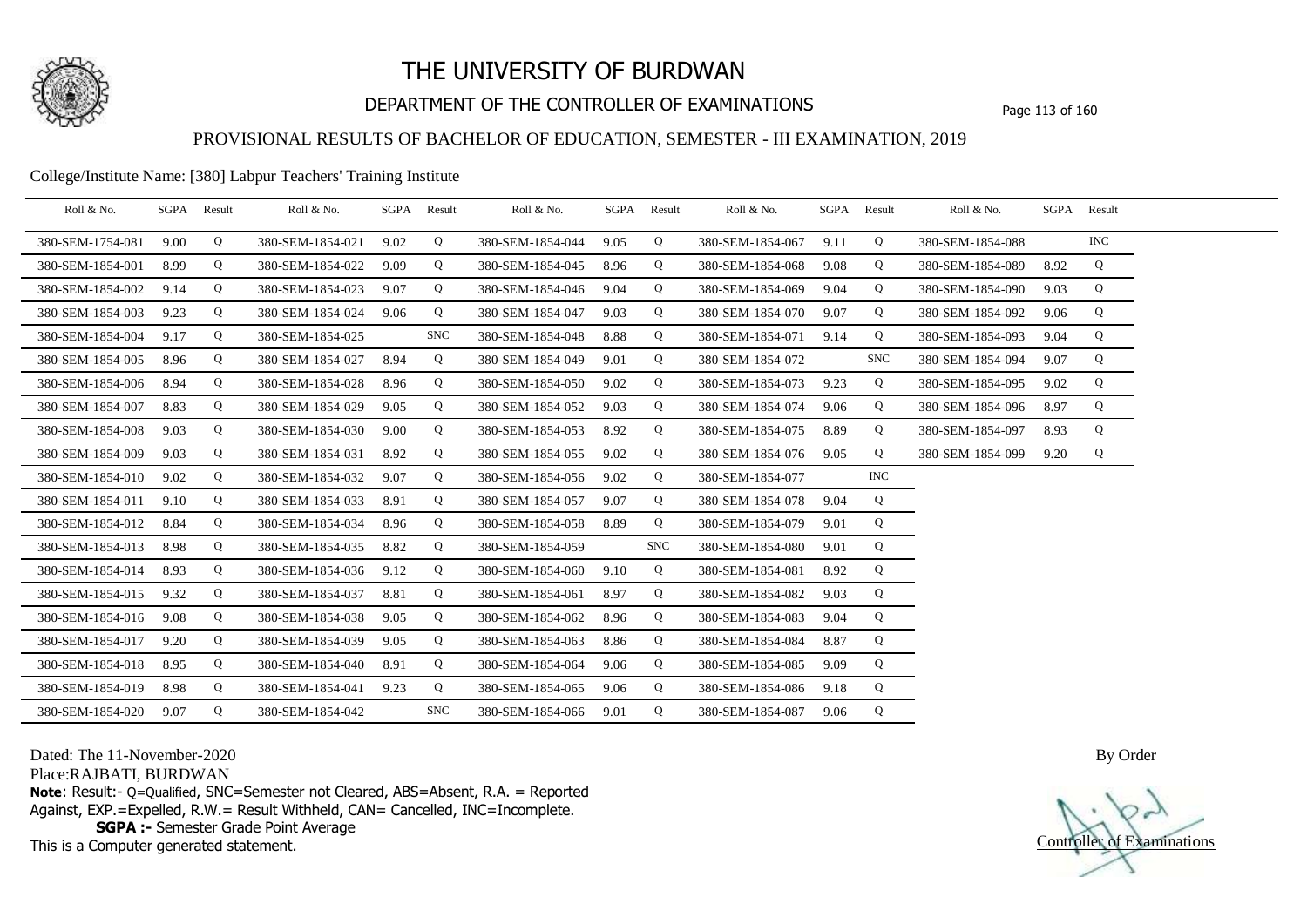

## DEPARTMENT OF THE CONTROLLER OF EXAMINATIONS Page 114 of 160

## PROVISIONAL RESULTS OF BACHELOR OF EDUCATION, SEMESTER - III EXAMINATION, 2019

College/Institute Name: [381] M.M.Ali And S.M. Teachers' Training Institute

| Roll & No.       | SGPA | Result     | Roll & No.       |      | SGPA Result | Roll & No.       | SGPA | Result | Roll & No. | SGPA Result | Roll & No. | SGPA Result |
|------------------|------|------------|------------------|------|-------------|------------------|------|--------|------------|-------------|------------|-------------|
| 381-SEM-1754-018 | 9.05 | Q          | 381-SEM-1854-022 | 9.06 | Q           | 381-SEM-1854-044 | 9.14 | Q      |            |             |            |             |
| 381-SEM-1854-001 |      | <b>INC</b> | 381-SEM-1854-023 | 9.02 | Q           | 381-SEM-1854-045 | 9.29 | Q      |            |             |            |             |
| 381-SEM-1854-002 | 9.08 | Q          | 381-SEM-1854-024 | 8.96 | Q           | 381-SEM-1854-046 | 9.15 | Q      |            |             |            |             |
| 381-SEM-1854-003 | 8.85 | Q          | 381-SEM-1854-025 | 8.71 | Q           | 381-SEM-1854-047 | 9.11 | Q      |            |             |            |             |
| 381-SEM-1854-004 | 9.09 | Q          | 381-SEM-1854-026 | 9.18 | Q           | 381-SEM-1854-048 | 9.16 | Q      |            |             |            |             |
| 381-SEM-1854-006 |      | <b>INC</b> | 381-SEM-1854-027 | 8.83 | Q           | 381-SEM-1854-049 | 8.93 | Q      |            |             |            |             |
| 381-SEM-1854-007 | 8.94 | Q          | 381-SEM-1854-028 | 9.09 | Q           | 381-SEM-1854-050 | 9.01 | Q      |            |             |            |             |
| 381-SEM-1854-008 |      | $\rm{INC}$ | 381-SEM-1854-029 | 9.08 | Q           |                  |      |        |            |             |            |             |
| 381-SEM-1854-009 | 8.92 | Q          | 381-SEM-1854-030 | 9.25 | Q           |                  |      |        |            |             |            |             |
| 381-SEM-1854-010 | 9.10 | Q          | 381-SEM-1854-031 | 9.02 | Q           |                  |      |        |            |             |            |             |
| 381-SEM-1854-011 | 9.21 | Q          | 381-SEM-1854-032 | 9.18 | Q           |                  |      |        |            |             |            |             |
| 381-SEM-1854-012 | 9.10 | Q          | 381-SEM-1854-033 | 9.08 | Q           |                  |      |        |            |             |            |             |
| 381-SEM-1854-013 | 8.99 | Q          | 381-SEM-1854-034 | 9.12 | Q           |                  |      |        |            |             |            |             |
| 381-SEM-1854-014 | 9.07 | Q          | 381-SEM-1854-035 | 9.28 | Q           |                  |      |        |            |             |            |             |
| 381-SEM-1854-015 | 9.27 | Q          | 381-SEM-1854-036 | 9.12 | Q           |                  |      |        |            |             |            |             |
| 381-SEM-1854-016 | 9.00 | Q          | 381-SEM-1854-037 | 9.36 | Q           |                  |      |        |            |             |            |             |
| 381-SEM-1854-017 | 9.08 | Q          | 381-SEM-1854-038 | 9.05 | Q           |                  |      |        |            |             |            |             |
| 381-SEM-1854-018 | 9.04 | Q          | 381-SEM-1854-039 | 8.98 | Q           |                  |      |        |            |             |            |             |
| 381-SEM-1854-019 | 8.98 | Q          | 381-SEM-1854-040 |      | <b>INC</b>  |                  |      |        |            |             |            |             |
| 381-SEM-1854-020 | 9.08 | Q          | 381-SEM-1854-041 | 9.21 | Q           |                  |      |        |            |             |            |             |
| 381-SEM-1854-021 | 9.22 | Q          | 381-SEM-1854-043 | 8.97 | Q           |                  |      |        |            |             |            |             |

Dated: The 11-November-2020

Place:RAJBATI, BURDWAN

**Note**: Result:- Q=Qualified, SNC=Semester not Cleared, ABS=Absent, R.A. = Reported Against, EXP.=Expelled, R.W.= Result Withheld, CAN= Cancelled, INC=Incomplete. **SGPA :-** Semester Grade Point Average

This is a Computer generated statement.

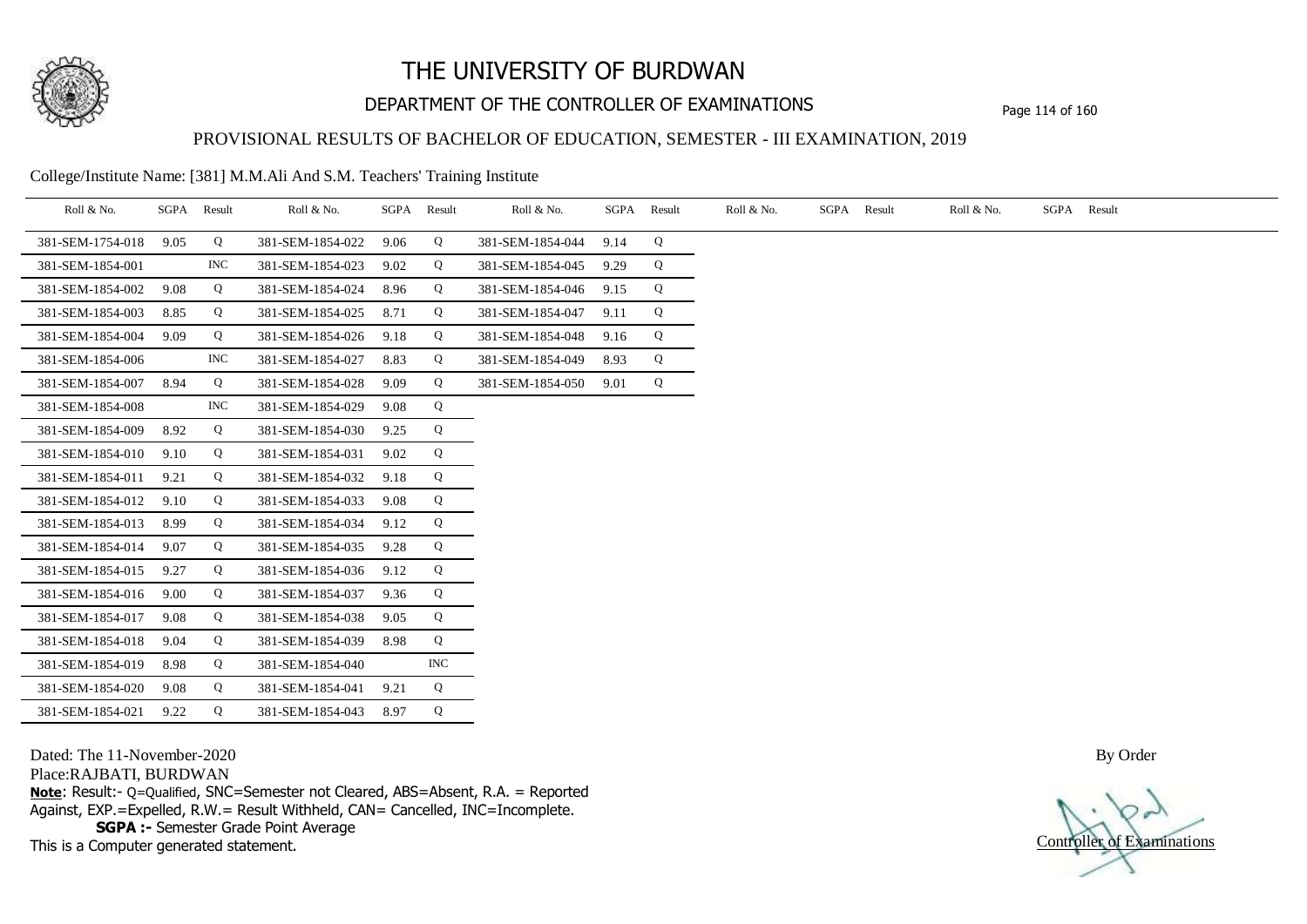

## DEPARTMENT OF THE CONTROLLER OF EXAMINATIONS Page 115 of 160

### PROVISIONAL RESULTS OF BACHELOR OF EDUCATION, SEMESTER - III EXAMINATION, 2019

#### College/Institute Name: [382] Natural College of Education

| Roll & No.       |      | SGPA Result | Roll & No.       |      | SGPA Result | Roll & No.       |      | SGPA Result | Roll & No.       | SGPA Result |            | Roll & No.       |      | SGPA Result |  |
|------------------|------|-------------|------------------|------|-------------|------------------|------|-------------|------------------|-------------|------------|------------------|------|-------------|--|
| 382-SEM-1754-005 | 8.45 | Q           | 382-SEM-1854-020 | 8.54 | Q           | 382-SEM-1854-042 | 8.64 | Q           | 382-SEM-1854-063 | 8.33        | Q          | 382-SEM-1854-084 | 8.16 | Q           |  |
| 382-SEM-1754-080 | 8.65 | Q           | 382-SEM-1854-021 | 8.55 | Q           | 382-SEM-1854-043 | 7.96 | Q           | 382-SEM-1854-064 | 8.20        | Q          | 382-SEM-1854-085 | 8.44 | Q           |  |
| 382-SEM-1854-001 | 8.14 | Q           | 382-SEM-1854-022 | 8.57 | Q           | 382-SEM-1854-044 | 8.25 | Q           | 382-SEM-1854-065 |             | <b>SNC</b> | 382-SEM-1854-086 | 8.18 | Q           |  |
| 382-SEM-1854-002 | 8.27 | Q           | 382-SEM-1854-023 | 8.49 | Q           | 382-SEM-1854-045 | 8.36 | Q           | 382-SEM-1854-066 | 8.48        | Q          | 382-SEM-1854-087 | 8.24 | Q           |  |
| 382-SEM-1854-003 | 8.44 | Q           | 382-SEM-1854-024 | 8.38 | Q           | 382-SEM-1854-046 | 8.34 | Q           | 382-SEM-1854-067 | 8.35        | Q          | 382-SEM-1854-088 | 8.19 | Q           |  |
| 382-SEM-1854-004 | 8.27 | Q           | 382-SEM-1854-025 | 8.14 | Q           | 382-SEM-1854-047 | 8.44 | Q           | 382-SEM-1854-068 | 8.13        | Q          | 382-SEM-1854-089 | 8.32 | Q           |  |
| 382-SEM-1854-005 | 8.49 | Q           | 382-SEM-1854-026 | 8.22 | Q           | 382-SEM-1854-048 |      | <b>SNC</b>  | 382-SEM-1854-069 | 8.35        | Q          | 382-SEM-1854-090 | 8.34 | Q           |  |
| 382-SEM-1854-006 | 8.57 | Q           | 382-SEM-1854-028 | 8.40 | Q           | 382-SEM-1854-049 | 8.34 | Q           | 382-SEM-1854-070 | 8.22        | Q          | 382-SEM-1854-091 | 8.42 | Q           |  |
| 382-SEM-1854-007 | 8.45 | Q           | 382-SEM-1854-029 | 8.34 | Q           | 382-SEM-1854-050 | 8.02 | Q           | 382-SEM-1854-071 | 8.52        | Q          | 382-SEM-1854-092 | 8.26 | Q           |  |
| 382-SEM-1854-008 | 8.59 | Q           | 382-SEM-1854-030 | 8.54 | Q           | 382-SEM-1854-051 | 8.72 | Q           | 382-SEM-1854-072 | 8.43        | Q          | 382-SEM-1854-093 | 8.25 | Q           |  |
| 382-SEM-1854-009 | 8.46 | Q           | 382-SEM-1854-031 | 8.55 | Q           | 382-SEM-1854-052 | 8.38 | Q           | 382-SEM-1854-073 | 8.15        | Q          | 382-SEM-1854-094 | 8.28 | Q           |  |
| 382-SEM-1854-010 | 8.33 | Q           | 382-SEM-1854-032 | 8.69 | Q           | 382-SEM-1854-053 | 8.31 | Q           | 382-SEM-1854-074 |             | <b>SNC</b> | 382-SEM-1854-095 | 8.28 | Q           |  |
| 382-SEM-1854-011 | 8.16 | Q           | 382-SEM-1854-033 | 8.33 | Q           | 382-SEM-1854-054 | 8.30 | Q           | 382-SEM-1854-075 | 8.35        | Q          | 382-SEM-1854-096 | 8.42 | Q           |  |
| 382-SEM-1854-012 | 8.82 | Q           | 382-SEM-1854-034 | 8.32 | Q           | 382-SEM-1854-055 | 8.23 | Q           | 382-SEM-1854-076 | 8.42        | Q          | 382-SEM-1854-097 | 8.57 | Q           |  |
| 382-SEM-1854-013 | 8.27 | Q           | 382-SEM-1854-035 | 8.54 | Q           | 382-SEM-1854-056 | 8.37 | Q           | 382-SEM-1854-077 | 8.22        | Q          | 382-SEM-1854-098 | 8.35 | Q           |  |
| 382-SEM-1854-014 | 8.13 | Q           | 382-SEM-1854-036 | 8.01 | Q           | 382-SEM-1854-057 | 8.58 | Q           | 382-SEM-1854-078 | 8.41        | Q          | 382-SEM-1854-099 | 8.85 | Q           |  |
| 382-SEM-1854-015 | 8.27 | Q           | 382-SEM-1854-037 | 8.46 | Q           | 382-SEM-1854-058 | 8.28 | Q           | 382-SEM-1854-079 | 8.22        | Q          | 382-SEM-1854-100 | 8.45 | Q           |  |
| 382-SEM-1854-016 | 8.45 | Q           | 382-SEM-1854-038 | 8.52 | Q           | 382-SEM-1854-059 |      | <b>INC</b>  | 382-SEM-1854-080 | 8.61        | Q          |                  |      |             |  |
| 382-SEM-1854-017 | 8.04 | Q           | 382-SEM-1854-039 | 8.64 | Q           | 382-SEM-1854-060 | 8.47 | Q           | 382-SEM-1854-081 |             | <b>INC</b> |                  |      |             |  |
| 382-SEM-1854-018 | 8.29 | Q           | 382-SEM-1854-040 | 8.48 | Q           | 382-SEM-1854-061 | 8.40 | Q           | 382-SEM-1854-082 | 8.22        | Q          |                  |      |             |  |
| 382-SEM-1854-019 | 8.39 | Q           | 382-SEM-1854-041 |      | <b>INC</b>  | 382-SEM-1854-062 | 8.33 | Q           | 382-SEM-1854-083 | 8.39        | Q          |                  |      |             |  |

Dated: The 11-November-2020

Place:RAJBATI, BURDWAN

**Note**: Result:- Q=Qualified, SNC=Semester not Cleared, ABS=Absent, R.A. = Reported Against, EXP.=Expelled, R.W.= Result Withheld, CAN= Cancelled, INC=Incomplete. **SGPA :-** Semester Grade Point Average

This is a Computer generated statement.

Controller of Examinations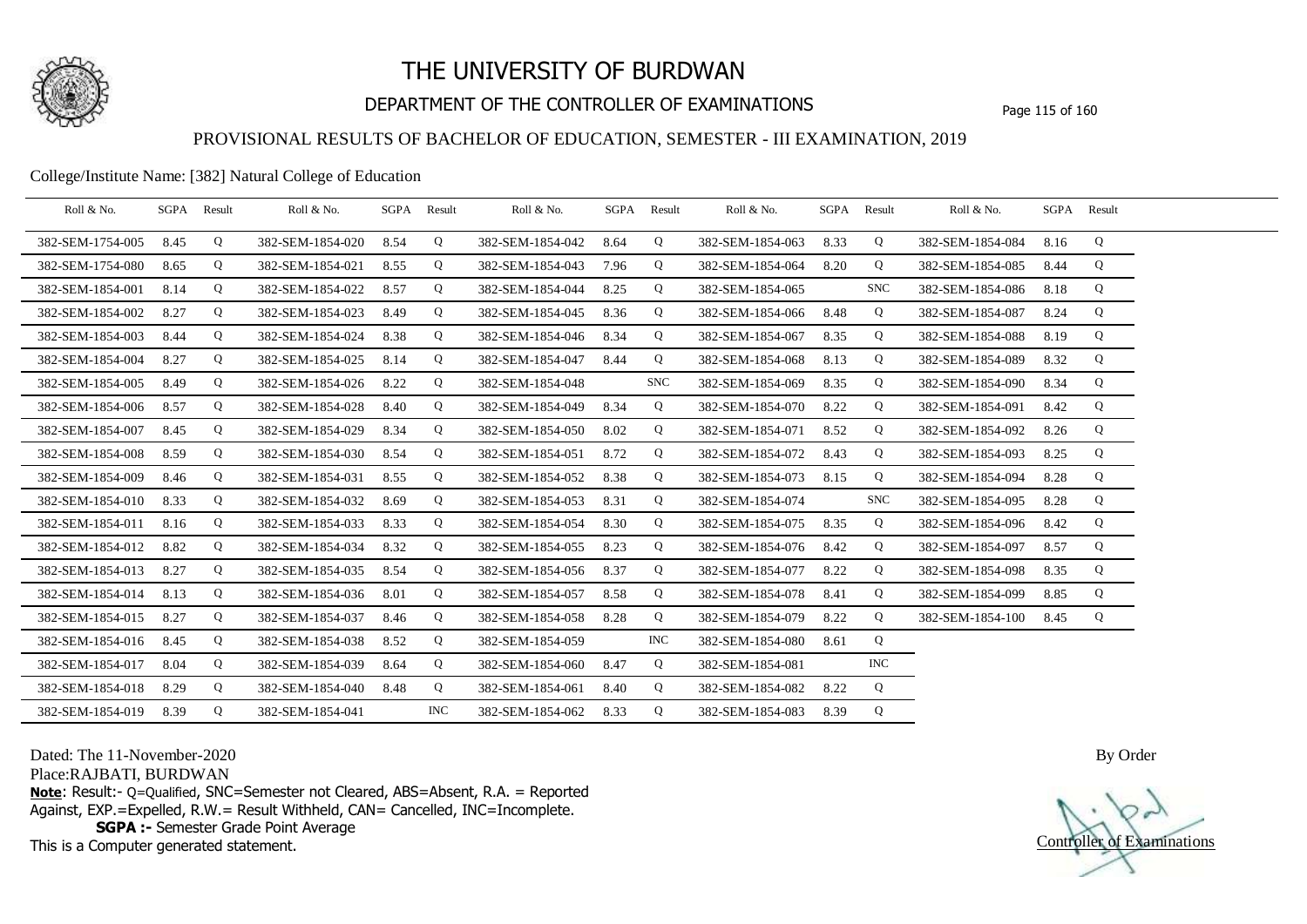

## DEPARTMENT OF THE CONTROLLER OF EXAMINATIONS Page 116 of 160

### PROVISIONAL RESULTS OF BACHELOR OF EDUCATION, SEMESTER - III EXAMINATION, 2019

College/Institute Name: [383] Satya Kinkar Dey Academy

| Roll & No.       | SGPA | Result | Roll & No.       | SGPA | Result | Roll & No.       |      | SGPA Result | Roll & No.       | SGPA | Result | Roll & No.       |      | SGPA Result |  |
|------------------|------|--------|------------------|------|--------|------------------|------|-------------|------------------|------|--------|------------------|------|-------------|--|
| 383-SEM-1854-001 | 8.81 | Q      | 383-SEM-1854-023 | 8.91 | Q      | 383-SEM-1854-044 |      | SNC         | 383-SEM-1854-066 | 9.41 | Q      | 383-SEM-1854-087 | 8.91 | Q           |  |
| 383-SEM-1854-002 | 8.82 | Q      | 383-SEM-1854-024 | 8.90 | Q      | 383-SEM-1854-045 | 8.91 | Q           | 383-SEM-1854-067 | 9.09 | Q      | 383-SEM-1854-088 | 8.89 | Q           |  |
| 383-SEM-1854-003 | 9.25 | Q      | 383-SEM-1854-025 | 8.86 | Q      | 383-SEM-1854-046 | 8.86 | Q           | 383-SEM-1854-068 | 8.90 | Q      | 383-SEM-1854-089 | 9.12 | Q           |  |
| 383-SEM-1854-004 | 9.26 | Q      | 383-SEM-1854-026 | 8.24 | Q      | 383-SEM-1854-047 | 8.82 | Q           | 383-SEM-1854-069 | 8.97 | Q      | 383-SEM-1854-090 | 8.95 | Q           |  |
| 383-SEM-1854-005 | 8.84 | Q      | 383-SEM-1854-027 | 8.85 | Q      | 383-SEM-1854-048 | 8.97 | Q           | 383-SEM-1854-070 | 9.33 | Q      | 383-SEM-1854-091 | 9.16 | Q           |  |
| 383-SEM-1854-006 | 9.07 | Q      | 383-SEM-1854-028 | 9.28 | Q      | 383-SEM-1854-049 | 8.89 | Q           | 383-SEM-1854-071 | 8.86 | Q      | 383-SEM-1854-092 | 8.87 | Q           |  |
| 383-SEM-1854-007 | 9.00 | Q      | 383-SEM-1854-029 | 9.23 | Q      | 383-SEM-1854-050 | 9.47 | Q           | 383-SEM-1854-072 | 9.37 | Q      | 383-SEM-1854-093 | 9.00 | Q           |  |
| 383-SEM-1854-008 | 8.80 | Q      | 383-SEM-1854-030 | 9.49 | Q      | 383-SEM-1854-051 | 8.70 | Q           | 383-SEM-1854-073 | 9.09 | Q      | 383-SEM-1854-094 | 9.18 | Q           |  |
| 383-SEM-1854-009 | 8.86 | Q      | 383-SEM-1854-031 | 8.93 | Q      | 383-SEM-1854-052 | 9.14 | Q           | 383-SEM-1854-074 | 9.57 | Q      | 383-SEM-1854-095 | 9.05 | Q           |  |
| 383-SEM-1854-010 | 9.03 | Q      | 383-SEM-1854-032 | 8.42 | Q      | 383-SEM-1854-053 | 9.11 | Q           | 383-SEM-1854-075 | 9.49 | Q      | 383-SEM-1854-096 | 9.22 | Q           |  |
| 383-SEM-1854-011 | 9.38 | Q      | 383-SEM-1854-033 | 8.83 | Q      | 383-SEM-1854-054 | 9.41 | Q           | 383-SEM-1854-076 | 9.44 | Q      | 383-SEM-1854-097 | 9.03 | Q           |  |
| 383-SEM-1854-012 | 8.98 | Q      | 383-SEM-1854-034 | 9.02 | Q      | 383-SEM-1854-055 | 9.02 | Q           | 383-SEM-1854-077 | 9.11 | Q      | 383-SEM-1854-098 | 8.94 | Q           |  |
| 383-SEM-1854-013 | 8.82 | Q      | 383-SEM-1854-035 | 8.81 | Q      | 383-SEM-1854-056 | 9.14 | Q           | 383-SEM-1854-078 | 9.10 | Q      | 383-SEM-1854-099 | 9.44 | Q           |  |
| 383-SEM-1854-014 | 8.99 | Q      | 383-SEM-1854-036 | 8.78 | Q      | 383-SEM-1854-058 | 8.88 | Q           | 383-SEM-1854-079 | 9.14 | Q      | 383-SEM-1854-100 | 9.38 | Q           |  |
| 383-SEM-1854-015 | 9.07 | Q      | 383-SEM-1854-037 | 8.84 | Q      | 383-SEM-1854-059 | 9.03 | Q           | 383-SEM-1854-080 | 9.06 | Q      |                  |      |             |  |
| 383-SEM-1854-016 | 9.15 | Q      | 383-SEM-1854-038 | 8.85 | Q      | 383-SEM-1854-060 | 8.82 | Q           | 383-SEM-1854-081 | 8.93 | Q      |                  |      |             |  |
| 383-SEM-1854-017 | 9.25 | Q      | 383-SEM-1854-039 | 9.40 | Q      | 383-SEM-1854-061 | 8.82 | Q           | 383-SEM-1854-082 | 8.82 | Q      |                  |      |             |  |
| 383-SEM-1854-018 | 9.26 | Q      | 383-SEM-1854-040 | 9.07 | Q      | 383-SEM-1854-062 | 9.21 | Q           | 383-SEM-1854-083 | 9.17 | Q      |                  |      |             |  |
| 383-SEM-1854-019 | 8.95 | Q      | 383-SEM-1854-041 | 9.33 | Q      | 383-SEM-1854-063 | 8.74 | Q           | 383-SEM-1854-084 | 9.03 | Q      |                  |      |             |  |
| 383-SEM-1854-020 | 8.99 | Q      | 383-SEM-1854-042 | 8.76 | Q      | 383-SEM-1854-064 | 8.95 | Q           | 383-SEM-1854-085 | 9.32 | Q      |                  |      |             |  |
| 383-SEM-1854-021 | 8.86 | Q      | 383-SEM-1854-043 | 8.85 | Q      | 383-SEM-1854-065 | 8.88 | Q           | 383-SEM-1854-086 | 9.05 | Q      |                  |      |             |  |

Dated: The 11-November-2020

Place:RAJBATI, BURDWAN

**Note**: Result:- Q=Qualified, SNC=Semester not Cleared, ABS=Absent, R.A. = Reported Against, EXP.=Expelled, R.W.= Result Withheld, CAN= Cancelled, INC=Incomplete. **SGPA :-** Semester Grade Point Average

This is a Computer generated statement.

Controller of Examinations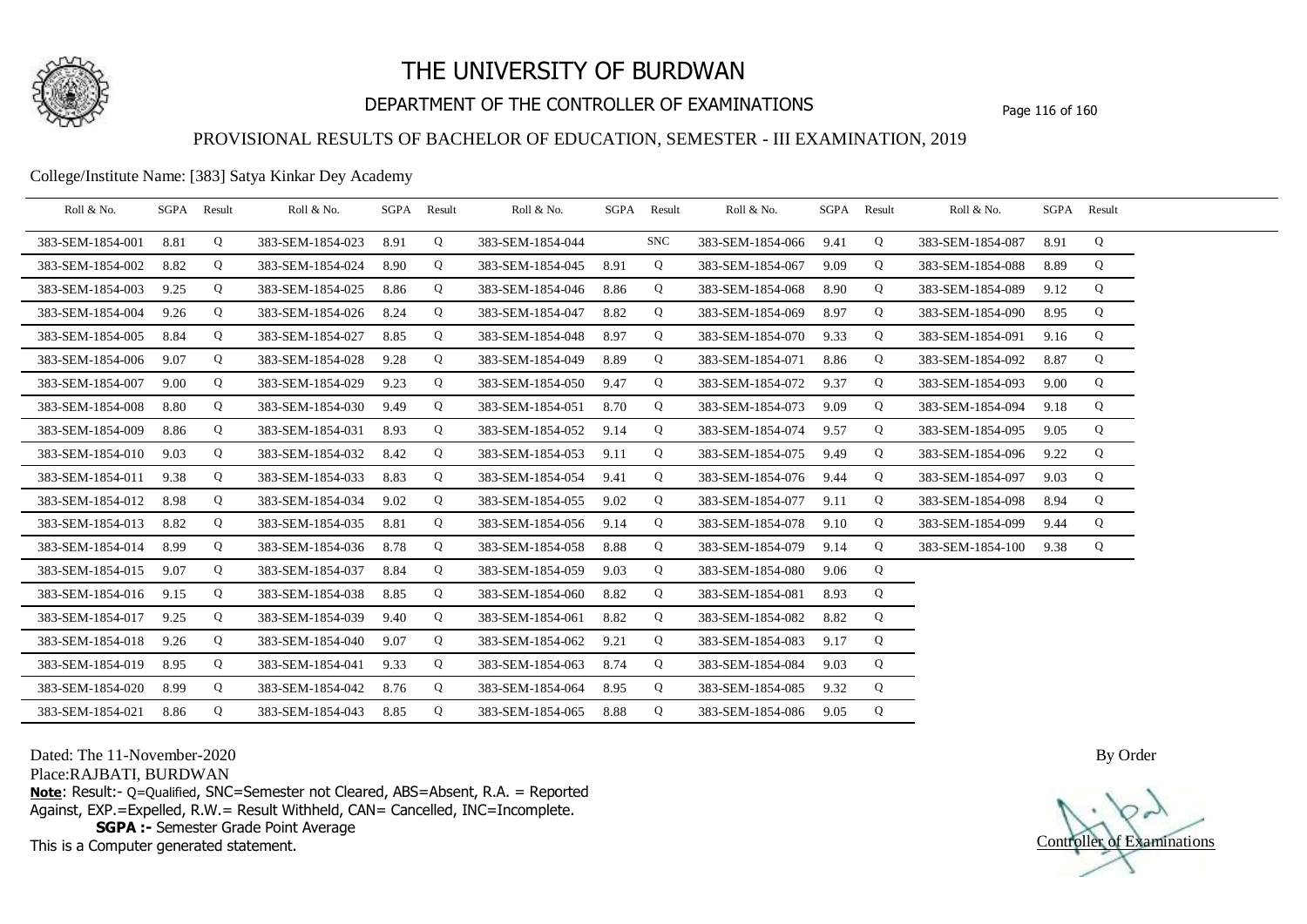

## DEPARTMENT OF THE CONTROLLER OF EXAMINATIONS Page 117 of 160

### PROVISIONAL RESULTS OF BACHELOR OF EDUCATION, SEMESTER - III EXAMINATION, 2019

#### College/Institute Name: [384] Shyamapada Das College of Education

| Roll & No.       |      | SGPA Result | Roll & No.       |      | SGPA Result | Roll & No.       | SGPA Result |   | Roll & No.       | SGPA Result |            | Roll & No.       |      | SGPA Result |  |
|------------------|------|-------------|------------------|------|-------------|------------------|-------------|---|------------------|-------------|------------|------------------|------|-------------|--|
| 384-SEM-1754-060 | 7.63 | Q           | 384-SEM-1854-022 | 8.96 | Q           | 384-SEM-1854-044 | 9.02        | Q | 384-SEM-1854-065 | 8.96        | Q          | 384-SEM-1854-086 | 9.07 | Q           |  |
| 384-SEM-1754-062 |      | INC         | 384-SEM-1854-023 | 9.15 | Q           | 384-SEM-1854-045 | 9.08        | Q | 384-SEM-1854-066 | 9.18        | Q          | 384-SEM-1854-087 |      | <b>INC</b>  |  |
| 384-SEM-1854-001 | 9.24 | Q           | 384-SEM-1854-025 | 9.02 | Q           | 384-SEM-1854-046 | 9.04        | Q | 384-SEM-1854-067 | 8.95        | Q          | 384-SEM-1854-088 | 9.12 | Q           |  |
| 384-SEM-1854-002 | 9.02 | Q           | 384-SEM-1854-026 | 9.20 | Q           | 384-SEM-1854-047 | 9.15        | Q | 384-SEM-1854-068 | 8.92        | Q          | 384-SEM-1854-089 | 9.09 | Q           |  |
| 384-SEM-1854-003 | 9.02 | Q           | 384-SEM-1854-027 | 9.14 | Q           | 384-SEM-1854-048 | 8.91        | Q | 384-SEM-1854-069 | 9.17        | Q          | 384-SEM-1854-090 | 9.10 | Q           |  |
| 384-SEM-1854-004 | 9.24 | Q           | 384-SEM-1854-028 | 9.10 | Q           | 384-SEM-1854-049 | 9.14        | Q | 384-SEM-1854-070 | 9.16        | Q          | 384-SEM-1854-091 | 9.00 | Q           |  |
| 384-SEM-1854-005 | 9.11 | Q           | 384-SEM-1854-029 | 9.17 | Q           | 384-SEM-1854-050 | 9.05        | Q | 384-SEM-1854-071 | 9.08        | Q          | 384-SEM-1854-092 | 9.16 | Q           |  |
| 384-SEM-1854-006 | 8.90 | Q           | 384-SEM-1854-030 | 9.02 | Q           | 384-SEM-1854-051 | 9.07        | Q | 384-SEM-1854-072 | 9.19        | Q          | 384-SEM-1854-093 | 9.07 | Q           |  |
| 384-SEM-1854-007 | 9.04 | Q           | 384-SEM-1854-031 | 8.82 | Q           | 384-SEM-1854-052 | 9.13        | Q | 384-SEM-1854-073 | 8.92        | Q          | 384-SEM-1854-094 | 8.83 | Q           |  |
| 384-SEM-1854-008 | 9.20 | Q           | 384-SEM-1854-032 | 9.02 | Q           | 384-SEM-1854-053 | 9.18        | Q | 384-SEM-1854-074 | 8.94        | Q          | 384-SEM-1854-095 | 8.72 | Q           |  |
| 384-SEM-1854-009 | 9.20 | Q           | 384-SEM-1854-033 | 9.08 | Q           | 384-SEM-1854-054 | 9.09        | Q | 384-SEM-1854-075 | 9.04        | Q          | 384-SEM-1854-096 | 9.18 | Q           |  |
| 384-SEM-1854-010 | 9.18 | Q           | 384-SEM-1854-034 | 9.09 | Q           | 384-SEM-1854-055 | 9.06        | Q | 384-SEM-1854-076 | 8.92        | Q          | 384-SEM-1854-097 | 9.20 | Q           |  |
| 384-SEM-1854-011 | 9.04 | Q           | 384-SEM-1854-035 | 9.23 | Q           | 384-SEM-1854-056 | 9.06        | Q | 384-SEM-1854-077 | 9.11        | Q          | 384-SEM-1854-098 | 9.06 | Q           |  |
| 384-SEM-1854-013 | 9.15 | Q           | 384-SEM-1854-036 | 9.26 | Q           | 384-SEM-1854-057 | 9.12        | Q | 384-SEM-1854-078 | 9.04        | Q          | 384-SEM-1854-099 | 8.88 | Q           |  |
| 384-SEM-1854-014 | 8.94 | Q           | 384-SEM-1854-037 | 9.08 | Q           | 384-SEM-1854-058 | 9.22        | Q | 384-SEM-1854-079 | 9.10        | Q          | 384-SEM-1854-100 | 9.15 | Q           |  |
| 384-SEM-1854-015 | 8.89 | Q           | 384-SEM-1854-038 | 9.10 | Q           | 384-SEM-1854-059 | 9.34        | Q | 384-SEM-1854-080 | 8.96        | Q          |                  |      |             |  |
| 384-SEM-1854-016 | 9.10 | Q           | 384-SEM-1854-039 | 9.21 | Q           | 384-SEM-1854-060 | 9.10        | Q | 384-SEM-1854-081 |             | <b>INC</b> |                  |      |             |  |
| 384-SEM-1854-017 | 9.08 | Q           | 384-SEM-1854-040 | 9.12 | Q           | 384-SEM-1854-061 | 9.15        | Q | 384-SEM-1854-082 | 9.22        | Q          |                  |      |             |  |
| 384-SEM-1854-019 | 8.72 | Q           | 384-SEM-1854-041 | 9.08 | Q           | 384-SEM-1854-062 | 9.05        | Q | 384-SEM-1854-083 | 9.12        | Q          |                  |      |             |  |
| 384-SEM-1854-020 | 9.00 | Q           | 384-SEM-1854-042 | 9.25 | Q           | 384-SEM-1854-063 | 9.14        | Q | 384-SEM-1854-084 | 9.20        | Q          |                  |      |             |  |
| 384-SEM-1854-021 | 9.23 | Q           | 384-SEM-1854-043 | 8.86 | Q           | 384-SEM-1854-064 | 9.23        | Q | 384-SEM-1854-085 | 9.16        | Q          |                  |      |             |  |

Dated: The 11-November-2020

Place:RAJBATI, BURDWAN

**Note**: Result:- Q=Qualified, SNC=Semester not Cleared, ABS=Absent, R.A. = Reported Against, EXP.=Expelled, R.W.= Result Withheld, CAN= Cancelled, INC=Incomplete. **SGPA :-** Semester Grade Point Average

This is a Computer generated statement.

Controller of Examinations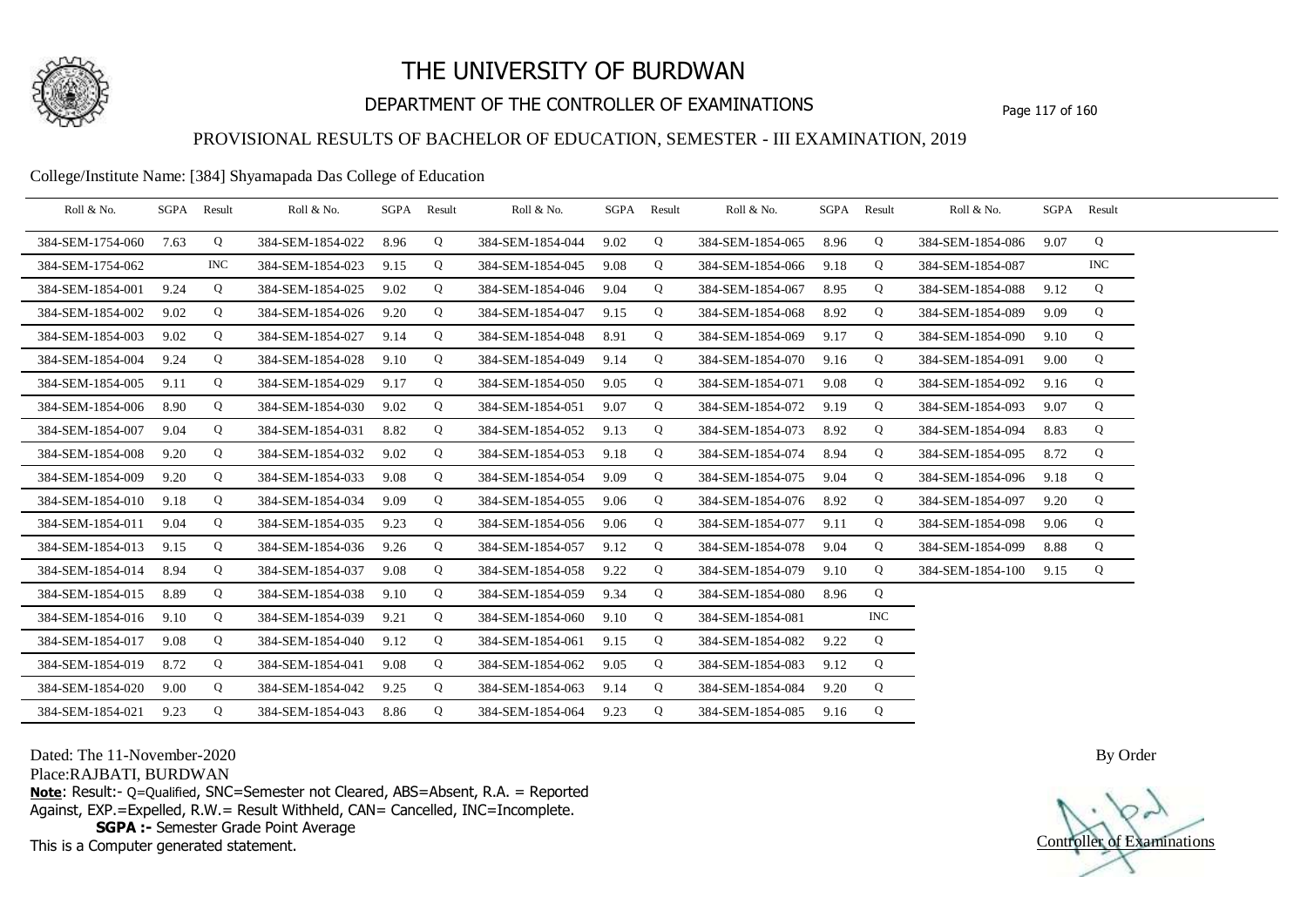

## DEPARTMENT OF THE CONTROLLER OF EXAMINATIONS Page 118 of 160

### PROVISIONAL RESULTS OF BACHELOR OF EDUCATION, SEMESTER - III EXAMINATION, 2019

College/Institute Name: [385] Swami Vivekananda Universal College of Educaion

| Roll & No.       |      | SGPA Result | Roll & No.       |      | SGPA Result | Roll & No.       |      | SGPA Result | Roll & No.            |      | SGPA Result | Roll & No.       |      | SGPA Result |  |
|------------------|------|-------------|------------------|------|-------------|------------------|------|-------------|-----------------------|------|-------------|------------------|------|-------------|--|
| 385-SEM-1754-065 | 8.47 | Q           | 385-SEM-1854-023 | 8.44 | Q           | 385-SEM-1854-044 | 8.70 | Q           | 385-SEM-1854-065 8.53 |      | Q           | 385-SEM-1854-086 | 8.14 | Q           |  |
| 385-SEM-1754-067 |      | <b>INC</b>  | 385-SEM-1854-024 | 8.30 | Q           | 385-SEM-1854-045 | 8.40 | Q           | 385-SEM-1854-066      | 8.56 | Q           | 385-SEM-1854-087 | 8.38 | Q           |  |
| 385-SEM-1854-001 | 8.46 | Q           | 385-SEM-1854-025 | 8.53 | Q           | 385-SEM-1854-046 | 8.52 | Q           | 385-SEM-1854-067      | 8.43 | Q           | 385-SEM-1854-088 | 8.50 | Q           |  |
| 385-SEM-1854-002 | 8.46 | Q           | 385-SEM-1854-026 | 8.32 | Q           | 385-SEM-1854-047 | 8.46 | Q           | 385-SEM-1854-068      | 8.39 | Q           | 385-SEM-1854-089 | 8.54 | Q           |  |
| 385-SEM-1854-003 | 8.60 | Q           | 385-SEM-1854-027 |      | <b>INC</b>  | 385-SEM-1854-048 | 8.68 | Q           | 385-SEM-1854-069      | 8.43 | Q           | 385-SEM-1854-090 | 8.53 | Q           |  |
| 385-SEM-1854-004 | 8.44 | Q           | 385-SEM-1854-028 | 8.62 | Q           | 385-SEM-1854-049 | 8.42 | Q           | 385-SEM-1854-070      | 8.38 | Q           | 385-SEM-1854-091 |      | <b>SNC</b>  |  |
| 385-SEM-1854-005 | 8.51 | Q           | 385-SEM-1854-029 | 8.26 | Q           | 385-SEM-1854-050 | 8.53 | Q           | 385-SEM-1854-071      | 8.64 | Q           | 385-SEM-1854-092 | 8.45 | Q           |  |
| 385-SEM-1854-006 | 8.21 | Q           | 385-SEM-1854-030 | 8.30 | Q           | 385-SEM-1854-051 | 8.48 | Q           | 385-SEM-1854-072      | 8.69 | Q           | 385-SEM-1854-093 | 8.91 | Q           |  |
| 385-SEM-1854-007 | 8.36 | Q           | 385-SEM-1854-031 | 8.35 | Q           | 385-SEM-1854-052 |      | <b>SNC</b>  | 385-SEM-1854-073      | 8.39 | Q           | 385-SEM-1854-094 | 8.80 | Q           |  |
| 385-SEM-1854-009 | 8.37 | Q           | 385-SEM-1854-032 |      | <b>INC</b>  | 385-SEM-1854-053 |      | <b>INC</b>  | 385-SEM-1854-074      | 8.43 | Q           | 385-SEM-1854-095 | 8.38 | Q           |  |
| 385-SEM-1854-010 | 8.26 | Q           | 385-SEM-1854-033 | 8.57 | Q           | 385-SEM-1854-054 | 8.32 | Q           | 385-SEM-1854-075      | 8.36 | Q           | 385-SEM-1854-096 | 8.30 | Q           |  |
| 385-SEM-1854-013 | 8.10 | Q           | 385-SEM-1854-034 | 8.55 | $\mathbf Q$ | 385-SEM-1854-055 | 8.87 | Q           | 385-SEM-1854-076      | 8.40 | Q           | 385-SEM-1854-097 | 8.61 | Q           |  |
| 385-SEM-1854-014 | 8.37 | Q           | 385-SEM-1854-035 | 8.41 | Q           | 385-SEM-1854-056 | 8.32 | Q           | 385-SEM-1854-077      | 8.33 | Q           | 385-SEM-1854-098 | 8.50 | Q           |  |
| 385-SEM-1854-015 | 8.40 | Q           | 385-SEM-1854-036 | 8.78 | Q           | 385-SEM-1854-057 |      | SNC         | 385-SEM-1854-078      | 8.63 | Q           | 385-SEM-1854-099 | 8.32 | Q           |  |
| 385-SEM-1854-016 | 8.46 | Q           | 385-SEM-1854-037 | 8.47 | Q           | 385-SEM-1854-058 |      | <b>SNC</b>  | 385-SEM-1854-079      | 8.44 | Q           | 385-SEM-1854-100 | 8.57 | Q           |  |
| 385-SEM-1854-017 | 8.73 | Q           | 385-SEM-1854-038 | 8.34 | Q           | 385-SEM-1854-059 | 8.34 | Q           | 385-SEM-1854-080      | 8.15 | Q           |                  |      |             |  |
| 385-SEM-1854-018 | 8.27 | Q           | 385-SEM-1854-039 | 8.69 | Q           | 385-SEM-1854-060 |      | <b>INC</b>  | 385-SEM-1854-081      | 8.26 | Q           |                  |      |             |  |
| 385-SEM-1854-019 | 8.38 | Q           | 385-SEM-1854-040 | 8.79 | Q           | 385-SEM-1854-061 | 8.56 | Q           | 385-SEM-1854-082      | 8.26 | Q           |                  |      |             |  |
| 385-SEM-1854-020 | 8.33 | Q           | 385-SEM-1854-041 |      | <b>INC</b>  | 385-SEM-1854-062 | 8.64 | Q           | 385-SEM-1854-083      | 8.52 | Q           |                  |      |             |  |
| 385-SEM-1854-021 | 8.38 | Q           | 385-SEM-1854-042 | 8.54 | Q           | 385-SEM-1854-063 | 8.55 | Q           | 385-SEM-1854-084      | 8.87 | Q           |                  |      |             |  |
| 385-SEM-1854-022 | 8.91 | Q           | 385-SEM-1854-043 | 8.36 | Q           | 385-SEM-1854-064 | 8.54 | Q           | 385-SEM-1854-085 8.54 |      | Q           |                  |      |             |  |

Dated: The 11-November-2020

Place:RAJBATI, BURDWAN

**Note**: Result:- Q=Qualified, SNC=Semester not Cleared, ABS=Absent, R.A. = Reported Against, EXP.=Expelled, R.W.= Result Withheld, CAN= Cancelled, INC=Incomplete. **SGPA :-** Semester Grade Point Average

This is a Computer generated statement.

Controller of Examinations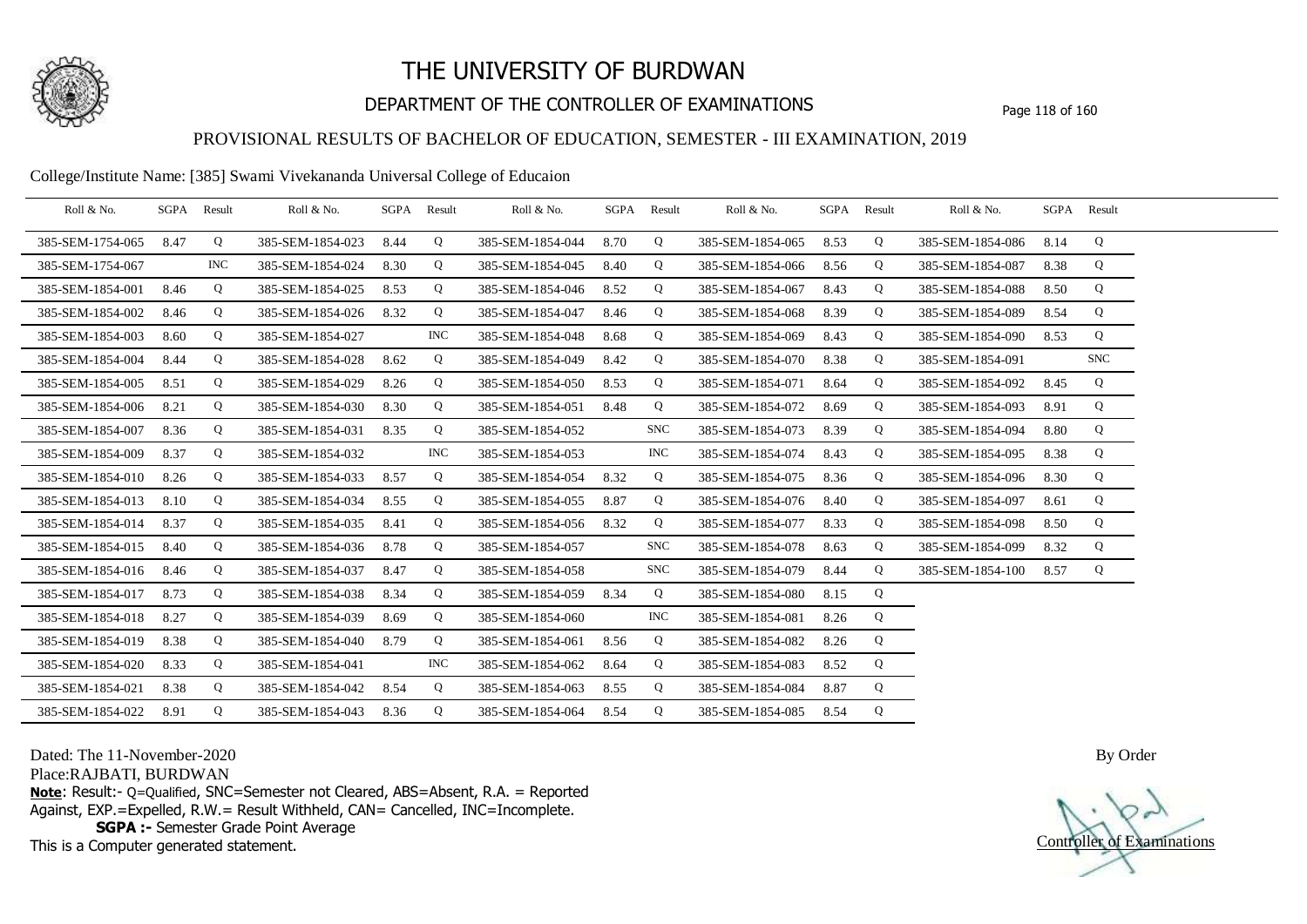

## DEPARTMENT OF THE CONTROLLER OF EXAMINATIONS Page 119 of 160

## PROVISIONAL RESULTS OF BACHELOR OF EDUCATION, SEMESTER - III EXAMINATION, 2019

College/Institute Name: [386] Birbhum Educational Institute

| Roll & No.       | SGPA | Result     | Roll & No.       |      | SGPA Result | Roll & No.       | SGPA | Result | Roll & No. | SGPA Result | Roll & No. | SGPA Result |
|------------------|------|------------|------------------|------|-------------|------------------|------|--------|------------|-------------|------------|-------------|
| 386-SEM-1854-001 | 9.22 | Q          | 386-SEM-1854-023 | 9.16 | Q           | 386-SEM-1854-046 | 8.96 | Q      |            |             |            |             |
| 386-SEM-1854-002 | 8.76 | Q          | 386-SEM-1854-024 | 8.97 | Q           | 386-SEM-1854-047 | 8.80 | Q      |            |             |            |             |
| 386-SEM-1854-003 | 8.86 | Q          | 386-SEM-1854-025 | 8.84 | Q           | 386-SEM-1854-048 | 8.90 | Q      |            |             |            |             |
| 386-SEM-1854-004 | 8.76 | Q          | 386-SEM-1854-026 | 8.90 | Q           | 386-SEM-1854-049 | 8.83 | Q      |            |             |            |             |
| 386-SEM-1854-005 | 8.87 | Q          | 386-SEM-1854-027 | 9.01 | Q           | 386-SEM-1854-050 | 8.71 | Q      |            |             |            |             |
| 386-SEM-1854-006 | 9.04 | Q          | 386-SEM-1854-028 | 9.10 | Q           |                  |      |        |            |             |            |             |
| 386-SEM-1854-008 | 8.76 | Q          | 386-SEM-1854-029 | 9.16 | Q           |                  |      |        |            |             |            |             |
| 386-SEM-1854-009 |      | <b>INC</b> | 386-SEM-1854-030 | 8.99 | Q           |                  |      |        |            |             |            |             |
| 386-SEM-1854-010 | 8.98 | Q          | 386-SEM-1854-031 | 9.13 | Q           |                  |      |        |            |             |            |             |
| 386-SEM-1854-011 | 8.59 | Q          | 386-SEM-1854-032 | 8.88 | Q           |                  |      |        |            |             |            |             |
| 386-SEM-1854-012 | 8.72 | Q          | 386-SEM-1854-034 | 8.89 | Q           |                  |      |        |            |             |            |             |
| 386-SEM-1854-013 | 8.87 | Q          | 386-SEM-1854-035 | 8.79 | Q           |                  |      |        |            |             |            |             |
| 386-SEM-1854-014 | 8.96 | Q          | 386-SEM-1854-037 | 8.61 | Q           |                  |      |        |            |             |            |             |
| 386-SEM-1854-015 | 9.10 | Q          | 386-SEM-1854-038 | 9.12 | Q           |                  |      |        |            |             |            |             |
| 386-SEM-1854-016 | 8.80 | Q          | 386-SEM-1854-039 | 8.93 | Q           |                  |      |        |            |             |            |             |
| 386-SEM-1854-017 | 8.83 | Q          | 386-SEM-1854-040 | 9.05 | Q           |                  |      |        |            |             |            |             |
| 386-SEM-1854-018 | 8.74 | Q          | 386-SEM-1854-041 | 8.84 | Q           |                  |      |        |            |             |            |             |
| 386-SEM-1854-019 | 8.92 | Q          | 386-SEM-1854-042 | 8.90 | Q           |                  |      |        |            |             |            |             |
| 386-SEM-1854-020 | 9.08 | Q          | 386-SEM-1854-043 | 8.95 | Q           |                  |      |        |            |             |            |             |
| 386-SEM-1854-021 | 8.95 | Q          | 386-SEM-1854-044 | 8.97 | Q           |                  |      |        |            |             |            |             |
| 386-SEM-1854-022 | 8.85 | Q          | 386-SEM-1854-045 | 8.79 | Q           |                  |      |        |            |             |            |             |

Dated: The 11-November-2020

Place:RAJBATI, BURDWAN

**Note**: Result:- Q=Qualified, SNC=Semester not Cleared, ABS=Absent, R.A. = Reported Against, EXP.=Expelled, R.W.= Result Withheld, CAN= Cancelled, INC=Incomplete. **SGPA :-** Semester Grade Point Average

This is a Computer generated statement.

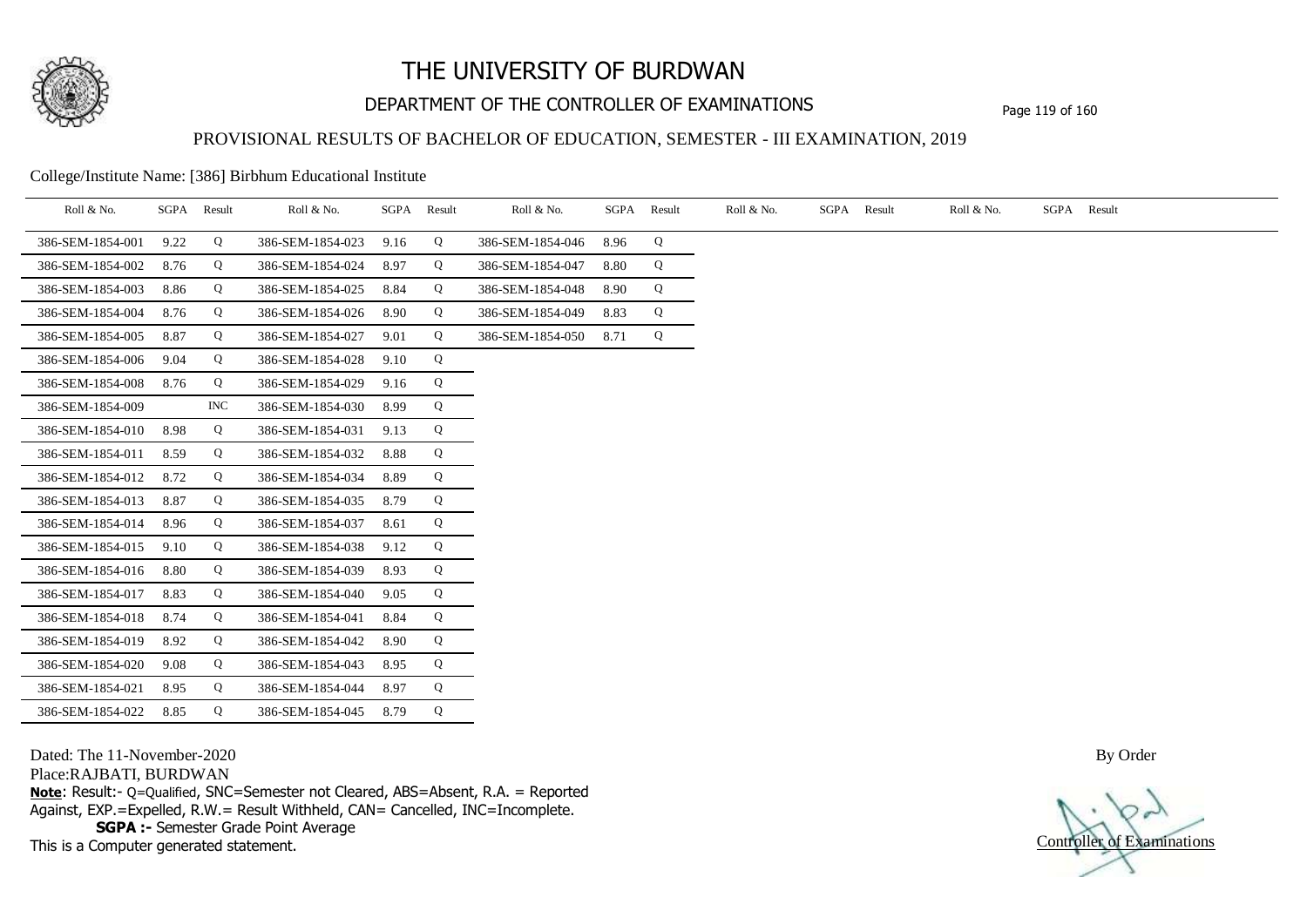

## DEPARTMENT OF THE CONTROLLER OF EXAMINATIONS Page 120 of 160

## PROVISIONAL RESULTS OF BACHELOR OF EDUCATION, SEMESTER - III EXAMINATION, 2019

College/Institute Name: [387] B.N.I.H.Education

| Roll & No.       | SGPA Result |   | Roll & No.       |      | SGPA Result | Roll & No.       | SGPA Result |   | Roll & No. | SGPA Result | Roll & No. | SGPA Result |
|------------------|-------------|---|------------------|------|-------------|------------------|-------------|---|------------|-------------|------------|-------------|
| 387-SEM-1854-001 | 8.72        | Q | 387-SEM-1854-022 | 8.89 | Q           | 387-SEM-1854-044 | 8.82        | Q |            |             |            |             |
| 387-SEM-1854-002 | 8.86        | Q | 387-SEM-1854-023 | 9.15 | Q           | 387-SEM-1854-045 | 8.33        | Q |            |             |            |             |
| 387-SEM-1854-003 | 8.54        | Q | 387-SEM-1854-024 | 8.45 | Q           | 387-SEM-1854-046 | 8.51        | Q |            |             |            |             |
| 387-SEM-1854-004 | 8.47        | Q | 387-SEM-1854-025 | 8.56 | Q           | 387-SEM-1854-047 | 8.92        | Q |            |             |            |             |
| 387-SEM-1854-005 | 8.51        | Q | 387-SEM-1854-026 | 9.14 | Q           | 387-SEM-1854-048 | 9.18        | Q |            |             |            |             |
| 387-SEM-1854-006 | 9.35        | Q | 387-SEM-1854-027 | 8.71 | Q           | 387-SEM-1854-049 | 8.19        | Q |            |             |            |             |
| 387-SEM-1854-007 | 8.39        | Q | 387-SEM-1854-028 | 8.24 | Q           | 387-SEM-1854-050 | 9.21        | Q |            |             |            |             |
| 387-SEM-1854-008 | 8.28        | Q | 387-SEM-1854-029 | 8.31 | Q           |                  |             |   |            |             |            |             |
| 387-SEM-1854-009 | 8.95        | Q | 387-SEM-1854-030 | 8.80 | Q           |                  |             |   |            |             |            |             |
| 387-SEM-1854-010 | 8.78        | Q | 387-SEM-1854-031 | 8.92 | Q           |                  |             |   |            |             |            |             |
| 387-SEM-1854-011 | 8.85        | Q | 387-SEM-1854-032 | 8.84 | Q           |                  |             |   |            |             |            |             |
| 387-SEM-1854-012 | 8.14        | Q | 387-SEM-1854-034 | 9.12 | Q           |                  |             |   |            |             |            |             |
| 387-SEM-1854-013 | 8.37        | Q | 387-SEM-1854-035 | 8.76 | Q           |                  |             |   |            |             |            |             |
| 387-SEM-1854-014 | 8.51        | Q | 387-SEM-1854-036 | 9.10 | Q           |                  |             |   |            |             |            |             |
| 387-SEM-1854-015 | 8.22        | Q | 387-SEM-1854-037 | 8.69 | Q           |                  |             |   |            |             |            |             |
| 387-SEM-1854-016 | 8.28        | Q | 387-SEM-1854-038 | 9.06 | Q           |                  |             |   |            |             |            |             |
| 387-SEM-1854-017 | 8.36        | Q | 387-SEM-1854-039 | 8.34 | Q           |                  |             |   |            |             |            |             |
| 387-SEM-1854-018 | 9.12        | Q | 387-SEM-1854-040 | 9.29 | Q           |                  |             |   |            |             |            |             |
| 387-SEM-1854-019 | 8.82        | Q | 387-SEM-1854-041 | 8.89 | Q           |                  |             |   |            |             |            |             |
| 387-SEM-1854-020 | 8.59        | Q | 387-SEM-1854-042 | 8.84 | Q           |                  |             |   |            |             |            |             |
| 387-SEM-1854-021 | 8.73        | Q | 387-SEM-1854-043 | 8.66 | Q           |                  |             |   |            |             |            |             |

Dated: The 11-November-2020

Place:RAJBATI, BURDWAN

**Note**: Result:- Q=Qualified, SNC=Semester not Cleared, ABS=Absent, R.A. = Reported Against, EXP.=Expelled, R.W.= Result Withheld, CAN= Cancelled, INC=Incomplete. **SGPA :-** Semester Grade Point Average

This is a Computer generated statement.

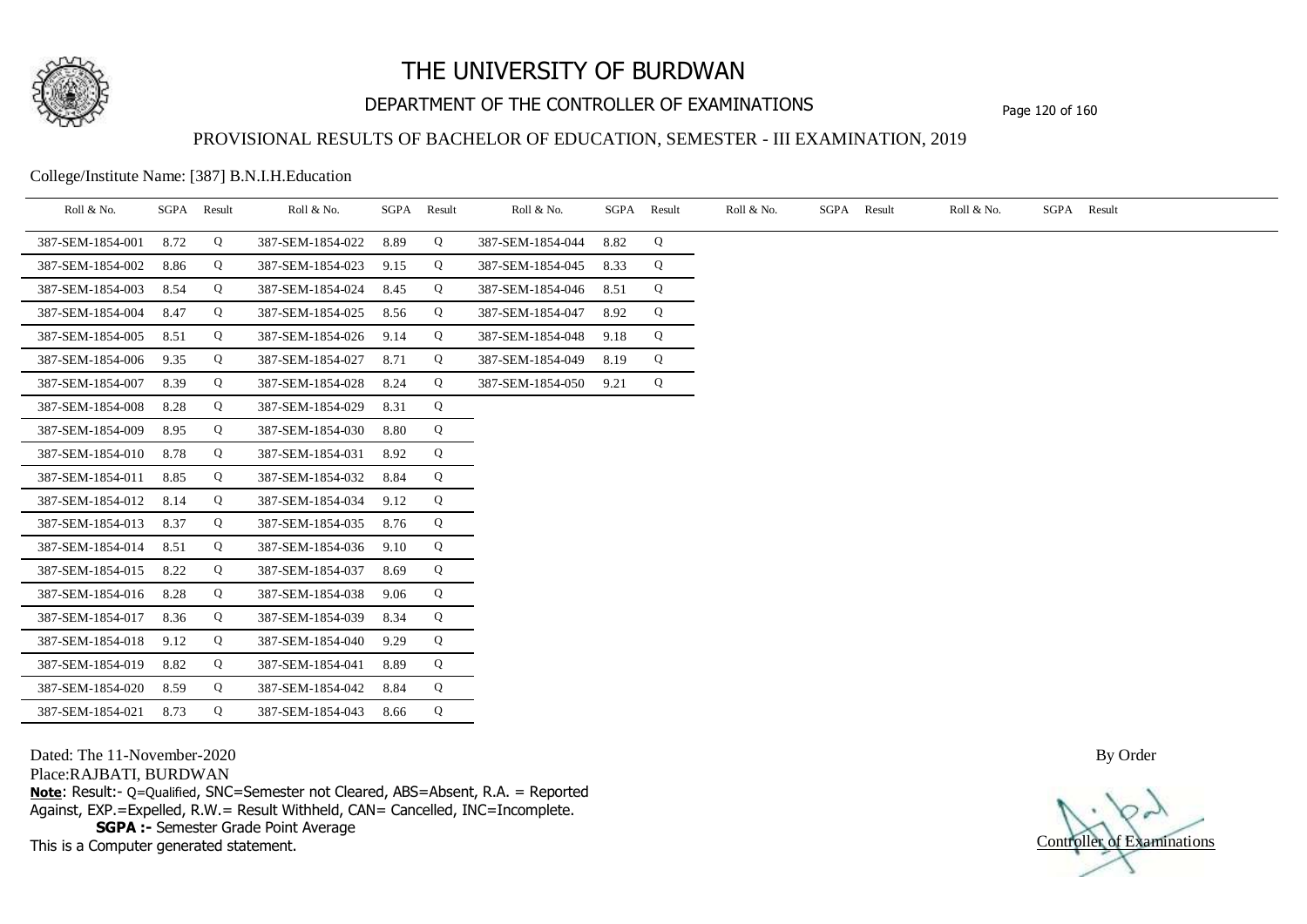

# DEPARTMENT OF THE CONTROLLER OF EXAMINATIONS Page 121 of 160

### PROVISIONAL RESULTS OF BACHELOR OF EDUCATION, SEMESTER - III EXAMINATION, 2019

College/Institute Name: [388] Bangabhumi B.Ed

| Roll & No.       | SGPA Result |     | Roll & No.       |      | SGPA Result | Roll & No.       | SGPA Result |   | Roll & No.       | SGPA | Result | Roll & No.       |      | SGPA Result |  |
|------------------|-------------|-----|------------------|------|-------------|------------------|-------------|---|------------------|------|--------|------------------|------|-------------|--|
| 388-SEM-1854-001 | 8.98        | Q   | 388-SEM-1854-022 | 8.61 | Q           | 388-SEM-1854-043 | 8.99        | Q | 388-SEM-1854-065 | 8.78 | Q      | 388-SEM-1854-087 | 8.78 | Q           |  |
| 388-SEM-1854-002 | 8.92        | Q   | 388-SEM-1854-023 | 8.84 | Q           | 388-SEM-1854-044 | 8.75        | Q | 388-SEM-1854-066 | 8.86 | Q      | 388-SEM-1854-088 | 8.80 | Q           |  |
| 388-SEM-1854-003 | 9.01        | Q   | 388-SEM-1854-024 | 6.90 | Q           | 388-SEM-1854-045 | 8.79        | Q | 388-SEM-1854-067 | 8.95 | Q      | 388-SEM-1854-089 | 8.92 | Q           |  |
| 388-SEM-1854-004 | 8.94        | Q   | 388-SEM-1854-025 | 8.81 | Q           | 388-SEM-1854-046 | 8.88        | Q | 388-SEM-1854-068 | 6.86 | Q      | 388-SEM-1854-090 | 8.82 | Q           |  |
| 388-SEM-1854-005 | 8.90        | Q   | 388-SEM-1854-026 | 8.83 | Q           | 388-SEM-1854-047 | 8.85        | Q | 388-SEM-1854-069 | 8.94 | Q      | 388-SEM-1854-091 | 8.88 | Q           |  |
| 388-SEM-1854-006 | 8.84        | Q   | 388-SEM-1854-027 | 8.83 | Q           | 388-SEM-1854-048 | 9.08        | Q | 388-SEM-1854-070 | 8.74 | Q      | 388-SEM-1854-092 | 8.82 | Q           |  |
| 388-SEM-1854-007 | 8.91        | Q   | 388-SEM-1854-028 | 8.89 | Q           | 388-SEM-1854-049 | 8.76        | Q | 388-SEM-1854-071 | 8.97 | Q      | 388-SEM-1854-093 | 8.95 | Q           |  |
| 388-SEM-1854-008 | 9.03        | Q   | 388-SEM-1854-029 | 8.91 | Q           | 388-SEM-1854-050 | 9.02        | Q | 388-SEM-1854-072 | 9.09 | Q      | 388-SEM-1854-094 | 8.78 | Q           |  |
| 388-SEM-1854-009 |             | INC | 388-SEM-1854-030 | 8.99 | Q           | 388-SEM-1854-051 | 8.71        | Q | 388-SEM-1854-073 | 8.93 | Q      | 388-SEM-1854-095 | 8.84 | Q           |  |
| 388-SEM-1854-010 | 8.79        | Q   | 388-SEM-1854-031 | 8.94 | Q           | 388-SEM-1854-053 | 8.86        | Q | 388-SEM-1854-074 | 8.95 | Q      | 388-SEM-1854-096 | 8.88 | Q           |  |
| 388-SEM-1854-011 | 8.97        | Q   | 388-SEM-1854-032 | 8.94 | Q           | 388-SEM-1854-054 | 8.81        | Q | 388-SEM-1854-075 | 8.89 | Q      | 388-SEM-1854-097 | 8.78 | Q           |  |
| 388-SEM-1854-012 | 9.01        | Q   | 388-SEM-1854-033 | 8.93 | Q           | 388-SEM-1854-055 | 8.90        | Q | 388-SEM-1854-076 | 8.79 | Q      | 388-SEM-1854-098 | 9.05 | Q           |  |
| 388-SEM-1854-013 | 8.86        | Q   | 388-SEM-1854-034 | 9.04 | Q           | 388-SEM-1854-056 | 8.94        | Q | 388-SEM-1854-077 | 8.78 | Q      | 388-SEM-1854-099 | 9.00 | Q           |  |
| 388-SEM-1854-014 | 8.80        | Q   | 388-SEM-1854-035 | 8.91 | Q           | 388-SEM-1854-057 | 8.88        | Q | 388-SEM-1854-078 | 8.86 | Q      | 388-SEM-1854-100 | 9.09 | Q           |  |
| 388-SEM-1854-015 | 8.83        | Q   | 388-SEM-1854-036 | 9.06 | Q           | 388-SEM-1854-058 | 8.83        | Q | 388-SEM-1854-079 | 9.11 | Q      |                  |      |             |  |
| 388-SEM-1854-016 | 8.82        | Q   | 388-SEM-1854-037 | 8.81 | Q           | 388-SEM-1854-059 | 8.83        | Q | 388-SEM-1854-080 | 8.73 | Q      |                  |      |             |  |
| 388-SEM-1854-017 | 8.89        | Q   | 388-SEM-1854-038 | 9.02 | Q           | 388-SEM-1854-060 | 8.78        | Q | 388-SEM-1854-081 | 9.01 | Q      |                  |      |             |  |
| 388-SEM-1854-018 | 8.70        | Q   | 388-SEM-1854-039 | 8.93 | Q           | 388-SEM-1854-061 | 8.85        | Q | 388-SEM-1854-082 | 8.70 | Q      |                  |      |             |  |
| 388-SEM-1854-019 | 8.68        | Q   | 388-SEM-1854-040 | 8.92 | Q           | 388-SEM-1854-062 | 9.03        | Q | 388-SEM-1854-083 | 8.88 | Q      |                  |      |             |  |
| 388-SEM-1854-020 | 8.85        | Q   | 388-SEM-1854-041 | 8.90 | Q           | 388-SEM-1854-063 | 8.88        | Q | 388-SEM-1854-084 | 8.92 | Q      |                  |      |             |  |
| 388-SEM-1854-021 | 8.79        | Q   | 388-SEM-1854-042 | 8.96 | Q           | 388-SEM-1854-064 | 8.87        | Q | 388-SEM-1854-085 | 8.78 | Q      |                  |      |             |  |

Dated: The 11-November-2020

Place:RAJBATI, BURDWAN

**Note**: Result:- Q=Qualified, SNC=Semester not Cleared, ABS=Absent, R.A. = Reported Against, EXP.=Expelled, R.W.= Result Withheld, CAN= Cancelled, INC=Incomplete. **SGPA :-** Semester Grade Point Average

This is a Computer generated statement.

Controller of Examinations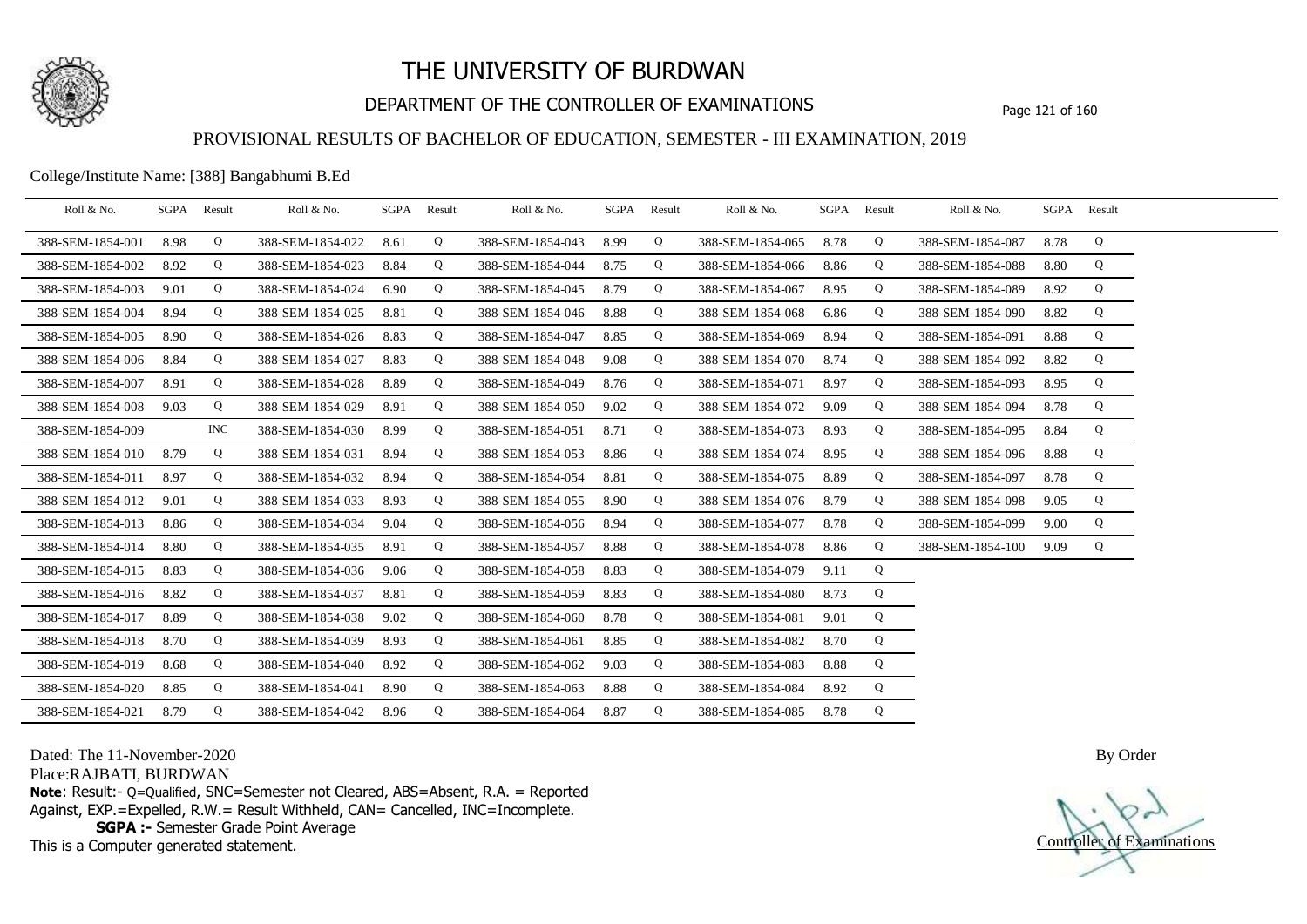

## DEPARTMENT OF THE CONTROLLER OF EXAMINATIONS Page 122 of 160

## PROVISIONAL RESULTS OF BACHELOR OF EDUCATION, SEMESTER - III EXAMINATION, 2019

#### College/Institute Name: [389] Santiniketan College of Education

| Roll & No.       | SGPA | Result | Roll & No.       |      | SGPA Result | Roll & No.       | SGPA | Result | Roll & No. | SGPA Result | Roll & No. | SGPA Result |
|------------------|------|--------|------------------|------|-------------|------------------|------|--------|------------|-------------|------------|-------------|
| 389-SEM-1854-001 | 8.79 | Q      | 389-SEM-1854-022 | 8.20 | Q           | 389-SEM-1854-044 | 8.74 | Q      |            |             |            |             |
| 389-SEM-1854-002 | 7.87 | Q      | 389-SEM-1854-023 | 8.54 | Q           | 389-SEM-1854-045 | 8.16 | Q      |            |             |            |             |
| 389-SEM-1854-003 | 8.01 | Q      | 389-SEM-1854-024 | 8.91 | Q           | 389-SEM-1854-046 | 8.49 | Q      |            |             |            |             |
| 389-SEM-1854-004 | 8.29 | Q      | 389-SEM-1854-025 | 8.70 | Q           | 389-SEM-1854-047 | 8.41 | Q      |            |             |            |             |
| 389-SEM-1854-005 | 8.29 | Q      | 389-SEM-1854-026 | 8.02 | Q           | 389-SEM-1854-048 | 8.58 | Q      |            |             |            |             |
| 389-SEM-1854-006 | 8.20 | Q      | 389-SEM-1854-027 | 8.49 | Q           | 389-SEM-1854-049 | 7.84 | Q      |            |             |            |             |
| 389-SEM-1854-007 | 8.70 | Q      | 389-SEM-1854-028 | 8.73 | Q           | 389-SEM-1854-050 | 8.67 | Q      |            |             |            |             |
| 389-SEM-1854-008 | 7.97 | Q      | 389-SEM-1854-029 | 8.18 | Q           |                  |      |        |            |             |            |             |
| 389-SEM-1854-009 | 8.94 | Q      | 389-SEM-1854-030 | 8.62 | Q           |                  |      |        |            |             |            |             |
| 389-SEM-1854-010 | 8.47 | Q      | 389-SEM-1854-031 | 8.81 | Q           |                  |      |        |            |             |            |             |
| 389-SEM-1854-011 | 8.10 | Q      | 389-SEM-1854-032 | 8.66 | Q           |                  |      |        |            |             |            |             |
| 389-SEM-1854-012 | 8.29 | Q      | 389-SEM-1854-034 | 7.96 | Q           |                  |      |        |            |             |            |             |
| 389-SEM-1854-013 | 8.87 | Q      | 389-SEM-1854-035 | 7.96 | Q           |                  |      |        |            |             |            |             |
| 389-SEM-1854-014 | 8.52 | Q      | 389-SEM-1854-036 | 8.91 | Q           |                  |      |        |            |             |            |             |
| 389-SEM-1854-015 | 7.93 | Q      | 389-SEM-1854-037 | 8.72 | Q           |                  |      |        |            |             |            |             |
| 389-SEM-1854-016 | 8.30 | Q      | 389-SEM-1854-038 | 8.74 | Q           |                  |      |        |            |             |            |             |
| 389-SEM-1854-017 | 8.40 | Q      | 389-SEM-1854-039 | 7.99 | Q           |                  |      |        |            |             |            |             |
| 389-SEM-1854-018 | 8.44 | Q      | 389-SEM-1854-040 | 8.38 | Q           |                  |      |        |            |             |            |             |
| 389-SEM-1854-019 | 8.63 | Q      | 389-SEM-1854-041 | 8.69 | Q           |                  |      |        |            |             |            |             |
| 389-SEM-1854-020 | 8.36 | Q      | 389-SEM-1854-042 | 8.73 | Q           |                  |      |        |            |             |            |             |
| 389-SEM-1854-021 | 8.64 | Q      | 389-SEM-1854-043 | 8.22 | Q           |                  |      |        |            |             |            |             |

Dated: The 11-November-2020

Place:RAJBATI, BURDWAN

**Note**: Result:- Q=Qualified, SNC=Semester not Cleared, ABS=Absent, R.A. = Reported Against, EXP.=Expelled, R.W.= Result Withheld, CAN= Cancelled, INC=Incomplete. **SGPA :-** Semester Grade Point Average

This is a Computer generated statement.

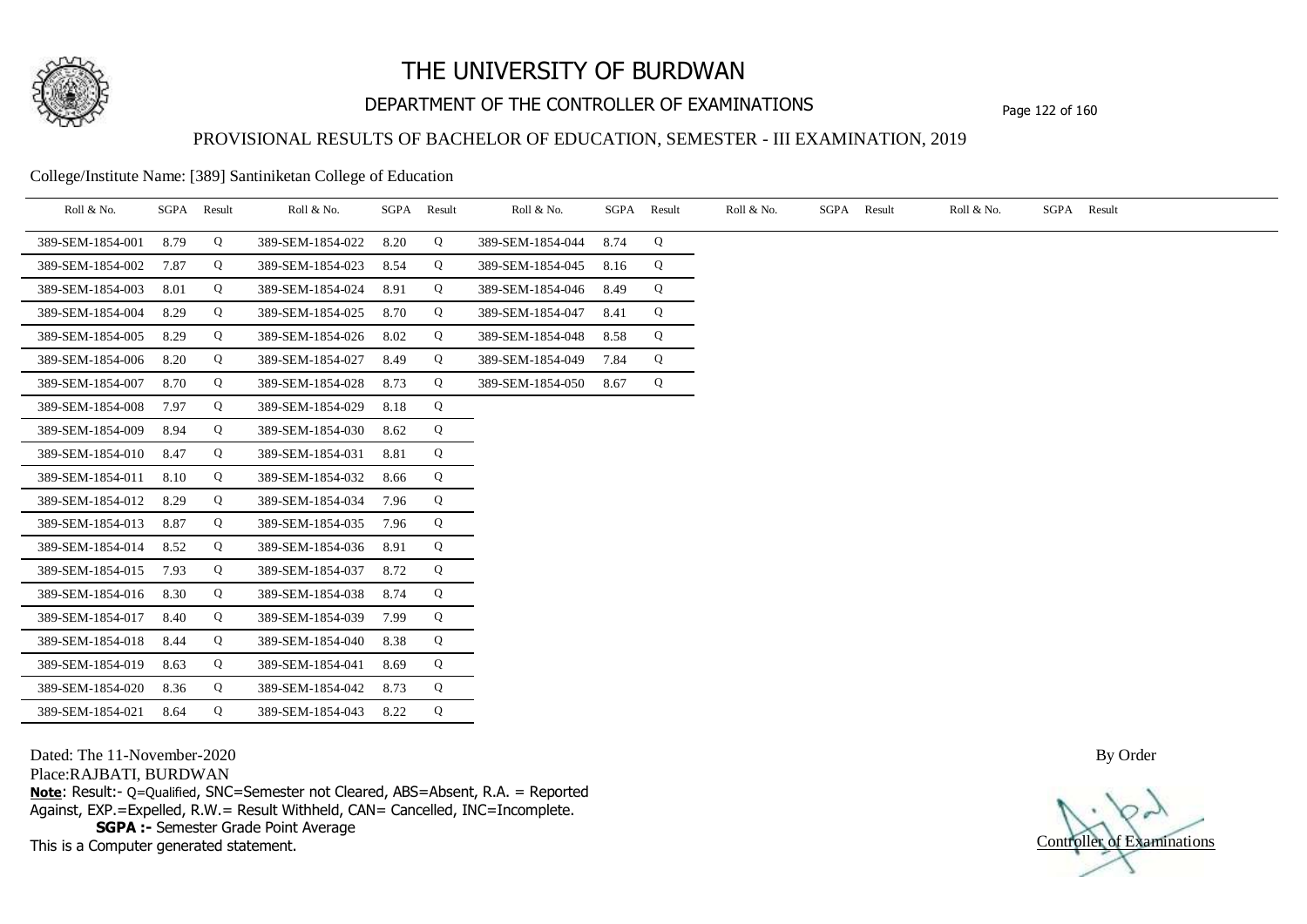

## DEPARTMENT OF THE CONTROLLER OF EXAMINATIONS Page 123 of 160

## PROVISIONAL RESULTS OF BACHELOR OF EDUCATION, SEMESTER - III EXAMINATION, 2019

College/Institute Name: [390] Rajbina B.Ed College

| Roll & No.       | SGPA Result |   | Roll & No.       |      | SGPA Result | Roll & No.       |      | SGPA Result | Roll & No.       |      | SGPA Result | Roll & No.       | SGPA Result |   |  |
|------------------|-------------|---|------------------|------|-------------|------------------|------|-------------|------------------|------|-------------|------------------|-------------|---|--|
| 390-SEM-1754-029 | 9.23        | Q | 390-SEM-1854-022 | 8.10 | Q           | 390-SEM-1854-044 | 8.52 | Q           | 390-SEM-1854-066 | 8.25 | Q           | 390-SEM-1854-087 | 9.28        | Q |  |
| 390-SEM-1854-001 | 8.50        | Q | 390-SEM-1854-023 | 8.70 | Q           | 390-SEM-1854-045 | 8.15 | Q           | 390-SEM-1854-067 |      | <b>INC</b>  | 390-SEM-1854-088 | 9.23        | Q |  |
| 390-SEM-1854-003 | 8.38        | Q | 390-SEM-1854-024 | 9.14 | Q           | 390-SEM-1854-046 | 9.19 | Q           | 390-SEM-1854-068 | 8.42 | Q           | 390-SEM-1854-089 | 9.29        | Q |  |
| 390-SEM-1854-004 | 8.32        | Q | 390-SEM-1854-025 | 8.98 | Q           | 390-SEM-1854-047 | 9.19 | Q           | 390-SEM-1854-069 | 8.59 | Q           | 390-SEM-1854-090 | 8.42        | Q |  |
| 390-SEM-1854-005 | 8.58        | Q | 390-SEM-1854-026 | 8.57 | Q           | 390-SEM-1854-048 |      | <b>INC</b>  | 390-SEM-1854-070 | 8.92 | Q           | 390-SEM-1854-091 | 9.04        | Q |  |
| 390-SEM-1854-006 | 9.30        | Q | 390-SEM-1854-027 | 7.71 | Q           | 390-SEM-1854-049 | 8.38 | Q           | 390-SEM-1854-071 | 8.65 | Q           | 390-SEM-1854-092 | 8.66        | Q |  |
| 390-SEM-1854-007 | 8.86        | Q | 390-SEM-1854-028 | 8.64 | Q           | 390-SEM-1854-050 | 9.00 | Q           | 390-SEM-1854-072 | 9.14 | Q           | 390-SEM-1854-093 | 8.16        | Q |  |
| 390-SEM-1854-008 | 8.08        | Q | 390-SEM-1854-029 | 8.32 | Q           | 390-SEM-1854-051 | 8.14 | Q           | 390-SEM-1854-073 | 9.01 | Q           | 390-SEM-1854-094 | 8.97        | Q |  |
| 390-SEM-1854-009 | 8.06        | Q | 390-SEM-1854-030 | 9.40 | Q           | 390-SEM-1854-052 | 8.74 | Q           | 390-SEM-1854-074 | 8.34 | Q           | 390-SEM-1854-095 | 8.93        | Q |  |
| 390-SEM-1854-010 | 8.96        | Q | 390-SEM-1854-031 | 9.22 | Q           | 390-SEM-1854-053 | 8.70 | Q           | 390-SEM-1854-075 | 8.49 | Q           | 390-SEM-1854-096 | 8.34        | Q |  |
| 390-SEM-1854-011 | 8.18        | Q | 390-SEM-1854-032 | 8.17 | Q           | 390-SEM-1854-054 | 8.60 | Q           | 390-SEM-1854-076 | 8.81 | Q           | 390-SEM-1854-097 | 9.31        | Q |  |
| 390-SEM-1854-012 | 8.76        | Q | 390-SEM-1854-033 | 8.38 | Q           | 390-SEM-1854-055 | 8.32 | Q           | 390-SEM-1854-077 | 8.23 | Q           | 390-SEM-1854-099 | 8.49        | Q |  |
| 390-SEM-1854-013 | 8.54        | Q | 390-SEM-1854-035 | 8.89 | Q           | 390-SEM-1854-056 | 8.55 | Q           | 390-SEM-1854-078 | 9.14 | Q           | 390-SEM-1854-100 | 8.48        | Q |  |
| 390-SEM-1854-014 | 8.92        | Q | 390-SEM-1854-036 | 8.20 | Q           | 390-SEM-1854-058 | 9.25 | Q           | 390-SEM-1854-079 | 8.43 | Q           |                  |             |   |  |
| 390-SEM-1854-015 | 7.92        | Q | 390-SEM-1854-037 | 8.40 | Q           | 390-SEM-1854-059 | 9.14 | Q           | 390-SEM-1854-080 | 9.23 | Q           |                  |             |   |  |
| 390-SEM-1854-016 | 8.94        | Q | 390-SEM-1854-038 | 8.46 | Q           | 390-SEM-1854-060 | 9.05 | Q           | 390-SEM-1854-081 | 9.24 | Q           |                  |             |   |  |
| 390-SEM-1854-017 | 8.66        | Q | 390-SEM-1854-039 | 8.33 | Q           | 390-SEM-1854-061 | 9.07 | Q           | 390-SEM-1854-082 | 8.99 | Q           |                  |             |   |  |
| 390-SEM-1854-018 | 8.30        | Q | 390-SEM-1854-040 | 7.82 | Q           | 390-SEM-1854-062 | 8.14 | Q           | 390-SEM-1854-083 | 9.05 | Q           |                  |             |   |  |
| 390-SEM-1854-019 | 8.34        | Q | 390-SEM-1854-041 | 8.43 | Q           | 390-SEM-1854-063 | 8.42 | Q           | 390-SEM-1854-084 | 8.78 | Q           |                  |             |   |  |
| 390-SEM-1854-020 | 8.10        | Q | 390-SEM-1854-042 |      | INC.        | 390-SEM-1854-064 | 8.26 | Q           | 390-SEM-1854-085 | 8.44 | Q           |                  |             |   |  |
| 390-SEM-1854-021 | 9.12        | Q | 390-SEM-1854-043 | 8.50 | Q           | 390-SEM-1854-065 | 9.34 | Q           | 390-SEM-1854-086 | 9.27 | Q           |                  |             |   |  |

Dated: The 11-November-2020

Place:RAJBATI, BURDWAN

**Note**: Result:- Q=Qualified, SNC=Semester not Cleared, ABS=Absent, R.A. = Reported Against, EXP.=Expelled, R.W.= Result Withheld, CAN= Cancelled, INC=Incomplete. **SGPA :-** Semester Grade Point Average

This is a Computer generated statement.

Controller of Examinations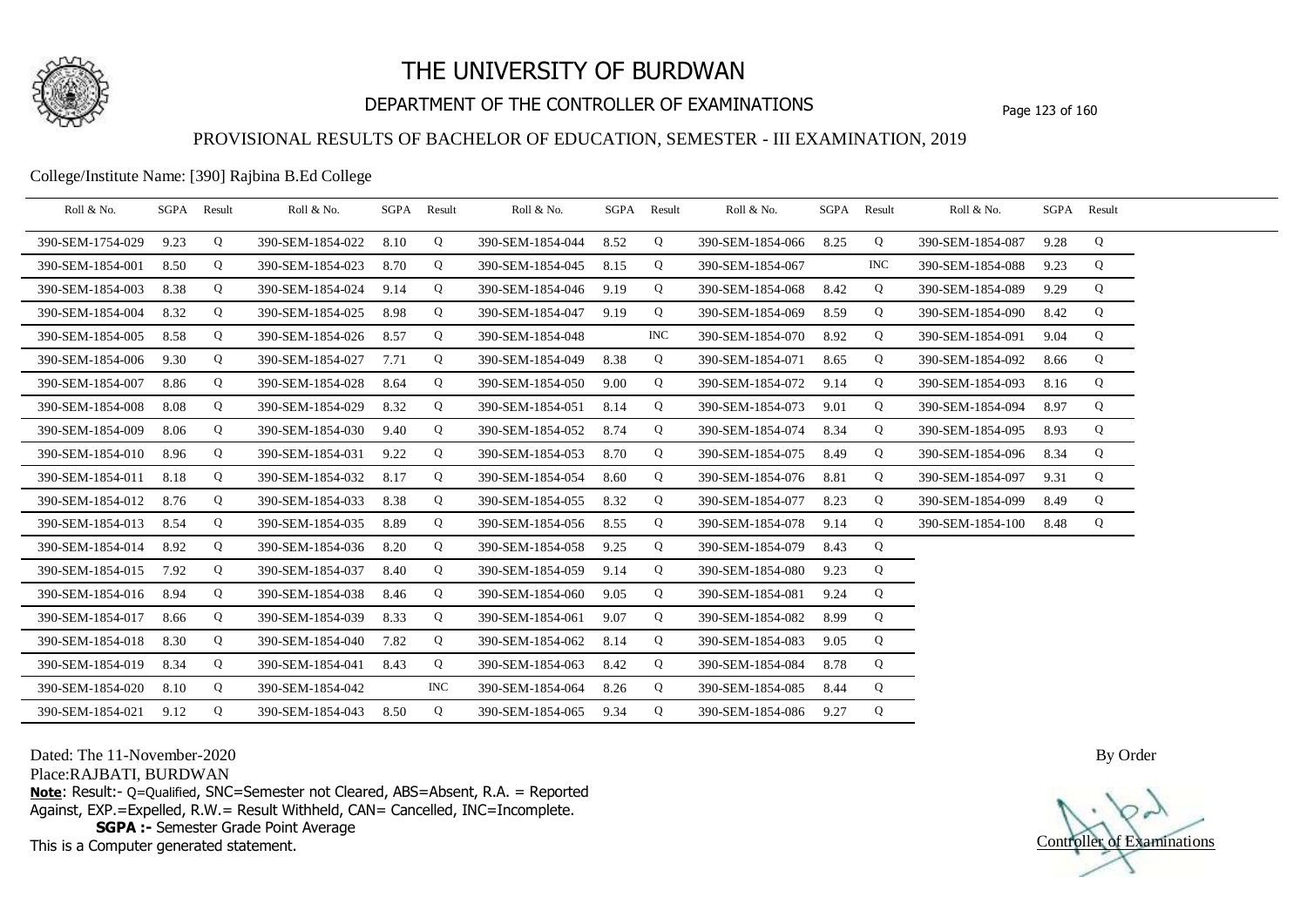

## DEPARTMENT OF THE CONTROLLER OF EXAMINATIONS Page 124 of 160

## PROVISIONAL RESULTS OF BACHELOR OF EDUCATION, SEMESTER - III EXAMINATION, 2019

#### College/Institute Name: [391] Sree Ramkrishna College of Education

| Roll & No.       | SGPA | Result | Roll & No.       |      | SGPA Result | Roll & No.       |      | SGPA Result | Roll & No.       |      | SGPA Result | Roll & No.       | SGPA Result |   |  |
|------------------|------|--------|------------------|------|-------------|------------------|------|-------------|------------------|------|-------------|------------------|-------------|---|--|
| 391-SEM-1754-016 | 9.08 | Q      | 391-SEM-1854-022 | 8.82 | Q           | 391-SEM-1854-043 | 8.92 | Q           | 391-SEM-1854-067 | 8.80 | Q           | 391-SEM-1854-089 | 9.24        | Q |  |
| 391-SEM-1854-001 | 9.04 | Q      | 391-SEM-1854-023 | 9.15 | Q           | 391-SEM-1854-044 | 8.95 | Q           | 391-SEM-1854-068 | 9.00 | Q           | 391-SEM-1854-091 | 9.00        | Q |  |
| 391-SEM-1854-002 | 8.87 | Q      | 391-SEM-1854-024 | 8.99 | Q           | 391-SEM-1854-045 | 8.98 | Q           | 391-SEM-1854-069 | 8.98 | Q           | 391-SEM-1854-093 | 8.98        | Q |  |
| 391-SEM-1854-003 | 9.02 | Q      | 391-SEM-1854-025 | 8.98 | Q           | 391-SEM-1854-046 | 9.08 | Q           | 391-SEM-1854-070 | 9.05 | Q           | 391-SEM-1854-094 | 9.09        | Q |  |
| 391-SEM-1854-004 | 8.94 | Q      | 391-SEM-1854-026 | 8.92 | Q           | 391-SEM-1854-048 | 9.00 | Q           | 391-SEM-1854-071 | 8.99 | Q           | 391-SEM-1854-095 | 9.02        | Q |  |
| 391-SEM-1854-005 | 8.94 | Q      | 391-SEM-1854-027 | 9.01 | Q           | 391-SEM-1854-049 | 9.03 | Q           | 391-SEM-1854-072 | 8.97 | Q           | 391-SEM-1854-096 | 9.22        | Q |  |
| 391-SEM-1854-006 | 9.13 | Q      | 391-SEM-1854-028 | 8.91 | Q           | 391-SEM-1854-050 | 9.12 | Q           | 391-SEM-1854-073 | 9.10 | Q           | 391-SEM-1854-097 | 8.99        | Q |  |
| 391-SEM-1854-008 | 9.08 | Q      | 391-SEM-1854-029 | 9.00 | Q           | 391-SEM-1854-051 | 9.18 | Q           | 391-SEM-1854-074 | 9.12 | Q           | 391-SEM-1854-098 | 9.01        | Q |  |
| 391-SEM-1854-009 | 8.99 | Q      | 391-SEM-1854-030 | 8.97 | Q           | 391-SEM-1854-052 | 8.94 | Q           | 391-SEM-1854-075 | 9.09 | Q           | 391-SEM-1854-099 | 9.07        | Q |  |
| 391-SEM-1854-010 | 8.99 | Q      | 391-SEM-1854-031 | 8.95 | Q           | 391-SEM-1854-053 | 9.06 | Q           | 391-SEM-1854-076 |      | <b>INC</b>  | 391-SEM-1854-100 | 9.05        | Q |  |
| 391-SEM-1854-011 | 8.91 | Q      | 391-SEM-1854-032 | 9.06 | Q           | 391-SEM-1854-054 | 9.04 | Q           | 391-SEM-1854-077 | 8.98 | Q           |                  |             |   |  |
| 391-SEM-1854-012 | 9.04 | Q      | 391-SEM-1854-033 | 9.02 | Q           | 391-SEM-1854-055 | 8.89 | Q           | 391-SEM-1854-078 | 8.97 | Q           |                  |             |   |  |
| 391-SEM-1854-013 | 9.00 | Q      | 391-SEM-1854-034 | 8.99 | Q           | 391-SEM-1854-057 | 9.07 | Q           | 391-SEM-1854-079 | 8.86 | Q           |                  |             |   |  |
| 391-SEM-1854-014 | 9.06 | Q      | 391-SEM-1854-035 | 8.95 | Q           | 391-SEM-1854-059 | 8.98 | Q           | 391-SEM-1854-080 | 8.97 | Q           |                  |             |   |  |
| 391-SEM-1854-015 | 9.10 | Q      | 391-SEM-1854-036 | 8.84 | Q           | 391-SEM-1854-060 | 9.19 | Q           | 391-SEM-1854-082 | 9.06 | Q           |                  |             |   |  |
| 391-SEM-1854-016 | 9.09 | Q      | 391-SEM-1854-037 |      | <b>INC</b>  | 391-SEM-1854-061 | 8.90 | Q           | 391-SEM-1854-083 |      | <b>INC</b>  |                  |             |   |  |
| 391-SEM-1854-017 | 8.95 | Q      | 391-SEM-1854-038 | 8.98 | Q           | 391-SEM-1854-062 | 8.95 | Q           | 391-SEM-1854-084 | 8.99 | Q           |                  |             |   |  |
| 391-SEM-1854-018 | 9.02 | Q      | 391-SEM-1854-039 | 9.03 | Q           | 391-SEM-1854-063 | 9.12 | Q           | 391-SEM-1854-085 | 8.99 | Q           |                  |             |   |  |
| 391-SEM-1854-019 | 8.98 | Q      | 391-SEM-1854-040 | 9.13 | Q           | 391-SEM-1854-064 | 8.94 | Q           | 391-SEM-1854-086 | 9.10 | Q           |                  |             |   |  |
| 391-SEM-1854-020 | 9.24 | Q      | 391-SEM-1854-041 | 8.99 | Q           | 391-SEM-1854-065 | 9.01 | Q           | 391-SEM-1854-087 | 9.02 | Q           |                  |             |   |  |
| 391-SEM-1854-021 | 8.90 | Q      | 391-SEM-1854-042 | 9.07 | Q           | 391-SEM-1854-066 | 8.96 | Q           | 391-SEM-1854-088 | 9.07 | Q           |                  |             |   |  |

Dated: The 11-November-2020

Place:RAJBATI, BURDWAN

**Note**: Result:- Q=Qualified, SNC=Semester not Cleared, ABS=Absent, R.A. = Reported Against, EXP.=Expelled, R.W.= Result Withheld, CAN= Cancelled, INC=Incomplete. **SGPA :-** Semester Grade Point Average

This is a Computer generated statement.

Controller of Examinations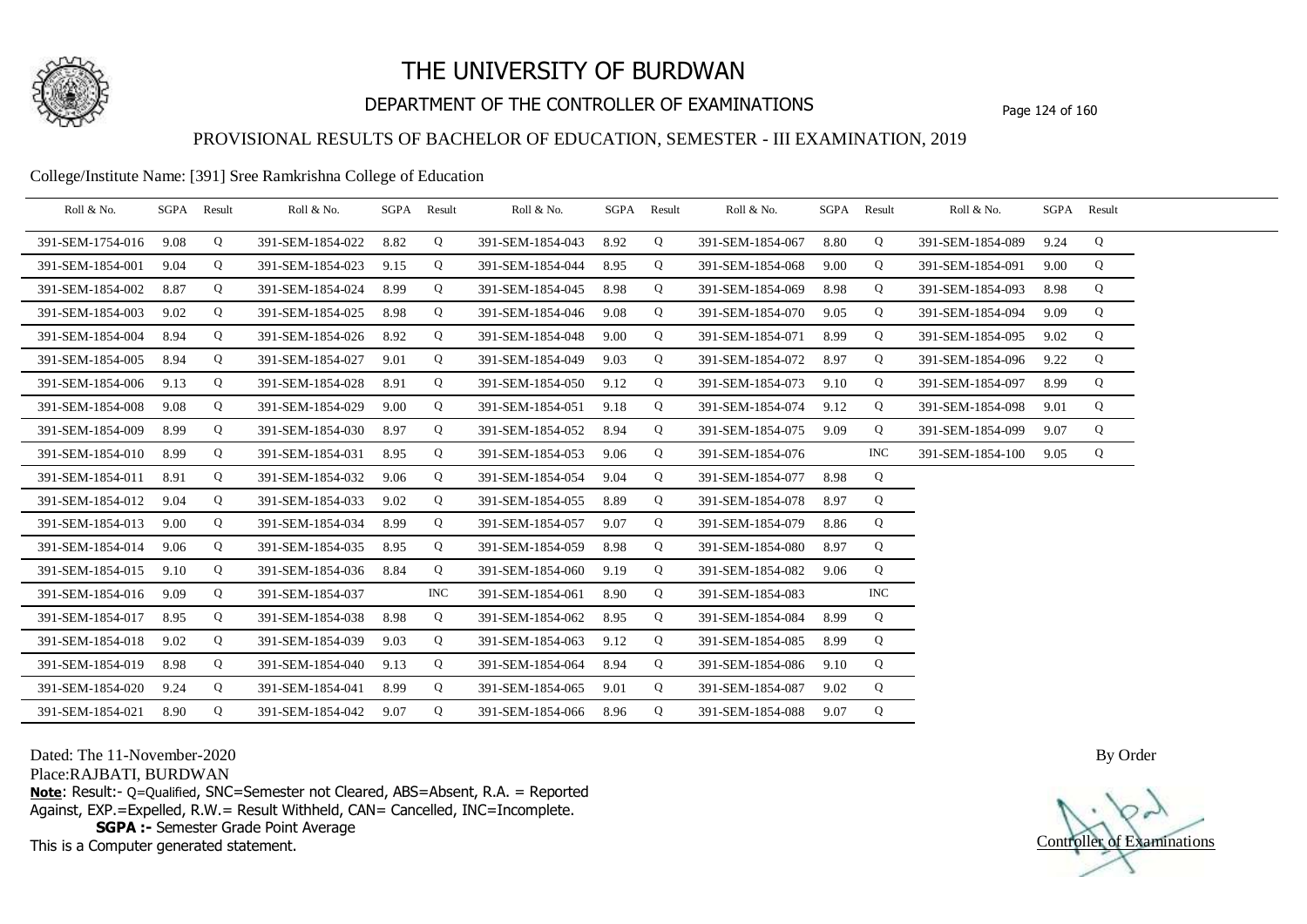

## DEPARTMENT OF THE CONTROLLER OF EXAMINATIONS Page 125 of 160

### PROVISIONAL RESULTS OF BACHELOR OF EDUCATION, SEMESTER - III EXAMINATION, 2019

College/Institute Name: [392] Hetampur Rajbati B.Ed College

| Roll & No.       | SGPA | Result | Roll & No.       | SGPA | Result     | Roll & No.       | SGPA | Result     | Roll & No. | SGPA | Result | Roll & No. | SGPA Result |
|------------------|------|--------|------------------|------|------------|------------------|------|------------|------------|------|--------|------------|-------------|
| 392-SEM-1754-017 | 8.79 | Q      | 392-SEM-1854-020 | 8.69 | Q          | 392-SEM-1854-041 | 8.67 | Q          |            |      |        |            |             |
| 392-SEM-1754-032 | 8.52 | Q      | 392-SEM-1854-021 |      | INC        | 392-SEM-1854-042 | 8.84 | Q          |            |      |        |            |             |
| 392-SEM-1854-001 | 8.66 | Q      | 392-SEM-1854-022 | 8.71 | Q          | 392-SEM-1854-043 | 8.65 | Q          |            |      |        |            |             |
| 392-SEM-1854-002 | 8.63 | Q      | 392-SEM-1854-023 | 8.76 | Q          | 392-SEM-1854-044 | 8.75 | Q          |            |      |        |            |             |
| 392-SEM-1854-003 | 8.66 | Q      | 392-SEM-1854-024 |      | <b>SNC</b> | 392-SEM-1854-045 | 8.49 | Q          |            |      |        |            |             |
| 392-SEM-1854-004 | 8.91 | Q      | 392-SEM-1854-025 | 8.44 | Q          | 392-SEM-1854-046 | 8.57 | Q          |            |      |        |            |             |
| 392-SEM-1854-005 | 8.86 | Q      | 392-SEM-1854-026 | 8.77 | Q          | 392-SEM-1854-047 | 8.73 | Q          |            |      |        |            |             |
| 392-SEM-1854-006 | 8.53 | Q      | 392-SEM-1854-027 | 8.79 | Q          | 392-SEM-1854-048 | 8.73 | Q          |            |      |        |            |             |
| 392-SEM-1854-007 | 8.63 | Q      | 392-SEM-1854-028 | 8.67 | Q          | 392-SEM-1854-049 | 8.58 | Q          |            |      |        |            |             |
| 392-SEM-1854-008 | 8.75 | Q      | 392-SEM-1854-029 | 8.82 | Q          | 392-SEM-1854-050 |      | <b>INC</b> |            |      |        |            |             |
| 392-SEM-1854-009 | 8.56 | Q      | 392-SEM-1854-030 | 8.77 | Q          |                  |      |            |            |      |        |            |             |
| 392-SEM-1854-010 | 8.54 | Q      | 392-SEM-1854-031 | 8.53 | Q          |                  |      |            |            |      |        |            |             |
| 392-SEM-1854-011 | 8.69 | Q      | 392-SEM-1854-032 | 8.74 | Q          |                  |      |            |            |      |        |            |             |
| 392-SEM-1854-012 | 8.55 | Q      | 392-SEM-1854-033 | 8.82 | Q          |                  |      |            |            |      |        |            |             |
| 392-SEM-1854-013 | 8.83 | Q      | 392-SEM-1854-034 |      | <b>INC</b> |                  |      |            |            |      |        |            |             |
| 392-SEM-1854-014 | 8.82 | Q      | 392-SEM-1854-035 | 8.57 | Q          |                  |      |            |            |      |        |            |             |
| 392-SEM-1854-015 | 8.89 | Q      | 392-SEM-1854-036 | 8.62 | Q          |                  |      |            |            |      |        |            |             |
| 392-SEM-1854-016 | 8.73 | Q      | 392-SEM-1854-037 | 8.87 | Q          |                  |      |            |            |      |        |            |             |
| 392-SEM-1854-017 | 8.74 | Q      | 392-SEM-1854-038 | 8.69 | Q          |                  |      |            |            |      |        |            |             |
| 392-SEM-1854-018 | 8.84 | Q      | 392-SEM-1854-039 | 8.80 | Q          |                  |      |            |            |      |        |            |             |
| 392-SEM-1854-019 | 8.66 | Q      | 392-SEM-1854-040 | 8.58 | Q          |                  |      |            |            |      |        |            |             |

Dated: The 11-November-2020

Place:RAJBATI, BURDWAN

**Note**: Result:- Q=Qualified, SNC=Semester not Cleared, ABS=Absent, R.A. = Reported Against, EXP.=Expelled, R.W.= Result Withheld, CAN= Cancelled, INC=Incomplete. **SGPA :-** Semester Grade Point Average

This is a Computer generated statement.

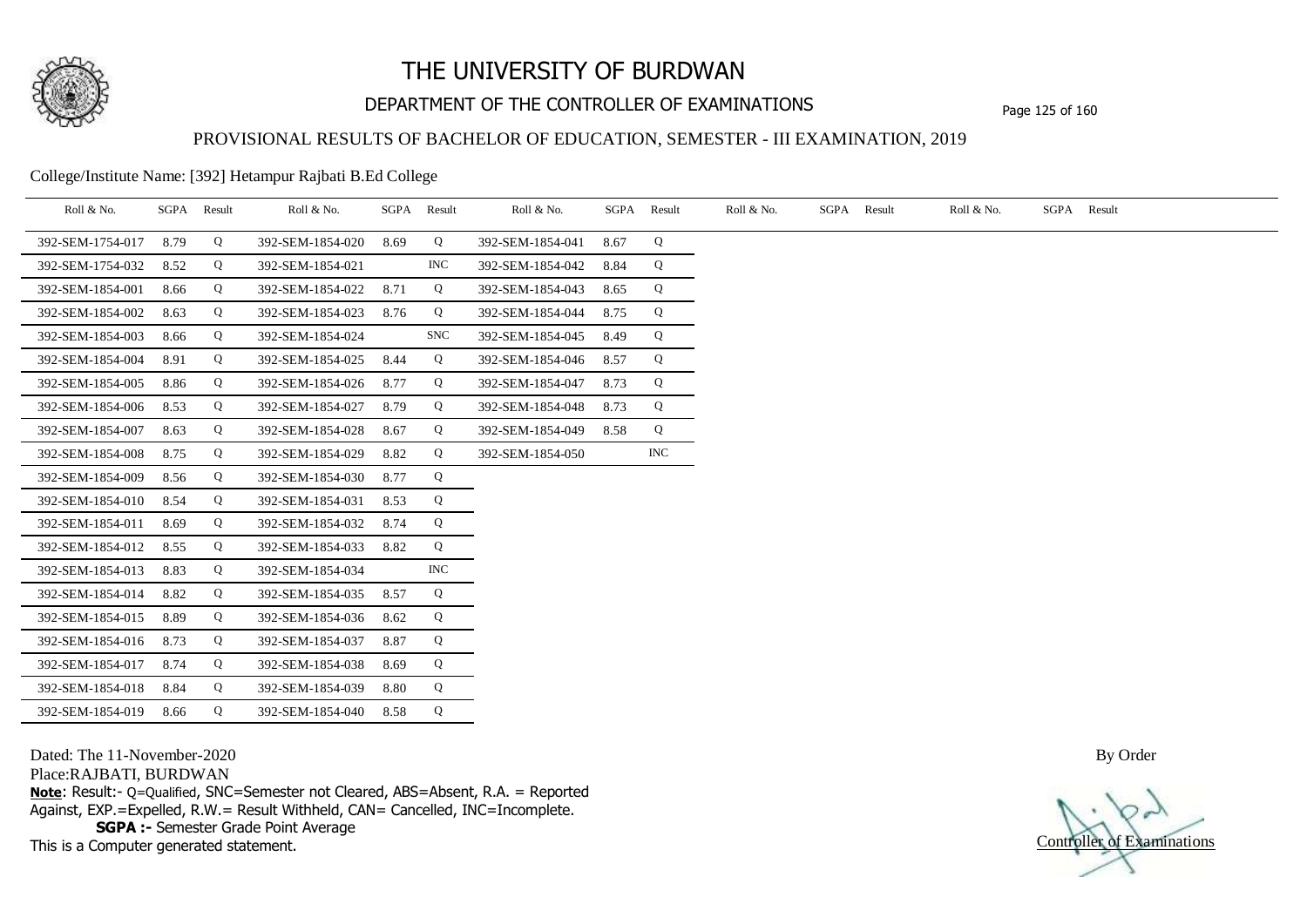

## DEPARTMENT OF THE CONTROLLER OF EXAMINATIONS Page 126 of 160

### PROVISIONAL RESULTS OF BACHELOR OF EDUCATION, SEMESTER - III EXAMINATION, 2019

College/Institute Name: [393] T.M.D. Teachers Training College

| Roll & No.       |      | SGPA Result | Roll & No.       |      | SGPA Result | Roll & No.       | SGPA | Result | Roll & No. | SGPA Result | Roll & No. | SGPA Result |
|------------------|------|-------------|------------------|------|-------------|------------------|------|--------|------------|-------------|------------|-------------|
| 393-SEM-1754-010 | 8.46 | Q           | 393-SEM-1854-021 | 8.68 | Q           | 393-SEM-1854-042 | 8.54 | Q      |            |             |            |             |
| 393-SEM-1854-001 | 8.52 | Q           | 393-SEM-1854-022 | 8.60 | Q           | 393-SEM-1854-043 | 8.65 | Q      |            |             |            |             |
| 393-SEM-1854-002 | 8.61 | Q           | 393-SEM-1854-023 | 8.84 | Q           | 393-SEM-1854-044 | 8.94 | Q      |            |             |            |             |
| 393-SEM-1854-003 | 8.92 | Q           | 393-SEM-1854-024 | 8.57 | Q           | 393-SEM-1854-045 | 8.71 | Q      |            |             |            |             |
| 393-SEM-1854-004 | 8.48 | Q           | 393-SEM-1854-025 | 8.83 | Q           | 393-SEM-1854-046 | 8.60 | Q      |            |             |            |             |
| 393-SEM-1854-005 | 8.78 | Q           | 393-SEM-1854-026 | 8.46 | Q           | 393-SEM-1854-047 | 8.96 | Q      |            |             |            |             |
| 393-SEM-1854-006 | 8.40 | Q           | 393-SEM-1854-027 | 8.59 | Q           | 393-SEM-1854-048 | 8.60 | Q      |            |             |            |             |
| 393-SEM-1854-007 | 8.51 | Q           | 393-SEM-1854-028 | 8.62 | Q           | 393-SEM-1854-049 | 8.71 | Q      |            |             |            |             |
| 393-SEM-1854-008 | 8.53 | Q           | 393-SEM-1854-029 | 8.67 | Q           | 393-SEM-1854-050 | 8.52 | Q      |            |             |            |             |
| 393-SEM-1854-009 | 8.62 | Q           | 393-SEM-1854-030 | 8.54 | Q           |                  |      |        |            |             |            |             |
| 393-SEM-1854-010 | 8.65 | Q           | 393-SEM-1854-031 | 8.59 | Q           |                  |      |        |            |             |            |             |
| 393-SEM-1854-011 | 8.90 | Q           | 393-SEM-1854-032 | 8.67 | Q           |                  |      |        |            |             |            |             |
| 393-SEM-1854-012 | 8.53 | Q           | 393-SEM-1854-033 | 8.59 | Q           |                  |      |        |            |             |            |             |
| 393-SEM-1854-013 | 8.58 | Q           | 393-SEM-1854-034 | 8.55 | Q           |                  |      |        |            |             |            |             |
| 393-SEM-1854-014 | 8.48 | Q           | 393-SEM-1854-035 | 8.54 | Q           |                  |      |        |            |             |            |             |
| 393-SEM-1854-015 | 8.88 | Q           | 393-SEM-1854-036 | 8.60 | Q           |                  |      |        |            |             |            |             |
| 393-SEM-1854-016 | 8.66 | Q           | 393-SEM-1854-037 | 8.48 | Q           |                  |      |        |            |             |            |             |
| 393-SEM-1854-017 | 8.65 | Q           | 393-SEM-1854-038 | 8.58 | Q           |                  |      |        |            |             |            |             |
| 393-SEM-1854-018 | 8.87 | Q           | 393-SEM-1854-039 | 8.71 | Q           |                  |      |        |            |             |            |             |
| 393-SEM-1854-019 | 8.64 | Q           | 393-SEM-1854-040 | 8.59 | Q           |                  |      |        |            |             |            |             |
| 393-SEM-1854-020 | 8.79 | Q           | 393-SEM-1854-041 | 8.61 | Q           |                  |      |        |            |             |            |             |

Dated: The 11-November-2020

Place:RAJBATI, BURDWAN

**Note**: Result:- Q=Qualified, SNC=Semester not Cleared, ABS=Absent, R.A. = Reported Against, EXP.=Expelled, R.W.= Result Withheld, CAN= Cancelled, INC=Incomplete. **SGPA :-** Semester Grade Point Average

This is a Computer generated statement.

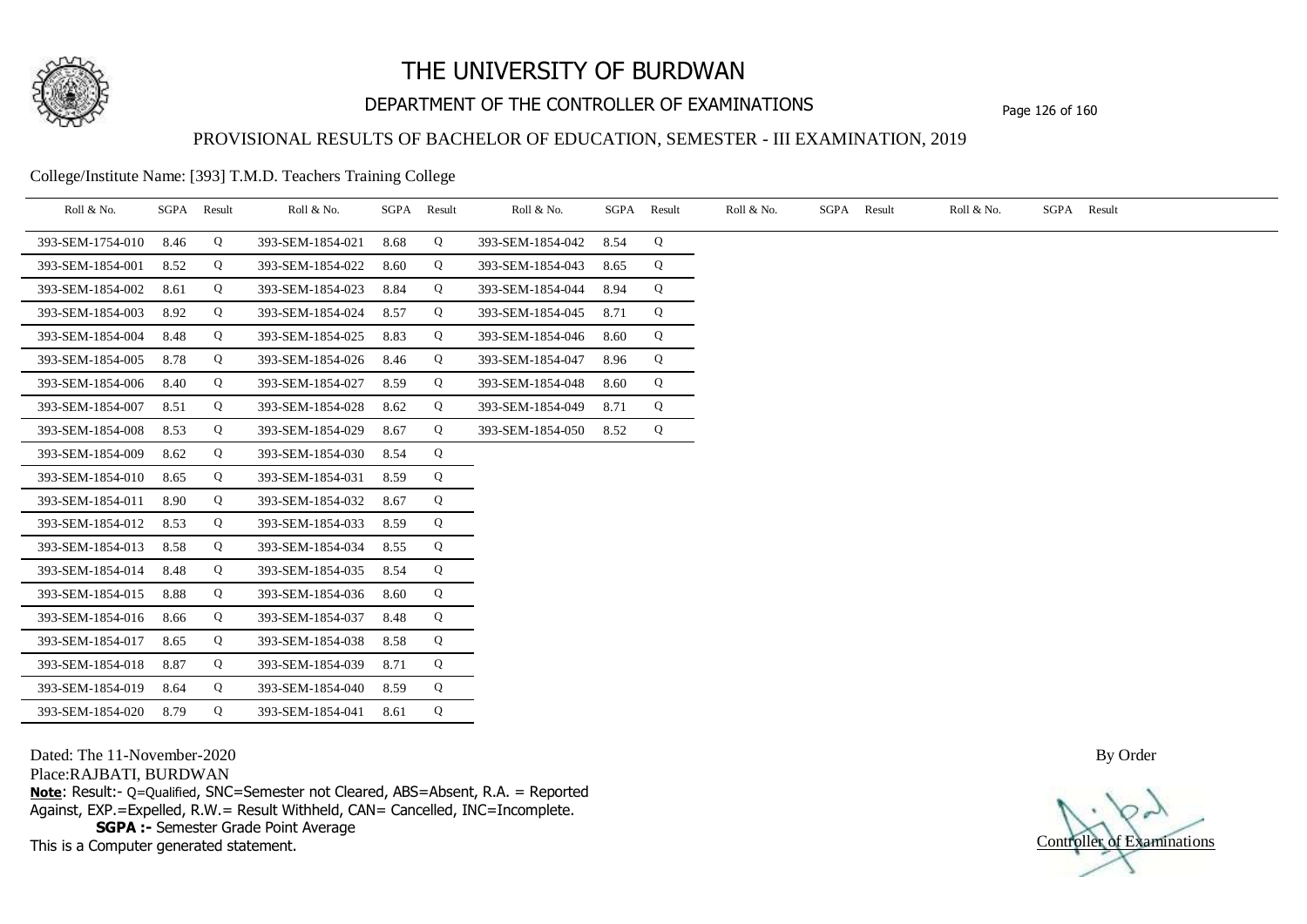

## DEPARTMENT OF THE CONTROLLER OF EXAMINATIONS Page 127 of 160

### PROVISIONAL RESULTS OF BACHELOR OF EDUCATION, SEMESTER - III EXAMINATION, 2019

### College/Institute Name: [395] Rampurhat Teachers Training College

| Roll & No.       | SGPA | Result     | Roll & No.       | SGPA Result |   | Roll & No.       |      | SGPA Result | Roll & No.       |      | SGPA Result | Roll & No.       |      | SGPA Result |  |
|------------------|------|------------|------------------|-------------|---|------------------|------|-------------|------------------|------|-------------|------------------|------|-------------|--|
| 395-SEM-1754-066 | 7.34 | Q          | 395-SEM-1854-021 | 8.67        | Q | 395-SEM-1854-042 | 8.67 | Q           | 395-SEM-1854-065 | 8.83 | Q           | 395-SEM-1854-086 | 8.70 | Q           |  |
| 395-SEM-1854-001 | 8.71 | Q          | 395-SEM-1854-022 | 8.71        | Q | 395-SEM-1854-044 | 8.89 | Q           | 395-SEM-1854-066 | 8.95 | Q           | 395-SEM-1854-087 | 8.61 | Q           |  |
| 395-SEM-1854-002 | 8.88 | Q          | 395-SEM-1854-023 | 9.00        | Q | 395-SEM-1854-045 | 8.82 | Q           | 395-SEM-1854-067 | 8.47 | Q           | 395-SEM-1854-088 | 8.71 | Q           |  |
| 395-SEM-1854-003 | 8.67 | Q          | 395-SEM-1854-024 | 8.35        | Q | 395-SEM-1854-046 | 8.79 | Q           | 395-SEM-1854-068 | 8.62 | Q           | 395-SEM-1854-089 | 8.63 | Q           |  |
| 395-SEM-1854-004 | 8.59 | Q          | 395-SEM-1854-025 | 8.85        | Q | 395-SEM-1854-047 | 8.70 | Q           | 395-SEM-1854-069 | 8.81 | Q           | 395-SEM-1854-090 | 8.63 | Q           |  |
| 395-SEM-1854-005 | 9.01 | Q          | 395-SEM-1854-026 | 8.96        | Q | 395-SEM-1854-048 | 8.82 | Q           | 395-SEM-1854-070 | 8.59 | Q           | 395-SEM-1854-093 | 8.77 | Q           |  |
| 395-SEM-1854-006 | 8.89 | Q          | 395-SEM-1854-027 | 9.05        | Q | 395-SEM-1854-049 | 8.86 | Q           | 395-SEM-1854-071 | 8.63 | Q           | 395-SEM-1854-094 | 8.87 | Q           |  |
| 395-SEM-1854-007 | 8.73 | Q          | 395-SEM-1854-028 | 8.50        | Q | 395-SEM-1854-050 | 8.80 | Q           | 395-SEM-1854-072 | 9.16 | Q           | 395-SEM-1854-095 | 8.72 | Q           |  |
| 395-SEM-1854-008 | 8.70 | Q          | 395-SEM-1854-029 | 8.55        | Q | 395-SEM-1854-052 | 8.70 | Q           | 395-SEM-1854-073 | 8.65 | Q           | 395-SEM-1854-096 | 8.70 | Q           |  |
| 395-SEM-1854-009 | 8.74 | Q          | 395-SEM-1854-030 | 8.44        | Q | 395-SEM-1854-053 | 8.83 | Q           | 395-SEM-1854-074 | 8.64 | Q           | 395-SEM-1854-098 | 8.79 | Q           |  |
| 395-SEM-1854-010 | 8.66 | Q          | 395-SEM-1854-031 | 8.87        | Q | 395-SEM-1854-054 | 8.72 | Q           | 395-SEM-1854-075 | 8.70 | Q           | 395-SEM-1854-099 | 8.58 | Q           |  |
| 395-SEM-1854-011 | 8.50 | Q          | 395-SEM-1854-032 | 8.74        | Q | 395-SEM-1854-055 | 8.69 | Q           | 395-SEM-1854-076 | 8.72 | Q           | 395-SEM-1854-100 | 8.64 | Q           |  |
| 395-SEM-1854-012 | 8.59 | Q          | 395-SEM-1854-033 | 8.74        | Q | 395-SEM-1854-056 | 8.75 | Q           | 395-SEM-1854-077 | 8.76 | Q           |                  |      |             |  |
| 395-SEM-1854-013 | 8.50 | Q          | 395-SEM-1854-034 | 8.62        | Q | 395-SEM-1854-057 | 8.76 | Q           | 395-SEM-1854-078 | 8.58 | Q           |                  |      |             |  |
| 395-SEM-1854-014 | 8.90 | Q          | 395-SEM-1854-035 | 9.36        | Q | 395-SEM-1854-058 | 8.72 | Q           | 395-SEM-1854-079 | 8.90 | Q           |                  |      |             |  |
| 395-SEM-1854-015 | 8.60 | Q          | 395-SEM-1854-036 | 9.10        | Q | 395-SEM-1854-059 | 8.72 | Q           | 395-SEM-1854-080 | 8.99 | Q           |                  |      |             |  |
| 395-SEM-1854-016 | 8.70 | Q          | 395-SEM-1854-037 | 8.93        | Q | 395-SEM-1854-060 | 8.70 | Q           | 395-SEM-1854-081 | 8.69 | Q           |                  |      |             |  |
| 395-SEM-1854-017 |      | <b>SNC</b> | 395-SEM-1854-038 | 8.80        | Q | 395-SEM-1854-061 | 8.52 | Q           | 395-SEM-1854-082 | 8.45 | Q           |                  |      |             |  |
| 395-SEM-1854-018 | 8.65 | Q          | 395-SEM-1854-039 | 8.69        | Q | 395-SEM-1854-062 | 8.69 | Q           | 395-SEM-1854-083 | 9.00 | Q           |                  |      |             |  |
| 395-SEM-1854-019 | 8.90 | Q          | 395-SEM-1854-040 | 8.74        | Q | 395-SEM-1854-063 | 8.67 | Q           | 395-SEM-1854-084 | 8.74 | Q           |                  |      |             |  |
| 395-SEM-1854-020 | 8.75 | Q          | 395-SEM-1854-041 | 8.58        | Q | 395-SEM-1854-064 | 8.86 | Q           | 395-SEM-1854-085 | 8.78 | Q           |                  |      |             |  |

Dated: The 11-November-2020

Place:RAJBATI, BURDWAN

**Note**: Result:- Q=Qualified, SNC=Semester not Cleared, ABS=Absent, R.A. = Reported Against, EXP.=Expelled, R.W.= Result Withheld, CAN= Cancelled, INC=Incomplete. **SGPA :-** Semester Grade Point Average

This is a Computer generated statement.

Controller of Examinations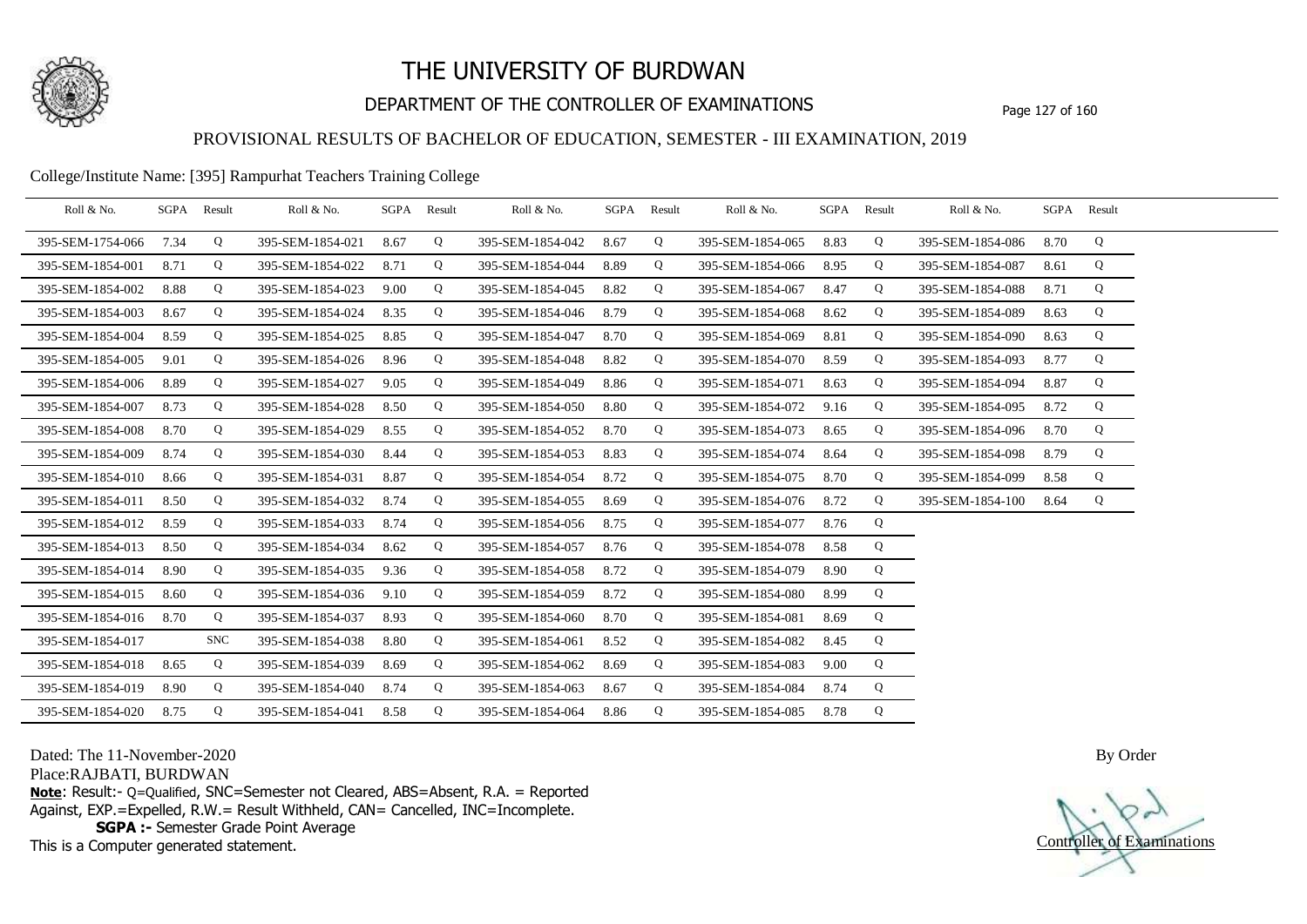

## DEPARTMENT OF THE CONTROLLER OF EXAMINATIONS Page 128 of 160

### PROVISIONAL RESULTS OF BACHELOR OF EDUCATION, SEMESTER - III EXAMINATION, 2019

#### College/Institute Name: [396] Arkaduyti College of Education

| Roll & No.       | SGPA | Result | Roll & No.       | SGPA | Result | Roll & No.       |      | SGPA Result | Roll & No.       | SGPA | Result | Roll & No.       |      | SGPA Result |  |
|------------------|------|--------|------------------|------|--------|------------------|------|-------------|------------------|------|--------|------------------|------|-------------|--|
| 396-SEM-1854-001 | 8.49 | Q      | 396-SEM-1854-024 | 8.60 | Q      | 396-SEM-1854-045 | 8.32 | Q           | 396-SEM-1854-067 | 8.32 | Q      | 396-SEM-1854-088 | 8.35 | Q           |  |
| 396-SEM-1854-003 | 8.37 | Q      | 396-SEM-1854-025 | 8.54 | Q      | 396-SEM-1854-046 | 8.46 | Q           | 396-SEM-1854-068 | 8.32 | Q      | 396-SEM-1854-089 | 8.47 | Q           |  |
| 396-SEM-1854-004 | 8.42 | Q      | 396-SEM-1854-026 | 8.42 | Q      | 396-SEM-1854-048 | 8.46 | Q           | 396-SEM-1854-069 | 8.66 | Q      | 396-SEM-1854-090 | 8.46 | Q           |  |
| 396-SEM-1854-005 | 8.47 | Q      | 396-SEM-1854-027 | 8.39 | Q      | 396-SEM-1854-049 | 8.52 | Q           | 396-SEM-1854-070 | 8.36 | Q      | 396-SEM-1854-091 | 8.35 | Q           |  |
| 396-SEM-1854-006 | 8.51 | Q      | 396-SEM-1854-028 | 8.46 | Q      | 396-SEM-1854-050 | 8.47 | Q           | 396-SEM-1854-071 | 8.46 | Q      | 396-SEM-1854-092 | 8.45 | Q           |  |
| 396-SEM-1854-007 | 8.68 | Q      | 396-SEM-1854-029 | 8.54 | Q      | 396-SEM-1854-051 | 8.38 | Q           | 396-SEM-1854-072 | 8.56 | Q      | 396-SEM-1854-093 | 8.46 | Q           |  |
| 396-SEM-1854-008 | 8.47 | Q      | 396-SEM-1854-030 | 8.26 | Q      | 396-SEM-1854-052 | 8.24 | Q           | 396-SEM-1854-073 | 8.61 | Q      | 396-SEM-1854-094 | 8.33 | Q           |  |
| 396-SEM-1854-009 | 8.54 | Q      | 396-SEM-1854-031 | 8.29 | Q      | 396-SEM-1854-053 | 8.31 | Q           | 396-SEM-1854-074 | 8.45 | Q      | 396-SEM-1854-095 | 8.36 | Q           |  |
| 396-SEM-1854-010 | 8.54 | Q      | 396-SEM-1854-032 | 8.57 | Q      | 396-SEM-1854-054 | 8.60 | Q           | 396-SEM-1854-075 | 8.55 | Q      | 396-SEM-1854-096 | 8.43 | Q           |  |
| 396-SEM-1854-011 | 8.54 | Q      | 396-SEM-1854-033 | 8.52 | Q      | 396-SEM-1854-055 | 8.53 | Q           | 396-SEM-1854-076 | 8.54 | Q      | 396-SEM-1854-097 |      | <b>SNC</b>  |  |
| 396-SEM-1854-012 | 8.54 | Q      | 396-SEM-1854-034 | 8.31 | Q      | 396-SEM-1854-056 | 8.52 | Q           | 396-SEM-1854-077 | 8.47 | Q      | 396-SEM-1854-098 | 8.22 | Q           |  |
| 396-SEM-1854-013 | 8.50 | Q      | 396-SEM-1854-035 | 8.06 | Q      | 396-SEM-1854-057 | 8.58 | Q           | 396-SEM-1854-078 | 8.52 | Q      | 396-SEM-1854-099 | 8.32 | Q           |  |
| 396-SEM-1854-014 | 8.55 | Q      | 396-SEM-1854-036 | 8.45 | Q      | 396-SEM-1854-058 | 8.50 | Q           | 396-SEM-1854-079 | 8.28 | Q      | 396-SEM-1854-100 | 8.46 | Q           |  |
| 396-SEM-1854-015 | 8.49 | Q      | 396-SEM-1854-037 | 8.32 | Q      | 396-SEM-1854-059 | 8.42 | Q           | 396-SEM-1854-080 | 8.08 | Q      |                  |      |             |  |
| 396-SEM-1854-016 | 8.60 | Q      | 396-SEM-1854-038 | 8.38 | Q      | 396-SEM-1854-060 | 8.47 | Q           | 396-SEM-1854-081 | 8.56 | Q      |                  |      |             |  |
| 396-SEM-1854-017 | 8.42 | Q      | 396-SEM-1854-039 | 8.50 | Q      | 396-SEM-1854-061 | 8.42 | Q           | 396-SEM-1854-082 | 8.55 | Q      |                  |      |             |  |
| 396-SEM-1854-018 | 8.36 | Q      | 396-SEM-1854-040 | 8.28 | Q      | 396-SEM-1854-062 | 8.33 | Q           | 396-SEM-1854-083 | 8.43 | Q      |                  |      |             |  |
| 396-SEM-1854-019 | 8.74 | Q      | 396-SEM-1854-041 | 8.52 | Q      | 396-SEM-1854-063 | 8.44 | Q           | 396-SEM-1854-084 | 8.46 | Q      |                  |      |             |  |
| 396-SEM-1854-020 | 8.42 | Q      | 396-SEM-1854-042 | 8.38 | Q      | 396-SEM-1854-064 | 8.43 | Q           | 396-SEM-1854-085 | 8.51 | Q      |                  |      |             |  |
| 396-SEM-1854-022 | 8.19 | Q      | 396-SEM-1854-043 | 8.35 | Q      | 396-SEM-1854-065 |      | <b>SNC</b>  | 396-SEM-1854-086 | 8.04 | Q      |                  |      |             |  |
| 396-SEM-1854-023 | 8.32 | Q      | 396-SEM-1854-044 | 8.58 | Q      | 396-SEM-1854-066 | 8.40 | Q           | 396-SEM-1854-087 | 8.40 | Q      |                  |      |             |  |

Dated: The 11-November-2020

Place:RAJBATI, BURDWAN

**Note**: Result:- Q=Qualified, SNC=Semester not Cleared, ABS=Absent, R.A. = Reported Against, EXP.=Expelled, R.W.= Result Withheld, CAN= Cancelled, INC=Incomplete. **SGPA :-** Semester Grade Point Average

This is a Computer generated statement.

Controller of Examinations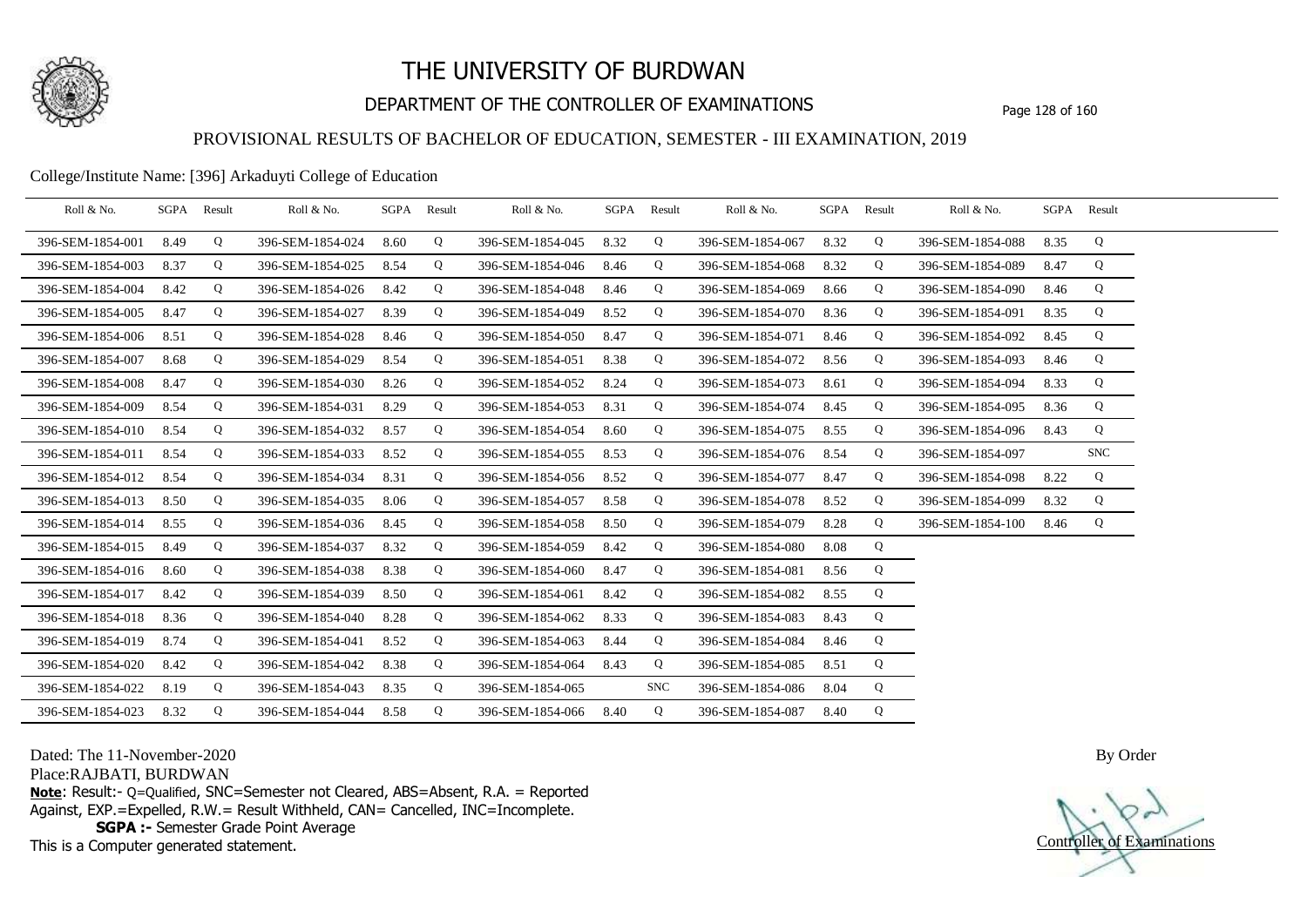

## DEPARTMENT OF THE CONTROLLER OF EXAMINATIONS Page 129 of 160

## PROVISIONAL RESULTS OF BACHELOR OF EDUCATION, SEMESTER - III EXAMINATION, 2019

College/Institute Name: [397] T.A.C. Tapaban Vidyalaya

| Roll & No.       | SGPA | Result     | Roll & No.       | SGPA | Result                    | Roll & No.       | SGPA | Result     | Roll & No. | SGPA Result | Roll & No. | SGPA Result |
|------------------|------|------------|------------------|------|---------------------------|------------------|------|------------|------------|-------------|------------|-------------|
| 397-SEM-1854-002 | 8.64 | Q          | 397-SEM-1854-024 | 8.91 | Q                         | 397-SEM-1854-047 | 8.79 | Q          |            |             |            |             |
| 397-SEM-1854-003 | 8.76 | Q          | 397-SEM-1854-025 | 8.77 | Q                         | 397-SEM-1854-048 |      | <b>INC</b> |            |             |            |             |
| 397-SEM-1854-004 | 8.92 | Q          | 397-SEM-1854-026 | 8.74 | Q                         | 397-SEM-1854-049 | 9.03 | Q          |            |             |            |             |
| 397-SEM-1854-006 | 8.65 | Q          | 397-SEM-1854-027 | 8.98 | Q                         |                  |      |            |            |             |            |             |
| 397-SEM-1854-007 | 8.75 | Q          | 397-SEM-1854-028 | 9.00 | Q                         |                  |      |            |            |             |            |             |
| 397-SEM-1854-008 | 8.75 | Q          | 397-SEM-1854-029 | 9.22 | Q                         |                  |      |            |            |             |            |             |
| 397-SEM-1854-009 | 8.62 | Q          | 397-SEM-1854-030 | 8.73 | Q                         |                  |      |            |            |             |            |             |
| 397-SEM-1854-010 | 8.64 | Q          | 397-SEM-1854-031 | 8.75 | Q                         |                  |      |            |            |             |            |             |
| 397-SEM-1854-011 | 8.66 | Q          | 397-SEM-1854-032 | 8.79 | Q                         |                  |      |            |            |             |            |             |
| 397-SEM-1854-012 | 8.91 | Q          | 397-SEM-1854-033 | 8.75 | Q                         |                  |      |            |            |             |            |             |
| 397-SEM-1854-013 | 8.80 | Q          | 397-SEM-1854-034 | 8.85 | Q                         |                  |      |            |            |             |            |             |
| 397-SEM-1854-014 | 8.73 | Q          | 397-SEM-1854-035 | 8.90 | Q                         |                  |      |            |            |             |            |             |
| 397-SEM-1854-015 | 8.78 | Q          | 397-SEM-1854-036 |      | $\ensuremath{\text{INC}}$ |                  |      |            |            |             |            |             |
| 397-SEM-1854-016 | 8.88 | Q          | 397-SEM-1854-037 | 8.72 | Q                         |                  |      |            |            |             |            |             |
| 397-SEM-1854-017 | 9.34 | Q          | 397-SEM-1854-040 | 8.85 | Q                         |                  |      |            |            |             |            |             |
| 397-SEM-1854-018 |      | <b>SNC</b> | 397-SEM-1854-041 | 8.94 | Q                         |                  |      |            |            |             |            |             |
| 397-SEM-1854-019 | 8.86 | Q          | 397-SEM-1854-042 | 8.64 | Q                         |                  |      |            |            |             |            |             |
| 397-SEM-1854-020 | 8.68 | Q          | 397-SEM-1854-043 | 8.76 | Q                         |                  |      |            |            |             |            |             |
| 397-SEM-1854-021 | 9.03 | Q          | 397-SEM-1854-044 | 8.75 | Q                         |                  |      |            |            |             |            |             |
| 397-SEM-1854-022 | 8.78 | Q          | 397-SEM-1854-045 | 8.64 | Q                         |                  |      |            |            |             |            |             |
| 397-SEM-1854-023 | 8.59 | Q          | 397-SEM-1854-046 | 8.71 | Q                         |                  |      |            |            |             |            |             |

Dated: The 11-November-2020

Place:RAJBATI, BURDWAN

**Note**: Result:- Q=Qualified, SNC=Semester not Cleared, ABS=Absent, R.A. = Reported Against, EXP.=Expelled, R.W.= Result Withheld, CAN= Cancelled, INC=Incomplete. **SGPA :-** Semester Grade Point Average

This is a Computer generated statement.

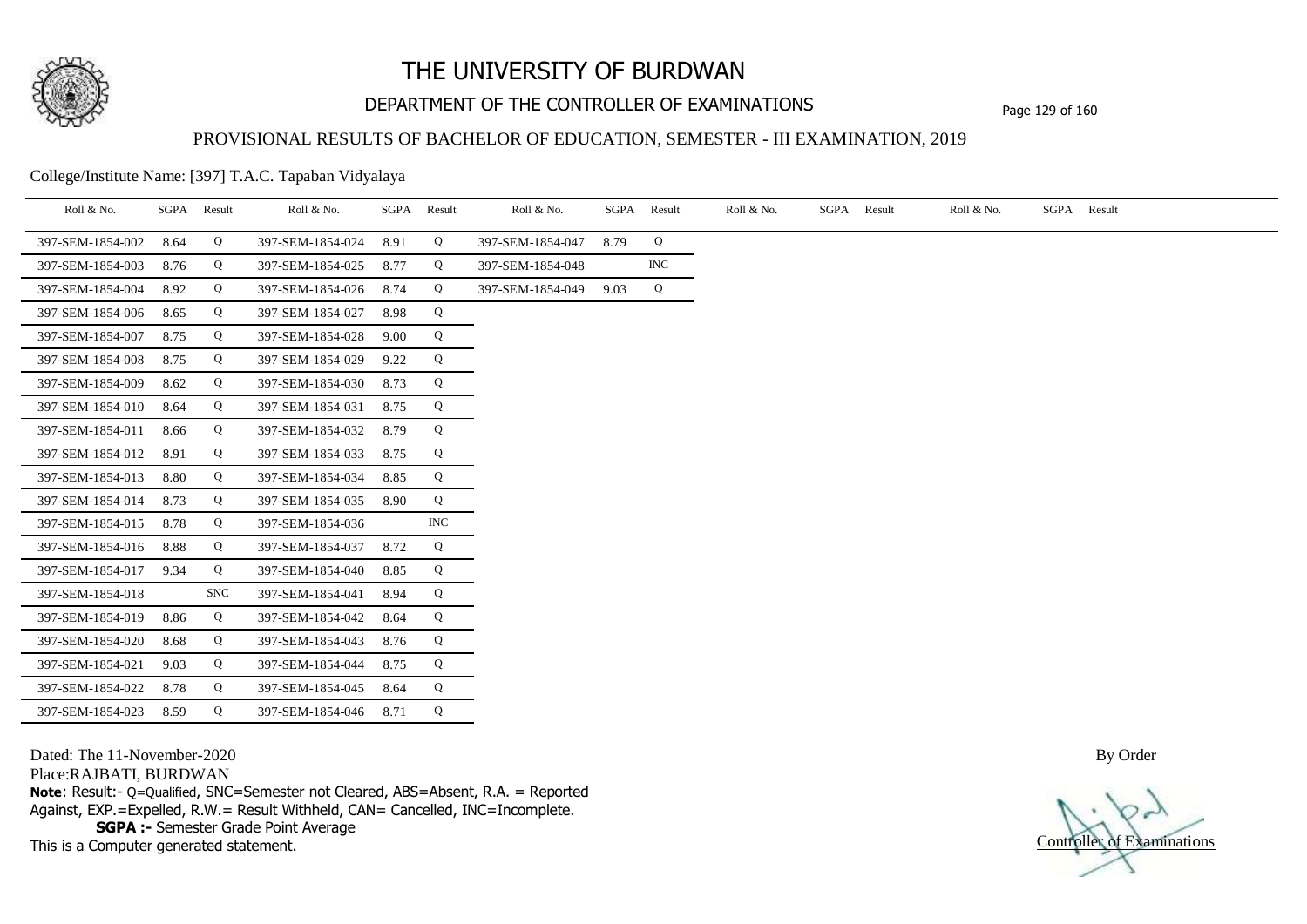

# DEPARTMENT OF THE CONTROLLER OF EXAMINATIONS Page 130 of 160

## PROVISIONAL RESULTS OF BACHELOR OF EDUCATION, SEMESTER - III EXAMINATION, 2019

College/Institute Name: [398] B.C.E.

| Roll & No.       | SGPA | Result     | Roll & No.       |      | SGPA Result | Roll & No.       | SGPA | Result | Roll & No. | SGPA Result | Roll & No. | SGPA Result |
|------------------|------|------------|------------------|------|-------------|------------------|------|--------|------------|-------------|------------|-------------|
| 398-SEM-1854-001 | 8.62 | Q          | 398-SEM-1854-022 | 9.00 | Q           | 398-SEM-1854-043 | 8.77 | Q      |            |             |            |             |
| 398-SEM-1854-002 | 8.69 | Q          | 398-SEM-1854-023 | 8.81 | Q           | 398-SEM-1854-044 | 8.82 | Q      |            |             |            |             |
| 398-SEM-1854-003 | 8.63 | Q          | 398-SEM-1854-024 | 8.94 | Q           | 398-SEM-1854-045 | 8.76 | Q      |            |             |            |             |
| 398-SEM-1854-004 | 8.63 | Q          | 398-SEM-1854-025 | 8.67 | Q           | 398-SEM-1854-046 | 8.76 | Q      |            |             |            |             |
| 398-SEM-1854-005 | 8.80 | Q          | 398-SEM-1854-026 | 8.64 | Q           | 398-SEM-1854-047 | 8.73 | Q      |            |             |            |             |
| 398-SEM-1854-006 | 8.66 | Q          | 398-SEM-1854-027 | 8.72 | Q           | 398-SEM-1854-048 | 8.93 | Q      |            |             |            |             |
| 398-SEM-1854-007 | 8.88 | Q          | 398-SEM-1854-028 | 8.81 | Q           | 398-SEM-1854-049 | 8.82 | Q      |            |             |            |             |
| 398-SEM-1854-008 | 8.83 | Q          | 398-SEM-1854-029 | 8.64 | Q           | 398-SEM-1854-050 | 8.78 | Q      |            |             |            |             |
| 398-SEM-1854-009 | 8.74 | Q          | 398-SEM-1854-030 | 8.94 | Q           |                  |      |        |            |             |            |             |
| 398-SEM-1854-010 | 8.64 | Q          | 398-SEM-1854-031 | 8.63 | Q           |                  |      |        |            |             |            |             |
| 398-SEM-1854-011 | 8.75 | Q          | 398-SEM-1854-032 | 8.59 | Q           |                  |      |        |            |             |            |             |
| 398-SEM-1854-012 | 8.69 | Q          | 398-SEM-1854-033 | 8.60 | Q           |                  |      |        |            |             |            |             |
| 398-SEM-1854-013 | 8.70 | Q          | 398-SEM-1854-034 | 8.82 | Q           |                  |      |        |            |             |            |             |
| 398-SEM-1854-014 |      | <b>SNC</b> | 398-SEM-1854-035 | 8.79 | Q           |                  |      |        |            |             |            |             |
| 398-SEM-1854-015 | 8.74 | Q          | 398-SEM-1854-036 | 8.64 | Q           |                  |      |        |            |             |            |             |
| 398-SEM-1854-016 |      | <b>SNC</b> | 398-SEM-1854-037 | 8.76 | Q           |                  |      |        |            |             |            |             |
| 398-SEM-1854-017 | 8.80 | Q          | 398-SEM-1854-038 | 8.86 | Q           |                  |      |        |            |             |            |             |
| 398-SEM-1854-018 | 8.79 | Q          | 398-SEM-1854-039 | 8.95 | Q           |                  |      |        |            |             |            |             |
| 398-SEM-1854-019 | 8.84 | Q          | 398-SEM-1854-040 |      | <b>SNC</b>  |                  |      |        |            |             |            |             |
| 398-SEM-1854-020 | 8.68 | Q          | 398-SEM-1854-041 | 8.74 | Q           |                  |      |        |            |             |            |             |
| 398-SEM-1854-021 | 8.84 | Q          | 398-SEM-1854-042 | 8.66 | Q           |                  |      |        |            |             |            |             |

Dated: The 11-November-2020

Place:RAJBATI, BURDWAN

**Note**: Result:- Q=Qualified, SNC=Semester not Cleared, ABS=Absent, R.A. = Reported Against, EXP.=Expelled, R.W.= Result Withheld, CAN= Cancelled, INC=Incomplete. **SGPA :-** Semester Grade Point Average

This is a Computer generated statement.